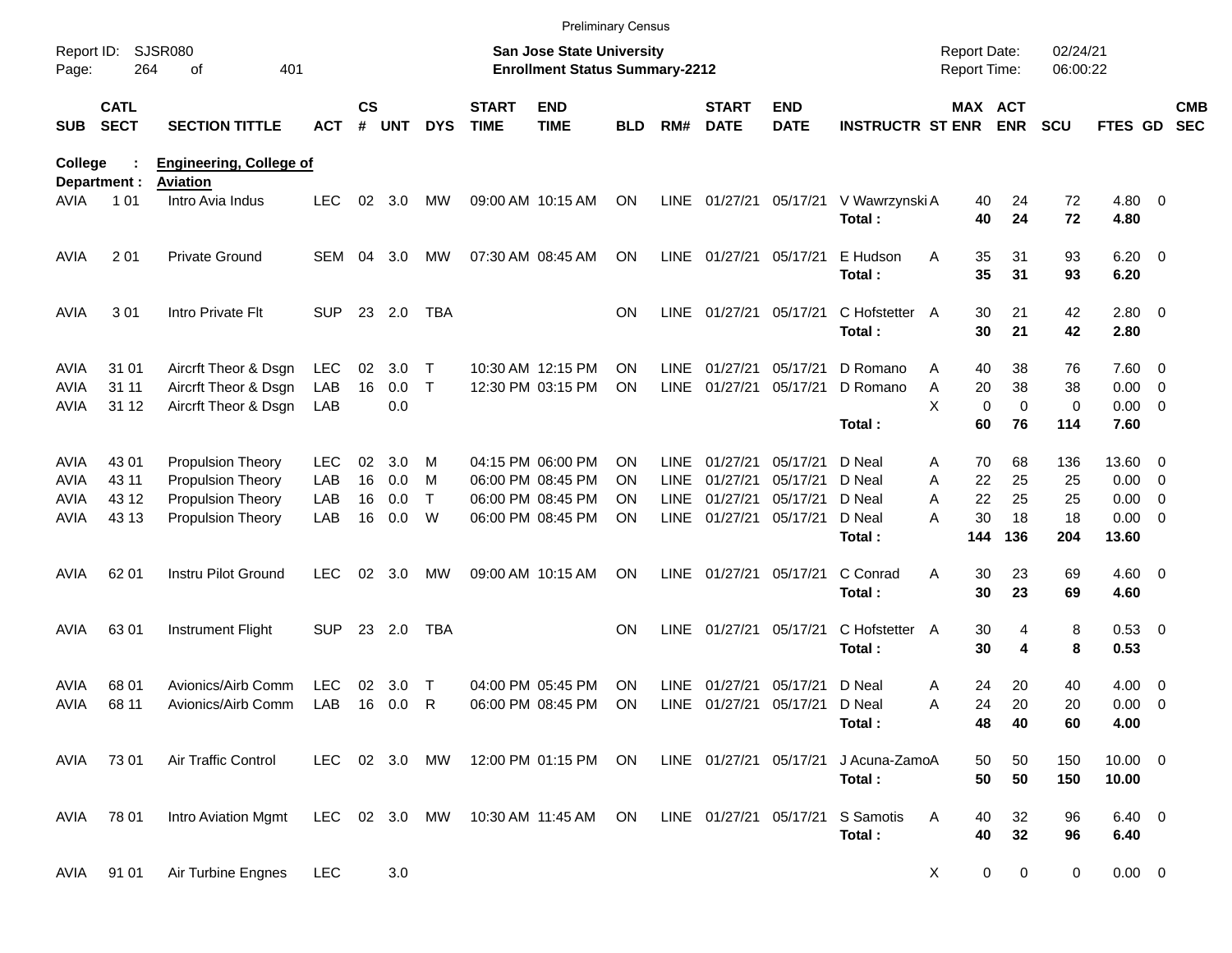|              |                            |                                                          |                          |                    |            |                   |                             | <b>Preliminary Census</b>                                          |                        |             |                             |                                                                  |                          |                                     |                                     |                      |                                   |                          |
|--------------|----------------------------|----------------------------------------------------------|--------------------------|--------------------|------------|-------------------|-----------------------------|--------------------------------------------------------------------|------------------------|-------------|-----------------------------|------------------------------------------------------------------|--------------------------|-------------------------------------|-------------------------------------|----------------------|-----------------------------------|--------------------------|
| Page:        | Report ID: SJSR080<br>265  | 401<br>of                                                |                          |                    |            |                   |                             | San Jose State University<br><b>Enrollment Status Summary-2212</b> |                        |             |                             |                                                                  |                          | <b>Report Date:</b><br>Report Time: |                                     | 02/24/21<br>06:00:22 |                                   |                          |
| <b>SUB</b>   | <b>CATL</b><br><b>SECT</b> | <b>SECTION TITTLE</b>                                    | <b>ACT</b>               | $\mathsf{cs}$<br># | <b>UNT</b> | <b>DYS</b>        | <b>START</b><br><b>TIME</b> | <b>END</b><br><b>TIME</b>                                          | <b>BLD</b>             | RM#         | <b>START</b><br><b>DATE</b> | <b>END</b><br><b>DATE</b>                                        | <b>INSTRUCTR ST ENR</b>  |                                     | MAX ACT<br><b>ENR</b>               | <b>SCU</b>           | FTES GD                           | <b>CMB</b><br><b>SEC</b> |
|              |                            |                                                          |                          |                    |            |                   |                             |                                                                    |                        |             |                             |                                                                  | Total:                   |                                     | 0<br>0                              | 0                    | 0.00                              |                          |
| AVIA         | 110 01                     | Avia Meteorology                                         | <b>LEC</b>               | 02                 | 3.0        | <b>TR</b>         |                             | 04:30 PM 05:45 PM                                                  | ON                     |             | LINE 01/27/21               | 05/17/21                                                         | R Van WageneA<br>Total:  | 50<br>50                            | 38<br>38                            | 114<br>114           | $7.60 \t 0$<br>7.60               |                          |
| AVIA         | 11201                      | Comm Pilot Ground                                        | LEC                      | 02                 | 3.0        | MW                |                             | 10:30 AM 11:45 AM                                                  | ON                     | <b>LINE</b> | 01/27/21                    | 05/17/21                                                         | E Hudson<br>Total:       | Α<br>40<br>40                       | 24<br>24                            | 72<br>72             | $4.80\ 0$<br>4.80                 |                          |
| AVIA         | 11301                      | Comm Prof Flight                                         | <b>SUP</b>               |                    | 23 2.0     | <b>TBA</b>        |                             |                                                                    | <b>ON</b>              | LINE        | 01/27/21                    | 05/17/21                                                         | C Hofstetter A<br>Total: | 30<br>30                            | 1<br>$\mathbf{1}$                   | 2<br>$\mathbf{2}$    | $0.13 \quad 0$<br>0.13            |                          |
| AVIA         | 128 01                     | Avia Safe & Security                                     | LEC                      |                    | 02 3.0     | MW                |                             | 09:00 AM 10:15 AM                                                  | ON                     | LINE        | 01/27/21                    | 05/17/21                                                         | E Hudson<br>Total:       | 50<br>A<br>50                       | 55<br>55                            | 165<br>165           | $11.00 \t 0$<br>11.00             |                          |
| AVIA         | 141 01                     | Hum Fact Avia Envirn LEC                                 |                          |                    | 02 3.0     | MW                |                             | 12:00 PM 01:15 PM                                                  | ON                     | LINE        | 01/27/21                    | 05/17/21                                                         | D Wood<br>Total:         | 40<br>A<br>40                       | 18<br>18                            | 54<br>54             | 3.60 0<br>3.60                    |                          |
| AVIA         | 150 01                     | <b>Unman Aerial Syst</b>                                 | <b>LEC</b>               |                    | 02 3.0 TR  |                   |                             | 09:00 AM 10:15 AM                                                  | ON                     | LINE        | 01/27/21                    | 05/17/21                                                         | C Neal<br>Total:         | 30<br>A<br>30                       | 15<br>15                            | 45<br>45             | $3.00 \ 0$<br>3.00                |                          |
| AVIA         | 17301                      | <b>Aviation Law</b>                                      | <b>LEC</b>               | 02                 | 3.0        | R                 |                             | 06:00 PM 08:45 PM                                                  | ON                     | LINE        | 01/27/21                    | 05/17/21                                                         | M Dworkin<br>Total:      | 50<br>A<br>50                       | 59<br>59                            | 177<br>177           | 11.80 0<br>11.80                  |                          |
| AVIA<br>AVIA | 176 01<br>176 02           | Airline Ops & Mgmt<br>Airline Ops & Mgmt                 | <b>LEC</b><br><b>LEC</b> | 02                 | 3.0<br>3.0 | MW                |                             | 04:30 PM 05:45 PM                                                  | ON                     |             | LINE 01/27/21               | 05/17/21                                                         | M Kiehl<br>Total:        | Х<br>A<br>50<br>50                  | 0<br>0<br>34<br>34                  | 0<br>102<br>102      | $0.00 \t 0$<br>$6.80$ 0<br>6.80   |                          |
| AVIA<br>AVIA | 179 01<br>179 02           | Adv Airport Plnng<br>Adv Airport Plnng                   | <b>LEC</b><br><b>LEC</b> | 02                 | 3.0<br>3.0 | MW                |                             | 06:00 PM 07:15 PM                                                  | ON                     | LINE        | 01/27/21                    | 05/17/21                                                         | J Aldridge<br>Total:     | Х<br>A<br>30<br>30                  | 0<br>0<br>18<br>18                  | 0<br>54<br>54        | $0.00 \t 0$<br>3.60 0<br>3.60     |                          |
| AVIA<br>AVIA | 180 01<br>180 03           | <b>Individual Studies</b><br><b>Individual Studies</b>   | <b>SUP</b><br><b>SUP</b> | 36                 | 3.0        | TBA<br>36 1.0 TBA |                             |                                                                    | <b>ON</b><br><b>ON</b> |             | LINE 01/27/21               | LINE 01/27/21 05/17/21 F Barez<br>05/17/21 F Barez               | Total:                   | 20<br>A<br>20<br>A<br>40            | 0<br>$\blacktriangleleft$           | 3<br>0<br>3          | $0.20 \ 0$<br>$0.00 \t 0$<br>0.20 |                          |
| AVIA<br>AVIA |                            | 180H 01 Individual Studies<br>180H 02 Individual Studies | <b>SUP</b><br><b>SUP</b> |                    | 36 1.0 TBA | 36 2.0 TBA        |                             |                                                                    | <b>ON</b><br><b>ON</b> |             |                             | LINE 01/27/21 05/17/21 F Barez<br>LINE 01/27/21 05/17/21 F Barez | Total:                   | 20<br>A<br>20<br>A<br>40            | 0<br>$\overline{c}$<br>$\mathbf{2}$ | 0<br>4<br>4          | $0.00 \t 0$<br>$0.27$ 0<br>0.27   |                          |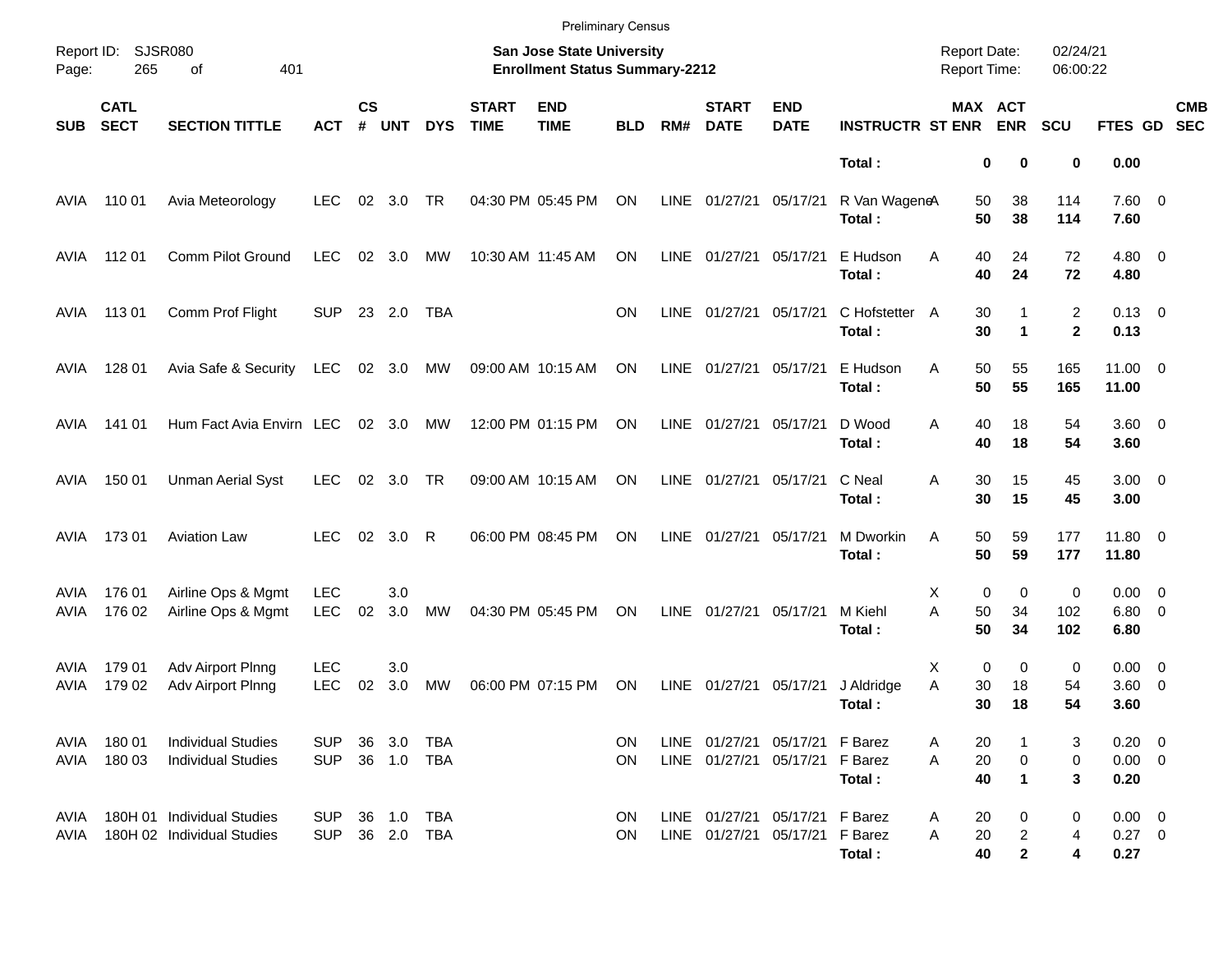|                     |                            |                              |                   |                    |            |                |                             | <b>Preliminary Census</b>                                                 |                        |                            |                             |                                                  |                                                       |              |                                            |                        |                          |                                  |                         |                          |
|---------------------|----------------------------|------------------------------|-------------------|--------------------|------------|----------------|-----------------------------|---------------------------------------------------------------------------|------------------------|----------------------------|-----------------------------|--------------------------------------------------|-------------------------------------------------------|--------------|--------------------------------------------|------------------------|--------------------------|----------------------------------|-------------------------|--------------------------|
| Report ID:<br>Page: | 266                        | <b>SJSR080</b><br>401<br>of  |                   |                    |            |                |                             | <b>San Jose State University</b><br><b>Enrollment Status Summary-2212</b> |                        |                            |                             |                                                  |                                                       |              | <b>Report Date:</b><br><b>Report Time:</b> |                        | 02/24/21<br>06:00:22     |                                  |                         |                          |
| <b>SUB</b>          | <b>CATL</b><br><b>SECT</b> | <b>SECTION TITTLE</b>        | <b>ACT</b>        | $\mathsf{cs}$<br># | <b>UNT</b> | <b>DYS</b>     | <b>START</b><br><b>TIME</b> | <b>END</b><br><b>TIME</b>                                                 | <b>BLD</b>             | RM#                        | <b>START</b><br><b>DATE</b> | <b>END</b><br><b>DATE</b>                        | <b>INSTRUCTR ST ENR</b>                               |              | <b>MAX ACT</b>                             | <b>ENR</b>             | <b>SCU</b>               | <b>FTES</b><br><b>GD</b>         |                         | <b>CMB</b><br><b>SEC</b> |
| AVIA                | 190 01                     | Senior Capstone              | <b>LEC</b>        | 02                 | 3.0        | <b>MW</b>      |                             | 03:00 PM 04:15 PM                                                         | ON                     | <b>LINE</b>                | 01/27/21                    | 05/17/21                                         | W Wei<br>Total:                                       | A            | 30<br>30                                   | 17<br>17               | 51<br>51                 | 3.40<br>3.40                     | $\overline{\mathbf{0}}$ |                          |
| AVIA<br><b>AVIA</b> | 193 01<br>193 11           | Aerodynamics<br>Aerodynamics | <b>LEC</b><br>LAB | 02<br>16           | 3.0<br>0.0 | <b>TR</b><br>R |                             | 08:00 AM 08:50 AM<br>10:30 AM 01:15 PM                                    | <b>ON</b><br><b>ON</b> | <b>LINE</b><br><b>LINE</b> | 01/27/21<br>01/27/21        | 05/17/21<br>05/17/21                             | P Kutler<br>P Kutler<br>Total:                        | A<br>A       | 30<br>30<br>60                             | 22<br>22<br>44         | 44<br>22<br>66           | $4.40 \ 0$<br>0.00<br>4.40       | $\overline{0}$          |                          |
| AVIA                | 194 01                     | Pilot Avion & GA Sys         | LEC               | 02                 | 3.0        | MW             |                             | 07:30 AM 08:45 AM                                                         | <b>ON</b>              | LINE                       | 01/27/21                    | 05/17/21                                         | S Miller<br>Total:                                    | A            | 40<br>40                                   | 28<br>28               | 84<br>84                 | $5.60$ 0<br>5.60                 |                         |                          |
| AVIA                | 195 01                     | Intern Avia Indust           | <b>SUP</b>        | 36                 | 3.0        | <b>TBA</b>     |                             |                                                                           | ON                     | <b>LINE</b>                | 01/27/21                    | 05/17/21                                         | F Barez                                               | $\mathsf{A}$ | 20                                         | 3                      | 9                        | $0.60 \quad 0$                   |                         |                          |
| <b>AVIA</b>         | 195 02                     | Intern Avia Indust           | <b>SUP</b>        | 36                 | 2.0        | <b>TBA</b>     |                             |                                                                           | <b>ON</b>              | <b>LINE</b>                | 01/27/21                    | 05/17/21                                         | F Barez                                               | A            | 20                                         | 0                      | $\mathbf 0$              | 0.00                             | $\overline{0}$          |                          |
|                     |                            |                              |                   |                    |            |                |                             |                                                                           |                        |                            |                             |                                                  | Total:                                                |              | 40                                         | 3                      | 9                        | 0.60                             |                         |                          |
| AVIA                | 199A 01                    | Special Topic Avia M         | SEM               |                    | 3.0        |                |                             |                                                                           |                        |                            |                             |                                                  | Total:                                                | X            | 0<br>0                                     | 0<br>$\bf{0}$          | 0<br>0                   | $0.00 \t 0$<br>0.00              |                         |                          |
|                     | Department :               | <u>Aviation</u>              |                   |                    |            |                |                             |                                                                           |                        |                            |                             | <b>Lower Division:</b><br><b>Upper Division:</b> | <b>Department Total:</b><br><b>Graduate Division:</b> |              | 1127<br>507<br>620<br>0                    | 794<br>437<br>357<br>0 | 1910<br>908<br>1002<br>0 | 127.33<br>60.53<br>66.80<br>0.00 |                         |                          |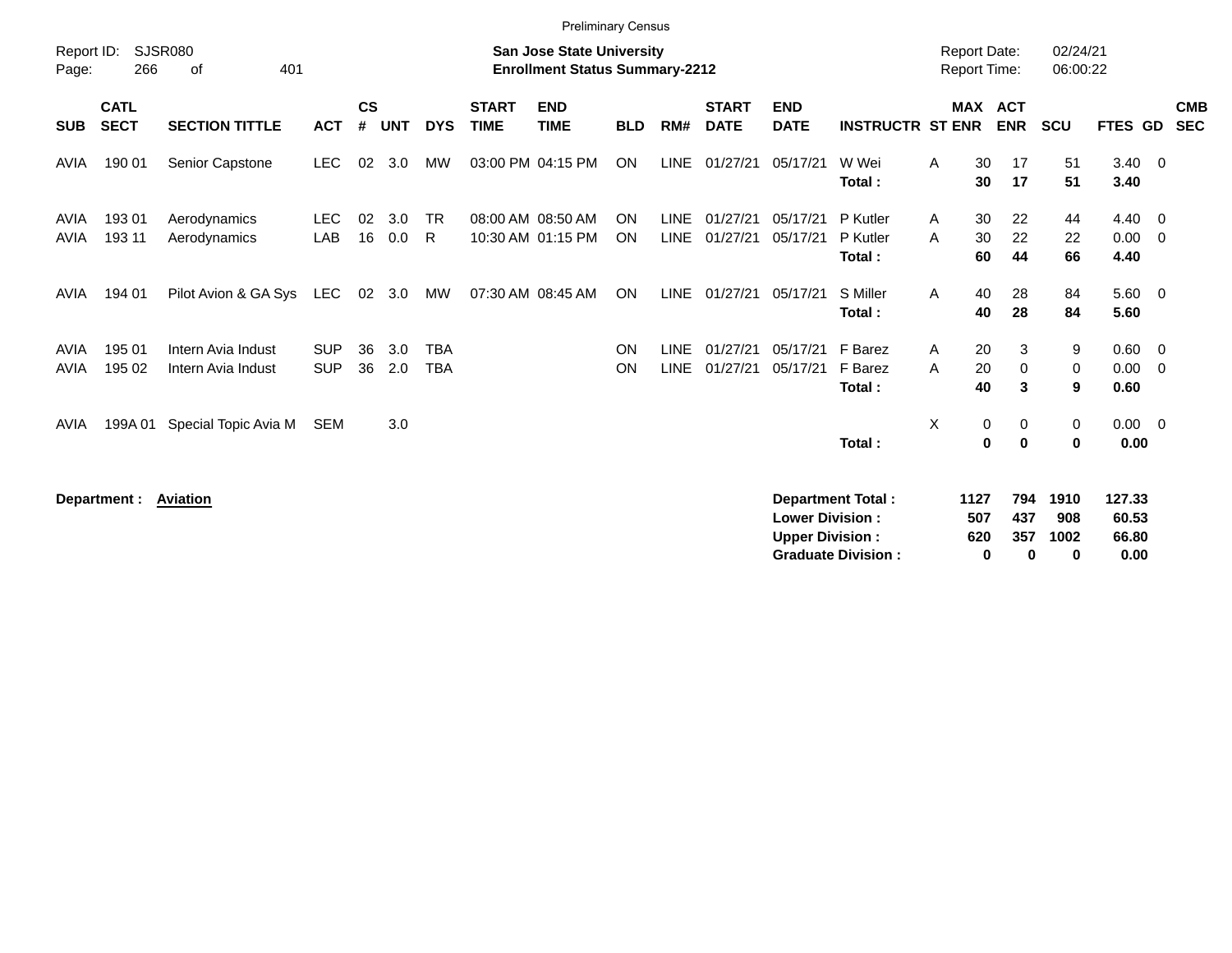|                     |                            |                                                    |            |                |            |              |                             | <b>Preliminary Census</b>                                                 |            |             |                             |                                 |                         |                                     |                     |                                  |                        |                            |                          |
|---------------------|----------------------------|----------------------------------------------------|------------|----------------|------------|--------------|-----------------------------|---------------------------------------------------------------------------|------------|-------------|-----------------------------|---------------------------------|-------------------------|-------------------------------------|---------------------|----------------------------------|------------------------|----------------------------|--------------------------|
| Report ID:<br>Page: | 267                        | <b>SJSR080</b><br>401<br>of                        |            |                |            |              |                             | <b>San Jose State University</b><br><b>Enrollment Status Summary-2212</b> |            |             |                             |                                 |                         | <b>Report Date:</b><br>Report Time: |                     | 02/24/21<br>06:00:22             |                        |                            |                          |
| SUB                 | <b>CATL</b><br><b>SECT</b> | <b>SECTION TITTLE</b>                              | <b>ACT</b> | <b>CS</b><br># | <b>UNT</b> | <b>DYS</b>   | <b>START</b><br><b>TIME</b> | <b>END</b><br><b>TIME</b>                                                 | <b>BLD</b> | RM#         | <b>START</b><br><b>DATE</b> | <b>END</b><br><b>DATE</b>       | <b>INSTRUCTR ST ENR</b> | MAX ACT                             | <b>ENR</b>          | <b>SCU</b>                       | FTES GD                |                            | <b>CMB</b><br><b>SEC</b> |
| <b>College</b>      |                            | <b>Engineering, College of</b>                     |            |                |            |              |                             |                                                                           |            |             |                             |                                 |                         |                                     |                     |                                  |                        |                            |                          |
| AE                  | Department :<br>15 01      | <b>Aerospace Engineering</b><br>Air & Space Flight | <b>LEC</b> | 01             | 1.0        | W            |                             | 11:00 AM 11:50 AM                                                         | <b>ON</b>  |             |                             | LINE 01/27/21 05/17/21          | S MontgomeryA<br>Total: | 50<br>50                            | 7<br>$\overline{7}$ | $\overline{7}$<br>$\overline{7}$ | $0.47 \quad 0$<br>0.47 |                            |                          |
| AE                  | 20 01                      | CAD for AEs                                        | <b>LEC</b> | 01             | 2.0        | Т            |                             | 04:30 PM 05:20 PM                                                         | ΟN         | LINE        | 01/27/21                    | 05/17/21                        | R Benzio                | 50<br>A                             | 26                  | 26                               | $3.47 \quad 0$         |                            |                          |
| AE                  | 20 02                      | CAD for AEs                                        | LAB        | 16             | 0.0        | $\mathsf{T}$ |                             | 06:00 PM 08:50 PM                                                         | ΟN         | <b>LINE</b> | 01/27/21                    | 05/17/21                        | R Benzio                | 25<br>A                             | 17                  | 17                               | 0.00                   | $\overline{0}$             |                          |
| AE                  | 20 03                      | CAD for AEs                                        | LAB        | 16             | 0.0        | R            |                             | 06:00 PM 08:50 PM                                                         | ΟN         | <b>LINE</b> | 01/27/21                    | 05/17/21                        | R Benzio<br>Total:      | 25<br>A<br>100                      | 9<br>52             | 9<br>52                          | 0.00<br>3.47           | $\overline{\phantom{0}}$   |                          |
| AE                  | 30 01                      | Program. for AEs                                   | <b>LEC</b> | 01             | 2.0        | Τ            |                             | 09:00 AM 09:50 AM                                                         | ΟN         | LINE        | 01/27/21                    | 05/17/21                        | L Capdevila A           | 50                                  | 52                  | 52                               | 6.97                   | $\overline{\phantom{1}}$   |                          |
| AE                  | 30 02                      | Program. for AEs                                   | LAB        | 16             | 0.0        | $\mathsf{T}$ |                             | 10:00 AM 12:50 PM                                                         | ΟN         | <b>LINE</b> | 01/27/21                    | 05/17/21                        | R AravamudhaA           | 25                                  | 29                  | 29                               | 0.00                   | $\overline{\phantom{0}}$   |                          |
| AE                  | 30 03                      | Program. for AEs                                   | LAB        | 16             | 0.0        | $\mathsf{T}$ |                             | 01:30 PM 04:20 PM                                                         | ΟN         | <b>LINE</b> | 01/27/21                    | 05/17/21                        | L Capdevila A<br>Total: | 25<br>100                           | 23<br>104           | 23<br>104                        | 0.00<br>6.97           | $\overline{\phantom{1}}$   |                          |
|                     |                            |                                                    |            |                |            |              |                             |                                                                           |            |             |                             |                                 |                         |                                     |                     |                                  |                        |                            |                          |
| AE                  | 100 01                     | Fund Aerospace Eng                                 | SEM        |                | 3.0        |              |                             |                                                                           |            |             |                             |                                 |                         | X<br>0                              | 0                   | 0                                | $0.00 \t 0$            |                            |                          |
|                     |                            |                                                    |            |                |            |              |                             |                                                                           |            |             |                             |                                 | Total:                  | 0                                   | $\bf{0}$            | $\bf{0}$                         | 0.00                   |                            |                          |
| AE                  | 114 01                     | Aerostructures II                                  | SEM        | 04             | 3.0        | MW           |                             | 10:30 AM 11:45 AM                                                         | ΟN         | <b>LINE</b> | 01/27/21                    | 05/17/21                        | J Rodriguez A           | 50                                  | 50                  | 150                              | 10.10                  | $\overline{2}$             |                          |
| AE                  | 114 02                     | Aerostructures II                                  | <b>SEM</b> | 04             | 3.0        | <b>TR</b>    |                             | 10:30 AM 11:45 AM                                                         | ΟN         | <b>LINE</b> | 01/27/21                    | 05/17/21                        | J Rodriguez A           | 50                                  | 36                  | 108                              | 7.30                   | $\overline{2}$             |                          |
|                     |                            |                                                    |            |                |            |              |                             |                                                                           |            |             |                             |                                 | Total:                  | 100                                 | 86                  | 258                              | 17.40                  |                            |                          |
| AE                  |                            | 114W 01 AE Struct Analy II W                       | <b>ACT</b> |                | 1.0        |              |                             |                                                                           |            |             |                             |                                 |                         | х<br>0                              | 0                   | 0                                | $0.00 \t 0$            |                            |                          |
| AE                  |                            | 114W 02 AE Struct Analy II W                       | <b>ACT</b> |                | 1.0        |              |                             |                                                                           |            |             |                             |                                 |                         | Χ<br>0                              | 0                   | 0                                | 0.00                   | $\overline{\phantom{0}}$   |                          |
| AE                  |                            | 114W 03 AE Struct Analy II W                       | <b>ACT</b> |                | 1.0        |              |                             |                                                                           |            |             |                             |                                 |                         | X<br>$\mathbf 0$                    | 0                   | 0                                | 0.00                   | $\overline{0}$             |                          |
| AE                  |                            | 114W 04 AE Struct Analy II W                       | <b>ACT</b> | 13             | 1.0        | Т            |                             | 12:00 PM 01:50 PM                                                         | ON         | <b>LINE</b> | 01/27/21                    | 05/17/21                        | I Orozco                | Α<br>25                             | 9                   | 9                                | 0.62                   | $\overline{\phantom{0}}$ 1 |                          |
|                     |                            |                                                    |            |                |            |              |                             |                                                                           |            |             |                             |                                 | Total:                  | 25                                  | 9                   | 9                                | 0.62                   |                            |                          |
| AE                  | 140 01                     | Rigid Body Dynamic                                 | SEM        | 04             | 3.0        | MW           |                             | 09:00 AM 10:15 AM                                                         | ΟN         | <b>LINE</b> | 01/27/21                    | 05/17/21                        | J Hunter                | Α<br>50                             | 46                  | 138                              | 9.20                   | $\overline{\phantom{0}}$   |                          |
| AE                  | 140 02                     | Rigid Body Dynamic                                 | SEM        | 04             | 3.0        | MW           |                             | 01:30 PM 02:45 PM                                                         | ΟN         | <b>LINE</b> | 01/27/21                    | 05/17/21                        | J Hunter                | 50<br>Α                             | 50                  | 150                              | 10.00                  | - 0                        |                          |
|                     |                            |                                                    |            |                |            |              |                             |                                                                           |            |             |                             |                                 | Total:                  | 100                                 | 96                  | 288                              | 19.20                  |                            |                          |
| AE                  |                            | 140W 01 Rigid Body Dyn Wkshp ACT                   |            |                | 1.0        |              |                             |                                                                           |            |             |                             |                                 |                         | Χ<br>0                              | 0                   | 0                                | $0.00 \t 0$            |                            |                          |
| AE                  |                            | 140W 02 Rigid Body Dyn Wkshp ACT                   |            |                | 1.0        |              |                             |                                                                           |            |             |                             |                                 |                         | X<br>0                              | 0                   | 0                                | $0.00 \t 0$            |                            |                          |
| AE                  |                            | 140W 03 Rigid Body Dyn Wkshp ACT                   |            | 13             | 1.0        | T            |                             | 08:00 AM 09:50 AM                                                         | ON         |             |                             | LINE 01/27/21 05/17/21          | I Orozco                | 25<br>Α                             | 8                   | 8                                | 0.53 0                 |                            |                          |
| AE                  |                            | 140W 04 Rigid Body Dyn Wkshp ACT                   |            |                | 1.0        |              |                             |                                                                           |            |             |                             |                                 |                         | X<br>0                              | 0                   | 0                                | $0.00 \t 0$            |                            |                          |
|                     |                            |                                                    |            |                |            |              |                             |                                                                           |            |             |                             |                                 | Total:                  | 25                                  | 8                   | 8                                | 0.53                   |                            |                          |
| AE                  | 142 01                     | Astrodynamics                                      | <b>LEC</b> |                |            | 01 3.0 MW    |                             | 04:30 PM 05:45 PM                                                         | ON         |             |                             | LINE 01/27/21 05/17/21 J Hunter |                         | 50<br>A                             | 14                  | 42                               | $2.85$ 1               |                            |                          |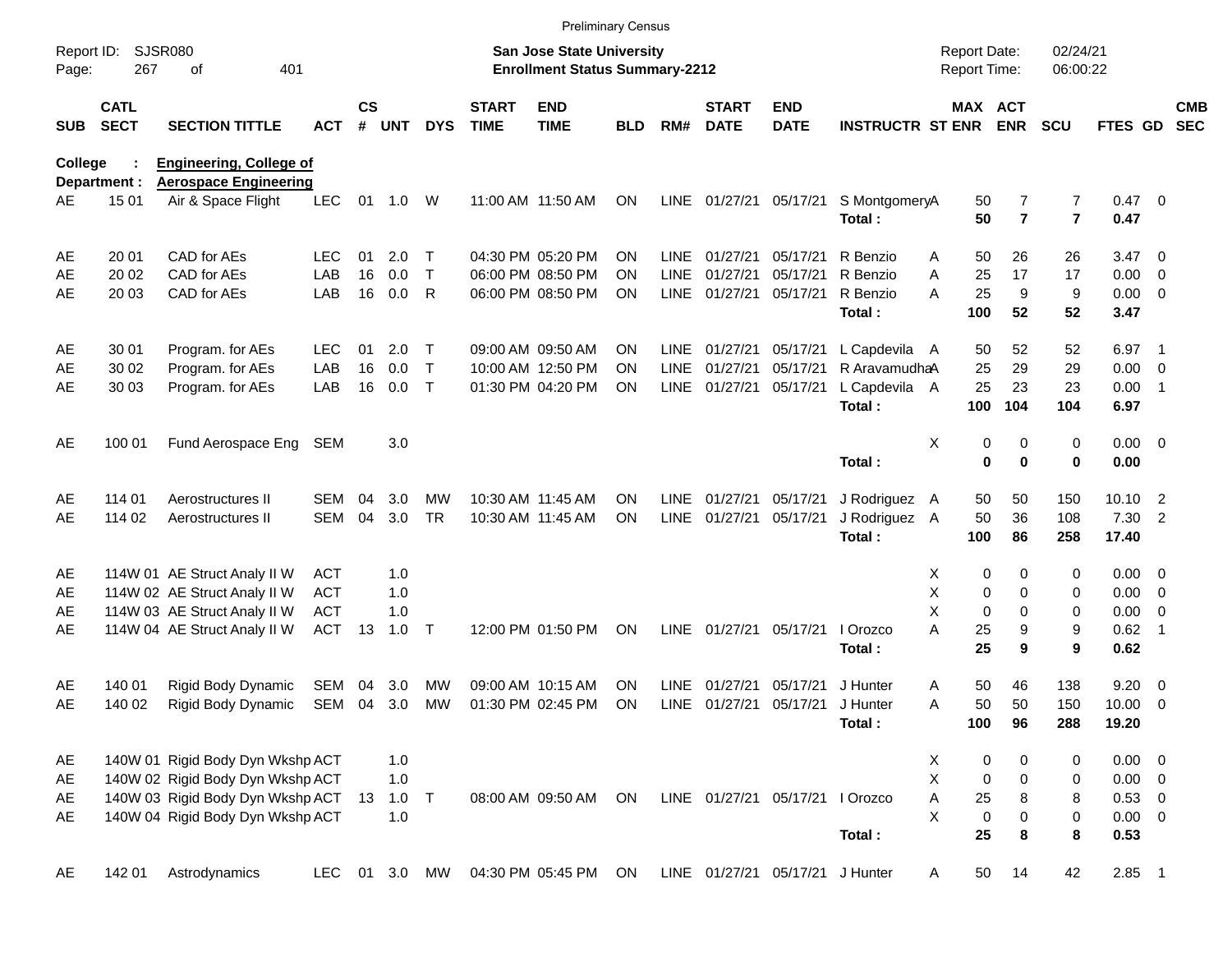|                     |                            |                            |               |                    |            |              |                             |                                                                           | <b>Preliminary Census</b> |             |                             |                           |                                         |                                     |                         |                      |                         |                          |                          |
|---------------------|----------------------------|----------------------------|---------------|--------------------|------------|--------------|-----------------------------|---------------------------------------------------------------------------|---------------------------|-------------|-----------------------------|---------------------------|-----------------------------------------|-------------------------------------|-------------------------|----------------------|-------------------------|--------------------------|--------------------------|
| Report ID:<br>Page: | SJSR080<br>268             | 401<br>of                  |               |                    |            |              |                             | <b>San Jose State University</b><br><b>Enrollment Status Summary-2212</b> |                           |             |                             |                           |                                         | <b>Report Date:</b><br>Report Time: |                         | 02/24/21<br>06:00:22 |                         |                          |                          |
| <b>SUB</b>          | <b>CATL</b><br><b>SECT</b> | <b>SECTION TITTLE</b>      | <b>ACT</b>    | $\mathsf{cs}$<br># | <b>UNT</b> | <b>DYS</b>   | <b>START</b><br><b>TIME</b> | <b>END</b><br><b>TIME</b>                                                 | <b>BLD</b>                | RM#         | <b>START</b><br><b>DATE</b> | <b>END</b><br><b>DATE</b> | <b>INSTRUCTR ST ENR</b>                 |                                     | MAX ACT<br><b>ENR</b>   | <b>SCU</b>           | FTES GD                 |                          | <b>CMB</b><br><b>SEC</b> |
|                     |                            |                            |               |                    |            |              |                             |                                                                           |                           |             |                             |                           | Total:                                  | 50                                  | 14                      | 42                   | 2.85                    |                          |                          |
| AE                  | 15701                      | AE ACS Design              | LEC           | 01                 | 3.0        | MW           |                             | 03:00 PM 04:15 PM                                                         | ΟN                        | <b>LINE</b> | 01/27/21                    | 05/17/21                  | L Lu                                    | Α<br>50                             | 50                      | 150                  | 10.05                   | $\overline{1}$           |                          |
| AE                  | 157 02                     | AE ACS Design              | <b>LEC</b>    | 01                 | 3.0        | <b>TR</b>    |                             | 03:00 PM 04:15 PM                                                         | ON                        | <b>LINE</b> | 01/27/21                    | 05/17/21                  | L Lu<br>Total:                          | 50<br>A<br>100                      | 46<br>96                | 138<br>288           | $9.20 \ 0$<br>19.25     |                          |                          |
| AE                  | 162 01                     | Aerodynamics II            | LEC           | 01                 | 3.0        | МW           |                             | 04:30 PM 05:45 PM                                                         |                           |             | 01/27/21                    | 05/17/21                  | <b>B</b> Andrade                        | 50<br>Α                             | 50                      | 150                  | $10.00 \t 0$            |                          |                          |
| AE                  | 162 02                     | Aerodynamics II            | <b>LEC</b>    | 01                 | 3.0        | <b>TR</b>    |                             | 04:30 PM 05:45 PM                                                         |                           |             | 01/27/21                    | 05/17/21                  | <b>B</b> Andrade<br>Total:              | A<br>50<br>100                      | 36<br>86                | 108<br>258           | $7.40 \quad 4$<br>17.40 |                          |                          |
| AE                  |                            | 162W 01 Aerodyn II Wkshp   | <b>ACT</b>    |                    | 1.0        |              |                             |                                                                           |                           |             |                             |                           |                                         | X                                   | 0<br>0                  | 0                    | $0.00 \t 0$             |                          |                          |
| AE                  |                            | 162W 02 Aerodyn II Wkshp   | <b>ACT</b>    |                    | 1.0        |              |                             |                                                                           |                           |             |                             |                           |                                         | X                                   | $\mathbf 0$<br>$\Omega$ | 0                    | $0.00 \t 0$             |                          |                          |
| AE                  |                            | 162W 03 Aerodyn II Wkshp   | <b>ACT</b>    | 13                 | 1.0        | $\mathsf{T}$ |                             | 06:00 PM 07:50 PM                                                         | ON                        | <b>LINE</b> |                             |                           | 01/27/21 05/17/21 A Vattadikun          | 25<br>A                             | 4                       | 4                    | 0.27                    | $\overline{\phantom{0}}$ |                          |
| AE                  |                            | 162W 04 Aerodyn II Wkshp   | <b>ACT</b>    |                    | 1.0        |              |                             |                                                                           |                           |             |                             |                           |                                         | X                                   | $\Omega$<br>$\Omega$    | 0                    | $0.00 \t 0$             |                          |                          |
| AE                  |                            | 162W 05 Aerodyn II Wkshp   | <b>ACT</b>    |                    | 1.0        |              |                             |                                                                           |                           |             |                             |                           |                                         | X                                   | $\Omega$<br>$\mathbf 0$ | 0                    | $0.00 \t 0$             |                          |                          |
|                     |                            |                            |               |                    |            |              |                             |                                                                           |                           |             |                             |                           | Total:                                  | 25                                  | 4                       | 4                    | 0.27                    |                          |                          |
| AE                  | 165 01                     | <b>AE Flight Mech</b>      | <b>SEM</b>    | 05                 | 3.0        | MW           |                             | 06:00 PM 07:15 PM                                                         | OΝ                        | <b>LINE</b> | 01/27/21                    | 05/17/21                  | T Lombaerts A                           | 50                                  | 52                      | 156                  | 10.55                   | 3                        |                          |
| AE                  | 165 02                     | AE Flight Mech             | <b>SEM</b>    | 05                 | 3.0        | <b>TR</b>    |                             | 06:00 PM 07:15 PM                                                         | ON                        | <b>LINE</b> | 01/27/21                    | 05/17/21                  | T Lombaerts A                           | 50                                  | 47                      | 141                  | 9.50                    | $\overline{2}$           |                          |
|                     |                            |                            |               |                    |            |              |                             |                                                                           |                           |             |                             |                           | Total:                                  | 100                                 | 99                      | 297                  | 20.05                   |                          |                          |
| AE                  | 166 01                     | Rocketry                   | SEM           | 05                 | 3.0        | МW           |                             | 09:00 AM 09:50 AM                                                         | ΟN                        | <b>LINE</b> | 01/27/21                    | 05/17/21                  | J Rodriguez A                           | 30                                  | 4                       | 8                    | $0.80 \ 0$              |                          |                          |
| AE                  | 166 02                     | Rocketry                   | LAB           | 13                 | 0.0        | F            |                             | 01:30 PM 03:30 PM                                                         | <b>ENG</b>                | 164         | 01/27/21                    | 05/17/21                  | J Rodriguez A                           | 30                                  | 4                       | $\overline{4}$       | $0.00 \t 0$             |                          |                          |
|                     |                            |                            |               |                    |            |              |                             |                                                                           |                           |             |                             |                           | Total:                                  | 60                                  | 8                       | 12                   | 0.80                    |                          |                          |
| AE                  | 16701                      | Propulsion                 | SEM           | 04                 | 3.0        | MW           |                             | 01:30 PM 02:45 PM                                                         | <b>ON</b>                 | LINE        | 01/27/21 05/17/21           |                           | F Vergine                               | 50<br>Α                             | 46                      | 138                  | 9.40 4                  |                          |                          |
|                     |                            |                            |               |                    |            |              |                             |                                                                           |                           |             |                             |                           | Total:                                  | 50                                  | 46                      | 138                  | 9.40                    |                          |                          |
| AE                  | 169 01                     | <b>Computational Fluid</b> | <b>LEC</b>    | 01                 | 3.0        | MW           |                             | 06:00 PM 07:15 PM                                                         | ON                        | LINE        | 01/27/21                    | 05/17/21                  | J Schulz                                | 50<br>A                             | 46                      | 138                  | $9.20 \ 0$              |                          |                          |
|                     |                            |                            |               |                    |            |              |                             |                                                                           |                           |             |                             |                           | Total:                                  | 50                                  | 46                      | 138                  | 9.20                    |                          |                          |
|                     |                            |                            |               |                    |            |              |                             |                                                                           |                           |             |                             |                           |                                         |                                     |                         |                      |                         |                          |                          |
| AE                  |                            | 171B 01 Aircraft Design II | LEC 02 3.0 F  |                    |            |              |                             | 08:30 AM 11:15 AM                                                         |                           |             |                             |                           | 01/27/21 05/17/21 G Mendoza A<br>Total: | 50                                  | 13<br>50<br>13          | 39<br>39             | 2.60 0<br>2.60          |                          |                          |
|                     |                            |                            |               |                    |            |              |                             |                                                                           |                           |             |                             |                           |                                         |                                     |                         |                      |                         |                          |                          |
| AE                  |                            | 172B 01 Spacecraft Desn II | LEC 02 3.0 TR |                    |            |              |                             | 09:00 AM 10:15 AM                                                         |                           |             |                             |                           | 01/27/21 05/17/21 P Papadopoul A        | 50                                  | 26                      | 78                   | $5.20 \ 0$              |                          |                          |
|                     |                            |                            |               |                    |            |              |                             |                                                                           |                           |             |                             |                           | Total:                                  | 50                                  | 26                      | 78                   | 5.20                    |                          |                          |
| AE                  | 180 01                     | <b>Individual Studies</b>  | <b>SUP</b>    |                    |            | 36 1.0 TBA   |                             |                                                                           |                           |             |                             |                           | 01/27/21 05/17/21 N Mourtos             | 25<br>A                             | 1                       | $\mathbf{1}$         | $0.07$ 0                |                          |                          |
| AE                  | 180 02                     | <b>Individual Studies</b>  | <b>SUP</b>    |                    |            | 36 2.0 TBA   |                             |                                                                           |                           |             |                             |                           | 01/27/21 05/17/21 N Mourtos             | 25<br>A                             | $\mathbf 0$             | 0                    | $0.00 \t 0$             |                          |                          |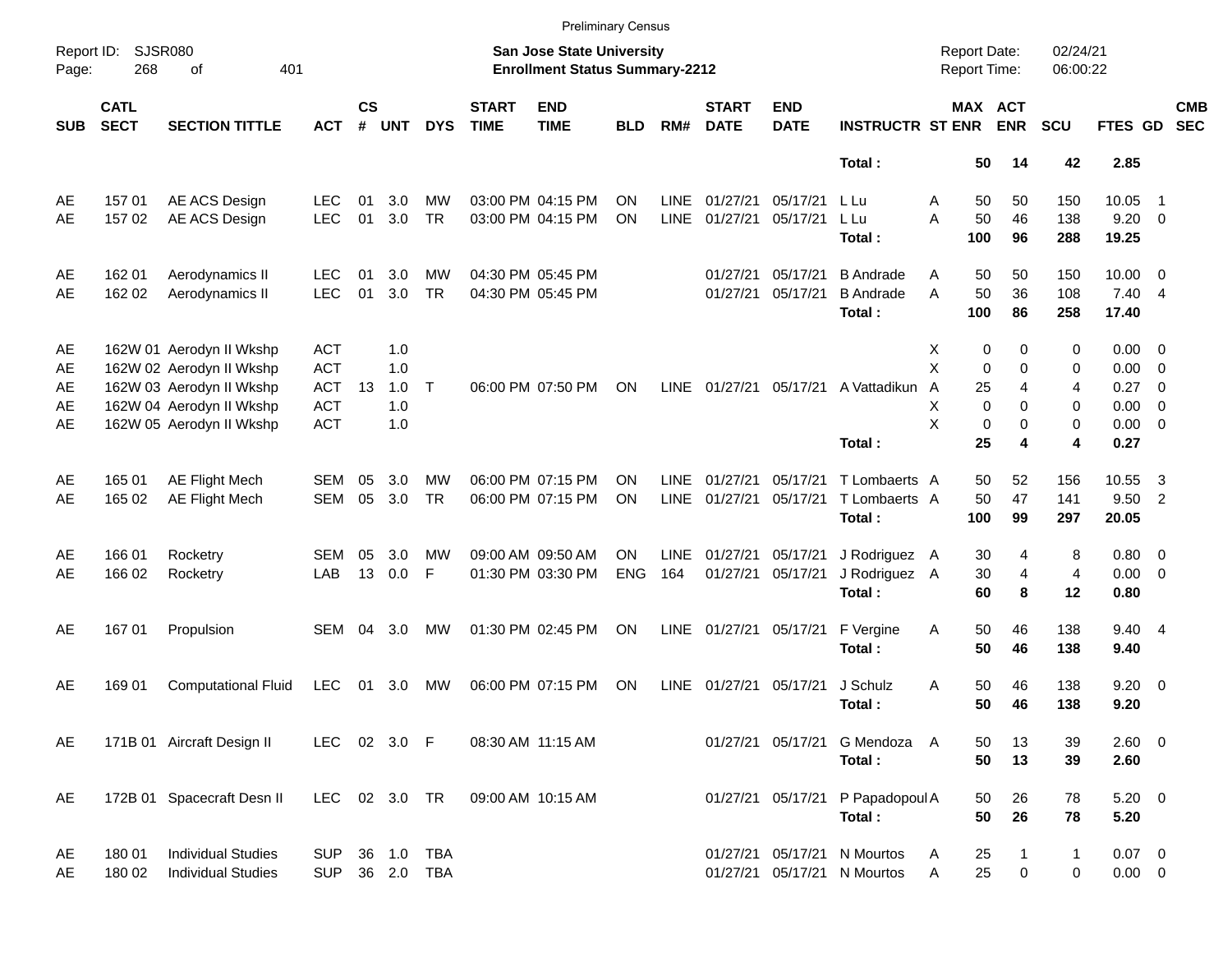|            |                            |                                              |               |                    |                  |            |                             | <b>Preliminary Census</b>                                                 |            |      |                             |                                                  |                           |                                            |                    |                           |                      |                           |                |  |
|------------|----------------------------|----------------------------------------------|---------------|--------------------|------------------|------------|-----------------------------|---------------------------------------------------------------------------|------------|------|-----------------------------|--------------------------------------------------|---------------------------|--------------------------------------------|--------------------|---------------------------|----------------------|---------------------------|----------------|--|
| Page:      | Report ID: SJSR080<br>269  | 401<br>of                                    |               |                    |                  |            |                             | <b>San Jose State University</b><br><b>Enrollment Status Summary-2212</b> |            |      |                             |                                                  |                           | <b>Report Date:</b><br><b>Report Time:</b> |                    |                           | 02/24/21<br>06:00:22 |                           |                |  |
| <b>SUB</b> | <b>CATL</b><br><b>SECT</b> | <b>SECTION TITTLE</b>                        | <b>ACT</b>    | $\mathsf{cs}$<br># | <b>UNT</b>       | <b>DYS</b> | <b>START</b><br><b>TIME</b> | <b>END</b><br><b>TIME</b>                                                 | <b>BLD</b> | RM#  | <b>START</b><br><b>DATE</b> | <b>END</b><br><b>DATE</b>                        | <b>INSTRUCTR ST ENR</b>   |                                            |                    | MAX ACT<br><b>ENR</b>     | SCU                  | FTES GD SEC               | <b>CMB</b>     |  |
| AE         | 180 03                     | <b>Individual Studies</b>                    | <b>SUP</b>    |                    | 36 3.0           | <b>TBA</b> |                             |                                                                           |            |      | 01/27/21                    | 05/17/21                                         | N Mourtos<br>Total:       | A                                          | 25<br>75           | 2<br>3                    | 6<br>$\overline{7}$  | $0.40 \quad 0$<br>0.47    |                |  |
| AE         | 243 01                     | Adv Astrodynamics                            | <b>LEC</b>    |                    | 04 3.0 TR        |            |                             | 04:30 PM 05:45 PM                                                         | ON         |      | LINE 01/27/21 05/17/21      |                                                  | L Capdevila<br>Total:     | A                                          | 50<br>50           | 9<br>9                    | 27<br>27             | $2.15$ 7<br>2.15          |                |  |
| AE         | 245 01                     | Spcrft Dyn & Contr                           | <b>LEC</b>    |                    | 04 3.0 TR        |            |                             | 06:00 PM 07:15 PM                                                         | ON         |      | LINE 01/27/21               | 05/17/21                                         | L Lu<br>Total:            | A                                          | 50<br>50           | 26<br>26                  | 78<br>78             | 6.25 21<br>6.25           |                |  |
| AE         | 251 01                     | Struc Vibr for AE Ap                         | SEM 05 3.0 MW |                    |                  |            |                             | 07:30 PM 08:45 PM                                                         | ON         |      | LINE 01/27/21               | 05/17/21                                         | M Chierichet A<br>Total:  |                                            | 50<br>50           | 29<br>29                  | 87<br>87             | 7.25 29<br>7.25           |                |  |
| AE         | 265 01                     | <b>Boundary Layers</b>                       | SEM 05 3.0    |                    |                  | MW         |                             | 04:30 PM 05:45 PM                                                         |            |      | 01/27/21                    | 05/17/21                                         | F Vergine<br>Total:       | Α                                          | 50<br>50           | 25<br>25                  | 75<br>75             | 6.20 24<br>6.20           |                |  |
| AE         | 267 01                     | Space Propulsion                             | SEM 05 3.0 TR |                    |                  |            |                             | 07:30 PM 08:45 PM                                                         | ON         |      | LINE 01/27/21               | 05/17/21                                         | P Papadopoul A<br>Total:  |                                            | 50<br>50           | 43<br>43                  | 129<br>129           | 10.75 43<br>10.75         |                |  |
| AE         | 27301                      | Aircraft Subsyst.                            | <b>LEC</b>    | 01                 | 3.0              | MW         |                             | 06:00 PM 07:15 PM                                                         | ON         |      | LINE 01/27/21 05/17/21      |                                                  | S MontgomeryA<br>Total:   |                                            | 50<br>50           | 17<br>17                  | 51<br>51             | 4.25 17<br>4.25           |                |  |
| AE         |                            | 295A 01 Project I                            | <b>SUP</b>    |                    | 25 3.0           | <b>TBA</b> |                             |                                                                           |            |      | 01/27/21                    | 05/17/21                                         | N Mourtos<br>Total:       | Α                                          | 25<br>25           | 14<br>14                  | 42<br>42             | 3.50 14<br>3.50           |                |  |
| AE         |                            | 295B 01 Project II                           | <b>SUP</b>    |                    | 25 3.0           | <b>TBA</b> |                             |                                                                           |            |      | 01/27/21                    | 05/17/21                                         | N Mourtos<br>Total:       | A                                          | 25<br>25           | 10<br>10                  | 30<br>30             | 2.50 10<br>2.50           |                |  |
| AE         | 297 01                     | Special Topics AE                            | <b>LEC</b>    | 01                 | 3.0              | <b>TR</b>  |                             | 12:00 PM 01:15 PM                                                         | ON         | LINE | 01/27/21                    | 05/17/21                                         | <b>G</b> Kontos<br>Total: | Α                                          | 50<br>50           | 9<br>9                    | 9<br>9               | $2.15$ 7<br>2.15          |                |  |
| AE<br>AE   | 298 01<br>298 02           | Spec Proj in Aerospa<br>Spec Proj in Aerospa | SUP<br>SUP    |                    | 25 1.0<br>25 2.0 | TBA<br>TBA |                             |                                                                           |            |      | 01/27/21<br>01/27/21        | 05/17/21<br>05/17/21                             | N Mourtos<br>N Mourtos    | A<br>Α                                     | 25<br>25           | 0                         | 0                    | 0.08<br>$0.00 \t 0$       | $\overline{1}$ |  |
| AE         | 298 03                     | Spec Proj in Aerospa SUP 25 3.0 TBA          |               |                    |                  |            |                             |                                                                           |            |      | 01/27/21                    | 05/17/21                                         | N Mourtos<br>Total:       | A                                          | 25<br>75           | 0<br>$\blacktriangleleft$ | 0<br>1               | $0.00 \t 0$<br>0.08       |                |  |
|            |                            | Department : Aerospace Engineering           |               |                    |                  |            |                             |                                                                           |            |      |                             | <b>Lower Division:</b><br><b>Upper Division:</b> | <b>Department Total:</b>  |                                            | 1685<br>250<br>960 | 986<br>163<br>640         | 2556<br>163<br>1864  | 181.22<br>10.90<br>125.23 |                |  |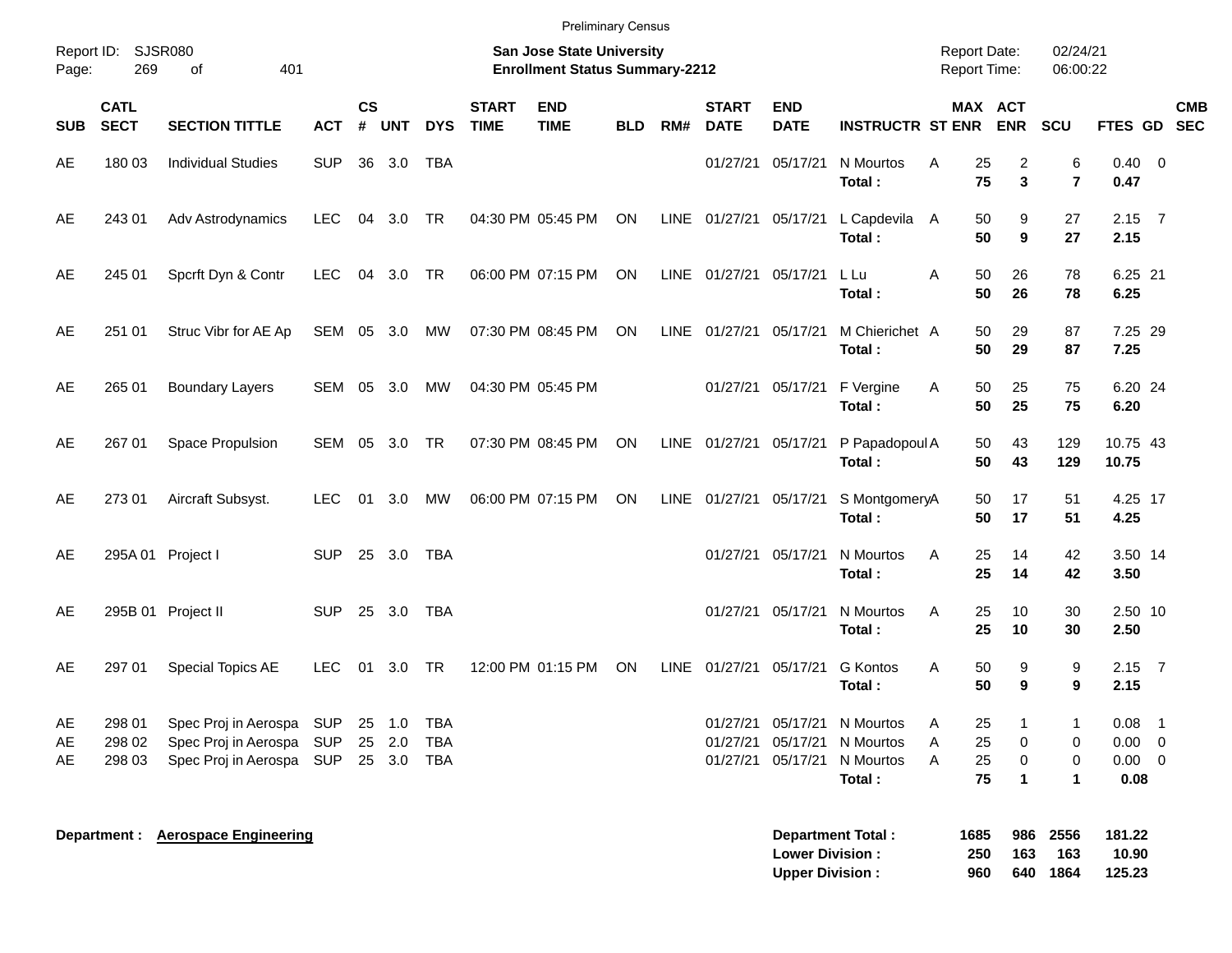|            |                            |    |                       |     |         |    |            |     |                             |                           | <b>Preliminary Census</b>                                                 |     |                             |                           |                         |                              |            |                      |             |            |
|------------|----------------------------|----|-----------------------|-----|---------|----|------------|-----|-----------------------------|---------------------------|---------------------------------------------------------------------------|-----|-----------------------------|---------------------------|-------------------------|------------------------------|------------|----------------------|-------------|------------|
| Page:      | Report ID: SJSR080<br>270  | оf |                       | 401 |         |    |            |     |                             |                           | <b>San Jose State University</b><br><b>Enrollment Status Summary-2212</b> |     |                             |                           |                         | Report Date:<br>Report Time: |            | 02/24/21<br>06:00:22 |             |            |
| <b>SUB</b> | <b>CATL</b><br><b>SECT</b> |    | <b>SECTION TITTLE</b> |     | $ACT$ # | СS | <b>UNT</b> | DYS | <b>START</b><br><b>TIME</b> | <b>END</b><br><b>TIME</b> | <b>BLD</b>                                                                | RM# | <b>START</b><br><b>DATE</b> | <b>END</b><br><b>DATE</b> | <b>INSTRUCTR ST ENR</b> | <b>MAX ACT</b>               | <b>ENR</b> | <b>SCU</b>           | FTES GD SEC | <b>CMB</b> |

**Graduate Division : 475 183 529 45.08**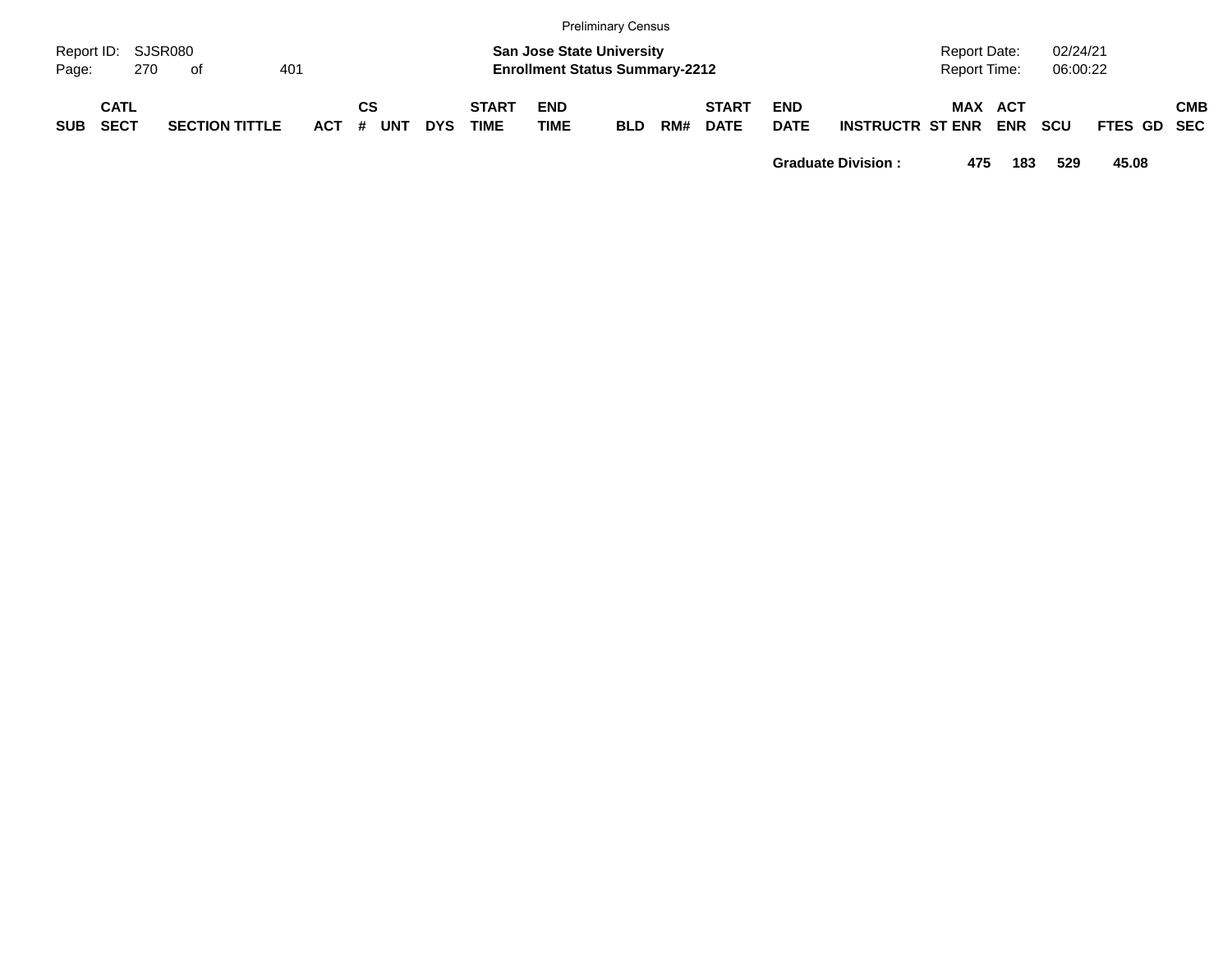|                     |                            |                                                               |                |                    |            |              |                             | <b>Preliminary Census</b>                                                 |           |             |                             |                           |                                      |   |                                     |              |                      |             |                          |                          |
|---------------------|----------------------------|---------------------------------------------------------------|----------------|--------------------|------------|--------------|-----------------------------|---------------------------------------------------------------------------|-----------|-------------|-----------------------------|---------------------------|--------------------------------------|---|-------------------------------------|--------------|----------------------|-------------|--------------------------|--------------------------|
| Report ID:<br>Page: | 271                        | <b>SJSR080</b><br>401<br>οf                                   |                |                    |            |              |                             | <b>San Jose State University</b><br><b>Enrollment Status Summary-2212</b> |           |             |                             |                           |                                      |   | <b>Report Date:</b><br>Report Time: |              | 02/24/21<br>06:00:22 |             |                          |                          |
| <b>SUB</b>          | <b>CATL</b><br><b>SECT</b> | <b>SECTION TITTLE</b>                                         | <b>ACT</b>     | $\mathsf{cs}$<br># | <b>UNT</b> | <b>DYS</b>   | <b>START</b><br><b>TIME</b> | <b>END</b><br><b>TIME</b>                                                 | BLD       | RM#         | <b>START</b><br><b>DATE</b> | <b>END</b><br><b>DATE</b> | <b>INSTRUCTR ST ENR</b>              |   | MAX ACT                             | <b>ENR</b>   | <b>SCU</b>           | FTES GD     |                          | <b>CMB</b><br><b>SEC</b> |
| College             | Department :               | <b>Engineering, College of</b><br><b>Chemical Engineering</b> |                |                    |            |              |                             |                                                                           |           |             |                             |                           |                                      |   |                                     |              |                      |             |                          |                          |
| CHE.                | 110A 01                    | Math Method ChemE LEC                                         |                | 02                 | 2.0        | M            |                             | 03:00 PM 03:50 PM                                                         | <b>ON</b> | <b>LINE</b> | 01/27/21                    | 05/17/21                  | L Rosenfeld A                        |   | 50                                  | 13           | 13                   | 1.73        | $\overline{\phantom{0}}$ |                          |
| <b>CHE</b>          |                            | 110A 02 Math Method ChemE                                     | LAB            | 16                 | 0.0        | W            |                             | 03:00 PM 05:45 PM                                                         | ON        | <b>LINE</b> | 01/27/21                    | 05/17/21                  | L Rosenfeld A                        |   | 50                                  | 13           | 13                   | 0.00        | - 0                      |                          |
|                     |                            |                                                               |                |                    |            |              |                             |                                                                           |           |             |                             |                           | Total:                               |   | 100                                 | 26           | 26                   | 1.73        |                          |                          |
| <b>CHE</b>          | 115 01                     | Indus Chem Calc                                               | <b>LEC</b>     | 02                 | 3.0        | MW           |                             | 01:30 PM 02:45 PM                                                         | <b>ON</b> |             | LINE 01/27/21               | 05/17/21                  | C Komives                            | A | 50                                  | 20           | 60                   | $4.00 \ 0$  |                          |                          |
|                     |                            |                                                               |                |                    |            |              |                             |                                                                           |           |             |                             |                           | Total:                               |   | 50                                  | 20           | 60                   | 4.00        |                          |                          |
| <b>CHE</b>          | 151 01                     | Proc Engr Thermo                                              | SEM            | 04                 | 4.0        | MW           |                             | 12:00 PM 01:15 PM                                                         | ON        | <b>LINE</b> | 01/27/21                    | 05/17/21                  | C Komives                            | A | 50                                  | 37           | 111                  | 10.07       | $\overline{\mathbf{3}}$  |                          |
| <b>CHE</b>          | 151 02                     | Proc Engr Thermo                                              | LAB            | 16                 | 0.0        |              |                             |                                                                           |           |             | 01/27/21                    | 05/17/21                  |                                      | X | 0                                   | $\mathbf 0$  | 0                    | 0.00        | 0                        |                          |
| <b>CHE</b>          | 151 04                     | Proc Engr Thermo                                              | LAB            | 16                 | 0.0        | $\top$       |                             | 01:30 PM 04:15 PM                                                         | <b>ON</b> |             | LINE 01/27/21               | 05/17/21                  | C Komives                            | A | 50                                  | 37           | 37                   | 0.00        | -3                       |                          |
|                     |                            |                                                               |                |                    |            |              |                             |                                                                           |           |             |                             |                           | Total:                               |   | 100                                 | 74           | 148                  | 10.07       |                          |                          |
| <b>CHE</b>          |                            | 160A 01 Unit Oper I                                           | SEM            | 04                 | 4.0        | MW           |                             | 10:30 AM 11:45 AM                                                         | <b>ON</b> | LINE        | 01/27/21                    | 05/17/21                  | L Rosenfeld                          | A | 50                                  | 40           | 120                  | 11.00       | - 5                      |                          |
| <b>CHE</b>          |                            | 160A 02 Unit Oper I                                           | LAB            | 16                 | 0.0        | R            |                             | 10:30 AM 01:15 PM                                                         | <b>ON</b> | <b>LINE</b> | 01/27/21                    | 05/17/21                  | G Klar                               | A | 25                                  | 19           | 19                   | 0.00        | -5                       |                          |
| <b>CHE</b>          |                            | 160A 03 Unit Oper I                                           | LAB            | 16                 | 0.0        | R            |                             | 01:30 PM 04:15 PM                                                         | <b>ON</b> | LINE        | 01/27/21                    | 05/17/21                  | G Klar                               | Α | 25                                  | 21           | 21                   | 0.00        | $\overline{\mathbf{0}}$  |                          |
|                     |                            |                                                               |                |                    |            |              |                             |                                                                           |           |             |                             |                           | Total:                               |   | 100                                 | 80           | 160                  | 11.00       |                          |                          |
| <b>CHE</b>          |                            | 163L 01 UG Chem Eng Lab II                                    | <b>LEC</b>     | 02                 | 2.0        | м            |                             | 01:30 PM 02:20 PM                                                         | <b>ON</b> | <b>LINE</b> | 01/27/21                    | 05/17/21                  | M Mcneil                             | A | 60                                  | 46           | 46                   | 6.13        | - 0                      |                          |
| <b>CHE</b>          |                            | 163L 02 UG Chem Eng Lab II                                    | LAB            | 16                 | 0.0        | M            |                             | 03:00 PM 05:45 PM                                                         |           |             | 01/27/21                    | 05/17/21                  | M Mcneil                             | Α | 12                                  | 10           | 10                   | 0.00        | - 0                      |                          |
| <b>CHE</b>          |                            | 163L 03 UG Chem Eng Lab II                                    | LAB            | 16                 | 0.0        | $\mathsf{T}$ |                             | 01:30 PM 04:15 PM                                                         |           |             | 01/27/21                    | 05/17/21                  | M Mcneil                             | Α | 12                                  | 12           | 12                   | 0.00        | - 0                      |                          |
| <b>CHE</b>          |                            | 163L 04 UG Chem Eng Lab II                                    | LAB            | 16                 | 0.0        | R            |                             | 01:30 PM 04:15 PM                                                         |           |             | 01/27/21                    | 05/17/21                  | M Abriam                             | A | 12                                  | 12           | 12                   | 0.00        | $\overline{0}$           |                          |
| <b>CHE</b>          |                            | 163L 05 UG Chem Eng Lab II                                    | LAB            | 16                 | 0.0        | F            |                             | 09:00 AM 11:45 AM                                                         |           |             | 01/27/21                    | 05/17/21                  | F Huang                              | Α | 12                                  | 12           | 12                   | 0.00        | - 0                      |                          |
|                     |                            |                                                               |                |                    |            |              |                             |                                                                           |           |             |                             |                           | Total:                               |   | 108                                 | 92           | 92                   | 6.13        |                          |                          |
| <b>CHE</b>          |                            | 165B 01 Plant Design II                                       | <b>LEC</b>     | 02                 | 2.0        | W            |                             | 09:00 AM 09:50 AM                                                         | <b>ON</b> | LINE        | 01/27/21                    | 05/17/21                  | D Wagner                             | A | 50                                  | 46           | 46                   | 6.13        | - 0                      |                          |
| <b>CHE</b>          |                            | 165B 02 Plant Design II                                       | LAB            | 16                 | 0.0        | F            |                             | 12:00 PM 02:45 PM                                                         | <b>ON</b> | LINE        | 01/27/21                    | 05/17/21                  | D Wagner                             | Α | 25                                  | 26           | 26                   | 0.00        | 0                        |                          |
| <b>CHE</b>          | 165B 03                    | Plant Design II                                               | LAB            | 16                 | 0.0        | F            |                             | 12:00 PM 02:45 PM                                                         | ON        | <b>LINE</b> | 01/27/21                    | 05/17/21                  | X Sinha                              | Α | 25                                  | 20           | 20                   | 0.00        | - 0                      |                          |
|                     |                            |                                                               |                |                    |            |              |                             |                                                                           |           |             |                             |                           | Total:                               |   | 100                                 | 92           | 92                   | 6.13        |                          |                          |
|                     | CHE 172 01                 | <b>Biofuels Proc Engr</b>                                     | LEC 02 3.0 R   |                    |            |              |                             | 06:00 PM 08:45 PM                                                         | ON        |             |                             |                           | LINE 01/27/21 05/17/21 F Rongere     | A | 30                                  | 20           | 60                   | 4.30 6      |                          |                          |
|                     |                            |                                                               |                |                    |            |              |                             |                                                                           |           |             |                             |                           | Total:                               |   | 30                                  | 20           | 60                   | 4.30        |                          |                          |
| <b>CHE</b>          | 18001                      | <b>Individual Studies</b>                                     | <b>SUP</b>     |                    | 36 1.0     | <b>TBA</b>   |                             |                                                                           | ON        |             | LINE 01/27/21 05/17/21      |                           | L Rosenfeld A                        |   | 20                                  | 0            | 0                    | $0.00 \t 0$ |                          |                          |
|                     | CHE 180 02                 | <b>Individual Studies</b>                                     | <b>SUP</b>     |                    | 36 2.0     | TBA          |                             |                                                                           | <b>ON</b> |             |                             | LINE 01/27/21 05/17/21    | L Rosenfeld A                        |   | 20                                  | 0            | 0                    | $0.00 \t 0$ |                          |                          |
|                     |                            |                                                               |                |                    |            |              |                             |                                                                           |           |             |                             |                           | Total:                               |   | 40                                  | 0            | $\bf{0}$             | 0.00        |                          |                          |
| <b>CHE</b>          |                            | 180R 01 UG Res & Projects                                     | SUP 36 1.0 TBA |                    |            |              |                             |                                                                           | ON        |             |                             |                           | LINE 01/27/21 05/17/21 L Rosenfeld A |   | 20                                  | $\mathbf{1}$ | $\mathbf{1}$         | $0.07$ 0    |                          |                          |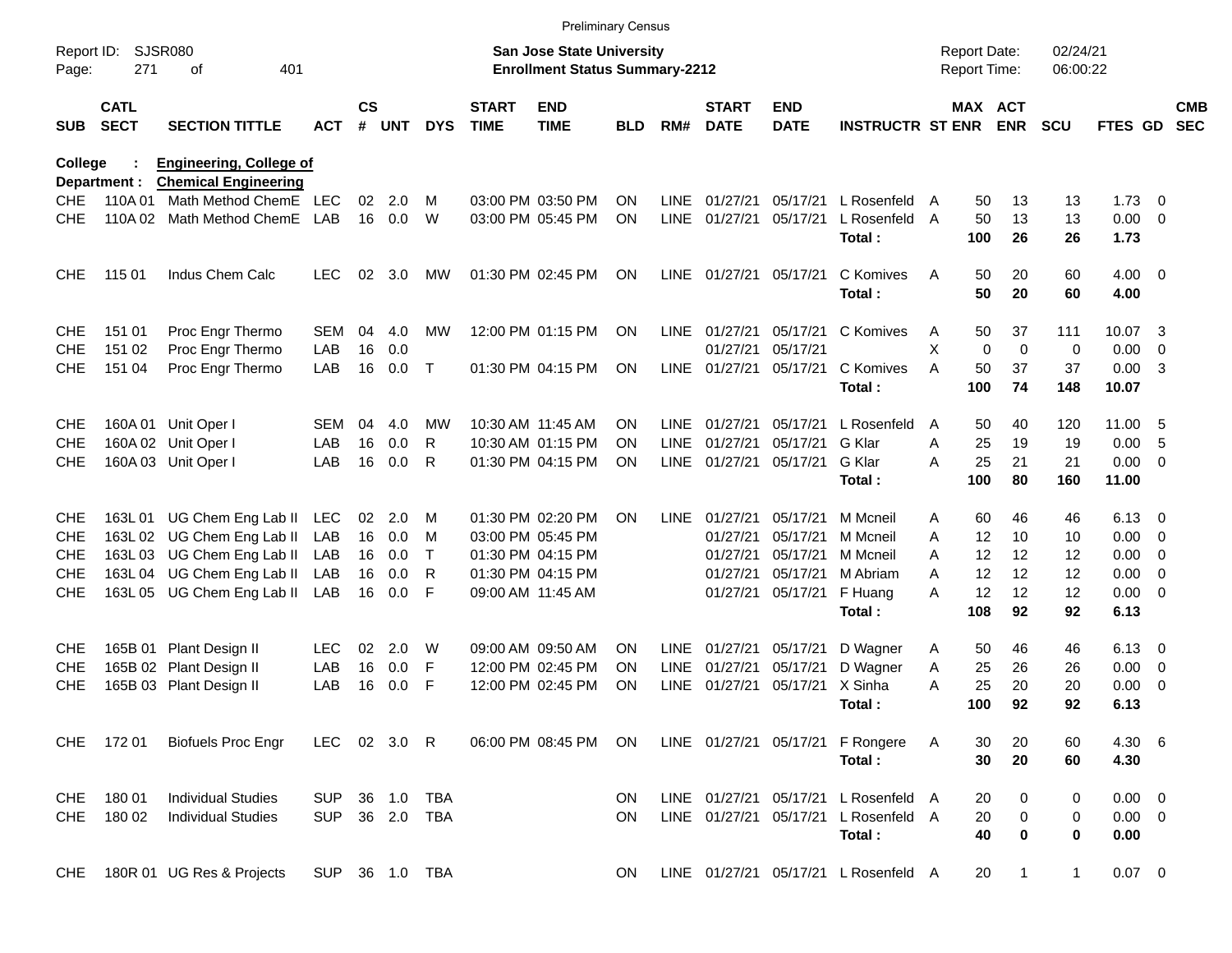|                                        |                            |                                                                                |                              |                       |                      |                  |                             | <b>Preliminary Census</b>                                                 |                |                                    |                                  |                                                                    |                                                    |                                     |                       |                                        |                            |                                               |                          |            |
|----------------------------------------|----------------------------|--------------------------------------------------------------------------------|------------------------------|-----------------------|----------------------|------------------|-----------------------------|---------------------------------------------------------------------------|----------------|------------------------------------|----------------------------------|--------------------------------------------------------------------|----------------------------------------------------|-------------------------------------|-----------------------|----------------------------------------|----------------------------|-----------------------------------------------|--------------------------|------------|
| Report ID:<br>Page:                    | SJSR080<br>272             | 401<br>of                                                                      |                              |                       |                      |                  |                             | <b>San Jose State University</b><br><b>Enrollment Status Summary-2212</b> |                |                                    |                                  |                                                                    |                                                    | <b>Report Date:</b><br>Report Time: |                       |                                        | 02/24/21<br>06:00:22       |                                               |                          |            |
| <b>SUB</b>                             | <b>CATL</b><br><b>SECT</b> | <b>SECTION TITTLE</b>                                                          | <b>ACT</b>                   | $\mathsf{cs}$<br>$\#$ | <b>UNT</b>           | <b>DYS</b>       | <b>START</b><br><b>TIME</b> | <b>END</b><br><b>TIME</b>                                                 | <b>BLD</b>     | RM#                                | <b>START</b><br><b>DATE</b>      | <b>END</b><br><b>DATE</b>                                          | <b>INSTRUCTR ST ENR</b>                            |                                     | MAX ACT               | <b>ENR</b>                             | SCU                        | FTES GD SEC                                   |                          | <b>CMB</b> |
| <b>CHE</b>                             |                            | 180R 02 UG Res & Projects                                                      | <b>SUP</b>                   | 36                    | 1.0                  | TBA              |                             |                                                                           | ON             | <b>LINE</b>                        | 01/27/21                         | 05/17/21                                                           | D Wagner<br>Total:                                 | Α                                   | 20<br>40              | 2<br>3                                 | 2<br>3                     | $0.13 \quad 0$<br>0.20                        |                          |            |
| <b>CHE</b><br><b>CHE</b><br><b>CHE</b> | 185 01<br>185 02<br>185 03 | Chem Pro Dyn & Cont SEM<br>Chem Pro Dyn & Cont LAB<br>Chem Pro Dyn & Cont LAB  |                              | 04<br>16              | 2.0<br>0.0<br>16 0.0 | $\top$<br>W<br>W |                             | 04:30 PM 05:20 PM<br>02:30 PM 05:20 PM<br>06:00 PM 08:50 PM               | ΟN<br>ΟN<br>ΟN | LINE<br><b>LINE</b><br><b>LINE</b> | 01/27/21<br>01/27/21<br>01/27/21 | 05/17/21<br>05/17/21<br>05/17/21                                   | X Sinha<br>A Ramasubran<br>A RamasubranA<br>Total: | Α                                   | 50<br>25<br>25<br>100 | 48<br>24<br>24<br>96                   | 48<br>24<br>24<br>96       | $6.40 \quad 0$<br>0.00<br>$0.00 \t 0$<br>6.40 | $\overline{\phantom{0}}$ |            |
| CHE<br><b>CHE</b>                      | 194 01<br>194 02           | Bio Chem Engr Lab<br>Bio Chem Engr Lab                                         | SEM<br>LAB                   | 04<br>16              | 3.0<br>0.0           | R<br>R           |                             | 04:30 PM 06:20 PM<br>06:30 PM 09:15 PM                                    | ON             | LINE                               | 01/27/21<br>01/27/21             | 05/17/21<br>05/17/21                                               | K Kao<br>K Kao<br>Total:                           | A<br>A                              | 16<br>16<br>32        | 14<br>14<br>28                         | 28<br>14<br>42             | 3.05<br>0.00 5<br>3.05                        | - 5                      |            |
| <b>CHE</b><br><b>CHE</b>               | 200 01<br>200 02           | <b>Research Methods</b><br><b>Research Methods</b>                             | <b>LEC</b><br>LAB            | 02<br>16              | 3.0<br>0.0           | -F<br>-F         |                             | 03:00 PM 04:50 PM<br>05:00 PM 08:00 PM                                    |                |                                    | 01/27/21<br>01/27/21             | 05/17/21<br>05/17/21                                               | Y Schneider A<br>Y Schneider A<br>Total:           |                                     | 40<br>40<br>80        | $\overline{7}$<br>$\overline{7}$<br>14 | 14<br>$\overline{7}$<br>21 | 1.75<br>0.007<br>1.75                         | $\overline{7}$           |            |
| CHE.                                   | 207 01                     | Mass Transfer                                                                  | SEM                          | 05                    | 3.0                  | $\top$           |                             | 06:00 PM 08:45 PM                                                         | <b>ON</b>      | <b>LINE</b>                        | 01/27/21                         | 05/17/21                                                           | L Aarons<br>Total:                                 | A                                   | 40<br>40              | 3<br>3                                 | 9<br>9                     | $0.75$ 3<br>0.75                              |                          |            |
| <b>CHE</b>                             | 211 01                     | Adv Ch Engr Thermo SEM 05 3.0                                                  |                              |                       |                      | M                |                             | 06:00 PM 08:45 PM                                                         | <b>ON</b>      | <b>LINE</b>                        | 01/27/21                         | 05/17/21                                                           | Y Pedram RazA<br>Total:                            |                                     | 40<br>40              | 30<br>30                               | 90<br>90                   | 7.50 30<br>7.50                               |                          |            |
| CHE.                                   | 218 01                     | Adv Ch E Kinetics                                                              | SEM                          | 05                    | 3.0                  | W                |                             | 06:00 PM 08:45 PM                                                         | ON             | LINE                               | 01/27/21 05/17/21                |                                                                    | D Wagner<br>Total:                                 | Α                                   | 40<br>40              | 20<br>20                               | 60<br>60                   | 5.00 20<br>5.00                               |                          |            |
| CHE.                                   | 280 01                     | <b>Graduate Research</b>                                                       | <b>SUP</b>                   | 25                    | 3.0                  | -F               |                             | 03:00 PM 05:45 PM                                                         | ΟN             | <b>LINE</b>                        | 01/27/21                         | 05/17/21                                                           | K Kao<br>Total:                                    | Α                                   | 10<br>10              | 1<br>1                                 | 3<br>3                     | 0.25<br>0.25                                  | $\overline{\phantom{0}}$ |            |
| <b>CHE</b><br><b>CHE</b><br>CHE        | 280101<br>280102<br>280103 | Graduate Research I<br>Graduate Research I<br>Graduate Research I SUP 25 3.0 F | <b>SUP</b><br><b>SUP</b>     | 25                    | 1.0<br>25 2.0        | F<br>F           |                             | 03:00 PM 05:45 PM<br>03:00 PM 05:45 PM<br>03:00 PM 05:45 PM               | ΟN             | <b>LINE</b>                        | 01/27/21<br>01/27/21             | 05/17/21<br>05/17/21 K Kao<br>01/27/21 05/17/21 K Kao              | K Kao                                              | Α<br>A<br>Α                         | 10<br>10<br>10        | 0<br>$\overline{7}$<br>0               | 0<br>14<br>0               | 0.00<br>$1.17 \t 7$<br>$0.00 \t 0$            | $\overline{\phantom{0}}$ |            |
|                                        | CHE 280104                 | Graduate Research I SUP 25 2.0 TBA                                             |                              |                       |                      |                  |                             |                                                                           | ON.            |                                    |                                  | LINE 01/27/21 05/17/21 K Kao                                       | Total:                                             | Α                                   | 10<br>40              | 4<br>11                                | 8<br>22                    | 0.674<br>1.83                                 |                          |            |
|                                        | CHE 293 01<br>CHEM 293 01  | <b>Appl Bioinformatics</b><br><b>Appl Bioinformatics</b>                       | SEM 04 3.0 T<br>SEM 04 3.0 T |                       |                      |                  |                             | 06:00 PM 08:45 PM<br>06:00 PM 08:45 PM                                    | ON<br>ON.      |                                    |                                  | LINE 01/27/21 05/17/21 B Lustig<br>LINE 01/27/21 05/17/21 B Lustig | Total:                                             | A<br>Α                              | 20<br>0<br>20         | 15<br>8<br>23                          | 45<br>24<br>69             | 3.75 15 C<br>2.00 8 C<br>5.75                 |                          |            |
|                                        | CHE 298 01                 | <b>MS Res Project</b>                                                          | SUP 25 1.0 F                 |                       |                      |                  |                             | 03:00 PM 05:45 PM ON                                                      |                |                                    |                                  | LINE 01/27/21 05/17/21 X Sinha                                     |                                                    | A                                   | 10                    | $\overline{1}$                         | $\mathbf{1}$               | $0.08$ 1                                      |                          |            |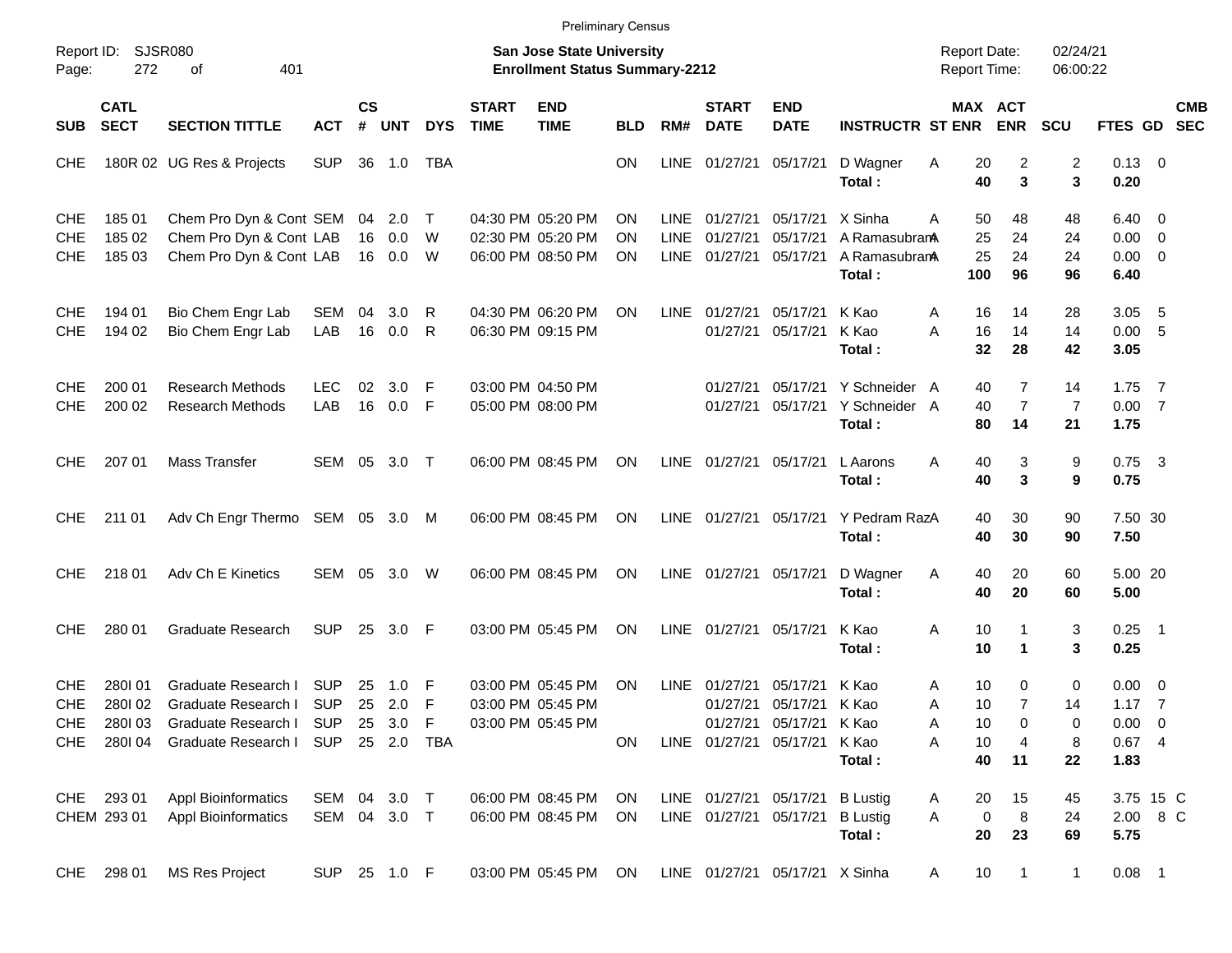|            | <b>Preliminary Census</b> |                          |            |               |            |            |              |                                       |            |             |              |             |                         |                     |                |                      |             |                  |
|------------|---------------------------|--------------------------|------------|---------------|------------|------------|--------------|---------------------------------------|------------|-------------|--------------|-------------|-------------------------|---------------------|----------------|----------------------|-------------|------------------|
| Report ID: |                           | <b>SJSR080</b>           |            |               |            |            |              | <b>San Jose State University</b>      |            |             |              |             |                         | <b>Report Date:</b> |                |                      | 02/24/21    |                  |
| Page:      | 273                       | 401<br>оf                |            |               |            |            |              | <b>Enrollment Status Summary-2212</b> |            |             |              |             |                         | Report Time:        |                |                      | 06:00:22    |                  |
|            | <b>CATL</b>               |                          |            | $\mathsf{cs}$ |            |            | <b>START</b> | <b>END</b>                            |            |             | <b>START</b> | <b>END</b>  |                         |                     | <b>MAX ACT</b> |                      |             | <b>CMB</b>       |
| <b>SUB</b> | <b>SECT</b>               | <b>SECTION TITTLE</b>    | <b>ACT</b> | #             | <b>UNT</b> | <b>DYS</b> | <b>TIME</b>  | <b>TIME</b>                           | <b>BLD</b> | RM#         | <b>DATE</b>  | <b>DATE</b> | <b>INSTRUCTR ST ENR</b> |                     | <b>ENR</b>     | <b>SCU</b>           | <b>FTES</b> | GD<br><b>SEC</b> |
|            |                           |                          |            |               |            |            |              |                                       |            |             |              |             |                         |                     |                |                      |             |                  |
| <b>CHE</b> | 298 02                    | <b>MS Res Project</b>    | <b>SUP</b> | 25            | 2.0        | F          |              | 03:00 PM 05:45 PM                     | ON         | <b>LINE</b> | 01/27/21     | 05/17/21    | X Sinha                 | 10<br>A             |                | 5<br>10              | 0.83        | -5               |
| <b>CHE</b> | 298 03                    | <b>MS Res Project</b>    | <b>SUP</b> | 25            | 1.0        | <b>TBA</b> |              |                                       | ON         | <b>LINE</b> | 01/27/21     | 05/17/21    | X Sinha                 | 10<br>A             |                | 3<br>3               | 0.25        | 3                |
| <b>CHE</b> | 298 04                    | <b>MS Res Project</b>    | <b>SUP</b> | 25            | 2.0        | <b>TBA</b> |              |                                       | ON         | <b>LINE</b> | 01/27/21     | 05/17/21    | X Sinha                 | 10<br>A             |                | 2<br>$\overline{4}$  | 0.33        | $\overline{2}$   |
|            |                           |                          |            |               |            |            |              |                                       |            |             |              |             | Total:                  | 40                  | 11             | 18                   | 1.50        |                  |
| <b>CHE</b> | 298101                    | MS Res/Pro Intern        | <b>SUP</b> | 25            | 1.0        | F          |              | 03:00 PM 05:45 PM                     | ON         | <b>LINE</b> | 01/27/21     | 05/17/21    | X Sinha                 | 10<br>A             |                | 0<br>0               | 0.00        | - 0              |
| <b>CHE</b> | 298102                    | MS Res/Pro Intern        | <b>SUP</b> | 25            | 2.0        | F          |              | 03:00 PM 05:45 PM                     | ON         | <b>LINE</b> | 01/27/21     | 05/17/21    | X Sinha                 | 10<br>A             |                | 0<br>0               | 0.00        | -0               |
| <b>CHE</b> | 298103                    | MS Res/Pro Intern        | <b>SUP</b> | 25            | 1.0        | <b>TBA</b> |              |                                       | ON         | <b>LINE</b> | 01/27/21     | 05/17/21    | X Sinha                 | A<br>10             |                | 0<br>0               | 0.00        | -0               |
| <b>CHE</b> | 298104                    | MS Res/Pro Intern        | <b>SUP</b> | 25            | 2.0        | <b>TBA</b> |              |                                       | ON         | LINE        | 01/27/21     | 05/17/21    | X Sinha                 | 10<br>A             |                | 0<br>$\Omega$        | 0.00        | 0                |
|            |                           |                          |            |               |            |            |              |                                       |            |             |              |             | Total:                  | 40                  |                | $\bf{0}$<br>$\bf{0}$ | 0.00        |                  |
|            |                           |                          |            |               |            |            |              |                                       |            |             |              |             |                         |                     |                |                      |             |                  |
| <b>CHE</b> | 299 01                    | <b>Master's Thesis</b>   | <b>SUP</b> | 25            | 1.0        | F          |              | 03:00 PM 05:45 PM                     | ON         | <b>LINE</b> | 01/27/21     | 05/17/21    | X Sinha                 | A<br>10             |                | $\mathbf 0$<br>0     | 0.00        | $\overline{0}$   |
| <b>CHE</b> | 299 02                    | <b>Master's Thesis</b>   | <b>SUP</b> | 25            | 3.0        | F          |              | 03:00 PM 05:45 PM                     | ON         | <b>LINE</b> | 01/27/21     | 05/17/21    | X Sinha                 | 10<br>A             |                | 3                    | 0.25        | -1               |
| <b>CHE</b> | 299 03                    | <b>Master's Thesis</b>   | <b>SUP</b> | 25            | 1.0        | <b>TBA</b> |              |                                       | ON         | <b>LINE</b> | 01/27/21     | 05/17/21    | X Sinha                 | 10<br>A             |                | 0<br>0               | 0.00        | - 0              |
| <b>CHE</b> | 299 04                    | <b>Master's Thesis</b>   | <b>SUP</b> | 25            | 3.0        | <b>TBA</b> |              |                                       | ON         | <b>LINE</b> | 01/27/21     | 05/17/21    | X Sinha                 | 10<br>A             |                | 0<br>0               | 0.00        | - 0              |
|            |                           |                          |            |               |            |            |              |                                       |            |             |              |             | Total:                  | 40                  |                | 1                    | 3<br>0.25   |                  |
|            |                           |                          |            |               |            |            |              |                                       |            |             |              |             |                         |                     |                |                      |             |                  |
| <b>CHE</b> | 299101                    | MS Thesis Intern.        | <b>SUP</b> | 25            | 1.0        | F          |              | 03:00 PM 05:45 PM                     | ON         | <b>LINE</b> | 01/27/21     | 05/17/21    | X Sinha                 | 10<br>A             |                | 0                    | 0.00<br>0   | - 0              |
| <b>CHE</b> | 299102                    | MS Thesis Intern.        | <b>SUP</b> | 25            | 3.0        | F          |              | 03:00 PM 05:45 PM                     | ON         | <b>LINE</b> | 01/27/21     | 05/17/21    | X Sinha                 | 10<br>A             |                | 0<br>0               | 0.00        | -0               |
| <b>CHE</b> | 299103                    | MS Thesis Intern.        | <b>SUP</b> | 25            | 1.0        | <b>TBA</b> |              |                                       | ON         | <b>LINE</b> | 01/27/21     | 05/17/21    | X Sinha                 | 10<br>A             |                | $\Omega$<br>0        | 0.00        | - 0              |
| <b>CHE</b> | 299104                    | <b>MS Thesis Intern.</b> | <b>SUP</b> | 25            | 3.0        | TBA        |              |                                       | ON         | <b>LINE</b> | 01/27/21     | 05/17/21    | X Sinha                 | 10<br>A             |                | 0<br>0               | 0.00        | - 0              |
|            |                           |                          |            |               |            |            |              |                                       |            |             |              |             | Total:                  | 40                  |                | 0<br>0               | 0.00        |                  |
|            |                           |                          |            |               |            |            |              |                                       |            |             |              |             |                         |                     |                |                      |             |                  |

**Department :** Chemical Engineering **Chemical Engineering**<br> **Department Total : 1230 645 1074 77.60**<br>
Lower Division : 0 0 0 0.00 **Lower Division :<br>Upper Division :** 880 545 800 54.77<br>350 100 274 22.83 **Graduate Division :**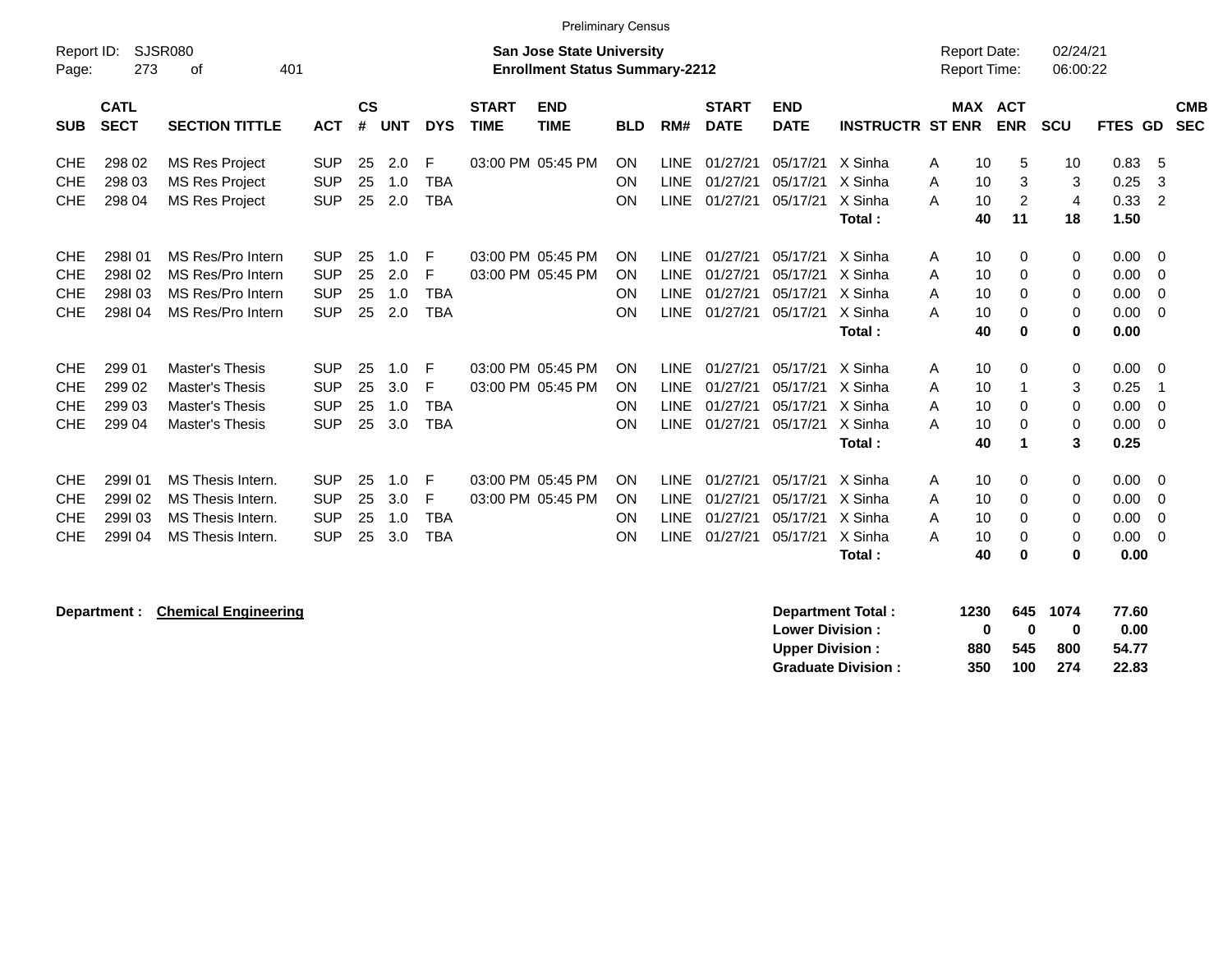|                     |                            |                                                                                |            |                       |            |            |                             |                                                                           | <b>Preliminary Census</b> |             |                             |                           |                         |                                     |             |                       |                      |             |                         |                          |
|---------------------|----------------------------|--------------------------------------------------------------------------------|------------|-----------------------|------------|------------|-----------------------------|---------------------------------------------------------------------------|---------------------------|-------------|-----------------------------|---------------------------|-------------------------|-------------------------------------|-------------|-----------------------|----------------------|-------------|-------------------------|--------------------------|
| Report ID:<br>Page: | 274                        | SJSR080<br>401<br>οf                                                           |            |                       |            |            |                             | <b>San Jose State University</b><br><b>Enrollment Status Summary-2212</b> |                           |             |                             |                           |                         | <b>Report Date:</b><br>Report Time: |             |                       | 02/24/21<br>06:00:22 |             |                         |                          |
| <b>SUB</b>          | <b>CATL</b><br><b>SECT</b> | <b>SECTION TITTLE</b>                                                          | <b>ACT</b> | $\mathsf{cs}$<br>$\#$ | <b>UNT</b> | <b>DYS</b> | <b>START</b><br><b>TIME</b> | <b>END</b><br><b>TIME</b>                                                 | <b>BLD</b>                | RM#         | <b>START</b><br><b>DATE</b> | <b>END</b><br><b>DATE</b> | <b>INSTRUCTR ST ENR</b> |                                     |             | MAX ACT<br><b>ENR</b> | <b>SCU</b>           | FTES GD     |                         | <b>CMB</b><br><b>SEC</b> |
| College             | Department :               | <b>Engineering, College of</b><br><b>Civil &amp; Environmental Engineering</b> |            |                       |            |            |                             |                                                                           |                           |             |                             |                           |                         |                                     |             |                       |                      |             |                         |                          |
| <b>CE</b>           | 801                        | Plane Surveying                                                                | <b>SEM</b> | 02                    | 3.0        | <b>TBA</b> |                             |                                                                           | <b>ON</b>                 | <b>LINE</b> | 01/27/21                    | 05/17/21                  | G Awoke                 | A                                   | 64          | 70                    | 140                  | 14.00       | $\overline{0}$          |                          |
| <b>CE</b>           | 8 0 2                      | Plane Surveying                                                                | LAB        | 16                    | 0.0        | <b>TBA</b> |                             |                                                                           | ON                        | <b>LINE</b> | 01/27/21                    | 05/17/21                  | E Jackson               | A                                   | 14          | 18                    | 18                   | 0.00        | 0                       |                          |
| <b>CE</b>           | 803                        | <b>Plane Surveying</b>                                                         | LAB        | 16                    | 0.0        | <b>TBA</b> |                             |                                                                           | ON                        | <b>LINE</b> | 01/27/21                    | 05/17/21                  | E Jackson               | A                                   | 14          | 17                    | 17                   | 0.00        | 0                       |                          |
| <b>CE</b>           | 8 0 4                      | Plane Surveying                                                                | LAB        | 16                    | 0.0        | <b>TBA</b> |                             |                                                                           | ON                        | <b>LINE</b> | 01/27/21                    | 05/17/21                  | S Koosha                | A                                   | 14          | 17                    | 17                   | 0.00        | 0                       |                          |
| CE                  | 8 0 5                      | Plane Surveying                                                                | LAB        | 16                    | 0.0        | <b>TBA</b> |                             |                                                                           | ON                        | <b>LINE</b> | 01/27/21                    | 05/17/21                  | S Koosha                | A                                   | 14          | 18                    | 18                   | 0.00        | $\overline{0}$          |                          |
|                     |                            |                                                                                |            |                       |            |            |                             |                                                                           |                           |             |                             |                           | Total:                  |                                     | 120         | 140                   | 210                  | 14.00       |                         |                          |
| <b>CE</b>           | 20 01                      | Graphics/CAD/Prog                                                              | <b>SEM</b> | 02                    | 3.0        | <b>TBA</b> |                             |                                                                           | <b>ON</b>                 | LINE        | 01/27/21                    | 05/17/21                  | A Wong                  | A                                   | 64          | 47                    | 94                   | 9.40        | $\overline{0}$          |                          |
| <b>CE</b>           | 20 02                      | Graphics/CAD/Prog                                                              | LAB        | 16                    | 0.0        | <b>TBA</b> |                             |                                                                           | ON                        | <b>LINE</b> | 01/27/21                    | 05/17/21                  | A Wong                  | A                                   | 14          | 16                    | 16                   | 0.00        | 0                       |                          |
| <b>CE</b>           | 20 03                      | Graphics/CAD/Prog                                                              | LAB        | 16                    | 0.0        | <b>TBA</b> |                             |                                                                           | ON                        | <b>LINE</b> | 01/27/21                    | 05/17/21                  | A Wong                  | A                                   | 14          | 15                    | 15                   | 0.00        | $\mathbf 0$             |                          |
| <b>CE</b>           | 20 04                      | Graphics/CAD/Prog                                                              | LAB        | 16                    | 0.0        | <b>TBA</b> |                             |                                                                           | ON                        | <b>LINE</b> | 01/27/21                    | 05/17/21                  | A Wong                  | Α                                   | 14          | 16                    | 16                   | 0.00        | $\mathbf 0$             |                          |
| CE                  | 20 05                      | Graphics/CAD/Prog                                                              | LAB        |                       | 0.0        |            |                             |                                                                           |                           |             |                             |                           |                         | X                                   | $\mathbf 0$ | $\mathbf 0$           | 0                    | 0.00        | $\overline{0}$          |                          |
|                     |                            |                                                                                |            |                       |            |            |                             |                                                                           |                           |             |                             |                           | Total:                  |                                     | 106         | 94                    | 141                  | 9.40        |                         |                          |
| <b>CE</b>           | 95 01                      | <b>Theory App Statics</b>                                                      | <b>LEC</b> | 02                    | 3.0        | <b>TR</b>  |                             | 09:00 AM 10:15 AM                                                         | <b>ON</b>                 | LINE        | 01/27/21                    | 05/17/21                  | A Ghafooripo A          |                                     | 45          | 25                    | 75                   | 5.05        | - 1                     |                          |
| <b>CE</b>           | 95 02                      | <b>Theory App Statics</b>                                                      | <b>LEC</b> |                       | 3.0        |            |                             |                                                                           |                           |             |                             |                           |                         | X                                   | $\mathbf 0$ | $\mathbf 0$           | $\mathbf 0$          | 0.00        | $\mathbf 0$             |                          |
| <b>CE</b>           | 95 03                      | <b>Theory App Statics</b>                                                      | <b>LEC</b> | 02                    | 3.0        | <b>TR</b>  |                             | 10:30 AM 11:45 AM                                                         | ON                        | <b>LINE</b> | 01/27/21                    | 05/17/21                  | R Lukkoor               | A                                   | 45          | 34                    | 102                  | 6.80        | 0                       |                          |
| <b>CE</b>           | 95 04                      | <b>Theory App Statics</b>                                                      | <b>LEC</b> | 02                    | 3.0        | <b>MW</b>  |                             | 09:00 AM 10:15 AM                                                         | <b>ON</b>                 | LINE        | 01/27/21                    | 05/17/21                  | A Boylan-Ash A          |                                     | 45          | 34                    | 102                  | 6.80        | $\overline{0}$          |                          |
|                     |                            |                                                                                |            |                       |            |            |                             |                                                                           |                           |             |                             |                           | Total:                  |                                     | 135         | 93                    | 279                  | 18.65       |                         |                          |
| <b>CE</b>           | 99 01                      | <b>Intro Statics</b>                                                           | <b>LEC</b> | 02                    | 2.0        | MW         |                             | 08:00 AM 08:50 AM                                                         | <b>ON</b>                 | LINE        | 01/27/21                    | 05/17/21                  | M Maaz                  | A                                   | 45          | 25                    | 50                   | 3.33        | $\overline{\mathbf{0}}$ |                          |
|                     |                            |                                                                                |            |                       |            |            |                             |                                                                           |                           |             |                             |                           | Total:                  |                                     | 45          | 25                    | 50                   | 3.33        |                         |                          |
| <b>CE</b>           | 11201                      | Mech of Matls                                                                  | <b>LEC</b> | 02                    | 3.0        | MW         |                             | 10:30 AM 11:45 AM                                                         | <b>ON</b>                 | <b>LINE</b> | 01/27/21                    | 05/17/21                  | H Habib                 | A                                   | 45          | 44                    | 132                  | 8.80        | $\overline{0}$          |                          |
| <b>CE</b>           | 112 02                     | Mech of Matls                                                                  | <b>LEC</b> | 02                    | 3.0        | <b>TR</b>  |                             | 12:00 PM 01:15 PM                                                         | <b>ON</b>                 | <b>LINE</b> | 01/27/21                    | 05/17/21                  | A Ghafooripo A          |                                     | 45          | 42                    | 126                  | 8.40        | 0                       |                          |
| <b>CE</b>           | 112 03                     | Mech of Matls                                                                  | <b>LEC</b> | 02                    | 3.0        | <b>MW</b>  |                             | 09:00 AM 10:15 AM                                                         | <b>ON</b>                 | <b>LINE</b> | 01/27/21                    | 05/17/21                  | H Habib                 | A                                   | 45          | 40                    | 120                  | 8.00        | $\mathbf 0$             |                          |
| <b>CE</b>           | 112 04                     | Mech of Matls                                                                  | <b>LEC</b> | 02                    | 3.0        | <b>TR</b>  |                             | 04:30 PM 05:45 PM                                                         | ON                        | <b>LINE</b> | 01/27/21                    | 05/17/21                  | M Soliman               | Α                                   | 45          | 35                    | 105                  | 7.15        | 3                       |                          |
| CE                  | 112 05                     | Mech of Matls                                                                  | <b>LEC</b> |                       | 3.0        |            |                             |                                                                           |                           |             |                             |                           |                         | X                                   | 0           | $\Omega$              | 0                    | 0.00        | $\mathbf 0$             |                          |
|                     |                            |                                                                                |            |                       |            |            |                             |                                                                           |                           |             |                             |                           | Total:                  |                                     |             | 180 161               | 483                  | 32.35       |                         |                          |
| CE                  | 120 01                     | <b>Construc Matl Lab</b>                                                       | LAB        | 16                    | 1.0        | M          |                             | 06:00 PM 08:45 PM                                                         |                           |             | 01/27/21                    | 05/17/21                  | M Maaz                  | A                                   | 14          | 14                    | 14                   | 0.93        | $\overline{\mathbf{0}}$ |                          |
| CE                  | 120 02                     | <b>Construc Matl Lab</b>                                                       | LAB        | 16                    | 1.0        | $\top$     |                             | 06:00 PM 08:45 PM                                                         |                           |             | 01/27/21                    | 05/17/21                  | M Maaz                  | A                                   | 14          | 14                    | 14                   | 0.93 0      |                         |                          |
| CE                  | 120 03                     | <b>Construc Matl Lab</b>                                                       | LAB        | 16                    | 1.0        | W          |                             | 06:00 PM 08:45 PM                                                         |                           |             | 01/27/21                    | 05/17/21                  | M Maaz                  | Α                                   | 14          | 14                    | 14                   | 0.93 0      |                         |                          |
| CE                  | 120 04                     | Construc Matl Lab                                                              | LAB        | 16                    | 1.0        | R          |                             | 06:00 PM 08:45 PM                                                         |                           |             | 01/27/21                    | 05/17/21                  | M Maaz                  | Α                                   | 14          | 14                    | 14                   | $0.93$ 0    |                         |                          |
| <b>CE</b>           | 120 05                     | Construc Matl Lab                                                              | LAB        |                       | 1.0        |            |                             |                                                                           |                           |             |                             |                           |                         | X                                   | 0           | 0                     | 0                    | $0.00 \t 0$ |                         |                          |
|                     |                            |                                                                                |            |                       |            |            |                             |                                                                           |                           |             |                             |                           | Total:                  |                                     | 56          | 56                    | 56                   | 3.73        |                         |                          |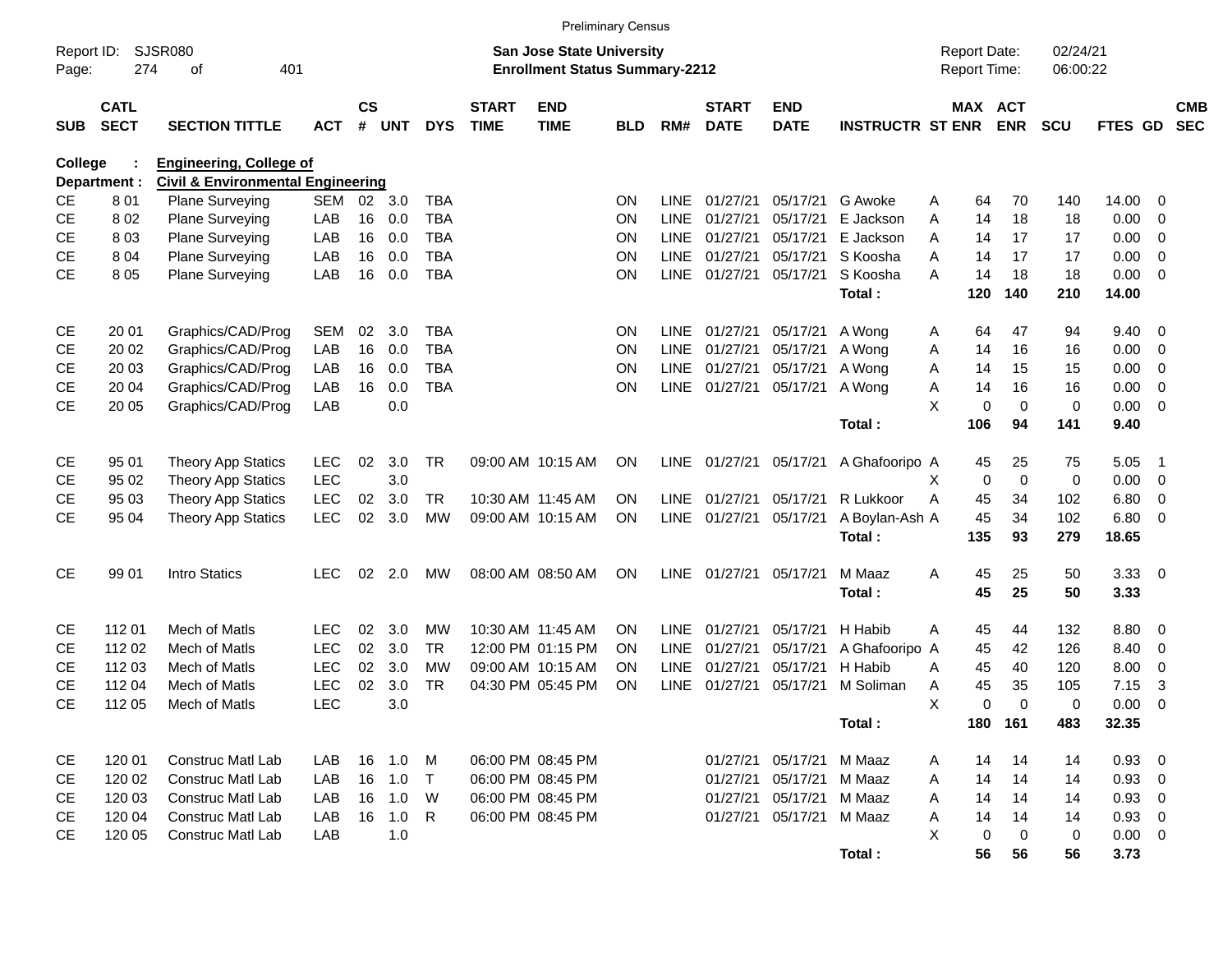|            |                            |                                |              |                             |            |              |                             | <b>Preliminary Census</b>                                                 |            |             |                             |                               |                                  |                                            |                       |                      |                |                            |                          |
|------------|----------------------------|--------------------------------|--------------|-----------------------------|------------|--------------|-----------------------------|---------------------------------------------------------------------------|------------|-------------|-----------------------------|-------------------------------|----------------------------------|--------------------------------------------|-----------------------|----------------------|----------------|----------------------------|--------------------------|
| Page:      | Report ID: SJSR080<br>275  | 401<br>оf                      |              |                             |            |              |                             | <b>San Jose State University</b><br><b>Enrollment Status Summary-2212</b> |            |             |                             |                               |                                  | <b>Report Date:</b><br><b>Report Time:</b> |                       | 02/24/21<br>06:00:22 |                |                            |                          |
| <b>SUB</b> | <b>CATL</b><br><b>SECT</b> | <b>SECTION TITTLE</b>          | <b>ACT</b>   | $\mathsf{cs}$<br>$\pmb{\#}$ | <b>UNT</b> | <b>DYS</b>   | <b>START</b><br><b>TIME</b> | <b>END</b><br><b>TIME</b>                                                 | <b>BLD</b> | RM#         | <b>START</b><br><b>DATE</b> | <b>END</b><br><b>DATE</b>     | <b>INSTRUCTR ST ENR</b>          |                                            | MAX ACT<br><b>ENR</b> | SCU                  | FTES GD        |                            | <b>CMB</b><br><b>SEC</b> |
| <b>CE</b>  | 121 01                     | <b>Transp Engrg</b>            | <b>LEC</b>   | 02                          | 3.0        | MW           |                             | 10:30 AM 11:20 AM                                                         | ON         | LINE        | 01/27/21                    | 05/17/21                      | J Botha                          | 32<br>Α                                    | 32                    | 64                   | $6.40 \quad 0$ |                            |                          |
| <b>CE</b>  | 121 02                     | <b>Transp Engrg</b>            | LAB          | 16                          | 0.0        | м            |                             | 01:30 PM 04:15 PM                                                         | ON         | <b>LINE</b> | 01/27/21                    | 05/17/21                      | J Botha                          | 14<br>Α                                    | 16                    | 16                   | 0.00           | $\overline{\phantom{0}}$   |                          |
| <b>CE</b>  | 121 03                     | <b>Transp Engrg</b>            | LAB          | 16                          | 0.0        | W            |                             | 01:30 PM 04:15 PM                                                         | ON         | <b>LINE</b> | 01/27/21                    | 05/17/21                      | J Botha                          | 14<br>Α                                    | 16                    | 16                   | 0.00           | $\overline{\mathbf{0}}$    |                          |
| <b>CE</b>  | 121 04                     | <b>Transp Engrg</b>            | <b>LEC</b>   | 02                          | 3.0        | <b>TR</b>    |                             | 08:00 AM 08:50 AM                                                         | ON         | <b>LINE</b> | 01/27/21                    | 05/17/21                      | S Koosha                         | 32<br>Α                                    | 29                    | 58                   | 5.80 0         |                            |                          |
| <b>CE</b>  | 121 05                     | <b>Transp Engrg</b>            | LAB          | 16                          | 0.0        | $\top$       |                             | 01:30 PM 04:15 PM                                                         | ON         | <b>LINE</b> | 01/27/21                    | 05/17/21                      | S Koosha                         | A<br>14                                    | 15                    | 15                   | 0.00           | $\overline{\phantom{0}}$   |                          |
| <b>CE</b>  | 121 06                     | <b>Transp Engrg</b>            | LAB          | 16                          | 0.0        | $\mathsf{R}$ |                             | 01:30 PM 04:15 PM                                                         | ON         | LINE        | 01/27/21                    | 05/17/21                      | S Koosha                         | A<br>14                                    | 14                    | 14                   | $0.00 \t 0$    |                            |                          |
|            |                            |                                |              |                             |            |              |                             |                                                                           |            |             |                             |                               | Total:                           | 120                                        | 122                   | 183                  | 12.20          |                            |                          |
| <b>CE</b>  | 123 01                     | Highway & Stree Des SEM 04 3.0 |              |                             |            | M            |                             | 01:30 PM 04:15 PM                                                         | ON         | LINE        | 01/27/21 05/17/21           |                               | S Koosha                         | A<br>32                                    | 32                    | 96                   | $6.45$ 1       |                            |                          |
|            |                            |                                |              |                             |            |              |                             |                                                                           |            |             |                             |                               | Total:                           | 32                                         | 32                    | 96                   | 6.45           |                            |                          |
| <b>CE</b>  | 130 01                     | <b>CE Econ Analysis</b>        | <b>LEC</b>   | 02                          | 2.0        | M            |                             | 06:00 PM 07:50 PM                                                         | <b>ON</b>  | LINE        | 01/27/21                    | 05/17/21                      | J Tang                           | Α<br>40                                    | 41                    | 82                   | $5.47 \quad 0$ |                            |                          |
| <b>CE</b>  | 130 02                     | <b>CE Econ Analysis</b>        | <b>LEC</b>   | 02                          | 2.0        | M            |                             | 08:00 PM 09:50 PM                                                         | ON         | <b>LINE</b> | 01/27/21                    | 05/17/21                      | J Tang                           | 40<br>A                                    | 41                    | 82                   | 5.50 1         |                            |                          |
|            |                            |                                |              |                             |            |              |                             |                                                                           |            |             |                             |                               | Total:                           | 80                                         | 82                    | 164                  | 10.97          |                            |                          |
| <b>CE</b>  | 131 01                     | Intr to Const Engr             | <b>LEC</b>   | 02                          | 3.0        | <b>MW</b>    |                             | 06:00 PM 07:15 PM                                                         | <b>ON</b>  | LINE        | 01/27/21                    | 05/17/21                      | J Pyeon                          | 35<br>Α                                    | 34                    | 102                  | $6.80$ 0       |                            |                          |
| <b>CE</b>  | 131 02                     | Intr to Const Engr             | <b>LEC</b>   | 02                          | 3.0        | <b>MW</b>    |                             | 07:30 PM 08:45 PM                                                         | ON         | <b>LINE</b> | 01/27/21                    | 05/17/21                      | J Pyeon                          | 35<br>A                                    | 29                    | 87                   | 5.90           | $\overline{2}$             |                          |
|            |                            |                                |              |                             |            |              |                             |                                                                           |            |             |                             |                               | Total:                           | 70                                         | 63                    | 189                  | 12.70          |                            |                          |
| <b>CE</b>  | 132 01                     | Constr Meth & Equip            | SEM 04       |                             | 3.0 T      |              |                             | 01:30 PM 04:15 PM                                                         | ON         | LINE        | 01/27/21                    | 05/17/21                      | J Pyeon                          | 30<br>Α                                    | 26                    | 78                   | 5.95 15        |                            |                          |
|            |                            |                                |              |                             |            |              |                             |                                                                           |            |             |                             |                               | Total:                           | 30                                         | 26                    | 78                   | 5.95           |                            |                          |
| <b>CE</b>  | 134 01                     | Proj Mgt Const                 | SEM          | 04                          | 3.0        | F            |                             | 01:30 PM 04:15 PM                                                         | ON         | LINE        | 01/27/21                    | 05/17/21                      | J Pyeon<br>Total:                | 30<br>Α<br>30                              | 30<br>30              | 90<br>90             | 6.25<br>6.25   | $-5$                       |                          |
| <b>CE</b>  | 140 01                     | Geotech Engr                   | <b>SEM</b>   | 02                          | 3.0        | <b>TR</b>    |                             | 09:00 AM 09:50 AM                                                         | ON         | LINE        | 01/27/21                    | 05/17/21                      | S Huang                          | 32<br>Α                                    | 33                    | 66                   | 6.70           | $\overline{\phantom{0}}$   |                          |
| <b>CE</b>  | 140 02                     | Geotech Engr                   | LAB          | 16                          | 0.0        | $\mathsf{T}$ |                             | 01:30 PM 04:15 PM                                                         | ON         | <b>LINE</b> | 01/27/21                    | 05/17/21                      | R Lukkoor                        | 14<br>A                                    | 17                    | 17                   | 0.00           | $\overline{\phantom{0}}$ 1 |                          |
| <b>CE</b>  | 140 03                     | Geotech Engr                   | LAB          | 16                          | 0.0        | R            |                             | 01:30 PM 04:15 PM                                                         | ON         | LINE        | 01/27/21                    | 05/17/21                      | R Lukkoor                        | A<br>14                                    | 16                    | 16                   | 0.00           | $\overline{\phantom{0}}$ 1 |                          |
| <b>CE</b>  | 140 04                     | Geotech Engr                   | <b>SEM</b>   | 02                          | 3.0        | <b>MW</b>    |                             | 08:00 AM 08:50 AM                                                         | ΟN         | <b>LINE</b> | 01/27/21                    | 05/17/21                      | M ThummaluruA                    | 32                                         | 32                    | 64                   | 6.40           | $\overline{\mathbf{0}}$    |                          |
| CE         | 140 05                     | Geotech Engr                   | LAB          | 16                          | 0.0        | M            |                             | 01:30 PM 04:15 PM                                                         | ON         | <b>LINE</b> | 01/27/21                    | 05/17/21                      | R Lukkoor                        | A<br>14                                    | 16                    | 16                   | 0.00           | - 0                        |                          |
| <b>CE</b>  |                            | 140 06 Geotech Engr            | LAB          |                             | 16  0.0  W |              |                             | 01:30 PM 04:15 PM ON                                                      |            |             |                             |                               | LINE 01/27/21 05/17/21 R Lukkoor | 14<br>A                                    | 16                    | 16                   | $0.00 \t 0$    |                            |                          |
|            |                            |                                |              |                             |            |              |                             |                                                                           |            |             |                             |                               | Total:                           |                                            | 120 130               | 195                  | 13.10          |                            |                          |
| <b>CE</b>  | 144 01                     | Groundwater                    | LEC 02 3.0 T |                             |            |              |                             | 06:00 PM 08:45 PM ON                                                      |            |             |                             | LINE 01/27/21 05/17/21 W Wang |                                  | A<br>30                                    | 16                    | 48                   | 3.90 14        |                            |                          |
|            |                            |                                |              |                             |            |              |                             |                                                                           |            |             |                             |                               | Total:                           | 30                                         | 16                    | 48                   | 3.90           |                            |                          |
| CE         |                            | 145 01 Foundation Engr         | LEC 02 3.0 W |                             |            |              |                             | 06:00 PM 08:45 PM ON                                                      |            |             | LINE 01/27/21 05/17/21      |                               | M ThummaluruA                    | 32                                         | 26                    | 78                   | 5.45 5         |                            |                          |
|            |                            |                                |              |                             |            |              |                             |                                                                           |            |             |                             |                               | Total:                           | 32 <sub>2</sub>                            | 26                    | 78                   | 5.45           |                            |                          |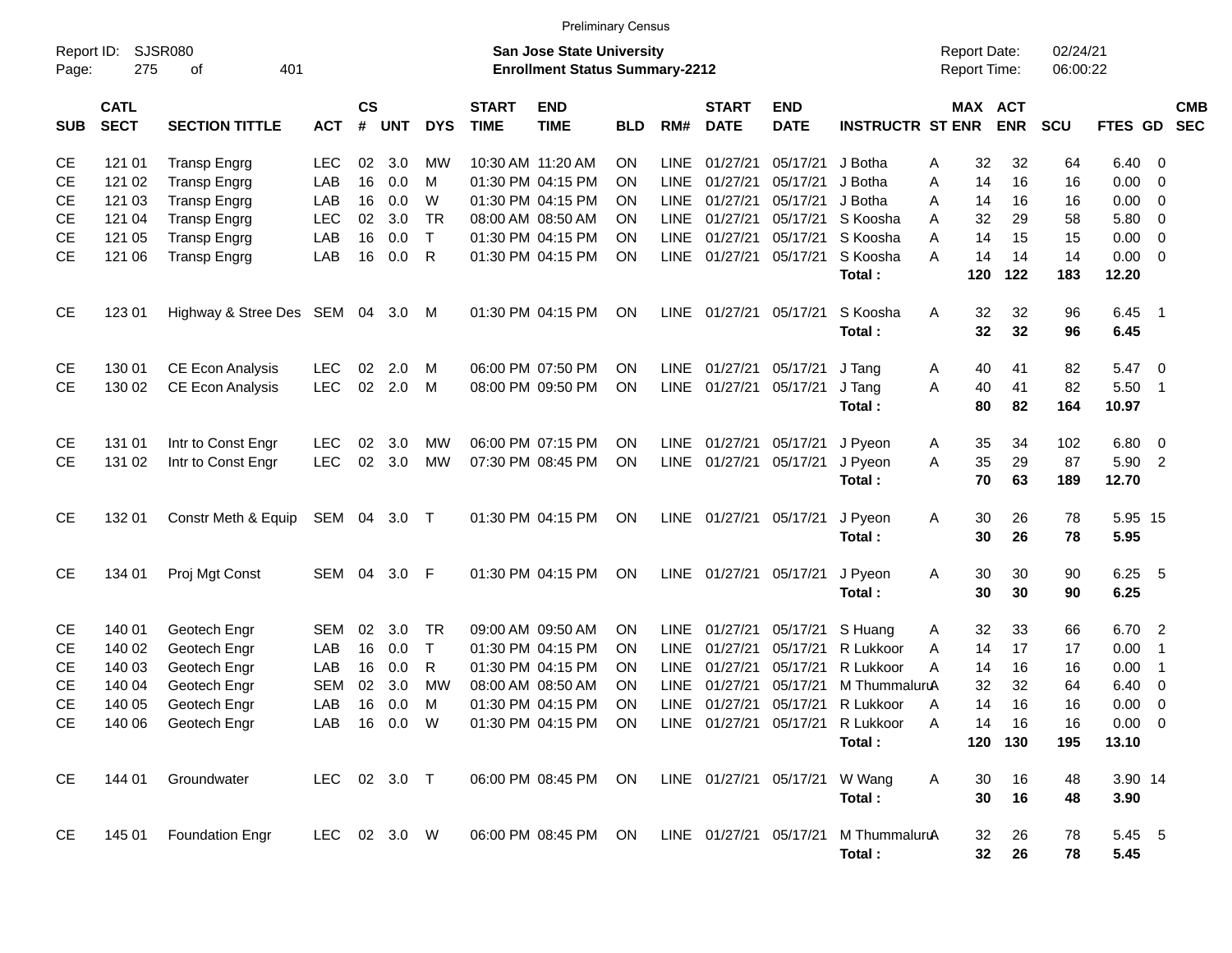|                     |                            |                                   |            |                    |            |              |                             | <b>Preliminary Census</b>                                                 |            |             |                             |                               |                                      |                                     |          |                              |                      |              |                |                          |
|---------------------|----------------------------|-----------------------------------|------------|--------------------|------------|--------------|-----------------------------|---------------------------------------------------------------------------|------------|-------------|-----------------------------|-------------------------------|--------------------------------------|-------------------------------------|----------|------------------------------|----------------------|--------------|----------------|--------------------------|
| Report ID:<br>Page: | 276                        | <b>SJSR080</b><br>401<br>of       |            |                    |            |              |                             | <b>San Jose State University</b><br><b>Enrollment Status Summary-2212</b> |            |             |                             |                               |                                      | <b>Report Date:</b><br>Report Time: |          |                              | 02/24/21<br>06:00:22 |              |                |                          |
| <b>SUB</b>          | <b>CATL</b><br><b>SECT</b> | <b>SECTION TITTLE</b>             | <b>ACT</b> | $\mathsf{cs}$<br># | <b>UNT</b> | <b>DYS</b>   | <b>START</b><br><b>TIME</b> | <b>END</b><br><b>TIME</b>                                                 | <b>BLD</b> | RM#         | <b>START</b><br><b>DATE</b> | <b>END</b><br><b>DATE</b>     | <b>INSTRUCTR ST ENR</b>              |                                     |          | <b>MAX ACT</b><br><b>ENR</b> | <b>SCU</b>           | FTES GD      |                | <b>CMB</b><br><b>SEC</b> |
| <b>CE</b>           | 150 01                     | Hydro and Hydrau                  | <b>SEM</b> | 02                 | 3.0        | мw           |                             | 12:00 PM 12:50 PM                                                         | ΟN         | LINE        | 01/27/21                    | 05/17/21                      | O Yip                                | Α                                   | 32       | 32                           | 64                   | 6.40         | $\mathbf 0$    |                          |
| <b>CE</b>           | 150 02                     | Hydro and Hydrau                  | LAB        | 16                 | 0.0        | м            |                             | 01:30 PM 04:15 PM                                                         | ON         | <b>LINE</b> | 01/27/21                    | 05/17/21                      | O Yip                                | Α                                   | 14       | 16                           | 16                   | 0.00         | 0              |                          |
| <b>CE</b>           | 150 03                     | Hydro and Hydrau                  | LAB        | 16                 | 0.0        | W            |                             | 01:30 PM 04:15 PM                                                         | ON         | <b>LINE</b> | 01/27/21                    | 05/17/21                      | O Yip                                | Α                                   | 14       | 16                           | 16                   | 0.00         | 0              |                          |
| CЕ                  | 150 04                     | Hydro and Hydrau                  | <b>SEM</b> | 02                 | 3.0        | <b>TR</b>    |                             | 12:00 PM 12:50 PM                                                         | ΟN         | LINE        | 01/27/21                    | 05/17/21                      | W Wang                               | Α                                   | 32       | 30                           | 60                   | 6.10         | $\overline{2}$ |                          |
| <b>CE</b>           | 150 05                     | Hydro and Hydrau                  | LAB        | 16                 | 0.0        | T            |                             | 01:30 PM 04:15 PM                                                         | ΟN         |             | LINE 01/27/21               | 05/17/21                      | W Wang                               | A                                   | 14       | 15                           | 15                   | 0.00         | $\overline{1}$ |                          |
| <b>CE</b>           | 150 06                     | Hydro and Hydrau                  | LAB        | 16                 | 0.0        | R            |                             | 01:30 PM 04:15 PM                                                         | ON.        |             | LINE 01/27/21               | 05/17/21                      | W Wang                               | А                                   | 14       | 15                           | 15                   | 0.00         | $\overline{1}$ |                          |
|                     |                            |                                   |            |                    |            |              |                             |                                                                           |            |             |                             |                               | Total:                               |                                     | 120      | 124                          | 186                  | 12.50        |                |                          |
| <b>CE</b>           | 154 01                     | <b>Hydraulic Design</b>           | SEM        | 04                 | 3.0        | R            |                             | 06:00 PM 08:45 PM                                                         | ON         |             | LINE 01/27/21               | 05/17/21                      | <b>B</b> Kassab<br>Total:            | A                                   | 32<br>32 | 31<br>31                     | 93<br>93             | 6.45<br>6.45 | -5             |                          |
| CE                  | 160 01                     | <b>Struc Anlys</b>                | SEM        | 02                 | 3.0        | <b>TR</b>    |                             | 10:30 AM 11:20 AM                                                         | ON         | <b>LINE</b> | 01/27/21                    | 05/17/21                      | S Vukazich                           | A                                   | 32       | 27                           | 54                   | 5.40         | 0              |                          |
| <b>CE</b>           | 160 02                     | <b>Struc Anlys</b>                | LAB        | 16                 | 0.0        | T            |                             | 01:30 PM 04:15 PM                                                         | ON         | <b>LINE</b> | 01/27/21                    | 05/17/21                      | S Vukazich                           | A                                   | 14       | 14                           | 14                   | 0.00         | 0              |                          |
| <b>CE</b>           | 160 03                     | <b>Struc Anlys</b>                | LAB        | 16                 | 0.0        | R            |                             | 01:30 PM 04:15 PM                                                         | ON         | <b>LINE</b> | 01/27/21                    | 05/17/21                      | S Vukazich                           | A                                   | 14       | 13                           | 13                   | 0.00         | 0              |                          |
| CЕ                  | 160 04                     | <b>Struc Anlys</b>                | <b>SEM</b> | 02                 | 3.0        | <b>MW</b>    |                             | 04:30 PM 05:20 PM                                                         | ON         | <b>LINE</b> | 01/27/21                    | 05/17/21                      | H Park                               | A                                   | 32       | 27                           | 54                   | 5.40         | $\mathbf 0$    |                          |
| <b>CE</b>           | 160 05                     | <b>Struc Anlys</b>                | LAB        | 16                 | 0.0        | м            |                             | 01:30 PM 04:15 PM                                                         | ON         | <b>LINE</b> | 01/27/21                    | 05/17/21                      | H Park                               | A                                   | 16       | 15                           | 15                   | 0.00         | $\mathbf 0$    |                          |
| <b>CE</b>           | 160 06                     | <b>Struc Anlys</b>                | LAB        | 16                 | 0.0        | W            |                             | 01:30 PM 04:15 PM                                                         | ΟN         |             | LINE 01/27/21               | 05/17/21                      | A Ghafooripo A                       |                                     | 14       | 12                           | 12                   | 0.00         | $\mathbf 0$    |                          |
|                     |                            |                                   |            |                    |            |              |                             |                                                                           |            |             |                             |                               | Total:                               |                                     | 122      | 108                          | 162                  | 10.80        |                |                          |
| CE                  | 162 01                     | Concrete Design                   | LEC        | 02                 | 3.0        | <b>TR</b>    |                             | 10:30 AM 11:20 AM                                                         | ON.        | <b>LINE</b> | 01/27/21                    | 05/17/21                      | A Al-Manasee A                       |                                     | 32       | 27                           | 54                   | 5.45         | $\overline{1}$ |                          |
| <b>CE</b>           | 162 02                     | Concrete Design                   | LAB        | 16                 | 0.0        | <b>TBA</b>   |                             |                                                                           | ON         | <b>LINE</b> | 01/27/21                    | 05/17/21                      | A Al-Manasee A                       |                                     | 14       | 14                           | 14                   | 0.00         | $\overline{1}$ |                          |
| <b>CE</b>           | 162 03                     | Concrete Design                   | LAB        | 16                 | 0.0        | <b>TBA</b>   |                             |                                                                           | ΟN         | <b>LINE</b> | 01/27/21                    | 05/17/21                      | M Soliman                            | A                                   | 14       | 13                           | 13                   | 0.00         | 0              |                          |
| <b>CE</b>           | 162 04                     | Concrete Design                   | <b>LEC</b> | 02                 | 3.0        | <b>MW</b>    |                             | 10:30 AM 11:20 AM                                                         | ON         | <b>LINE</b> | 01/27/21                    | 05/17/21                      | M Soliman                            | A                                   | 32       | 28                           | 56                   | 5.65         | $\overline{1}$ |                          |
| <b>CE</b>           | 162 05                     | Concrete Design                   | LAB        | 16                 | 0.0        | <b>TBA</b>   |                             |                                                                           | ΟN         | <b>LINE</b> | 01/27/21                    | 05/17/21                      | M Soliman                            | A                                   | 14       | 13                           | 13                   | 0.00         | $\mathbf 0$    |                          |
| <b>CE</b>           | 162 06                     | Concrete Design                   | LAB        | 16                 | 0.0        | <b>TBA</b>   |                             |                                                                           | ON         | LINE        | 01/27/21                    | 05/17/21                      | M Soliman                            | A                                   | 14       | 15                           | 15                   | 0.00         | $\mathbf 1$    |                          |
|                     |                            |                                   |            |                    |            |              |                             |                                                                           |            |             |                             |                               | Total:                               |                                     | 120      | 110                          | 165                  | 11.10        |                |                          |
| <b>CE</b>           | 16301                      | Design Steel Struc                | SEM        | 04                 | 3.0        | <b>TBA</b>   |                             |                                                                           | ON.        |             | LINE 01/27/21               | 05/17/21                      | K McMullin<br>Total:                 | A                                   | 32<br>32 | 33<br>33                     | 99<br>99             | 6.85<br>6.85 | -5             |                          |
| <b>CE</b>           | 170 01                     | Prin Environ Engr                 | LEC        | 02                 | 3.0        | <b>TBA</b>   |                             |                                                                           | ON         |             | LINE 01/27/21               | 05/17/21                      | U Ndon                               | A                                   | 32       | 28                           | 56                   | 5.65         | $\overline{1}$ |                          |
| CE                  | 170 02                     | Prin Environ Engr                 | LAB        |                    | 16 0.0     | <b>TBA</b>   |                             |                                                                           | ON         |             | LINE 01/27/21               | 05/17/21 U Ndon               |                                      | A                                   | 14       | 14                           | 14                   | 0.00         | $\overline{1}$ |                          |
| CE                  | 170 03                     | Prin Environ Engr                 | LAB        |                    | 16 0.0     | <b>TBA</b>   |                             |                                                                           | <b>ON</b>  |             |                             | LINE 01/27/21 05/17/21 U Ndon |                                      | A                                   | 14       | 14                           | 14                   | 0.00         | 0              |                          |
| CE                  | 170 04                     | Prin Environ Engr                 | <b>LEC</b> |                    | 02 3.0     | TBA          |                             |                                                                           | <b>ON</b>  |             |                             | LINE 01/27/21 05/17/21        | U Ndon                               | A                                   | 32       | 29                           | 58                   | 5.85         | -1             |                          |
| CE                  | 170 05                     | Prin Environ Engr                 | LAB        |                    | 16 0.0     | TBA          |                             |                                                                           | <b>ON</b>  |             |                             | LINE 01/27/21 05/17/21        | U Ndon                               | A                                   | 14       | 14                           | 14                   | 0.00         | - 1            |                          |
| <b>CE</b>           | 170 06                     | Prin Environ Engr                 | LAB        |                    |            | 16  0.0  TBA |                             |                                                                           | <b>ON</b>  |             |                             | LINE 01/27/21 05/17/21        | U Ndon                               | A                                   | 14       | 15                           | 15                   | 0.00         | 0              |                          |
|                     |                            |                                   |            |                    |            |              |                             |                                                                           |            |             |                             |                               | Total:                               |                                     | 120      | 114                          | 171                  | 11.50        |                |                          |
| CE                  | 172 01                     | Solid Waste Mgt Engr SEM 05 3.0 R |            |                    |            |              |                             | 01:30 PM 04:15 PM ON                                                      |            |             |                             |                               | LINE 01/27/21 05/17/21 U Mandlekar A |                                     | 30       | 6                            | 18                   | $1.50\ 6$    |                |                          |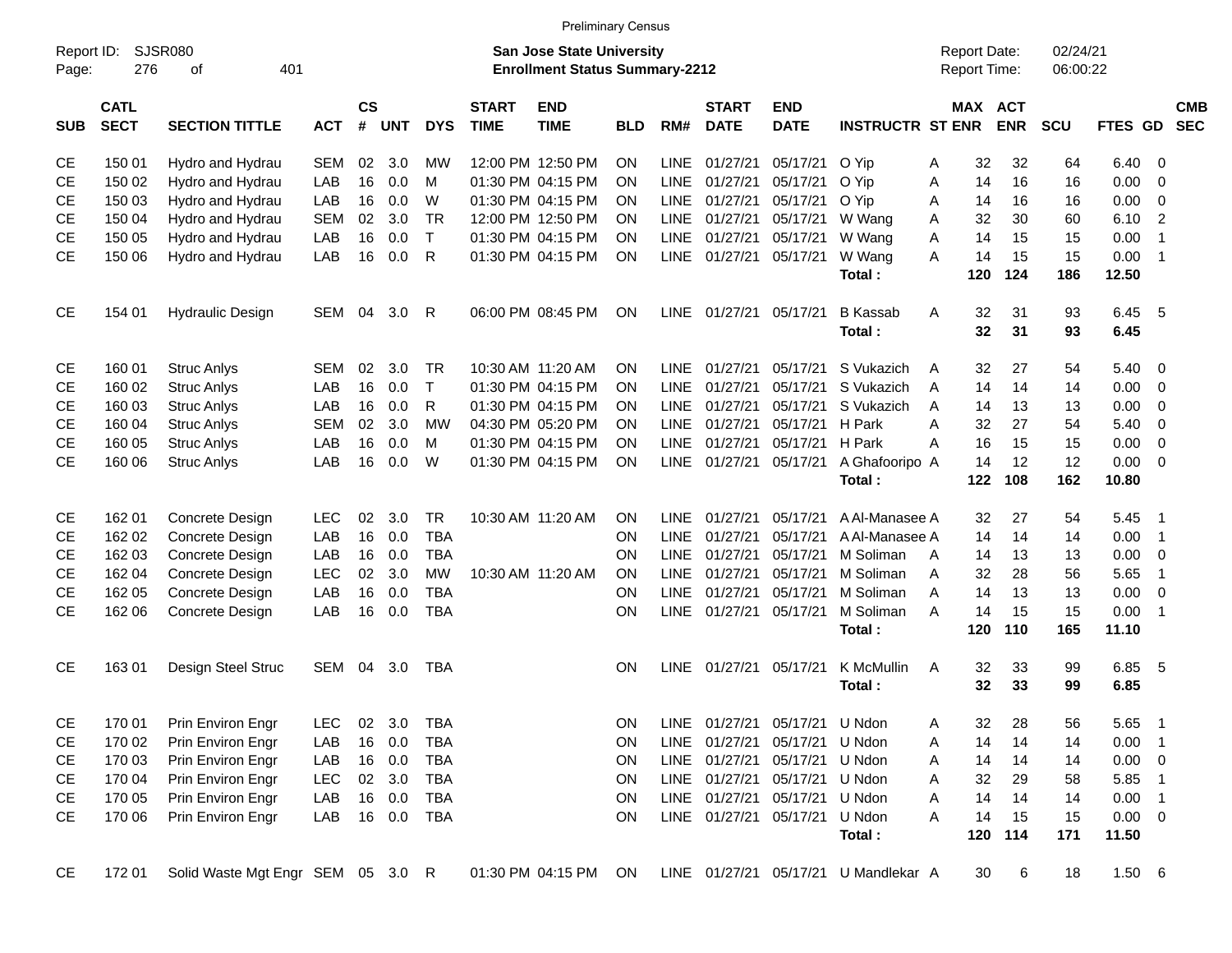|                                    |                                      |                                                                          |                                               |                      |                          |                            |                                                                           | <b>Preliminary Census</b>                                   |                      |                                             |                                  |                                           |                                                                                         |                            |                           |                             |                                                      |                          |                          |
|------------------------------------|--------------------------------------|--------------------------------------------------------------------------|-----------------------------------------------|----------------------|--------------------------|----------------------------|---------------------------------------------------------------------------|-------------------------------------------------------------|----------------------|---------------------------------------------|----------------------------------|-------------------------------------------|-----------------------------------------------------------------------------------------|----------------------------|---------------------------|-----------------------------|------------------------------------------------------|--------------------------|--------------------------|
| Page:                              | Report ID: SJSR080<br>277            |                                                                          |                                               |                      |                          |                            | <b>San Jose State University</b><br><b>Enrollment Status Summary-2212</b> |                                                             |                      |                                             |                                  |                                           | <b>Report Date:</b><br>Report Time:                                                     |                            | 02/24/21<br>06:00:22      |                             |                                                      |                          |                          |
| <b>SUB</b>                         | <b>CATL</b><br><b>SECT</b>           | <b>SECTION TITTLE</b>                                                    | <b>ACT</b>                                    | $\mathsf{cs}$<br>#   | <b>UNT</b>               | <b>DYS</b>                 | <b>START</b><br><b>TIME</b>                                               | <b>END</b><br><b>TIME</b>                                   | <b>BLD</b>           | RM#                                         | <b>START</b><br><b>DATE</b>      | <b>END</b><br><b>DATE</b>                 | <b>INSTRUCTR ST ENR</b>                                                                 |                            | MAX ACT<br><b>ENR</b>     | <b>SCU</b>                  | FTES GD                                              |                          | <b>CMB</b><br><b>SEC</b> |
|                                    |                                      |                                                                          |                                               |                      |                          |                            |                                                                           |                                                             |                      |                                             |                                  |                                           | Total:                                                                                  | 30                         | 6                         | 18                          | 1.50                                                 |                          |                          |
| CE                                 | 174 01                               | Wtr Dist WW Coll                                                         | SEM                                           | 05                   | 3.0                      | M                          |                                                                           | 06:00 PM 08:45 PM                                           | ΟN                   | LINE                                        | 01/27/21 05/17/21                |                                           | <b>B</b> Kassab<br>Total:                                                               | 32<br>A<br>32              | 26<br>26                  | 78<br>78                    | 5.35 3<br>5.35                                       |                          |                          |
| CE<br><b>CE</b><br>CЕ<br><b>CE</b> | 181 01<br>181 02<br>181 03<br>181 04 | Civ Eng Systems<br>Civ Eng Systems<br>Civ Eng Systems<br>Civ Eng Systems | SEM<br><b>SEM</b><br><b>SEM</b><br><b>SEM</b> | 05<br>05<br>05<br>05 | 3.0<br>3.0<br>3.0<br>3.0 | МW<br>м<br>W<br><b>TBA</b> |                                                                           | 09:00 AM 10:15 AM<br>06:00 PM 08:45 PM<br>06:00 PM 08:45 PM | OΝ<br>OΝ<br>OΝ<br>ΟN | LINE.<br><b>LINE</b><br><b>LINE</b><br>LINE | 01/27/21<br>01/27/21<br>01/27/21 | 05/17/21<br>05/17/21<br>01/27/21 05/17/21 | I Jeyachandr A<br>05/17/21 V De Loza He A<br>V De Loza He A<br>V De Loza He A<br>Total: | 18<br>15<br>15<br>18<br>66 | 18<br>14<br>14<br>9<br>55 | 54<br>42<br>42<br>27<br>165 | 3.60 0<br>$2.80 \t 0$<br>2.80<br>$1.80 \ 0$<br>11.00 | $\overline{\phantom{0}}$ |                          |
| <b>CE</b>                          | 185 01                               | <b>CE Practical Trainin</b>                                              | <b>SUP</b>                                    |                      | 36 1.0                   | TBA                        |                                                                           |                                                             | ON                   | LINE                                        | 01/27/21 05/17/21                |                                           | K McMullin<br>Total:                                                                    | A<br>10<br>10              | 1<br>$\mathbf 1$          | 1<br>$\blacktriangleleft$   | $0.07$ 0<br>0.07                                     |                          |                          |
| <b>CE</b><br><b>CE</b>             | 190 01<br>190 02                     | Numer Solu CE Prob<br>Numer Solu CE Prob                                 | <b>LEC</b><br>LEC                             | 02                   | 2.0<br>$02$ 2.0          | TBA<br><b>TBA</b>          |                                                                           |                                                             | ON<br>ΟN             | <b>LINE</b><br>LINE                         | 01/27/21<br>01/27/21 05/17/21    | 05/17/21                                  | A Wong<br>A Wong<br>Total:                                                              | 40<br>Α<br>40<br>A<br>80   | 39<br>36<br>75            | 78<br>72<br>150             | 5.20<br>$4.80\ 0$<br>10.00                           | $\overline{\phantom{0}}$ |                          |
| <b>CE</b><br><b>CE</b>             | 192 01<br>192 02                     | Prob Models for CE<br>Prob Models for CE                                 | SEM<br>SEM                                    | 02                   | 2.0<br>02 2.0            | R<br><b>TBA</b>            |                                                                           | 06:00 PM 07:50 PM                                           | ΟN<br>ON             | <b>LINE</b><br>LINE                         | 01/27/21<br>01/27/21 05/17/21    | 05/17/21                                  | S Huang<br>A Wong<br>Total:                                                             | 40<br>A<br>A<br>40<br>80   | 29<br>40<br>69            | 58<br>80<br>138             | $3.87$ 0<br>5.33 0<br>9.20                           |                          |                          |
| CE                                 | 220 01                               | Pavement Design                                                          | SEM 05 3.0                                    |                      |                          | TBA                        |                                                                           |                                                             | ON                   |                                             | LINE 01/27/21 05/17/21           |                                           | S Koosha<br>Total:                                                                      | 35<br>A<br>35              | 20<br>20                  | 60<br>60                    | 5.00 20<br>5.00                                      |                          |                          |
| CE                                 | 222 01                               | Transp Engr Plan                                                         | SEM 05                                        |                      | 3.0                      | W                          |                                                                           | 06:00 PM 08:45 PM                                           | <b>ON</b>            | <b>LINE</b>                                 | 01/27/21 05/17/21                |                                           | J Bhattachar A<br>Total:                                                                | 35<br>35                   | 26<br>26                  | 78<br>78                    | 6.50 26<br>6.50                                      |                          |                          |
| <b>CE</b>                          | 236 01                               | Constr Op Analysis                                                       | SEM 05 3.0                                    |                      |                          | TBA                        |                                                                           |                                                             | ΟN                   | LINE                                        | 01/27/21 05/17/21                |                                           | H Tooryani<br>Total:                                                                    | 35<br>A<br>35              | 38<br>38                  | 114<br>114                  | 9.50 38<br>9.50                                      |                          |                          |
| CE                                 | 238 01                               | Adv Constr Prjt Mgmt SEM 05 3.0 TBA                                      |                                               |                      |                          |                            |                                                                           |                                                             | ON.                  |                                             |                                  |                                           | LINE 01/27/21 05/17/21 H Tooryani<br>Total:                                             | A<br>35<br>35              | 34<br>34                  | 102<br>102                  | 8.50 34<br>8.50                                      |                          |                          |
| CE                                 | 247 01                               | Earth Ret & Stab                                                         | LEC 02 3.0 M                                  |                      |                          |                            |                                                                           | 06:00 PM 08:45 PM ON                                        |                      |                                             |                                  | LINE 01/27/21 05/17/21 S Huang            | Total:                                                                                  | Α<br>35<br>35              | 6<br>$6\phantom{1}6$      | 18<br>18                    | 1.50 6<br>1.50                                       |                          |                          |
| CE                                 | 254 01                               | WRS Mgmt                                                                 | SEM 05 3.0 TBA                                |                      |                          |                            |                                                                           |                                                             | ON.                  |                                             |                                  | LINE 01/27/21 05/17/21 W Wang             | Total:                                                                                  | Α<br>35<br>35              | 29<br>29                  | 87<br>87                    | 7.25 29<br>7.25                                      |                          |                          |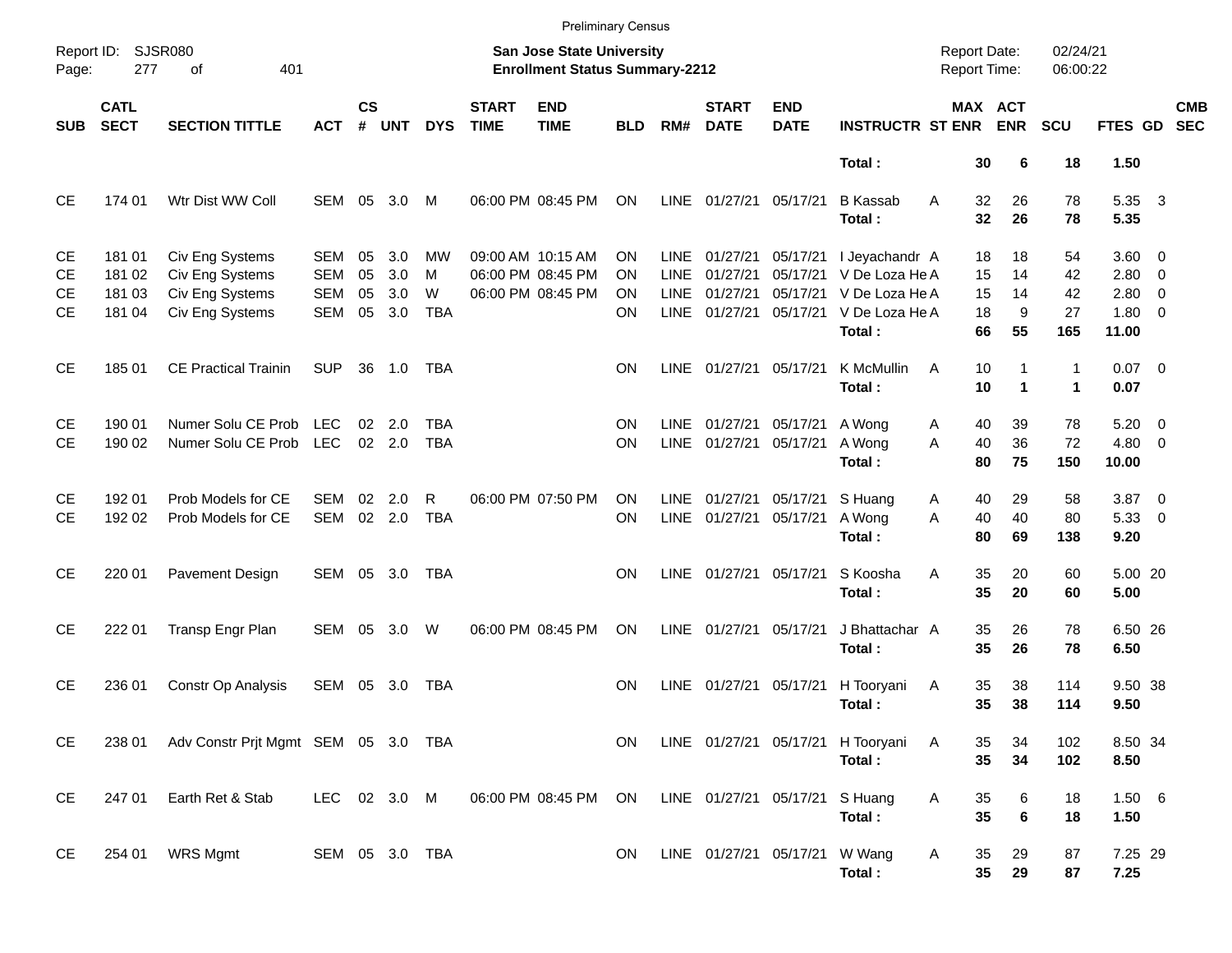|                                                  |                                      |                                                                                                          |                                                      |                      |                          |                                                      |                             | <b>Preliminary Census</b>                                                 |            |      |                                                   |                                              |                                         |                                                |                                                                   |                              |                                       |                                                                                         |
|--------------------------------------------------|--------------------------------------|----------------------------------------------------------------------------------------------------------|------------------------------------------------------|----------------------|--------------------------|------------------------------------------------------|-----------------------------|---------------------------------------------------------------------------|------------|------|---------------------------------------------------|----------------------------------------------|-----------------------------------------|------------------------------------------------|-------------------------------------------------------------------|------------------------------|---------------------------------------|-----------------------------------------------------------------------------------------|
| Report ID:<br>Page:                              | <b>SJSR080</b><br>278                | 401<br>of                                                                                                |                                                      |                      |                          |                                                      |                             | <b>San Jose State University</b><br><b>Enrollment Status Summary-2212</b> |            |      |                                                   |                                              |                                         | <b>Report Date:</b><br><b>Report Time:</b>     |                                                                   | 02/24/21<br>06:00:22         |                                       |                                                                                         |
| <b>SUB</b>                                       | <b>CATL</b><br><b>SECT</b>           | <b>SECTION TITTLE</b>                                                                                    | <b>ACT</b>                                           | <b>CS</b><br>#       | <b>UNT</b>               | <b>DYS</b>                                           | <b>START</b><br><b>TIME</b> | <b>END</b><br><b>TIME</b>                                                 | <b>BLD</b> | RM#  | <b>START</b><br><b>DATE</b>                       | <b>END</b><br><b>DATE</b>                    | <b>INSTRUCTR ST ENR</b>                 | <b>MAX ACT</b>                                 | <b>ENR</b>                                                        | <b>SCU</b>                   | <b>FTES GD</b>                        | <b>CMB</b><br><b>SEC</b>                                                                |
| <b>CE</b>                                        | 260 01                               | <b>Matrix Anal Struct</b>                                                                                | <b>SEM</b>                                           | 05                   | 3.0                      | R                                                    |                             | 06:00 PM 08:45 PM                                                         | <b>ON</b>  |      | LINE 01/27/21                                     | 05/17/21                                     | A Singhal<br>Total:                     | 35<br>A<br>35                                  | 19<br>19                                                          | 57<br>57                     | 4.75 19<br>4.75                       |                                                                                         |
| <b>CE</b>                                        | 267 01                               | Adv Steel Design                                                                                         | SEM                                                  | 05                   | 3.0                      | <b>TBA</b>                                           |                             |                                                                           | ON         |      | LINE 01/27/21 05/17/21                            |                                              | M Soliman<br>Total:                     | 35<br>A<br>35                                  | 17<br>17                                                          | 51<br>51                     | 4.25 17<br>4.25                       |                                                                                         |
| <b>CE</b>                                        | 274 01                               | <b>WWater Plant Des</b>                                                                                  | <b>SEM</b>                                           | 05                   | 3.0                      | $\mathsf{R}$                                         |                             | 06:00 PM 08:45 PM                                                         | <b>ON</b>  |      | LINE 01/27/21                                     | 05/17/21                                     | R Mukhar<br>Total:                      | A<br>35<br>35                                  | 17<br>17                                                          | 51<br>51                     | 4.20 16<br>4.20                       |                                                                                         |
| <b>CE</b>                                        | 285 01                               | <b>CE Practical Trainin</b>                                                                              | <b>SUP</b>                                           |                      | 36 1.0                   | <b>TBA</b>                                           |                             |                                                                           | ON         |      | LINE 01/27/21                                     | 05/17/21                                     | K McMullin<br>Total:                    | 10<br>A<br>10                                  | $\mathbf 0$<br>$\bf{0}$                                           | $\mathbf 0$<br>$\mathbf 0$   | $0.00 \quad 0$<br>0.00                |                                                                                         |
| <b>CE</b><br><b>CE</b><br><b>CE</b><br><b>CE</b> | 298 01<br>298 02<br>298 03<br>298 04 | <b>Special Problems</b><br><b>Special Problems</b><br><b>Special Problems</b><br><b>Special Problems</b> | <b>SUP</b><br><b>SUP</b><br><b>SUP</b><br><b>SUP</b> | 25<br>25<br>25<br>25 | 1.0<br>3.0<br>3.0<br>3.0 | <b>TBA</b><br><b>TBA</b><br><b>TBA</b><br><b>TBA</b> |                             |                                                                           | <b>ON</b>  |      | 01/27/21<br>01/27/21<br>01/27/21<br>LINE 01/27/21 | 05/17/21<br>05/17/21<br>05/17/21<br>05/17/21 | A Al-Manasee A<br>K McMullin<br>J Pyeon | $\overline{7}$<br>A<br>3<br>10<br>A<br>10<br>Α | $\mathbf 0$<br>$\overline{1}$<br>$\overline{7}$<br>$\overline{4}$ | 0<br>3<br>21<br>12           | 0.00<br>0.25<br>1.75<br>1.00          | $\overline{\mathbf{0}}$<br>$\overline{\phantom{1}}$<br>$\overline{7}$<br>$\overline{4}$ |
| <b>CE</b>                                        | 298 05                               | <b>Special Problems</b>                                                                                  | <b>SUP</b>                                           | 25                   | 3.0                      | <b>TBA</b>                                           |                             |                                                                           |            |      | 01/27/21                                          | 05/17/21                                     | Total:                                  | 10<br>A<br>40                                  | $\mathbf 0$<br>12                                                 | $\mathbf 0$<br>36            | 0.00<br>3.00                          | $\overline{0}$                                                                          |
| CE.<br><b>CE</b>                                 | 299 01<br>299 02                     | <b>Masters Thesis</b><br><b>Masters Thesis</b>                                                           | <b>SUP</b><br><b>SUP</b>                             | 25<br>25             | 3.0<br>3.0               | <b>TBA</b><br><b>TBA</b>                             |                             |                                                                           | ON         | LINE | 01/27/21<br>01/27/21                              | 05/17/21<br>05/17/21                         | Total:                                  | $\overline{7}$<br>A<br>A<br>3<br>10            | 0<br>0<br>$\bf{0}$                                                | $\mathbf 0$<br>0<br>$\bf{0}$ | $0.00 \quad 0$<br>$0.00 \t 0$<br>0.00 |                                                                                         |

| Department : | <b>Civil &amp; Environmental Engineering</b> | Department Total:         | 2405 | 2066 | 4420 | 309.20 |
|--------------|----------------------------------------------|---------------------------|------|------|------|--------|
|              |                                              | <b>Lower Division:</b>    | 406  | 352  | 680  | 45.38  |
|              |                                              | <b>Upper Division:</b>    | 1624 | 1496 | 3086 | 209.37 |
|              |                                              | <b>Graduate Division:</b> | 375  | 218  | 654  | 54.45  |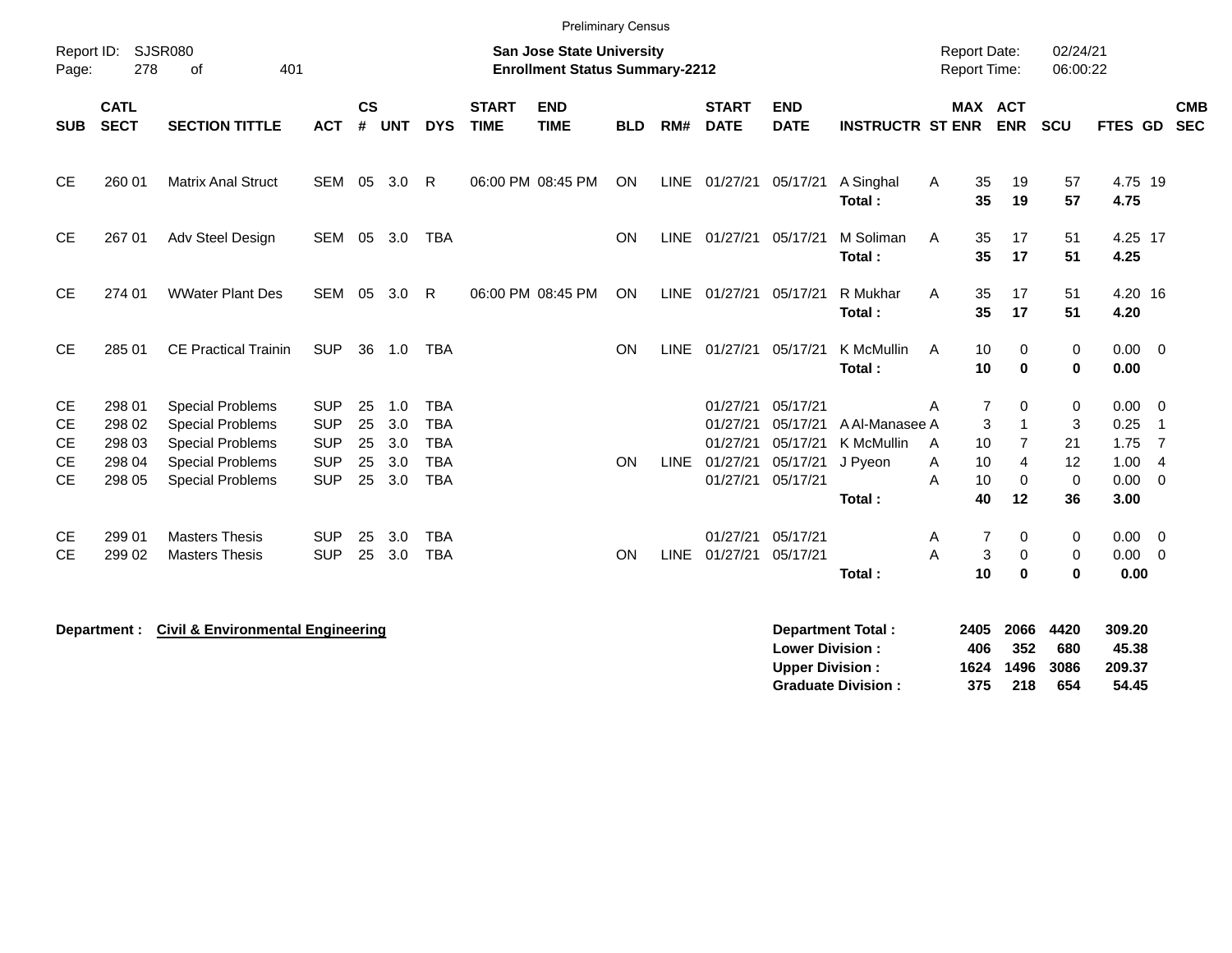|                                          |                                                               |            |                |            |              |                             | <b>Preliminary Census</b>                                                 |           |             |                             |                           |                         |                                     |                       |                      |                |                          |                          |
|------------------------------------------|---------------------------------------------------------------|------------|----------------|------------|--------------|-----------------------------|---------------------------------------------------------------------------|-----------|-------------|-----------------------------|---------------------------|-------------------------|-------------------------------------|-----------------------|----------------------|----------------|--------------------------|--------------------------|
| Report ID:<br>279<br>Page:               | <b>SJSR080</b><br>401<br>оf                                   |            |                |            |              |                             | <b>San Jose State University</b><br><b>Enrollment Status Summary-2212</b> |           |             |                             |                           |                         | <b>Report Date:</b><br>Report Time: |                       | 02/24/21<br>06:00:22 |                |                          |                          |
| <b>CATL</b><br><b>SECT</b><br><b>SUB</b> | <b>SECTION TITTLE</b>                                         | <b>ACT</b> | <b>CS</b><br># | <b>UNT</b> | <b>DYS</b>   | <b>START</b><br><b>TIME</b> | <b>END</b><br><b>TIME</b>                                                 | BLD       | RM#         | <b>START</b><br><b>DATE</b> | <b>END</b><br><b>DATE</b> | <b>INSTRUCTR ST ENR</b> |                                     | MAX ACT<br><b>ENR</b> | <b>SCU</b>           | <b>FTES GD</b> |                          | <b>CMB</b><br><b>SEC</b> |
| College<br>Department :                  | <b>Engineering, College of</b><br><b>Computer Engineering</b> |            |                |            |              |                             |                                                                           |           |             |                             |                           |                         |                                     |                       |                      |                |                          |                          |
| CMPE 30 01                               | Programming Concept LEC                                       |            | 01             | 3.0        | <b>TR</b>    |                             | 08:00 AM 08:50 AM                                                         | <b>ON</b> | <b>LINE</b> | 01/27/21                    | 05/17/21                  | F Mortezaie             | 60<br>A                             | 35                    | 70                   | 7.00           | - 0                      |                          |
| CMPE 30 02                               | Programming Concept LAB                                       |            | 16             | 0.0        | R            |                             | 05:45 PM 08:35 PM                                                         | <b>ON</b> | <b>LINE</b> | 01/27/21                    | 05/17/21                  | C Abboud                | 30<br>Α                             | 18                    | 18                   | 0.00           | 0                        |                          |
| CMPE<br>30 03                            | Programming Concept LAB                                       |            | 16             | 0.0        | т            |                             | 05:45 PM 08:35 PM                                                         | <b>ON</b> | LINE        | 01/27/21                    | 05/17/21                  | C Abboud                | 30<br>Α                             | 17                    | 17                   | 0.00           | 0                        |                          |
| CMPE 30 04                               | Programming Concept LEC                                       |            | 01             | 3.0        | <b>TR</b>    |                             | 08:00 AM 08:50 AM                                                         | <b>ON</b> | LINE        | 01/27/21                    | 05/17/21                  | I Cokgor                | 50<br>A                             | 31                    | 62                   | 6.20           | $\mathbf 0$              |                          |
| CMPE 30 05                               | Programming Concept LAB                                       |            | 16             | 0.0        | $\mathsf{T}$ |                             | 04:30 PM 07:20 PM                                                         | <b>ON</b> | <b>LINE</b> | 01/27/21                    | 05/17/21                  | I Cokgor                | 30<br>A                             | 31                    | 31                   | 0.00           | $\overline{0}$           |                          |
|                                          |                                                               |            |                |            |              |                             |                                                                           |           |             |                             |                           | Total:                  | 200                                 | 132                   | 198                  | 13.20          |                          |                          |
| CMPE 50 01                               | Object Orient Concep LEC                                      |            | 01             | 3.0        | TR           |                             | 04:30 PM 05:20 PM                                                         | <b>ON</b> | LINE        | 01/27/21                    | 05/17/21                  | C Tarng                 | Α<br>60                             | 33                    | 66                   | 6.60           | $\overline{\mathbf{0}}$  |                          |
| CMPE 50 02                               | Object Orient Concep LAB                                      |            | 16             | 0.0        | $\mathsf{T}$ |                             | 01:30 PM 04:20 PM                                                         | <b>ON</b> | <b>LINE</b> | 01/27/21                    | 05/17/21                  | R Maddula               | 30<br>A                             | 15                    | 15                   | 0.00           | 0                        |                          |
| CMPE 50 03                               | Object Orient Concep LAB                                      |            | 16             | 0.0        | R            |                             | 01:30 PM 04:20 PM                                                         | <b>ON</b> | LINE        | 01/27/21                    | 05/17/21                  | R Maddula               | 30<br>A                             | 18                    | 18                   | 0.00           | 0                        |                          |
|                                          |                                                               |            |                |            |              |                             |                                                                           |           |             |                             |                           | Total:                  | 120                                 | 66                    | 99                   | 6.60           |                          |                          |
| CMPE 102 01                              | Assembly Language PrSEM                                       |            | 04             | 3.0        | TR           |                             | 09:00 AM 10:15 AM                                                         | <b>ON</b> | <b>LINE</b> | 01/27/21                    | 05/17/21                  | F Mortezaie             | 50<br>A                             | 49                    | 147                  | 9.80           | $\overline{\mathbf{0}}$  |                          |
| CMPE 102 02                              | Assembly Language PrSEM                                       |            | 04             | 3.0        | MW           |                             | 10:30 AM 11:45 AM                                                         | <b>ON</b> | <b>LINE</b> | 01/27/21                    | 05/17/21                  | I Cokgor                | 50<br>A                             | 50                    | 150                  | 10.00          | 0                        |                          |
| CMPE 102 03                              | Assembly Language PrSEM                                       |            | 04             | 3.0        | м            |                             | 06:00 PM 08:45 PM                                                         | <b>ON</b> | <b>LINE</b> | 01/27/21                    | 05/17/21                  | K Nguyen                | 50<br>A                             | 49                    | 147                  | 9.80           | - 0                      |                          |
|                                          |                                                               |            |                |            |              |                             |                                                                           |           |             |                             |                           | Total:                  | 150                                 | 148                   | 444                  | 29.60          |                          |                          |
| CMPE 110 01                              | <b>Electronics Comp</b>                                       | <b>LEC</b> | 01             | 3.0        | MW           |                             | 12:00 PM 12:50 PM                                                         | <b>ON</b> | <b>LINE</b> | 01/27/21                    | 05/17/21                  | A Bindal                | Α<br>50                             | 50                    | 100                  | 10.00          | $\overline{\mathbf{0}}$  |                          |
| CMPE 110 02                              | <b>Electronics Comp</b>                                       | LAB        | 16             | 0.0        | т            |                             | 01:30 PM 04:20 PM                                                         | <b>ON</b> | <b>LINE</b> | 01/27/21                    | 05/17/21                  | A Bindal                | 25<br>Α                             | 24                    | 24                   | 0.00           | 0                        |                          |
| CMPE 110 03                              | <b>Electronics Comp</b>                                       | LAB        | 16             | 0.0        | т            |                             | 04:40 PM 07:20 PM                                                         | <b>ON</b> | <b>LINE</b> | 01/27/21                    | 05/17/21                  | A Bindal                | 25<br>Α                             | 26                    | 26                   | 0.00           | 0                        |                          |
| CMPE 110 04                              | <b>Electronics Comp</b>                                       | LAB        |                | 0.0        |              |                             |                                                                           |           |             |                             |                           |                         | X                                   | 0<br>0                | 0                    | 0.00           | 0                        |                          |
| CMPE 110 05                              | <b>Electronics Comp</b>                                       | <b>LEC</b> |                | 3.0        |              |                             |                                                                           |           |             |                             |                           |                         | X                                   | 0<br>0                | 0                    | 0.00           | $\mathbf 0$              |                          |
| CMPE 110 06                              | <b>Electronics Comp</b>                                       | LAB        |                | 0.0        |              |                             |                                                                           |           |             |                             |                           |                         | X                                   | 0<br>$\mathbf 0$      | 0                    | 0.00           | $\overline{0}$           |                          |
|                                          |                                                               |            |                |            |              |                             |                                                                           |           |             |                             |                           | Total:                  | 100                                 | 100                   | 150                  | 10.00          |                          |                          |
| CMPE 120 01                              | Computer Org & Arch SEM                                       |            | 04             | 3.0        | MW           |                             | 01:30 PM 02:45 PM                                                         | <b>ON</b> | <b>LINE</b> | 01/27/21                    | 05/17/21                  | J Ghofraniha A          | 50                                  | 51                    | 153                  | 10.20          | $\mathbf 0$              |                          |
| CMPE 120 02                              | Computer Org & Arch SEM                                       |            | 04             | 3.0        | TR           |                             | 03:00 PM 04:15 PM                                                         | <b>ON</b> | LINE        | 01/27/21                    | 05/17/21                  | H Li                    | 50<br>Α                             | 43                    | 129                  | 8.60           | 0                        |                          |
|                                          |                                                               |            |                |            |              |                             |                                                                           |           |             |                             |                           | Total:                  | 100                                 | 94                    | 282                  | 18.80          |                          |                          |
| CMPE 124 01                              | Digital Design I                                              | <b>SEM</b> | 01             | 3.0        | MW           |                             | 08:00 AM 08:50 AM                                                         | ON        | LINE        | 01/27/21                    | 05/17/21                  | H Ozemek                | 40<br>A                             | 8                     | 16                   | 1.60           | $\overline{\mathbf{0}}$  |                          |
| CMPE 124 02                              | Digital Design I                                              | LAB        | 16             | 0.0        | M            |                             | 01:30 PM 04:20 PM                                                         | ON        | LINE        | 01/27/21                    | 05/17/21                  | H Ozemek                | 20<br>Α                             | 4                     | 4                    | 0.00           | $\overline{\phantom{0}}$ |                          |
| CMPE 124 03                              | Digital Design I                                              | LAB        | 16             | 0.0        | W            |                             | 01:30 PM 04:20 PM                                                         | ON        |             | LINE 01/27/21               | 05/17/21                  | H Ozemek                | 20<br>A                             | 4                     | 4                    | 0.00           | $\overline{\mathbf{0}}$  |                          |
| CMPE 124 04                              | Digital Design I                                              | <b>SEM</b> | 01             | 3.0        | <b>MW</b>    |                             | 01:30 PM 02:20 PM                                                         | ON        |             | LINE 01/27/21               | 05/17/21                  | A Bindal                | 40<br>Α                             | 34                    | 68                   | 6.80           | $\overline{\mathbf{0}}$  |                          |
| CMPE 124 05                              | Digital Design I                                              | LAB        | 16             | 0.0        | M            |                             | 02:30 PM 05:20 PM                                                         | ON        |             | LINE 01/27/21               | 05/17/21                  | A Bindal                | 20<br>Α                             | 19                    | 19                   | 0.00           | $\overline{\mathbf{0}}$  |                          |
| CMPE 124 06                              | Digital Design I                                              | LAB        | 16             | 0.0        | W            |                             | 02:30 PM 05:20 PM                                                         | ON        |             | LINE 01/27/21               | 05/17/21                  | A Bindal                | A<br>20                             | 15                    | 15                   | $0.00 \t 0$    |                          |                          |
|                                          |                                                               |            |                |            |              |                             |                                                                           |           |             |                             |                           | Total:                  | 160                                 | 84                    | 126                  | 8.40           |                          |                          |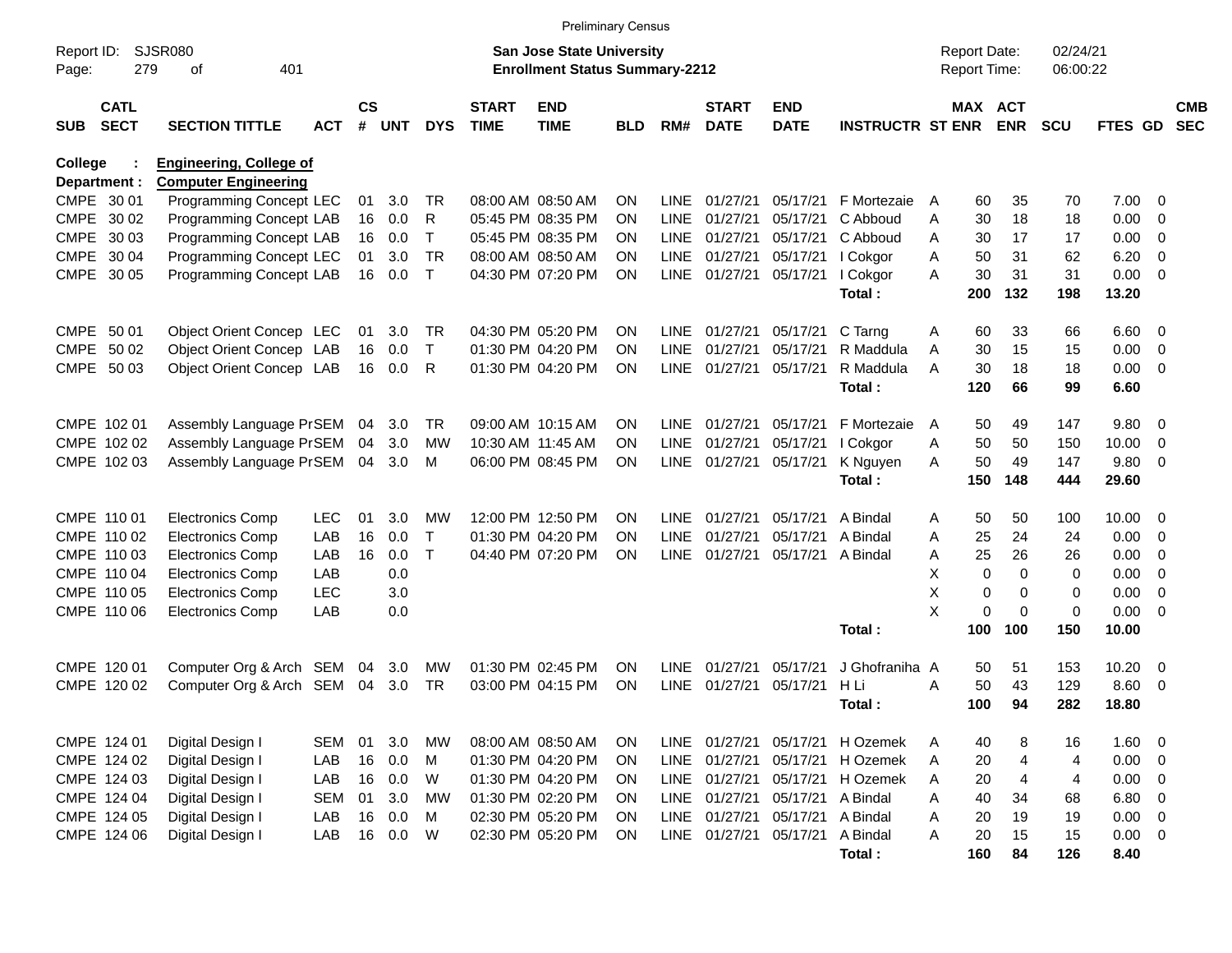|                                          |                       |               |                |            |              |                             | <b>Preliminary Census</b>                                                 |            |             |                             |                               |                         |                                     |                       |                      |              |                         |                          |
|------------------------------------------|-----------------------|---------------|----------------|------------|--------------|-----------------------------|---------------------------------------------------------------------------|------------|-------------|-----------------------------|-------------------------------|-------------------------|-------------------------------------|-----------------------|----------------------|--------------|-------------------------|--------------------------|
| Report ID:<br>280<br>Page:               | SJSR080<br>401<br>οf  |               |                |            |              |                             | <b>San Jose State University</b><br><b>Enrollment Status Summary-2212</b> |            |             |                             |                               |                         | <b>Report Date:</b><br>Report Time: |                       | 02/24/21<br>06:00:22 |              |                         |                          |
| <b>CATL</b><br><b>SECT</b><br><b>SUB</b> | <b>SECTION TITTLE</b> | <b>ACT</b>    | <b>CS</b><br># | <b>UNT</b> | <b>DYS</b>   | <b>START</b><br><b>TIME</b> | <b>END</b><br><b>TIME</b>                                                 | <b>BLD</b> | RM#         | <b>START</b><br><b>DATE</b> | <b>END</b><br><b>DATE</b>     | <b>INSTRUCTR ST ENR</b> |                                     | MAX ACT<br><b>ENR</b> | <b>SCU</b>           | FTES GD      |                         | <b>CMB</b><br><b>SEC</b> |
| CMPE 125 01                              | Digital Design 2      | <b>SEM</b>    | 04             | 3.0        | МW           |                             | 10:30 AM 11:20 AM                                                         | ΟN         | <b>LINE</b> | 01/27/21                    | 05/17/21                      | J Ghofraniha A          |                                     | 75<br>59              | 118                  | 11.80        | - 0                     |                          |
| CMPE 125 02                              | Digital Design 2      | LAB           | 16             | 0.0        | M            |                             | 02:30 PM 05:20 PM                                                         | ΟN         | <b>LINE</b> | 01/27/21                    | 05/17/21                      | J Ghofraniha A          | 35                                  | 28                    | 28                   | 0.00         | $\mathbf 0$             |                          |
| CMPE 125 03                              | Digital Design 2      | LAB           | 16             | 0.0        | M            |                             | 06:00 PM 08:50 PM                                                         | ΟN         | <b>LINE</b> | 01/27/21                    | 05/17/21                      | J Ghofraniha A          | 35                                  | 31                    | 31                   | 0.00         | 0                       |                          |
| CMPE 125 04                              | Digital Design 2      | LAB           |                | 0.0        |              |                             |                                                                           |            |             |                             |                               |                         | X                                   | 0<br>0                | $\mathbf 0$          | 0.00         | - 0                     |                          |
|                                          |                       |               |                |            |              |                             |                                                                           |            |             |                             |                               | Total:                  | 145                                 | 118                   | 177                  | 11.80        |                         |                          |
| CMPE 126 01                              | Alg & Data Str Des    | <b>LEC</b>    | 01             | 3.0        | <b>TR</b>    |                             | 10:30 AM 11:20 AM                                                         | ΟN         | LINE        | 01/27/21                    | 05/17/21                      | G Saldamli              | A                                   | 35<br>50              | 70                   | 7.00         | - 0                     |                          |
| CMPE 126 02                              | Alg & Data Str Des    | LAB           | 16             | 0.0        | $\top$       |                             | 02:30 PM 05:20 PM                                                         | ΟN         | <b>LINE</b> | 01/27/21                    | 05/17/21                      | G Saldamli              | 25<br>A                             | 10                    | 10                   | 0.00         | $\mathbf 0$             |                          |
| CMPE 126 03                              | Alg & Data Str Des    | LAB           | 16             | 0.0        | R            |                             | 02:30 PM 05:20 PM                                                         | ΟN         | <b>LINE</b> | 01/27/21                    | 05/17/21                      | G Saldamli              | 25<br>A                             | 25                    | 25                   | 0.00         | $\mathbf 0$             |                          |
| CMPE 126 04                              | Alg & Data Str Des    | <b>LEC</b>    | 01             | 3.0        | <b>MW</b>    |                             | 01:30 PM 02:20 PM                                                         | ΟN         | <b>LINE</b> | 01/27/21                    | 05/17/21                      | F Lin                   | Α<br>40                             | 26                    | 52                   | 5.20         | $\mathbf 0$             |                          |
| CMPE 126 05                              | Alg & Data Str Des    | LAB           | 16             | 0.0        | M            |                             | 10:00 AM 12:50 PM                                                         | ON         | <b>LINE</b> | 01/27/21                    | 05/17/21                      | H Malwiya               | 25<br>Α                             | 26                    | 26                   | 0.00         | $\mathbf 0$             |                          |
| CMPE 126 06                              | Alg & Data Str Des    | LAB           |                | 0.0        |              |                             |                                                                           |            |             |                             |                               |                         | X                                   | $\mathbf 0$<br>0      | $\mathbf 0$          | 0.00         | $\overline{0}$          |                          |
|                                          |                       |               |                |            |              |                             |                                                                           |            |             |                             |                               | Total :                 | 165                                 | 122                   | 183                  | 12.20        |                         |                          |
| CMPE 127 01                              | Microproc Design 1    | SEM           | 04             | 3.0        | МW           |                             | 09:00 AM 09:50 AM                                                         | ΟN         | <b>LINE</b> | 01/27/21                    | 05/17/21                      | H Ozemek                | 48<br>A                             | 38                    | 76                   | 7.70         | $\overline{2}$          |                          |
| CMPE 127 02                              | Microproc Design 1    | LAB           | 16             | 0.0        | $\mathsf{T}$ |                             | 09:00 AM 11:40 AM                                                         | ΟN         | <b>LINE</b> | 01/27/21                    | 05/17/21                      | H Ozemek                | 24<br>A                             | 13                    | 13                   | 0.00         | $\overline{2}$          |                          |
| CMPE 127 03                              | Microproc Design 1    | LAB           | 16             | 0.0        | $\mathsf{T}$ |                             | 01:30 PM 04:20 PM                                                         | ΟN         | <b>LINE</b> | 01/27/21                    | 05/17/21                      | H Ozemek                | 24<br>A                             | 25                    | 25                   | 0.00         | $\overline{0}$          |                          |
| CMPE 127 04                              | Microproc Design 1    | <b>SEM</b>    | 04             | 3.0        | <b>MW</b>    |                             | 08:00 AM 08:50 AM                                                         | ΟN         | <b>LINE</b> | 01/27/21                    | 05/17/21                      | I Cokgor                | 48<br>A                             | 29                    | 58                   | 6.40 12      |                         |                          |
| CMPE 127 05                              | Microproc Design 1    | LAB           | 16             | 0.0        | $\top$       |                             | 09:00 AM 11:50 AM                                                         | ON         | <b>LINE</b> | 01/27/21                    | 05/17/21                      | I Cokgor                | 24<br>A                             | 29                    | 29                   | $0.00$ 12    |                         |                          |
|                                          |                       |               |                |            |              |                             |                                                                           |            |             |                             |                               | Total:                  | 168                                 | 134                   | 201                  | 14.10        |                         |                          |
| CMPE 130 01                              | Adv Alg Des           | <b>LEC</b>    | 02             | 3.0        | <b>TR</b>    |                             | 10:30 AM 11:45 AM                                                         | ΟN         | <b>LINE</b> | 01/27/21                    | 05/17/21                      | C Tarng                 | Α                                   | 50<br>37              | 111                  | 7.40         | $\overline{\mathbf{0}}$ |                          |
| CMPE 130 02                              | Adv Alg Des           | <b>LEC</b>    |                | 3.0        |              |                             |                                                                           |            |             |                             |                               |                         | X                                   | 0<br>$\mathbf 0$      | $\pmb{0}$            | 0.00         | $\overline{0}$          |                          |
|                                          |                       |               |                |            |              |                             |                                                                           |            |             |                             |                               | Total:                  |                                     | 50<br>37              | 111                  | 7.40         |                         |                          |
| CMPE 131 01                              | Software Engr I       | SEM           | 04             | 3.0        | <b>MW</b>    |                             | 03:00 PM 04:15 PM                                                         | ΟN         | LINE        | 01/27/21                    | 05/17/21                      | C Rojas                 | Α                                   | 27<br>60              | 81                   | 5.40         | $\overline{\mathbf{0}}$ |                          |
| CMPE 131 02                              | Software Engr I       | SEM           | 04             | 3.0        | <b>TR</b>    |                             | 01:30 PM 02:45 PM                                                         | ON         | <b>LINE</b> | 01/27/21                    | 05/17/21                      | H Li                    | 50<br>Α                             | 46                    | 138                  | 9.20         | $\overline{0}$          |                          |
| CMPE 131 03                              | Software Engr I       | <b>SEM</b>    | 04             | 3.0        | R            |                             | 06:00 PM 08:45 PM                                                         | ON         | <b>LINE</b> | 01/27/21                    | 05/17/21                      | F Butt                  | 50<br>A                             | 36                    | 108                  | 7.20         | $\mathbf 0$             |                          |
| CMPE 131 04                              | Software Engr I       | <b>SEM</b>    | 04             | 3.0        | $\mathsf{T}$ |                             | 06:00 PM 08:45 PM                                                         | ΟN         | <b>LINE</b> | 01/27/21                    | 05/17/21                      | K Nguyen                | 50<br>Α                             | 37                    | 111                  | 7.40         | $\mathbf 0$             |                          |
|                                          |                       |               |                |            |              |                             |                                                                           |            |             |                             |                               | Total:                  | 210                                 | 146                   | 438                  | 29.20        |                         |                          |
| CMPE 132 01                              | Inf Security          | SEM 04 3.0 TR |                |            |              |                             | 09:00 AM 10:15 AM                                                         | <b>ON</b>  |             |                             | LINE 01/27/21 05/17/21 Y Park |                         | Α<br>50                             | 33                    | 99                   | $6.60$ 0     |                         |                          |
|                                          |                       |               |                |            |              |                             |                                                                           |            |             |                             |                               | Total:                  | 50                                  | 33                    | 99                   | 6.60         |                         |                          |
| CMPE 133 01                              | Soft Eng II           | LEC           | 01             | 3.0        | W            |                             | 06:00 PM 08:45 PM                                                         | ON         |             | LINE 01/27/21 05/17/21      |                               | <b>B</b> Eswar          | 50<br>A                             | 51                    | 153                  | $10.20 \t 0$ |                         |                          |
| CMPE 133 02                              | Soft Eng II           | <b>LEC</b>    | 01             | 3.0        | $\top$       |                             | 06:00 PM 08:45 PM                                                         | ON         |             | LINE 01/27/21 05/17/21      |                               | M Fayad                 | 50<br>Α                             | 33                    | 99                   | $6.60$ 0     |                         |                          |
| CMPE 133 03                              | Soft Eng II           | LEC           |                | 3.0        |              |                             |                                                                           |            |             |                             |                               |                         | X                                   | 0<br>$\mathbf 0$      | 0                    | $0.00 \t 0$  |                         |                          |
| CMPE 133 04                              | Soft Eng II           | <b>LEC</b>    | 01             | 3.0        | TR           |                             | 01:30 PM 02:45 PM                                                         | ON         |             | LINE 01/27/21 05/17/21      |                               | M Fayad                 | Α<br>30                             | 6                     | 18                   | $1.20 \t 0$  |                         |                          |
|                                          |                       |               |                |            |              |                             |                                                                           |            |             |                             |                               | Total:                  | 130                                 | 90                    | 270                  | 18.00        |                         |                          |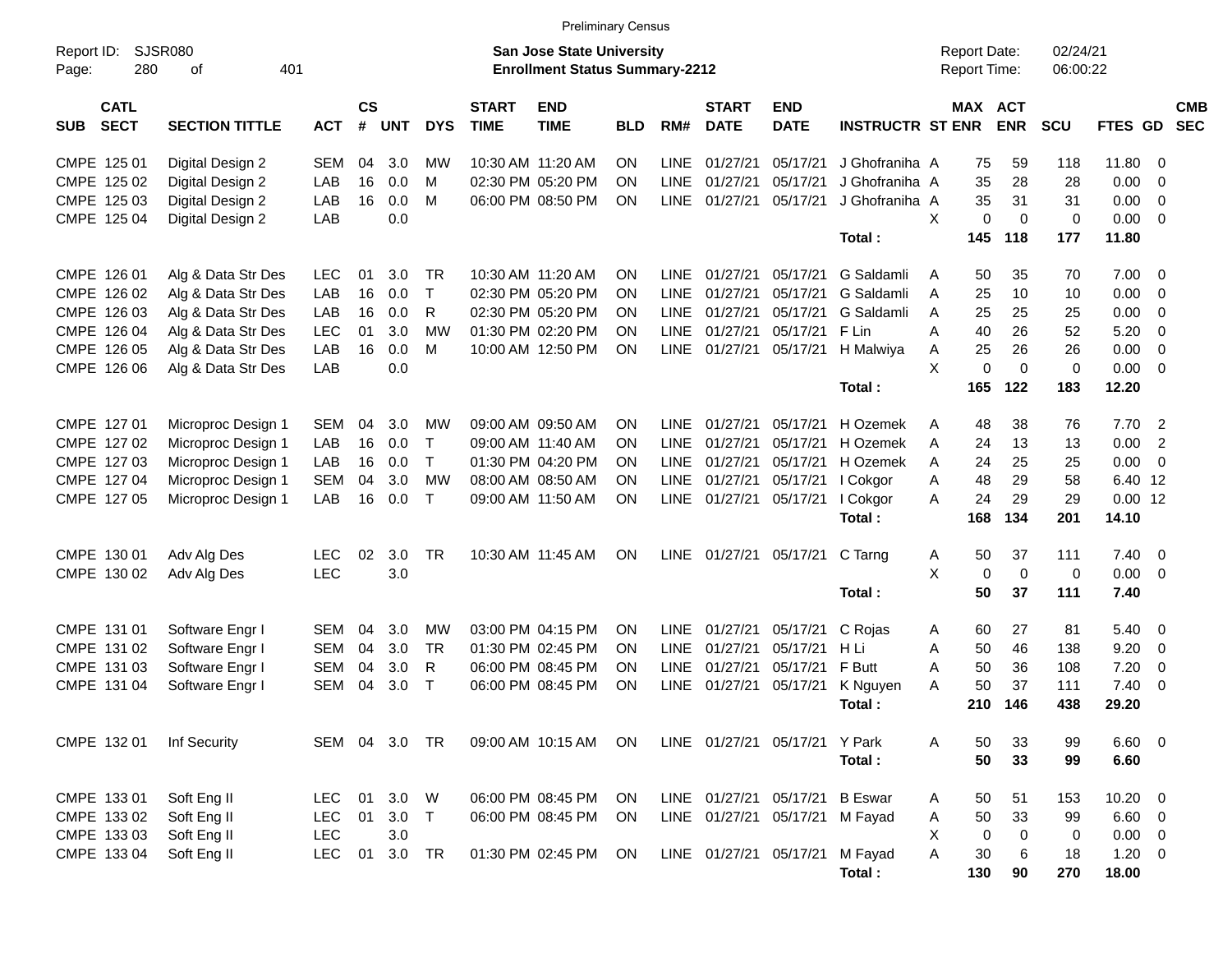|                                                                         |                                                                                                                           |                          |                            |                                 |                               |                             | <b>Preliminary Census</b>                                                                             |                            |                                                    |                                                          |                                                          |                                          |                                                     |                                      |                           |                                          |                                                                                        |                          |
|-------------------------------------------------------------------------|---------------------------------------------------------------------------------------------------------------------------|--------------------------|----------------------------|---------------------------------|-------------------------------|-----------------------------|-------------------------------------------------------------------------------------------------------|----------------------------|----------------------------------------------------|----------------------------------------------------------|----------------------------------------------------------|------------------------------------------|-----------------------------------------------------|--------------------------------------|---------------------------|------------------------------------------|----------------------------------------------------------------------------------------|--------------------------|
| Report ID:<br>281<br>Page:                                              | <b>SJSR080</b><br>401<br>οf                                                                                               |                          |                            |                                 |                               |                             | <b>San Jose State University</b><br><b>Enrollment Status Summary-2212</b>                             |                            |                                                    |                                                          |                                                          |                                          | <b>Report Date:</b><br>Report Time:                 |                                      | 02/24/21<br>06:00:22      |                                          |                                                                                        |                          |
| <b>CATL</b><br><b>SECT</b><br><b>SUB</b>                                | <b>SECTION TITTLE</b>                                                                                                     | <b>ACT</b>               | <b>CS</b><br>#             | <b>UNT</b>                      | <b>DYS</b>                    | <b>START</b><br><b>TIME</b> | <b>END</b><br><b>TIME</b>                                                                             | <b>BLD</b>                 | RM#                                                | <b>START</b><br><b>DATE</b>                              | <b>END</b><br><b>DATE</b>                                | <b>INSTRUCTR ST ENR</b>                  |                                                     | MAX ACT<br><b>ENR</b>                | <b>SCU</b>                | FTES GD                                  |                                                                                        | <b>CMB</b><br><b>SEC</b> |
| CMPE 135 01                                                             | Obj Orient Anl Des                                                                                                        | SEM                      | 04                         | 3.0                             | TR                            |                             | 01:30 PM 02:45 PM                                                                                     | ΟN                         | LINE                                               | 01/27/21                                                 | 05/17/21                                                 | R Mak<br>Total:                          | A<br>50<br>50                                       | 8<br>8                               | 24<br>24                  | 1.60 0<br>1.60                           |                                                                                        |                          |
| CMPE 137 01                                                             | Mobile Softwr Engr                                                                                                        | SEM 05                   |                            | 3.0                             | W                             |                             | 03:00 PM 05:45 PM                                                                                     | <b>ON</b>                  | LINE                                               | 01/27/21                                                 | 05/17/21                                                 | <b>B</b> Eswar<br>Total:                 | A<br>50<br>50                                       | 21<br>21                             | 63<br>63                  | $4.20 \ 0$<br>4.20                       |                                                                                        |                          |
| CMPE 138 01                                                             | Database Systems I                                                                                                        | SEM 04                   |                            | 3.0                             | TR                            |                             | 04:30 PM 05:45 PM                                                                                     | ΟN                         | LINE                                               | 01/27/21 05/17/21                                        |                                                          | K Li<br>Total:                           | A<br>50<br>50                                       | 35<br>35                             | 105<br>105                | 7.05<br>7.05                             | $\overline{\phantom{0}}$                                                               |                          |
| CMPE 139 01<br>139 01<br>SE                                             | FundamDataMining<br>FundamDataMining                                                                                      | <b>LEC</b><br><b>LEC</b> |                            | 3.0<br>3.0                      |                               |                             |                                                                                                       |                            |                                                    |                                                          |                                                          | Total:                                   | X<br>X                                              | 0<br>0<br>0<br>0<br>$\mathbf 0$<br>0 | 0<br>0<br>$\bf{0}$        | $0.00 \ 0$<br>0.00<br>0.00               | $\overline{\phantom{0}}$                                                               |                          |
| CMPE 140 01<br>CMPE 140 02<br>CMPE 140 03                               | Comp Arch & Design<br>Comp Arch & Design<br>Comp Arch & Design                                                            | SEM<br>LAB<br>LAB        | 04<br>16                   | 3.0<br>0.0<br>0.0               | MW<br>$\top$                  |                             | 03:00 PM 03:50 PM<br>11:30 AM 02:20 PM                                                                | <b>ON</b><br>ON            | LINE<br>LINE                                       | 01/27/21<br>01/27/21                                     | 05/17/21<br>05/17/21                                     | H Wang<br>H Wang                         | A<br>X<br>28<br>A                                   | 78<br>54<br>$\mathbf 0$<br>0<br>28   | 108<br>0<br>28            | 10.80 0<br>0.00<br>0.00                  | $\overline{0}$<br>$\overline{0}$                                                       |                          |
| CMPE 140 04                                                             | Comp Arch & Design                                                                                                        | LAB                      | 16                         | 0.0                             | $\mathsf{T}$                  |                             | 08:30 AM 11:20 AM                                                                                     | ΟN                         | <b>LINE</b>                                        | 01/27/21                                                 | 05/17/21                                                 | H Wang<br>Total:                         | 28<br>A<br>134                                      | 26<br>108                            | 26<br>162                 | 0.00<br>10.80                            | $\overline{0}$                                                                         |                          |
| CMPE 142 01<br>CMPE 142 02                                              | <b>Operating Systems</b><br><b>Operating Systems</b>                                                                      | SEM<br><b>SEM</b>        | 04<br>04                   | 3.0<br>3.0                      | F<br>TR                       |                             | 12:00 PM 02:45 PM<br>01:30 PM 02:45 PM                                                                | ΟN<br>ΟN                   | <b>LINE</b><br><b>LINE</b>                         | 01/27/21<br>01/27/21                                     | 05/17/21<br>05/17/21                                     | R Mak<br>S Shim<br>Total:                | A<br>50<br>A<br>50<br>100                           | 22<br>17<br>39                       | 66<br>51<br>117           | 4.40<br>$3.40 \quad 0$<br>7.80           | $\overline{\phantom{0}}$                                                               |                          |
| CMPE 146 01<br>CMPE 146 02<br>CMPE 146 03<br>CMPE 146 04<br>CMPE 146 05 | RT Embedded CoDes SEM<br>RT Embedded CoDes LAB<br>RT Embedded CoDes SEM<br>RT Embedded CoDes LAB<br>RT Embedded CoDes LAB |                          | 04<br>16<br>04<br>16<br>16 | 3.0<br>0.0<br>3.0<br>0.0<br>0.0 | F<br>м<br><b>MW</b><br>M<br>W |                             | 08:00 AM 09:40 AM<br>06:00 PM 08:45 PM<br>01:30 PM 02:20 PM<br>03:00 PM 05:50 PM<br>03:00 PM 05:50 PM | ΟN<br>ΟN<br>ΟN<br>ΟN<br>ON | <b>LINE</b><br>LINE<br>LINE<br>LINE<br><b>LINE</b> | 01/27/21<br>01/27/21<br>01/27/21<br>01/27/21<br>01/27/21 | 05/17/21<br>05/17/21<br>05/17/21<br>05/17/21<br>05/17/21 | P Kang<br>P Kang<br>W Wu<br>W Wu<br>W Wu | Α<br>30<br>30<br>Α<br>48<br>Α<br>24<br>Α<br>24<br>Α | 33<br>33<br>22<br>14<br>8            | 66<br>33<br>44<br>14<br>8 | $6.60$ 0<br>0.00<br>4.40<br>0.00<br>0.00 | $\overline{\mathbf{0}}$<br>$\overline{\mathbf{0}}$<br>$\overline{0}$<br>$\overline{0}$ |                          |
| CMPE 148 01                                                             | Computer Networks I                                                                                                       | SEM 04                   |                            | 3.0                             | TR                            |                             | 10:30 AM 11:45 AM                                                                                     | ON                         |                                                    |                                                          | LINE 01/27/21 05/17/21 A Bond                            | Total:                                   | 156<br>90<br>Α                                      | 110<br>93                            | 165<br>279                | 11.00<br>18.60 0                         |                                                                                        |                          |
| CMPE 148 02<br>CMPE 148 03                                              | Computer Networks I<br>Computer Networks I                                                                                | <b>SEM</b><br>SEM 04     |                            | 3.0<br>3.0                      | MW                            |                             | 04:30 PM 05:45 PM                                                                                     | ON                         |                                                    |                                                          | LINE 01/27/21 05/17/21                                   | F Lin<br>Total:                          | X<br>A<br>75<br>165                                 | $\mathbf 0$<br>0<br>73<br>166        | 0<br>219<br>498           | $0.00 \t 0$<br>14.60 0<br>33.20          |                                                                                        |                          |
| CMPE 152 01<br>CMPE 152 02                                              | Compiler Design<br>Compiler Design                                                                                        | <b>LEC</b><br><b>LEC</b> | 01                         | 3.0<br>3.0                      | <b>TR</b>                     |                             | 03:00 PM 04:15 PM                                                                                     | ON                         |                                                    | LINE 01/27/21 05/17/21                                   |                                                          | R Mak<br>Total:                          | Α<br>60<br>X<br>60                                  | 58<br>$\pmb{0}$<br>0<br>58           | 174<br>0<br>174           | 11.60 0<br>$0.00 \t 0$<br>11.60          |                                                                                        |                          |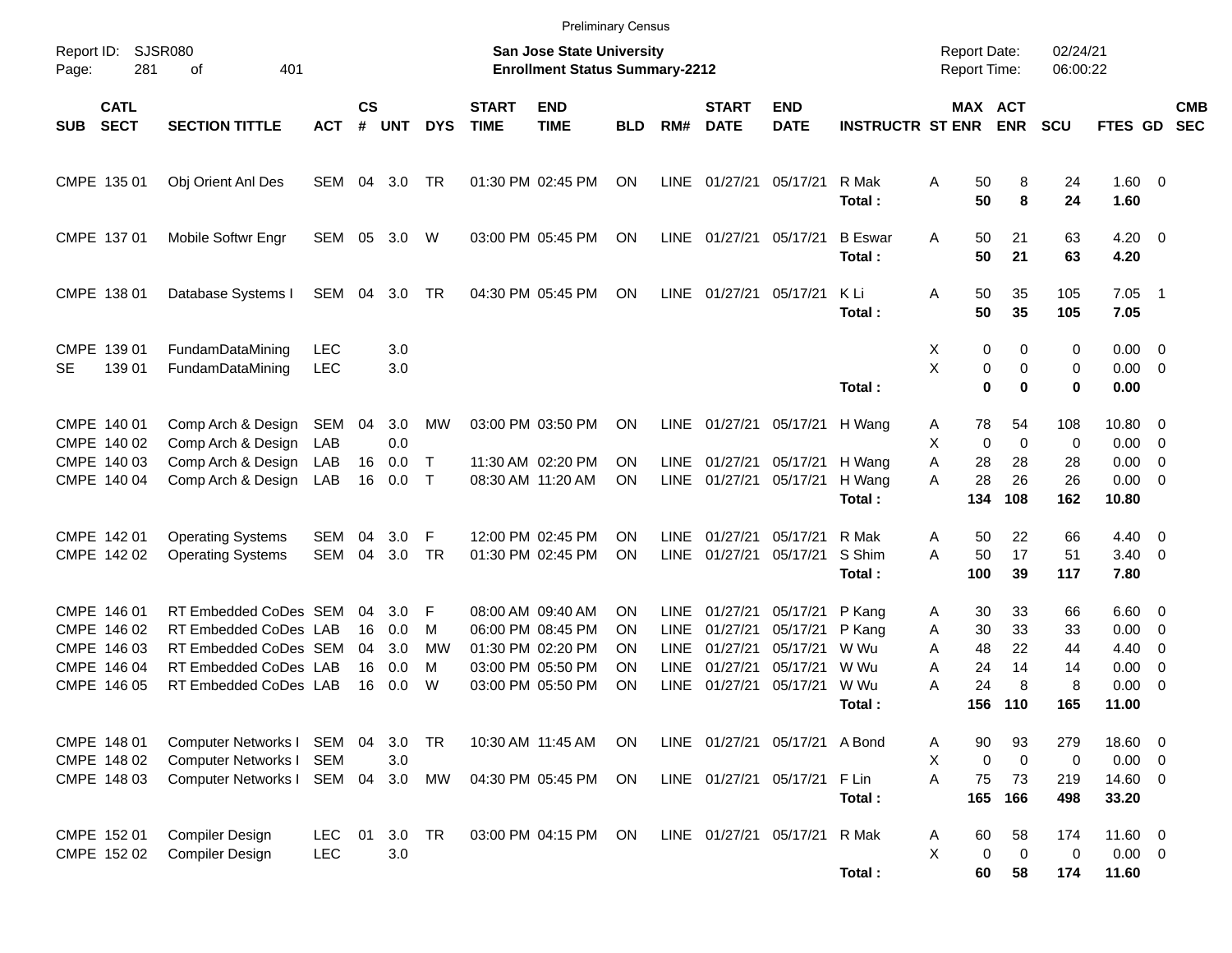|                         |                                 |                                                                                                                  |                                                      |                      |                          |                                                      |                             | <b>Preliminary Census</b>                                                 |                      |                                                   |                                              |                                                              |                                                                      |                  |                                            |                              |                              |                                      |                                                      |                          |
|-------------------------|---------------------------------|------------------------------------------------------------------------------------------------------------------|------------------------------------------------------|----------------------|--------------------------|------------------------------------------------------|-----------------------------|---------------------------------------------------------------------------|----------------------|---------------------------------------------------|----------------------------------------------|--------------------------------------------------------------|----------------------------------------------------------------------|------------------|--------------------------------------------|------------------------------|------------------------------|--------------------------------------|------------------------------------------------------|--------------------------|
| Report ID:<br>Page:     | <b>SJSR080</b><br>282           | 401<br>of                                                                                                        |                                                      |                      |                          |                                                      |                             | <b>San Jose State University</b><br><b>Enrollment Status Summary-2212</b> |                      |                                                   |                                              |                                                              |                                                                      |                  | <b>Report Date:</b><br><b>Report Time:</b> |                              | 02/24/21<br>06:00:22         |                                      |                                                      |                          |
| <b>SUB</b>              | <b>CATL</b><br><b>SECT</b>      | <b>SECTION TITTLE</b>                                                                                            | <b>ACT</b>                                           | <b>CS</b><br>#       | <b>UNT</b>               | <b>DYS</b>                                           | <b>START</b><br><b>TIME</b> | <b>END</b><br><b>TIME</b>                                                 | <b>BLD</b>           | RM#                                               | <b>START</b><br><b>DATE</b>                  | <b>END</b><br><b>DATE</b>                                    | <b>INSTRUCTR ST ENR</b>                                              |                  | MAX ACT                                    | <b>ENR</b>                   | SCU                          | <b>FTES GD</b>                       |                                                      | <b>CMB</b><br><b>SEC</b> |
|                         | CMPE 165 01<br>CMPE 165 02      | SW Eng Process Mng SEM<br>SW Eng Process Mng SEM                                                                 |                                                      | 05                   | 3.0<br>05 3.0            | M<br>$\top$                                          |                             | 06:00 PM 08:45 PM<br>06:00 PM 08:45 PM                                    | ΟN<br>ΟN             | <b>LINE</b><br><b>LINE</b>                        | 01/27/21<br>01/27/21                         | 05/17/21<br>05/17/21                                         | <b>B</b> Eswar<br>R Tsou<br>Total:                                   | A<br>A           | 50<br>50<br>100                            | 58<br>50<br>108              | 174<br>150<br>324            | 11.60 0<br>$10.00 \t 0$<br>21.60     |                                                      |                          |
|                         | CMPE 172 01<br>CMPE 172 02      | <b>Enterprise Software</b><br><b>Enterprise Software</b>                                                         | <b>LEC</b><br><b>LEC</b>                             | 02<br>02             | 3.0<br>3.0               | M<br>$\mathsf{R}$                                    |                             | 06:00 PM 08:45 PM<br>06:00 PM 08:45 PM                                    | ΟN<br>ΟN             | <b>LINE</b><br><b>LINE</b>                        | 01/27/21<br>01/27/21                         | 05/17/21<br>05/17/21                                         | S Silberman A<br>P Nguyen<br>Total:                                  | A                | 50<br>50<br>100                            | 51<br>49<br>100              | 153<br>147<br>300            | $10.20 \t 0$<br>9.80 0<br>20.00      |                                                      |                          |
| CMPE 180 01<br>SE<br>SE | 180 01<br>CMPE 180 02<br>180 02 | <b>Individual Studies</b><br><b>Individual Studies</b><br><b>Individual Studies</b><br><b>Individual Studies</b> | <b>SUP</b><br><b>SUP</b><br><b>SUP</b><br><b>SUP</b> | 36<br>36<br>36<br>36 | 1.0<br>1.0<br>3.0<br>3.0 | <b>TBA</b><br><b>TBA</b><br><b>TBA</b><br><b>TBA</b> |                             |                                                                           | ΟN<br>ΟN<br>ΟN<br>ON | LINE<br><b>LINE</b><br><b>LINE</b><br><b>LINE</b> | 01/27/21<br>01/27/21<br>01/27/21<br>01/27/21 | 05/17/21<br>05/17/21<br>05/17/21<br>05/17/21                 | <b>B</b> Eswar<br><b>B</b> Eswar<br>R Fatoohi<br>R Fatoohi<br>Total: | A<br>A<br>A<br>A | 15<br>0<br>15<br>0<br>30                   | 6<br>$\Omega$<br>0<br>0<br>6 | 6<br>$\Omega$<br>0<br>0<br>6 | 0.40<br>0.00<br>0.00<br>0.00<br>0.40 | 0 <sup>o</sup><br>$0\,C$<br>0 <sup>o</sup><br>$0\,C$ |                          |
|                         |                                 | CMPE 180A 01 Data Struc/Alg C++                                                                                  | <b>LEC</b>                                           | 01                   | 3.0                      | $\top$                                               |                             | 06:00 PM 08:45 PM                                                         |                      |                                                   | 01/27/21                                     | 05/17/21                                                     | J Gomez<br>Total:                                                    | A                | 60<br>60                                   | 79<br>79                     | 237<br>237                   | 19.75 79<br>19.75                    |                                                      |                          |
|                         |                                 | CMPE 180B 01 Database Systems                                                                                    | <b>LEC</b>                                           | 01                   | 3.0                      | TR                                                   |                             | 04:30 PM 05:45 PM                                                         | <b>ON</b>            | <b>LINE</b>                                       | 01/27/21 05/17/21                            |                                                              | K Li<br>Total:                                                       | A                | 50<br>50                                   | 37<br>37                     | 111<br>111                   | 9.25 37<br>9.25                      |                                                      |                          |
|                         |                                 | CMPE 180C 01 Operating Systems                                                                                   | <b>LEC</b>                                           | 01                   | 3.0                      | -F                                                   |                             | 01:00 PM 03:45 PM                                                         | <b>ON</b>            | LINE                                              | 01/27/21 05/17/21                            |                                                              | H Li<br>Total:                                                       | A                | 70<br>70                                   | 70<br>70                     | 210<br>210                   | 17.50 70<br>17.50                    |                                                      |                          |
|                         |                                 | CMPE 180D 01 Digital Design                                                                                      | <b>LEC</b>                                           |                      | 3.0                      |                                                      |                             |                                                                           |                      |                                                   |                                              |                                                              | Total:                                                               | X                | 0<br>0                                     | 0<br>$\bf{0}$                | 0<br>$\bf{0}$                | $0.00 \t 0$<br>0.00                  |                                                      |                          |
|                         | CMPE 181 01                     | <b>IoT Platforms</b>                                                                                             | <b>LEC</b>                                           | 02                   | 3.0                      | MW                                                   |                             | 12:00 PM 01:15 PM                                                         | <b>ON</b>            | LINE                                              | 01/27/21                                     | 05/17/21                                                     | K Liu<br>Total:                                                      | A                | 50<br>50                                   | 52<br>52                     | 156<br>156                   | $10.40 \t 0$<br>10.40                |                                                      |                          |
|                         | CMPE 183 01                     | Crypto & Blockchain LEC 02 3.0 R                                                                                 |                                                      |                      |                          |                                                      |                             | 06:00 PM 08:45 PM ON                                                      |                      |                                                   |                                              |                                                              | LINE 01/27/21 05/17/21 G Saldamli<br>Total:                          | A                | 40<br>40                                   | 29<br>29                     | 87<br>87                     | 5.85 1<br>5.85                       |                                                      |                          |
|                         | CMPE 185 01                     | Auto Mobile Robots                                                                                               | <b>SEM</b>                                           |                      | 3.0                      |                                                      |                             |                                                                           |                      |                                                   |                                              |                                                              | Total:                                                               | X                | $\boldsymbol{0}$<br>0                      | 0<br>$\bf{0}$                | 0<br>0                       | $0.00 \t 0$<br>0.00                  |                                                      |                          |
|                         | CMPE 187 01<br>CMPE 187 02      | Soft Quality Engr<br>Soft Quality Engr                                                                           | SEM 04 3.0 R<br>SEM 04 3.0 W                         |                      |                          |                                                      |                             | 06:00 PM 08:45 PM<br>03:00 PM 05:45 PM                                    | ON<br>ON.            |                                                   |                                              | LINE 01/27/21 05/17/21 Z Gao<br>LINE 01/27/21 05/17/21 Z Gao | Total:                                                               | A<br>Α           | 90<br>30                                   | 89<br>18<br>120 107          | 267<br>54<br>321             | 17.80 0<br>$3.60\ 0$<br>21.40        |                                                      |                          |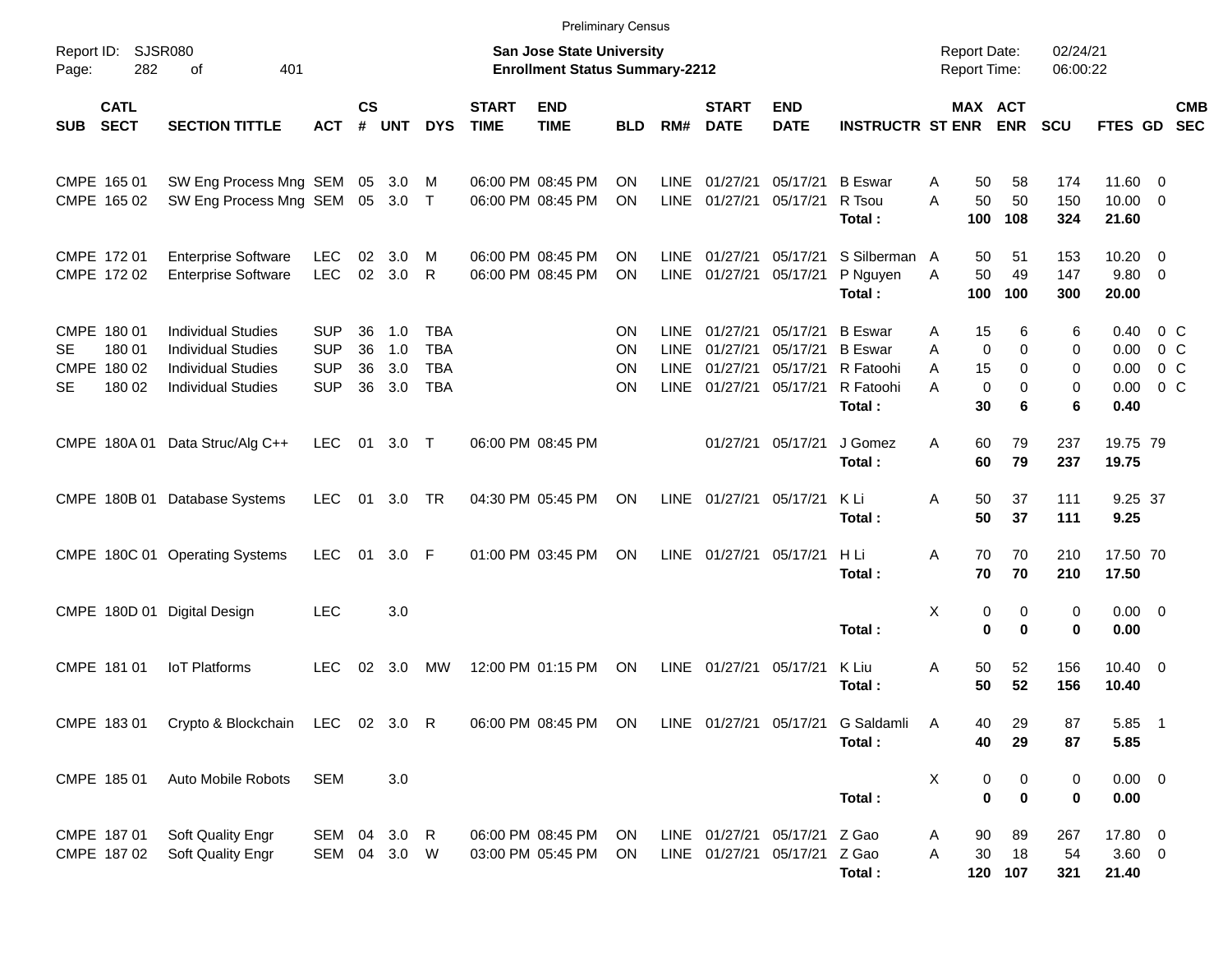|                                           |                                                              |                                 |                 |                   |             |                             | <b>Preliminary Census</b>                                                 |            |                     |                                  |                                  |                                 |                                            |                         |                           |                                    |                         |                          |
|-------------------------------------------|--------------------------------------------------------------|---------------------------------|-----------------|-------------------|-------------|-----------------------------|---------------------------------------------------------------------------|------------|---------------------|----------------------------------|----------------------------------|---------------------------------|--------------------------------------------|-------------------------|---------------------------|------------------------------------|-------------------------|--------------------------|
| Report ID:<br>Page:                       | SJSR080<br>283<br>401<br>οf                                  |                                 |                 |                   |             |                             | <b>San Jose State University</b><br><b>Enrollment Status Summary-2212</b> |            |                     |                                  |                                  |                                 | <b>Report Date:</b><br><b>Report Time:</b> |                         | 02/24/21<br>06:00:22      |                                    |                         |                          |
| <b>CATL</b><br><b>SECT</b><br><b>SUB</b>  | <b>SECTION TITTLE</b>                                        | <b>ACT</b>                      | <b>CS</b><br>#  | <b>UNT</b>        | <b>DYS</b>  | <b>START</b><br><b>TIME</b> | <b>END</b><br><b>TIME</b>                                                 | <b>BLD</b> | RM#                 | <b>START</b><br><b>DATE</b>      | <b>END</b><br><b>DATE</b>        | <b>INSTRUCTR ST ENR</b>         | MAX ACT                                    | <b>ENR</b>              | SCU                       | FTES GD                            |                         | <b>CMB</b><br><b>SEC</b> |
| CMPE 188 01                               | Machine Learn/BD                                             | <b>LEC</b>                      | 02 <sub>o</sub> | 3.0               | R           |                             | 06:00 PM 08:45 PM                                                         | ON         | LINE                | 01/27/21                         | 05/17/21                         | V Pendyala<br>Total:            | 40<br>A<br>40                              | 28<br>28                | 84<br>84                  | 5.60 0<br>5.60                     |                         |                          |
|                                           | CMPE 195A 01 Sr Design Project                               | LAB                             | 16              | 2.0               | W           |                             | 06:00 PM 08:45 PM                                                         | ON         | LINE                | 01/27/21 05/17/21                |                                  | W Wu<br>Total:                  | Α<br>70<br>70                              | 62<br>62                | 124<br>124                | $8.27$ 0<br>8.27                   |                         |                          |
|                                           | CMPE 195B 01 Sr Design Project II                            | LAB                             | 16              | 3.0               | W           |                             | 06:00 PM 08:45 PM                                                         | ON         | LINE                | 01/27/21 05/17/21                |                                  | W Wu<br>Total:                  | Α<br>70<br>70                              | 87<br>87                | 261<br>261                | 17.40 0<br>17.40                   |                         |                          |
|                                           | CMPE 195E 01 Sr Design Project                               | LAB                             | 16              | 1.0               | W           |                             | 06:00 PM 08:45 PM                                                         | ON         | LINE                | 01/27/21 05/17/21                |                                  | W Wu<br>Total:                  | Α<br>90<br>90                              | 58<br>58                | 58<br>58                  | $3.87$ 0<br>3.87                   |                         |                          |
|                                           | CMPE 195F 01 Snr Design Proj II                              | LAB                             | 16              | 3.0               | W           |                             | 06:00 PM 08:45 PM                                                         | ON         | LINE                | 01/27/21 05/17/21                |                                  | W Wu<br>Total:                  | Α<br>75<br>75                              | 56<br>56                | 168<br>168                | 11.20 0<br>11.20                   |                         |                          |
| CMPE 200 01<br>CMPE 200 02                | Comp Architecture<br>Comp Architecture                       | <b>LEC</b><br><b>LEC</b>        | 01              | 3.0<br>3.0        | M           |                             | 06:30 PM 09:15 PM                                                         | ON         | LINE                | 01/27/21 05/17/21                |                                  | B Yu<br>Total:                  | Α<br>50<br>X<br>0<br>50                    | 41<br>$\mathbf 0$<br>41 | 123<br>$\mathbf 0$<br>123 | 10.25 41<br>$0.00 \t 0$<br>10.25   |                         |                          |
| CMPE 202 01<br>CMPE 202 02<br>CMPE 202 03 | <b>SW Systems Engr</b><br>SW Systems Engr<br>SW Systems Engr | <b>LEC</b><br>LEC<br><b>LEC</b> | 01<br>01<br>01  | 3.0<br>3.0<br>3.0 | S<br>S<br>R |                             | 12:00 PM 02:45 PM<br>12:00 PM 02:45 PM<br>06:00 PM 08:45 PM               | ΟN<br>ON   | LINE<br><b>LINE</b> | 01/27/21<br>01/27/21<br>01/27/21 | 05/17/21<br>05/17/21<br>05/17/21 | P Nguyen<br>G Vinodh<br>M Fayad | Α<br>60<br>60<br>A<br>30<br>A              | 20<br>58<br>3           | 60<br>174<br>9            | 5.00 20<br>14.50 58<br>0.75        | $\overline{\mathbf{3}}$ |                          |
| CMPE 203 01                               | SW Engr Management LEC                                       |                                 |                 | 3.0               |             |                             |                                                                           |            |                     |                                  |                                  | Total:                          | 150<br>X<br>0                              | 81<br>0                 | 243<br>0                  | 20.25<br>$0.00 \t 0$               |                         |                          |
| CMPE 206 01                               | Comp Netwk Design                                            | <b>LEC</b>                      | 01              | 3.0               | TR          |                             | 03:00 PM 04:15 PM                                                         | ON         | LINE                | 01/27/21                         | 05/17/21                         | Total:<br>Y Edalat<br>Total:    | 0<br>50<br>Α<br>50                         | $\bf{0}$<br>24<br>24    | 0<br>72<br>72             | 0.00<br>6.00 24<br>6.00            |                         |                          |
| CMPE 207 01                               | Net Prog & Appl                                              | <b>LEC</b>                      |                 | 04 3.0 W          |             |                             | 06:00 PM 08:45 PM                                                         | ON         |                     | LINE 01/27/21 05/17/21           |                                  | J Gomez<br>Total:               | Α<br>50<br>50                              | 9<br>$\boldsymbol{9}$   | 27<br>27                  | $2.25$ 9<br>2.25                   |                         |                          |
| CMPE 208 01<br>CMPE 208 02                | Net Arch & Proto<br>Net Arch & Proto                         | <b>LEC</b><br><b>LEC</b>        |                 | 3.0<br>3.0        |             |                             |                                                                           |            |                     |                                  |                                  | Total:                          | X<br>0<br>X<br>0<br>$\bf{0}$               | 0<br>$\pmb{0}$<br>0     | 0<br>0<br>0               | $0.00 \t 0$<br>$0.00 \t 0$<br>0.00 |                         |                          |
| CMPE 209 01                               | <b>Network Security</b>                                      | LEC 01 3.0 T                    |                 |                   |             |                             | 03:00 PM 05:45 PM                                                         | ON         |                     |                                  | LINE 01/27/21 05/17/21 Y Park    |                                 | 50<br>A                                    | 18                      | 54                        | 4.50 18 C                          |                         |                          |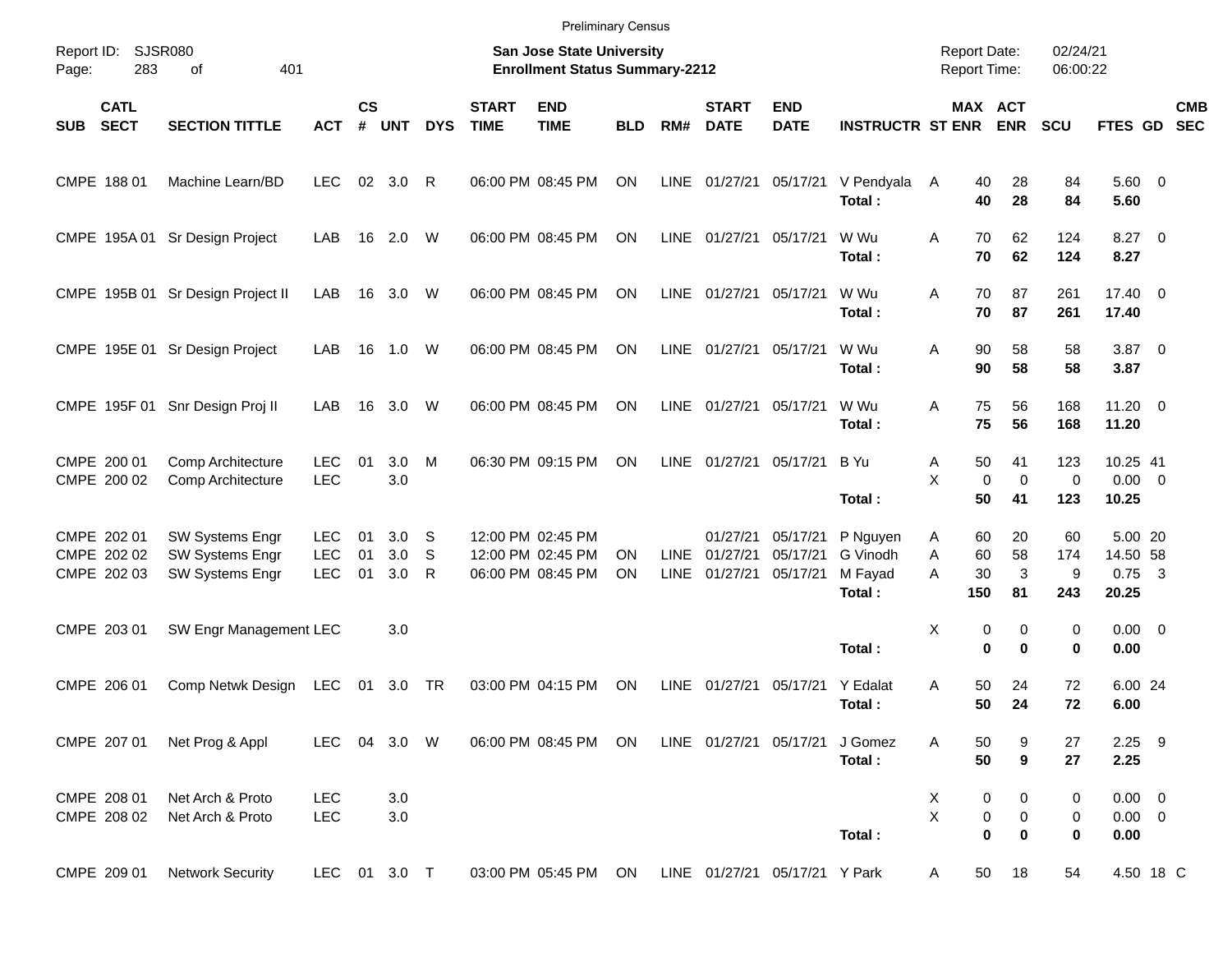|                                          |                |                          |            |                |            |            |                             | <b>Preliminary Census</b>                                                 |            |             |                             |                                |                         |                                            |                               |                      |                     |                          |            |
|------------------------------------------|----------------|--------------------------|------------|----------------|------------|------------|-----------------------------|---------------------------------------------------------------------------|------------|-------------|-----------------------------|--------------------------------|-------------------------|--------------------------------------------|-------------------------------|----------------------|---------------------|--------------------------|------------|
| Report ID:<br>Page:                      | SJSR080<br>284 | 401<br>οf                |            |                |            |            |                             | <b>San Jose State University</b><br><b>Enrollment Status Summary-2212</b> |            |             |                             |                                |                         | <b>Report Date:</b><br><b>Report Time:</b> |                               | 02/24/21<br>06:00:22 |                     |                          |            |
| <b>CATL</b><br><b>SECT</b><br><b>SUB</b> |                | <b>SECTION TITTLE</b>    | <b>ACT</b> | <b>CS</b><br># | <b>UNT</b> | <b>DYS</b> | <b>START</b><br><b>TIME</b> | <b>END</b><br><b>TIME</b>                                                 | <b>BLD</b> | RM#         | <b>START</b><br><b>DATE</b> | <b>END</b><br><b>DATE</b>      | <b>INSTRUCTR ST ENR</b> |                                            | <b>MAX ACT</b><br><b>ENR</b>  | <b>SCU</b>           | FTES GD SEC         |                          | <b>CMB</b> |
| EE                                       | 209 01         | <b>Network Security</b>  | <b>LEC</b> | 01             | 3.0        | $\top$     |                             | 03:00 PM 05:45 PM                                                         | ON         | LINE        | 01/27/21                    | 05/17/21 Y Park                |                         | Α                                          | 0                             | 3                    | 0.25                |                          | 1 C        |
| CMPE 209 02                              |                | <b>Network Security</b>  | <b>LEC</b> |                | 3.0        |            |                             |                                                                           |            |             |                             |                                |                         | X                                          | 0<br>0                        | $\mathbf 0$          | 0.00                | $\overline{\phantom{0}}$ |            |
| EE                                       | 209 02         | <b>Network Security</b>  | LEC        |                | 3.0        |            |                             |                                                                           |            |             |                             |                                | Total:                  | X                                          | $\mathbf 0$<br>0<br>50<br>19  | $\mathbf 0$<br>57    | $0.00 \t 0$<br>4.75 |                          |            |
|                                          |                |                          |            |                |            |            |                             |                                                                           |            |             |                             |                                |                         |                                            |                               |                      |                     |                          |            |
| CMPE 210 01                              |                | SDN and NFV              | <b>LEC</b> |                | 3.0        |            |                             |                                                                           |            |             |                             |                                |                         | X                                          | 0<br>0                        | 0                    | $0.00 \t 0$         |                          |            |
|                                          |                |                          |            |                |            |            |                             |                                                                           |            |             |                             |                                | Total:                  |                                            | $\bf{0}$<br>0                 | 0                    | 0.00                |                          |            |
| CMPE 220 01                              |                | <b>System Software</b>   | <b>LEC</b> | 01             | 3.0        | W          |                             | 03:00 PM 05:45 PM                                                         | ΟN         | <b>LINE</b> | 01/27/21                    | 05/17/21                       | W Yu                    | Α<br>50                                    | 24                            | 72                   | 6.00 24             |                          |            |
| CMPE 220 02                              |                | <b>System Software</b>   | <b>LEC</b> | 01             | $3.0$ T    |            |                             | 06:00 PM 08:45 PM                                                         | ON         | LINE        | 01/27/21                    | 05/17/21                       | R Nicholson             | 50<br>A                                    | 18                            | 54                   | 4.50 18             |                          |            |
|                                          |                |                          |            |                |            |            |                             |                                                                           |            |             |                             |                                | Total:                  | 100                                        | 42                            | 126                  | 10.50               |                          |            |
|                                          |                |                          |            |                |            |            |                             |                                                                           |            |             |                             |                                |                         |                                            |                               |                      |                     |                          |            |
| CMPE 226 01                              |                | Database Design          | <b>LEC</b> |                | 01 3.0     | МW         |                             | 01:30 PM 02:45 PM                                                         | <b>ON</b>  |             | LINE 01/27/21               | 05/17/21                       | K Li<br>Total:          | 40<br>Α                                    | 10<br>40<br>10                | 30<br>30             | 2.50 10<br>2.50     |                          |            |
|                                          |                |                          |            |                |            |            |                             |                                                                           |            |             |                             |                                |                         |                                            |                               |                      |                     |                          |            |
| CMPE 240 01                              |                | Adv Comp Design          | <b>LEC</b> | 01             | 3.0        | $\top$     |                             | 03:00 PM 05:45 PM                                                         | ΟN         | <b>LINE</b> | 01/27/21                    | 05/17/21                       | N Karimianba A          |                                            | 11<br>40                      | 33                   | 2.75 11             |                          |            |
| CMPE 240 02                              |                | Adv Comp Design          | <b>LEC</b> | 01             | 3.0        | MW         |                             | 01:30 PM 02:45 PM                                                         | ON         | <b>LINE</b> | 01/27/21                    | 05/17/21                       | H Li                    | 40<br>Α                                    | 28                            | 84                   | 7.00 28             |                          |            |
|                                          |                |                          |            |                |            |            |                             |                                                                           |            |             |                             |                                | Total:                  |                                            | 80<br>39                      | 117                  | 9.75                |                          |            |
| CMPE 242 01                              |                | Embedded HW Design LEC   |            |                | 01 3.0     | МW         |                             | 03:00 PM 04:15 PM                                                         | ΟN         | <b>LINE</b> | 01/27/21                    | 05/17/21                       | H Li                    | 45<br>A                                    | 20                            | 60                   | 5.00 20 C           |                          |            |
| EE                                       | 242 01         | Embedded HW Design LEC   |            |                | 01 3.0     | МW         |                             | 03:00 PM 04:15 PM                                                         | ON         | <b>LINE</b> | 01/27/21                    | 05/17/21                       | H Li                    | Α                                          | $\overline{7}$<br>$\mathbf 0$ | 21                   | 1.75 7 C            |                          |            |
|                                          |                |                          |            |                |            |            |                             |                                                                           |            |             |                             |                                | Total:                  | 45                                         | 27                            | 81                   | 6.75                |                          |            |
| CMPE 243 01                              |                | Embedded Syst Apps LEC   |            |                | 01 3.0 T   |            |                             | 06:00 PM 08:45 PM                                                         |            |             | 01/27/21                    | 05/17/21                       | P Kang                  | 45<br>Α                                    | 23                            | 69                   | 5.75 23             |                          |            |
|                                          |                |                          |            |                |            |            |                             |                                                                           |            |             |                             |                                | Total:                  | 45                                         | 23                            | 69                   | 5.75                |                          |            |
|                                          |                |                          |            |                |            |            |                             |                                                                           |            |             |                             |                                |                         |                                            |                               |                      |                     |                          |            |
| CMPE 249 01                              |                | IA Systems               | SEM        | 05             | 3.0        | M          |                             | 06:00 PM 08:45 PM                                                         | ON         | <b>LINE</b> | 01/27/21                    | 05/17/21                       | W Wu                    | Α                                          | 50<br>9                       | 27                   | $2.25$ 9            |                          |            |
|                                          |                |                          |            |                |            |            |                             |                                                                           |            |             |                             |                                | Total:                  | 50                                         | 9                             | 27                   | 2.25                |                          |            |
| CMPE 255 01                              |                | Data Mining              | <b>LEC</b> |                | 02 3.0 TR  |            |                             | 09:00 AM 10:15 AM                                                         |            |             |                             | 01/27/21 05/17/21              | J Jetcheva              | Α                                          | 50<br>54                      | 162                  | 13.50 54            |                          |            |
| CMPE 255 02                              |                | Data Mining              | <b>LEC</b> |                | 02 3.0     | <b>TR</b>  |                             | 03:00 PM 04:15 PM                                                         | <b>ON</b>  |             |                             | LINE 01/27/21 05/17/21 G Guzun |                         | Α                                          | 50<br>44                      | 132                  | 11.00 44            |                          |            |
| CMPE 255 03                              |                | Data Mining              | <b>LEC</b> |                | 02 3.0     | $\top$     |                             | 06:00 PM 08:45 PM                                                         |            |             |                             | 01/27/21 05/17/21 S Aung       |                         | Α                                          | 40<br>41                      | 123                  | 10.25 41            |                          |            |
| CMPE 255 04                              |                | Data Mining              | LEC        |                | 02 3.0 TR  |            |                             | 10:30 AM 11:45 AM                                                         | ON         |             |                             | LINE 01/27/21 05/17/21         | G Guzun                 | 40<br>Α                                    | 40                            | 120                  | 10.00 40            |                          |            |
|                                          |                |                          |            |                |            |            |                             |                                                                           |            |             |                             |                                | Total:                  | 180                                        | 179                           | 537                  | 44.75               |                          |            |
| CMPE 256 01                              |                | Web & Big Data Minin LEC |            |                | 01 3.0 TR  |            |                             | 10:30 AM 11:45 AM                                                         | ON         |             | LINE 01/27/21 05/17/21      |                                | M Eirinaki              | A                                          | 40<br>39                      | 117                  | 9.75 39             |                          |            |
| CMPE 256 02                              |                | Web & Big Data Minin LEC |            |                | 3.0        |            |                             |                                                                           |            |             |                             |                                |                         | Χ                                          | $\mathbf 0$<br>0              | 0                    | $0.00 \t 0$         |                          |            |
|                                          |                |                          |            |                |            |            |                             |                                                                           |            |             |                             |                                | Total:                  |                                            | 40<br>39                      | 117                  | 9.75                |                          |            |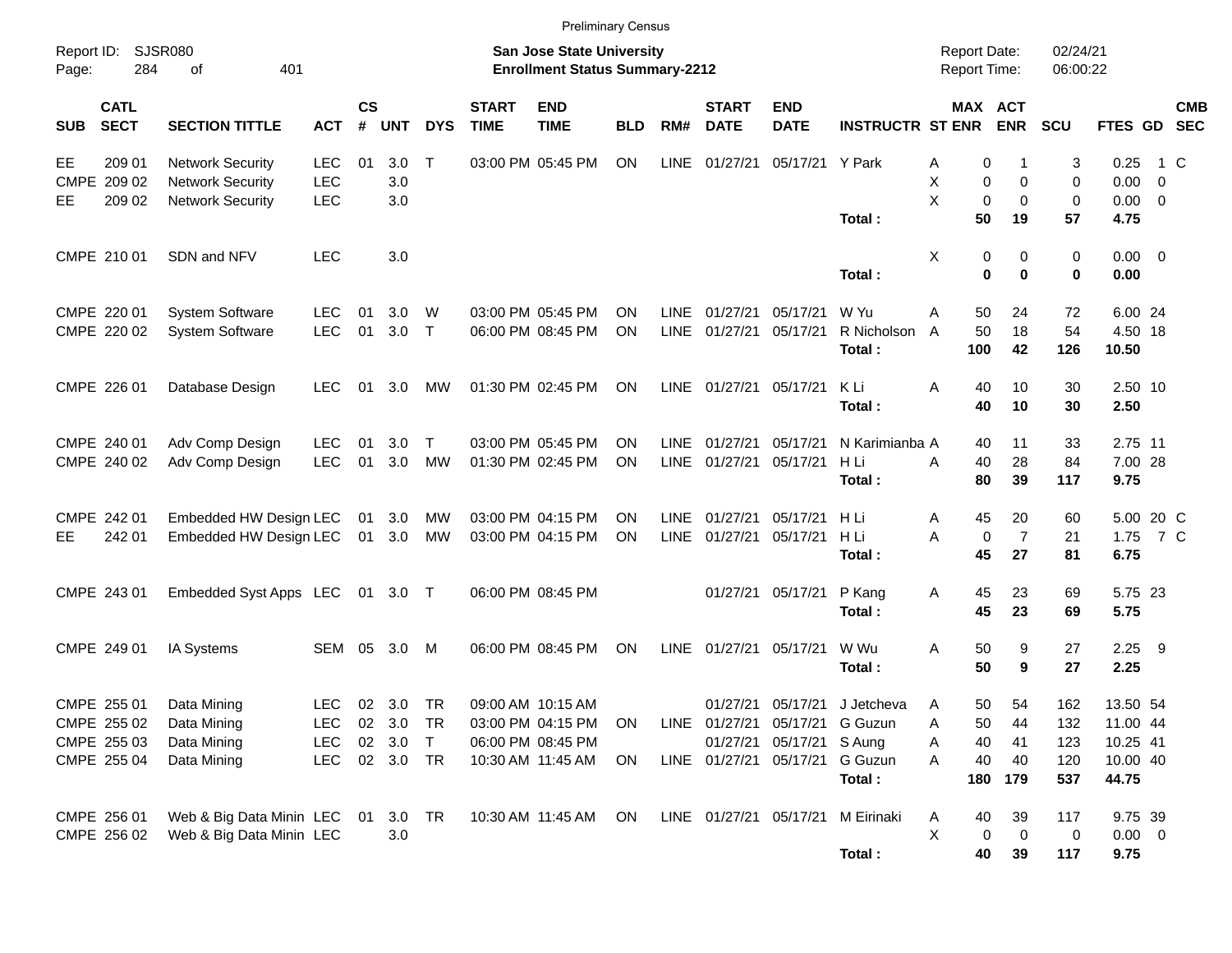|                                          |                                                 |                          |                |                  |              |                             | <b>Preliminary Census</b>                                          |            |             |                             |                              |                          |                                            |                       |                      |                        |            |
|------------------------------------------|-------------------------------------------------|--------------------------|----------------|------------------|--------------|-----------------------------|--------------------------------------------------------------------|------------|-------------|-----------------------------|------------------------------|--------------------------|--------------------------------------------|-----------------------|----------------------|------------------------|------------|
| Report ID:<br>Page:                      | SJSR080<br>285<br>401<br>οf                     |                          |                |                  |              |                             | San Jose State University<br><b>Enrollment Status Summary-2212</b> |            |             |                             |                              |                          | <b>Report Date:</b><br><b>Report Time:</b> |                       | 02/24/21<br>06:00:22 |                        |            |
| <b>CATL</b><br><b>SECT</b><br><b>SUB</b> | <b>SECTION TITTLE</b>                           | <b>ACT</b>               | <b>CS</b><br># | <b>UNT</b>       | <b>DYS</b>   | <b>START</b><br><b>TIME</b> | <b>END</b><br><b>TIME</b>                                          | <b>BLD</b> | RM#         | <b>START</b><br><b>DATE</b> | <b>END</b><br><b>DATE</b>    | <b>INSTRUCTR ST ENR</b>  |                                            | MAX ACT<br><b>ENR</b> | <b>SCU</b>           | FTES GD SEC            | <b>CMB</b> |
| CMPE 257 01                              | Machine Learning                                | <b>LEC</b>               |                | 3.0              |              |                             |                                                                    |            |             |                             |                              |                          | X                                          | 0<br>0                | 0                    | $0.00 \t 0$            |            |
| CMPE 257 02                              | Machine Learning                                | <b>LEC</b>               | 01             | 3.0              | R            |                             | 03:00 PM 05:45 PM                                                  | ON         |             | LINE 01/27/21               | 05/17/21                     | S Shim<br>Total:         | A<br>60<br>60                              | 51<br>51              | 153<br>153           | 12.75 51<br>12.75      |            |
| CMPE 258 01                              | Deep Learning                                   | <b>LEC</b>               | 01             | 3.0              | $\mathsf{R}$ |                             | 03:00 PM 05:45 PM                                                  | ON         | LINE        | 01/27/21 05/17/21           |                              | H Li<br>Total:           | Α<br>45<br>45                              | 29<br>29              | 87<br>87             | 7.25 29<br>7.25        |            |
| CMPE 265 01                              | Hi Speed Dig Des                                | <b>LEC</b>               |                | 3.0              |              |                             |                                                                    |            |             |                             |                              | Total:                   | X<br>0<br>$\bf{0}$                         | 0<br>$\bf{0}$         | $\mathbf 0$<br>0     | $0.00 \t 0$<br>0.00    |            |
| CMPE 266 01                              | Big Data Eng/Analyt                             | LEC                      | 01             | 3.0              | R            |                             | 03:00 PM 05:45 PM                                                  | ON         | LINE        | 01/27/21                    | 05/17/21                     | W Yu<br>Total:           | 60<br>Α<br>60                              | 43<br>43              | 129<br>129           | 10.75 43<br>10.75      |            |
| CMPE 272 01                              | <b>Enterprise SW Plat</b>                       | <b>LEC</b>               | 01             | 3.0              | W            |                             | 06:00 PM 08:45 PM                                                  | ON         | <b>LINE</b> | 01/27/21                    | 05/17/21                     | R Ranjan                 | 90<br>Α                                    | 102                   | 306                  | 25.50102               |            |
| CMPE 272 02                              | Enterprise SW Plat                              | <b>LEC</b>               | 01             | 3.0 <sub>5</sub> |              |                             | 09:15 AM 12:00 PM                                                  | ON         | LINE        | 01/27/21                    | 05/17/21                     | R Sinn<br>Total:         | A<br>40<br>130                             | 41<br>143             | 123<br>429           | 10.25 41<br>35.75      |            |
| CMPE 273 01                              | Ent Dist Systems                                | <b>LEC</b>               | 01             | $3.0$ F          |              |                             | 03:00 PM 05:45 PM                                                  | ON         | LINE        |                             | 01/27/21 05/17/21            | S Shim                   | 90<br>Α                                    | 77                    | 231                  | 19.25 77               |            |
| CMPE 273 02                              | Ent Dist Systems                                | <b>LEC</b>               |                | 3.0              |              |                             |                                                                    |            |             |                             |                              | Total:                   | X<br>$\mathbf 0$<br>90                     | $\mathbf 0$<br>77     | $\mathbf 0$<br>231   | $0.00 \t 0$<br>19.25   |            |
| CMPE 274 01                              | <b>Bus Intel Tech</b>                           | <b>LEC</b>               | 04             | $3.0$ T          |              |                             | 03:00 PM 05:45 PM                                                  | ON         |             | LINE 01/27/21               | 05/17/21                     | W Yu                     | A<br>75                                    | 69                    | 207                  | 17.25 69               |            |
|                                          |                                                 |                          |                |                  |              |                             |                                                                    |            |             |                             |                              | Total:                   | 75                                         | 69                    | 207                  | 17.25                  |            |
| CMPE 275 01                              | Enterprise App Dev                              | <b>LEC</b>               | 01             | 3.0              | R            |                             | 06:00 PM 08:45 PM                                                  | ON         |             |                             | LINE 01/27/21 05/17/21       | C Zhang                  | 50<br>Α                                    | 34                    | 102                  | 8.50 34                |            |
| CMPE 275 02                              | Enterprise App Dev                              | <b>LEC</b>               |                | 3.0              |              |                             |                                                                    |            |             |                             |                              | Total:                   | X<br>$\mathbf 0$<br>50                     | $\mathbf 0$<br>34     | 0<br>102             | $0.00 \t 0$<br>8.50    |            |
| CMPE 277 01                              | Smartphone App Dev LEC                          |                          |                | 01 3.0 R         |              |                             | 06:00 PM 08:45 PM                                                  | ON         | <b>LINE</b> | 01/27/21                    | 05/17/21                     | H Li                     | 60<br>Α                                    | 19                    | 57                   | 4.75 19                |            |
|                                          |                                                 |                          |                |                  |              |                             |                                                                    |            |             |                             |                              | Total:                   | 60                                         | 19                    | 57                   | 4.75                   |            |
|                                          | CMPE 279 01 SW Security Techs                   | LEC 01 3.0 W             |                |                  |              |                             | 06:00 PM 08:45 PM ON                                               |            |             |                             | LINE 01/27/21 05/17/21       | M Larkin<br>Total:       | 65<br>A<br>65                              | 63<br>63              | 189<br>189           | 15.75 63<br>15.75      |            |
| CMPE 280 01                              | Web UI Design                                   | LEC 01 3.0 R             |                |                  |              |                             | 06:30 PM 09:15 PM ON                                               |            |             |                             | LINE 01/27/21 05/17/21       | C Vuppalapat A<br>Total: | 50<br>50                                   | 25<br>25              | 75<br>75             | 6.25 25<br>6.25        |            |
| CMPE 281 01<br>CMPE 281 02               | <b>Cloud Technologies</b><br>Cloud Technologies | <b>LEC</b><br><b>LEC</b> |                | 3.0<br>01 3.0 T  |              |                             | 06:00 PM 08:45 PM ON                                               |            |             |                             | LINE 01/27/21 05/17/21 Z Gao |                          | 0<br>X<br>Α<br>60                          | 0<br>36               | 0<br>108             | $0.00 \t 0$<br>9.00 36 |            |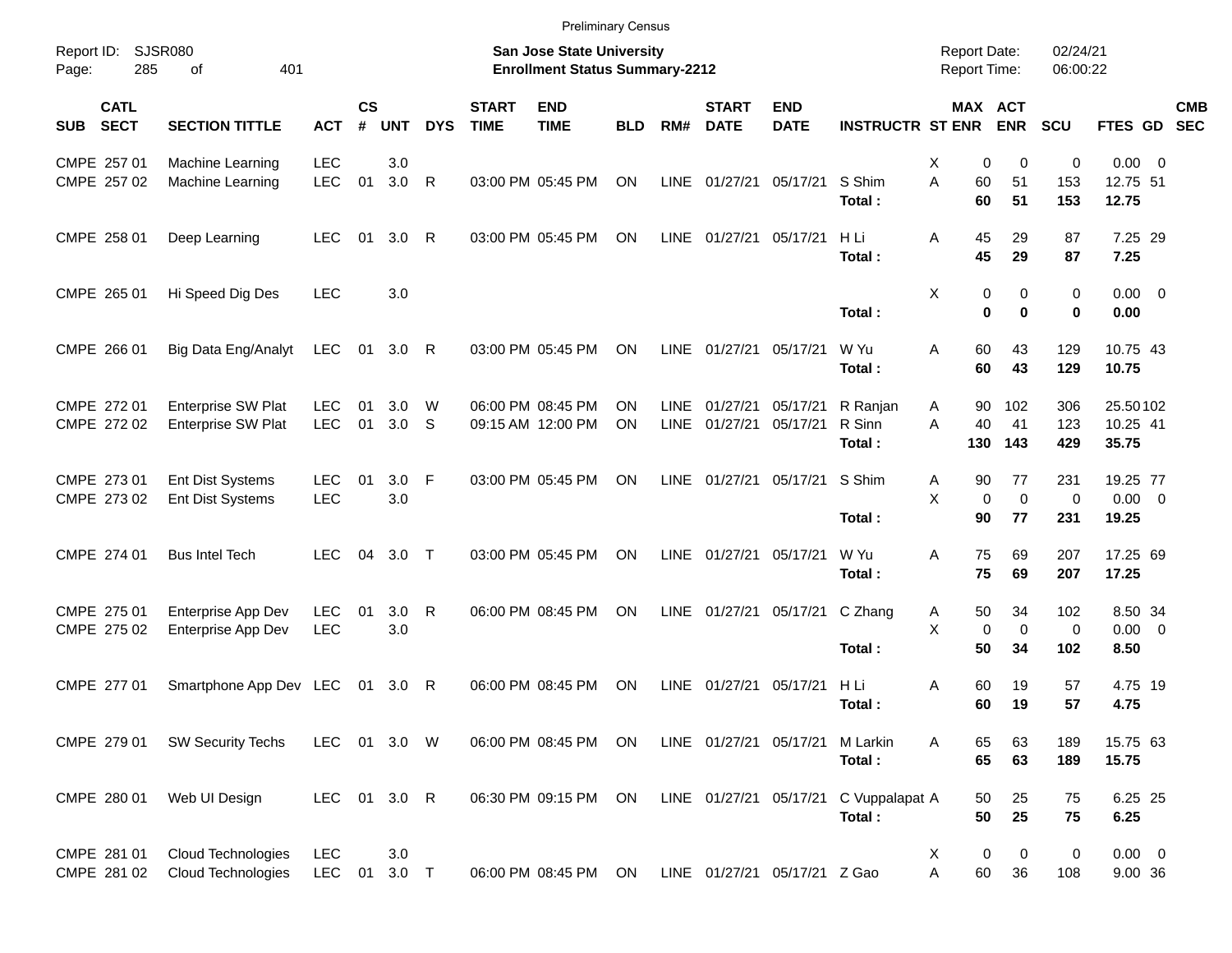|            |                                                  |                                                        |                          |                    |               |              |                             | <b>Preliminary Census</b>                                          |            |                            |                             |                            |                                           |                                     |                |                                    |                      |                                 |                          |
|------------|--------------------------------------------------|--------------------------------------------------------|--------------------------|--------------------|---------------|--------------|-----------------------------|--------------------------------------------------------------------|------------|----------------------------|-----------------------------|----------------------------|-------------------------------------------|-------------------------------------|----------------|------------------------------------|----------------------|---------------------------------|--------------------------|
| Page:      | <b>SJSR080</b><br>Report ID:<br>286<br>401<br>οf |                                                        |                          |                    |               |              |                             | San Jose State University<br><b>Enrollment Status Summary-2212</b> |            |                            |                             |                            |                                           | <b>Report Date:</b><br>Report Time: |                |                                    | 02/24/21<br>06:00:22 |                                 |                          |
| <b>SUB</b> | <b>CATL</b><br><b>SECT</b>                       | <b>SECTION TITTLE</b>                                  | <b>ACT</b>               | $\mathsf{cs}$<br># | <b>UNT</b>    | <b>DYS</b>   | <b>START</b><br><b>TIME</b> | <b>END</b><br><b>TIME</b>                                          | <b>BLD</b> | RM#                        | <b>START</b><br><b>DATE</b> | <b>END</b><br><b>DATE</b>  | <b>INSTRUCTR ST ENR</b>                   | MAX ACT                             |                | <b>ENR</b>                         | <b>SCU</b>           | FTES GD                         | <b>CMB</b><br><b>SEC</b> |
|            |                                                  |                                                        |                          |                    |               |              |                             |                                                                    |            |                            |                             |                            | Total:                                    |                                     | 60             | 36                                 | 108                  | 9.00                            |                          |
|            | CMPE 283 01                                      | Virtual Technologies                                   | <b>LEC</b>               | 01                 | $3.0 \quad R$ |              |                             | 06:00 PM 08:45 PM                                                  | ON         | LINE                       | 01/27/21                    | 05/17/21                   | M Larkin<br>Total:                        | Α                                   | 50<br>50       | 43<br>43                           | 129<br>129           | 10.75 43<br>10.75               |                          |
|            | CMPE 285 01                                      | Sw Engr Processes                                      | <b>LEC</b>               | 01                 | 3.0           | M            |                             | 06:00 PM 08:45 PM                                                  | ON         | LINE                       | 01/27/21                    | 05/17/21                   | R Sinn<br>Total:                          | Α                                   | 60<br>60       | 27<br>27                           | 81<br>81             | 6.75 27<br>6.75                 |                          |
|            | CMPE 286 01                                      | Internet of Things                                     | <b>LEC</b>               | 02                 | 3.0           | M            |                             | 06:00 PM 08:45 PM                                                  | ON         | LINE                       | 01/27/21                    | 05/17/21                   | A Rayes<br>Total:                         | Α                                   | 50<br>50       | 44<br>44                           | 132<br>132           | 11.00 44<br>11.00               |                          |
|            | CMPE 287 01<br>CMPE 287 02                       | <b>SW Qual Assur Test</b><br><b>SW Qual Assur Test</b> | <b>LEC</b><br><b>LEC</b> | 01<br>01           | 3.0<br>3.0    | R<br>W       |                             | 06:00 PM 08:45 PM<br>03:00 PM 05:45 PM                             | ΟN<br>ΟN   | LINE<br>LINE               | 01/27/21<br>01/27/21        | 05/17/21<br>05/17/21 Z Gao | Z Gao<br>Total:                           | Α<br>Α                              | 60<br>30<br>90 | 7<br>$\mathbf 0$<br>$\overline{7}$ | 21<br>0<br>21        | $1.75$ 7<br>$0.00 \t 0$<br>1.75 |                          |
|            | CMPE 294 01                                      | <b>CMPE Seminar</b>                                    | SEM                      | 04                 | 3.0           | M            |                             | 04:00 PM 06:45 PM                                                  | <b>ON</b>  | <b>LINE</b>                | 01/27/21                    | 05/17/21                   | T Chatterjee                              | A                                   | 25             | 25                                 | 75                   | 6.25 25                         |                          |
|            | CMPE 294 02<br>CMPE 294 03                       | <b>CMPE Seminar</b><br><b>CMPE Seminar</b>             | <b>SEM</b><br><b>SEM</b> | 04<br>04           | 3.0<br>3.0    | R<br>W       |                             | 12:00 PM 02:45 PM<br>06:00 PM 08:45 PM                             | ΟN<br>ΟN   | <b>LINE</b><br><b>LINE</b> | 01/27/21<br>01/27/21        | 05/17/21<br>05/17/21       | <b>B</b> Hsia<br>M Highby                 | A<br>Α                              | 25<br>25       | 8<br>25                            | 24<br>75             | 2.00 8<br>6.25 25               |                          |
|            | CMPE 294 04                                      | <b>CMPE Seminar</b>                                    | <b>SEM</b>               | 04                 | 3.0           | $\mathsf{T}$ |                             | 06:30 PM 09:15 PM                                                  | ΟN         | LINE                       | 01/27/21                    | 05/17/21                   | R Bruce                                   | Α                                   | 25             | 12                                 | 36                   | 3.00 12                         |                          |
|            | CMPE 294 05                                      | <b>CMPE Seminar</b>                                    | <b>SEM</b>               | 04                 | 3.0           | W            |                             | 04:00 PM 06:45 PM                                                  | ΟN         | <b>LINE</b>                | 01/27/21                    | 05/17/21                   | T Chatterjee                              | A                                   | 25             | 24                                 | 72                   | 6.00 24                         |                          |
|            | CMPE 294 06                                      | <b>CMPE Seminar</b>                                    | <b>SEM</b>               | 04                 | 3.0           | M            |                             | 12:00 PM 02:45 PM                                                  | ΟN         | LINE                       | 01/27/21                    | 05/17/21 R Bruce           |                                           | A                                   | 25             | 19                                 | 57                   | 4.75 19                         |                          |
|            | CMPE 294 07                                      | <b>CMPE Seminar</b>                                    | <b>SEM</b>               | 04                 | 3.0           | $\mathsf{T}$ |                             | 12:00 PM 02:45 PM                                                  |            |                            | 01/27/21                    | 05/17/21 R Bruce           |                                           | Α                                   | 25             | 22                                 | 66                   | 5.50 22                         |                          |
|            | CMPE 294 08                                      | <b>CMPE Seminar</b>                                    | <b>SEM</b>               |                    | 3.0           |              |                             |                                                                    |            |                            |                             |                            |                                           | X                                   | 0              | $\Omega$                           | 0                    | $0.00 \t 0$                     |                          |
|            |                                                  |                                                        |                          |                    |               |              |                             |                                                                    |            |                            |                             |                            | Total:                                    | 175                                 |                | 135                                | 405                  | 33.75                           |                          |
|            |                                                  | CMPE 295A 01 Master Project I                          | LAB                      | 16                 | 3.0           | -F           |                             | 06:00 PM 08:45 PM                                                  | <b>ON</b>  | <b>LINE</b>                | 01/27/21                    | 05/17/21                   | D Harkey                                  | Α                                   | 30             | 17                                 | 51                   | 4.25 17                         |                          |
|            |                                                  | CMPE 295A 02 Master Project I                          | LAB                      | 16                 | 3.0           | F            |                             | 06:00 PM 08:45 PM                                                  | ΟN         | <b>LINE</b>                | 01/27/21                    | 05/17/21                   | D Harkey                                  | Α                                   | 30             | 19                                 | 57                   | 4.75 19                         |                          |
|            |                                                  | CMPE 295A 03 Master Project I                          | LAB                      | 16                 | 3.0           | F            |                             | 06:00 PM 08:45 PM                                                  | ΟN         | <b>LINE</b>                | 01/27/21                    | 05/17/21                   | D Harkey                                  | Α                                   | 30             | 19                                 | 57                   | 4.75 19                         |                          |
|            | CMPE 295A 04                                     | Master Project I                                       | LAB                      | 16                 | 3.0           | F            |                             | 06:00 PM 08:45 PM                                                  | ΟN         | <b>LINE</b>                | 01/27/21                    | 05/17/21                   | D Harkey                                  | A                                   | 30             | 0                                  | 0                    | $0.00 \t 0$                     |                          |
|            |                                                  | CMPE 295A 05 Master Project I                          | LAB                      | 16                 | 3.0           | F            |                             | 06:00 PM 08:45 PM                                                  | ΟN         | LINE                       | 01/27/21                    |                            | 05/17/21 D Harkey                         | Α                                   | 30             | $\Omega$                           | 0                    | $0.00 \t 0$                     |                          |
|            |                                                  | CMPE 295A 06 Master Project I                          | LAB                      |                    | 16 3.0 F      |              |                             | 06:00 PM 08:45 PM                                                  | ON         |                            |                             |                            | LINE 01/27/21 05/17/21 D Harkey           | Α                                   | 30             | 28                                 | 84                   | 7.00 28                         |                          |
|            |                                                  | CMPE 295A 07 Master Project I                          | LAB                      | 16                 | 3.0           | - F          |                             | 06:00 PM 08:45 PM                                                  | <b>ON</b>  |                            |                             |                            | LINE 01/27/21 05/17/21 D Harkey           | Α                                   | 30             | 15                                 | 45                   | 3.75 15                         |                          |
|            |                                                  | CMPE 295A 08 Master Project I                          | LAB                      |                    | 16 3.0 F      |              |                             | 06:00 PM 08:45 PM                                                  | <b>ON</b>  |                            |                             |                            | LINE 01/27/21 05/17/21 D Harkey           | Α                                   | 30             | 28                                 | 84                   | 7.00 28                         |                          |
|            |                                                  | CMPE 295A 09 Master Project I                          | LAB                      |                    | 16 3.0 F      |              |                             | 06:00 PM 08:45 PM                                                  | <b>ON</b>  |                            |                             |                            | LINE 01/27/21 05/17/21 D Harkey           | Α                                   | 30             | 16                                 | 48                   | 4.00 16                         |                          |
|            |                                                  | CMPE 295A 10 Master Project I                          | LAB                      |                    | 16 3.0 F      |              |                             | 06:00 PM 08:45 PM                                                  | <b>ON</b>  |                            |                             |                            | LINE 01/27/21 05/17/21 D Harkey           | Α                                   | 30             | 0                                  | 0                    | $0.00 \t 0$                     |                          |
|            |                                                  | CMPE 295A 11 Master Project I                          | LAB                      |                    | 16 3.0 F      |              |                             | 06:00 PM 08:45 PM                                                  | <b>ON</b>  |                            |                             |                            | LINE 01/27/21 05/17/21 D Harkey           | Α                                   | 30             | 0                                  | 0                    | $0.00 \t 0$                     |                          |
|            |                                                  | CMPE 295A 12 Master Project I                          | LAB                      |                    | 16 3.0 F      |              |                             | 06:00 PM 08:45 PM                                                  | <b>ON</b>  |                            |                             |                            | LINE 01/27/21 05/17/21 D Harkey<br>Total: | Α                                   | 30<br>360 142  | 0                                  | 0<br>426             | $0.00 \t 0$<br>35.50            |                          |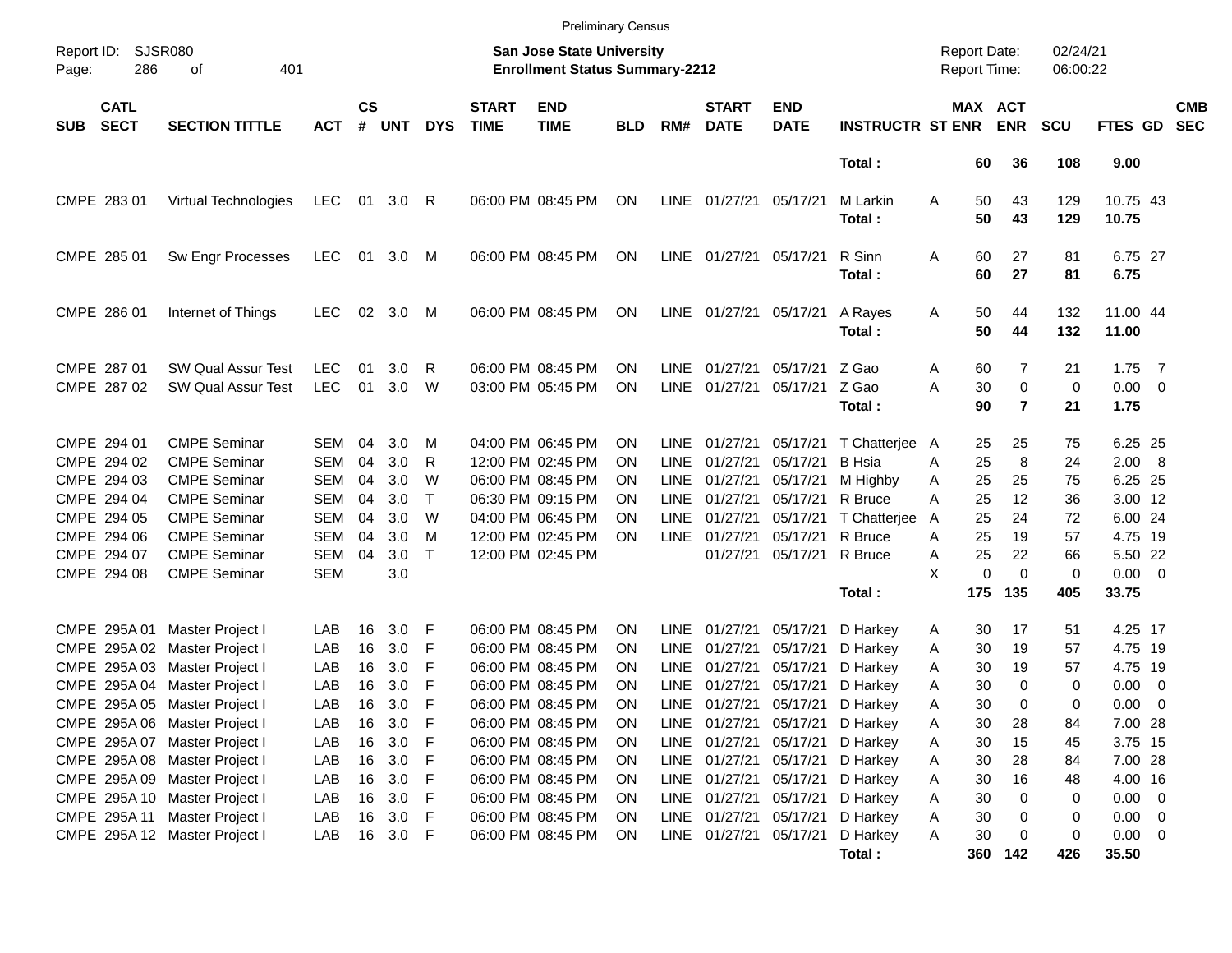|                                                                                                                                 |                                                |                |                    |            |            |                             | <b>Preliminary Census</b> |            |             |                             |                                |                                     |               |                       |            |          |                |                          |
|---------------------------------------------------------------------------------------------------------------------------------|------------------------------------------------|----------------|--------------------|------------|------------|-----------------------------|---------------------------|------------|-------------|-----------------------------|--------------------------------|-------------------------------------|---------------|-----------------------|------------|----------|----------------|--------------------------|
| SJSR080<br>Report ID:<br><b>San Jose State University</b><br>287<br>401<br><b>Enrollment Status Summary-2212</b><br>Page:<br>οf |                                                |                |                    |            |            |                             |                           |            |             |                             |                                | <b>Report Date:</b><br>Report Time: |               | 02/24/21<br>06:00:22  |            |          |                |                          |
| <b>CATL</b><br><b>SECT</b><br><b>SUB</b>                                                                                        | <b>SECTION TITTLE</b>                          | <b>ACT</b>     | $\mathsf{cs}$<br># | <b>UNT</b> | <b>DYS</b> | <b>START</b><br><b>TIME</b> | <b>END</b><br><b>TIME</b> | <b>BLD</b> | RM#         | <b>START</b><br><b>DATE</b> | <b>END</b><br><b>DATE</b>      | <b>INSTRUCTR ST ENR</b>             |               | MAX ACT<br><b>ENR</b> | <b>SCU</b> | FTES GD  |                | <b>CMB</b><br><b>SEC</b> |
| CMPE 295B 01                                                                                                                    | Master Project II                              | LAB            | 16                 | 3.0        | F          |                             | 06:00 PM 08:45 PM         | ON.        |             | LINE 01/27/21               | 05/17/21                       | D Harkey                            | 30<br>A       | 30                    | 90         | 7.50 30  |                |                          |
|                                                                                                                                 | CMPE 295B 02 Master Project II                 | LAB            | 16                 | 3.0        | F          |                             | 06:00 PM 08:45 PM         | ON         | LINE        | 01/27/21                    | 05/17/21                       | D Harkey                            | 30<br>A       | 30                    | 90         | 7.50 30  |                |                          |
|                                                                                                                                 | CMPE 295B 03 Master Project II                 | LAB            | 16                 | 3.0        | F          |                             | 06:00 PM 08:45 PM         | ON         | LINE        | 01/27/21                    | 05/17/21                       | D Harkey                            | 30<br>A       | 30                    | 90         | 7.50 30  |                |                          |
|                                                                                                                                 | CMPE 295B 04 Master Project II                 | LAB            | 16                 | 3.0        | F          |                             | 06:00 PM 08:45 PM         | ON         | LINE        | 01/27/21                    | 05/17/21                       | D Harkey                            | 30<br>A       | 30                    | 90         | 7.50 30  |                |                          |
|                                                                                                                                 | CMPE 295B 05 Master Project II                 | LAB            | 16                 | 3.0        | F          |                             | 06:00 PM 08:45 PM         | ON         | LINE        | 01/27/21                    | 05/17/21                       | D Harkey                            | 30<br>A       | 30                    | 90         | 7.50 30  |                |                          |
|                                                                                                                                 | CMPE 295B 06 Master Project II                 | LAB            | 16                 | 3.0        | F          |                             | 06:00 PM 08:45 PM         | ON         | LINE        | 01/27/21                    | 05/17/21                       | D Harkey                            | 30<br>A       | 16                    | 48         | 4.00 16  |                |                          |
|                                                                                                                                 | CMPE 295B 07 Master Project II                 | LAB            | 16                 | 3.0        | F          |                             | 06:00 PM 08:45 PM         | ON         | LINE        | 01/27/21                    | 05/17/21                       | D Harkey                            | 30<br>A       | 1                     | 3          | 0.25     | $\overline{1}$ |                          |
|                                                                                                                                 | CMPE 295B 08 Master Project II                 | LAB            | 16                 | 3.0        | F          |                             | 06:00 PM 08:45 PM         | ON         | LINE        | 01/27/21                    | 05/17/21                       | D Harkey                            | 30<br>A       | 5                     | 15         | 1.25     | 5              |                          |
|                                                                                                                                 | CMPE 295B 09 Master Project II                 | LAB            | 16                 | 3.0        | F          |                             | 06:00 PM 08:45 PM         | ON         | LINE        | 01/27/21                    | 05/17/21                       | D Harkey                            | 30<br>A       | 4                     | 12         | 1.00     | 4              |                          |
|                                                                                                                                 | CMPE 295B 10 Master Project II                 | LAB            | 16                 | 3.0        | F          |                             | 06:00 PM 08:45 PM         | ON         |             | LINE 01/27/21               | 05/17/21                       | D Harkey                            | 30<br>A       | 0                     | 0          | 0.00     | 0              |                          |
| CMPE 295B 11                                                                                                                    | Master Project II                              | LAB            | 16                 | 3.0        | F          |                             | 06:00 PM 08:45 PM         | ON         | LINE        | 01/27/21                    | 05/17/21                       | D Harkey                            | 30<br>A       | 0                     | 0          | 0.00     | 0              |                          |
|                                                                                                                                 | CMPE 295B 12 Master Project II                 | LAB            | 16                 | 3.0        | F          |                             | 06:00 PM 08:45 PM         | ON         |             | LINE 01/27/21               | 05/17/21                       | D Harkey                            | 30<br>A       | $\overline{2}$        | 6          | 0.50     | $\overline{2}$ |                          |
|                                                                                                                                 |                                                |                |                    |            |            |                             |                           |            |             |                             |                                | Total:                              | 360           | 178                   | 534        | 44.50    |                |                          |
|                                                                                                                                 |                                                |                |                    |            |            |                             |                           |            |             |                             |                                |                                     |               |                       |            |          |                |                          |
| CMPE 297 02                                                                                                                     | <b>Special Topics</b>                          | <b>SEM</b>     |                    | 3.0        |            |                             |                           |            |             |                             |                                |                                     | X             | $\pmb{0}$<br>0        | 0          | 0.00     | 0              |                          |
|                                                                                                                                 |                                                |                |                    |            |            |                             |                           |            |             |                             |                                | Total:                              | 0             | 0                     | 0          | 0.00     |                |                          |
| CMPE 298 01                                                                                                                     |                                                | <b>SUP</b>     | 25                 | 1.0        | TBA        |                             |                           | ON.        |             | LINE 01/27/21 05/17/21      |                                |                                     |               |                       |            | 0.42 5   |                |                          |
|                                                                                                                                 | <b>Special Problems</b>                        |                |                    |            |            |                             |                           |            |             |                             |                                | D Harkey<br>Total:                  | 20<br>A<br>20 | 5<br>5                | 5<br>5     | 0.42     |                |                          |
|                                                                                                                                 |                                                |                |                    |            |            |                             |                           |            |             |                             |                                |                                     |               |                       |            |          |                |                          |
| CMPE 298131                                                                                                                     | <b>CMPE/SE Internship</b>                      | <b>SUP</b>     | 48                 | 1.0        | <b>TBA</b> |                             |                           | ΟN         | LINE        | 01/27/21                    | 05/17/21                       | <b>B</b> Eswar                      | 25<br>A       | 25                    | 25         | 2.08 25  |                |                          |
| CMPE 2981 32                                                                                                                    | <b>CMPE/SE Internship</b>                      | <b>SUP</b>     | 48                 | 1.0        | <b>TBA</b> |                             |                           | ΟN         | <b>LINE</b> | 01/27/21                    | 05/17/21                       | <b>B</b> Eswar                      | 25<br>A       | 25                    | 25         | 2.08     | -25            |                          |
| CMPE 2981 33                                                                                                                    | CMPE/SE Internship                             | <b>SUP</b>     | 48                 | 1.0        | <b>TBA</b> |                             |                           | ON         | <b>LINE</b> | 01/27/21                    | 05/17/21                       | <b>B</b> Eswar                      | 25<br>A       | 6                     | 6          | 0.50     | 6              |                          |
| CMPE 2981 34                                                                                                                    | <b>CMPE/SE Internship</b>                      | <b>SUP</b>     | 48                 | 1.0        | <b>TBA</b> |                             |                           | ON         | <b>LINE</b> | 01/27/21                    | 05/17/21                       | <b>B</b> Eswar                      | 25<br>A       | 0                     | 0          | 0.00     | 0              |                          |
| CMPE 2981 35                                                                                                                    | <b>CMPE/SE Internship</b>                      | <b>SUP</b>     | 48                 | 1.0        | <b>TBA</b> |                             |                           | ON         | <b>LINE</b> | 01/27/21                    | 05/17/21                       | <b>B</b> Eswar                      | 25<br>A       | 0                     | 0          | 0.00     | 0              |                          |
| CMPE 298I 36                                                                                                                    | CMPE/SE Internship                             | <b>SUP</b>     | 48                 | 1.0        | <b>TBA</b> |                             |                           | ON         | <b>LINE</b> | 01/27/21                    | 05/17/21                       | <b>B</b> Eswar                      | 25<br>A       | 0                     | 0          | 0.00     | 0              |                          |
| CMPE 298I 37                                                                                                                    | <b>CMPE/SE Internship</b>                      | <b>SUP</b>     | 48                 | 1.0        | <b>TBA</b> |                             |                           | ON         | <b>LINE</b> | 01/27/21                    | 05/17/21                       | <b>B</b> Eswar                      | 25<br>A       | 0                     | 0          | 0.00     | 0              |                          |
| CMPE 298I 38                                                                                                                    | <b>CMPE/SE Internship</b>                      | <b>SUP</b>     | 48                 | 1.0        | <b>TBA</b> |                             |                           | ON         | <b>LINE</b> | 01/27/21                    | 05/17/21                       | <b>B</b> Eswar                      | 25<br>A       | 0                     | 0          | 0.00     | 0              |                          |
| CMPE 298I 39                                                                                                                    | <b>CMPE/SE Internship</b>                      | <b>SUP</b>     | 48                 | 1.0        | <b>TBA</b> |                             |                           | ON         | <b>LINE</b> | 01/27/21                    | 05/17/21                       | <b>B</b> Eswar                      | 25<br>A       | 0                     | 0          | 0.00     | 0              |                          |
| CMPE 298140                                                                                                                     | <b>CMPE/SE Internship</b>                      | <b>SUP</b>     | 48                 | 1.0        | <b>TBA</b> |                             |                           | ΟN         |             | LINE 01/27/21               | 05/17/21 B Eswar               |                                     | 25<br>Α       | $\Omega$              | 0          | 0.00     | 0              |                          |
|                                                                                                                                 | CMPE 298I 41 CMPE/SE Internship SUP 48 3.0 TBA |                |                    |            |            |                             |                           | ON.        |             |                             | LINE 01/27/21 05/17/21 B Eswar |                                     | 25<br>A       |                       | 3          | $0.25$ 1 |                |                          |
|                                                                                                                                 | CMPE 298I 42 CMPE/SE Internship SUP 48 1.0 TBA |                |                    |            |            |                             |                           | ON.        |             |                             | LINE 01/27/21 05/17/21 B Eswar |                                     | 25<br>A       | 4                     | 4          | 0.334    |                |                          |
|                                                                                                                                 |                                                |                |                    |            |            |                             |                           |            |             |                             |                                | Total:                              | 300           | 61                    | 63         | 5.25     |                |                          |
| CMPE 299A 01 Master Thesis I                                                                                                    |                                                | SUP 25 3.0 TBA |                    |            |            |                             |                           | ON.        |             |                             |                                | LINE 01/27/21 05/17/21 D Harkey     | A<br>15       | 6                     | 18         | 1.506    |                |                          |
|                                                                                                                                 |                                                |                |                    |            |            |                             |                           |            |             |                             |                                | Total:                              | 15            | 6                     | 18         | 1.50     |                |                          |
|                                                                                                                                 |                                                |                |                    |            |            |                             |                           |            |             |                             |                                |                                     |               |                       |            |          |                |                          |
|                                                                                                                                 | CMPE 299B 01 Master Thesis II                  | SUP 25 3.0 TBA |                    |            |            |                             |                           | ON.        |             |                             |                                | LINE 01/27/21 05/17/21 D Harkey     | A<br>10       | 3                     | 9          | $0.75$ 3 |                |                          |
|                                                                                                                                 |                                                |                |                    |            |            |                             |                           |            |             |                             |                                | Total :                             | 10            | 3                     | 9          | 0.75     |                |                          |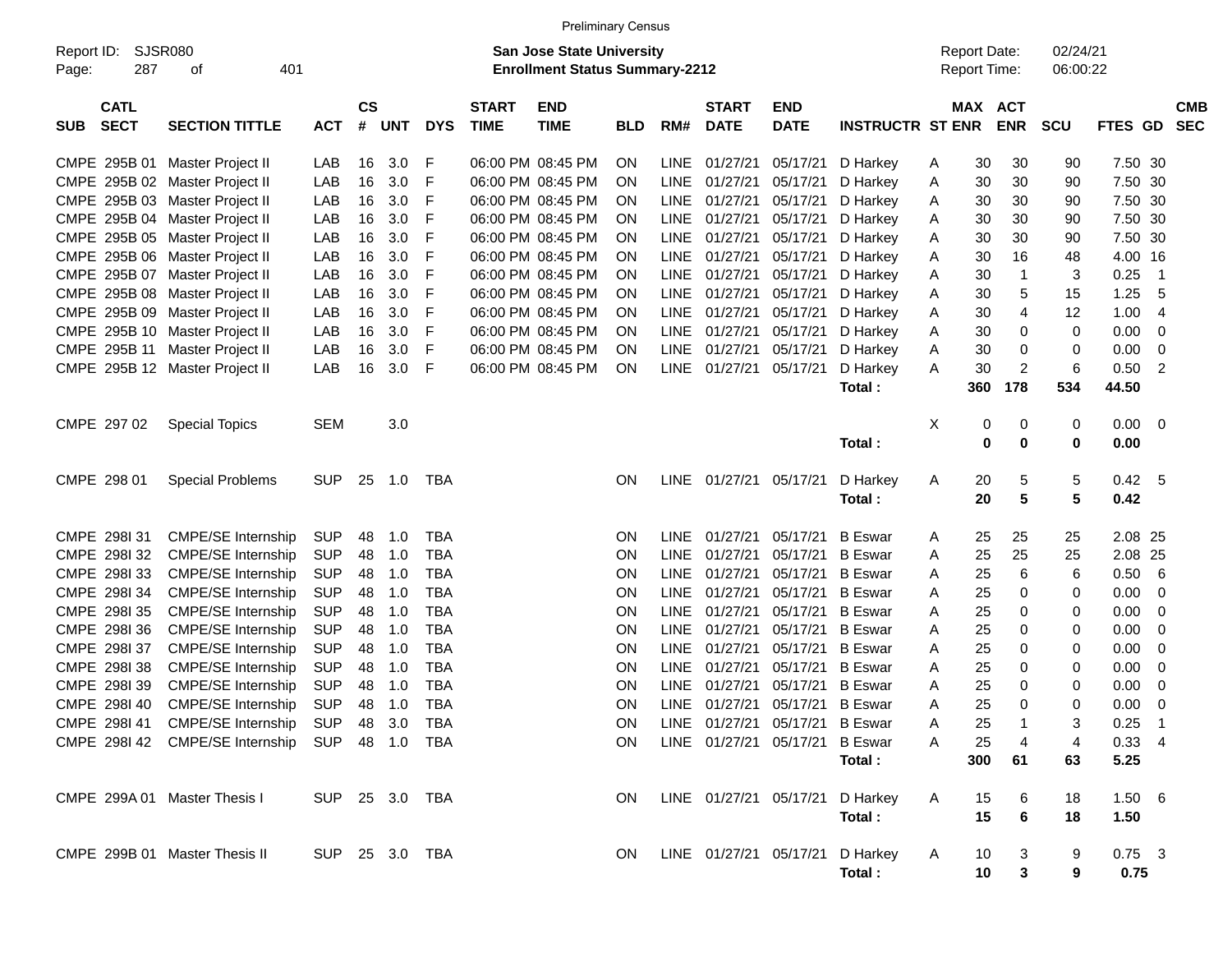|            |                            |     |                       |     |    |           |            |                             |                           | <b>Preliminary Census</b>                                                 |     |                             |                           |                         |                                     |            |                      |             |            |
|------------|----------------------------|-----|-----------------------|-----|----|-----------|------------|-----------------------------|---------------------------|---------------------------------------------------------------------------|-----|-----------------------------|---------------------------|-------------------------|-------------------------------------|------------|----------------------|-------------|------------|
| Page:      | Report ID: SJSR080         | 288 | of                    | 401 |    |           |            |                             |                           | <b>San Jose State University</b><br><b>Enrollment Status Summary-2212</b> |     |                             |                           |                         | <b>Report Date:</b><br>Report Time: |            | 02/24/21<br>06:00:22 |             |            |
| <b>SUB</b> | <b>CATL</b><br><b>SECT</b> |     | <b>SECTION TITTLE</b> |     | СS | ACT # UNT | <b>DYS</b> | <b>START</b><br><b>TIME</b> | <b>END</b><br><b>TIME</b> | <b>BLD</b>                                                                | RM# | <b>START</b><br><b>DATE</b> | <b>END</b><br><b>DATE</b> | <b>INSTRUCTR ST ENR</b> | <b>MAX ACT</b>                      | <b>ENR</b> | scu                  | FTES GD SEC | <b>CMB</b> |

**Department : Computer Engineering** 

| Department Total:         |      | 6643 4510 11749 |     | 880.30 |
|---------------------------|------|-----------------|-----|--------|
| <b>Lower Division:</b>    | 320. | 198             | 297 | 19.80  |
| <b>Upper Division:</b>    |      | 3208 2571 6359  |     | 436.08 |
| <b>Graduate Division:</b> |      | 3115 1741 5093  |     | 424.42 |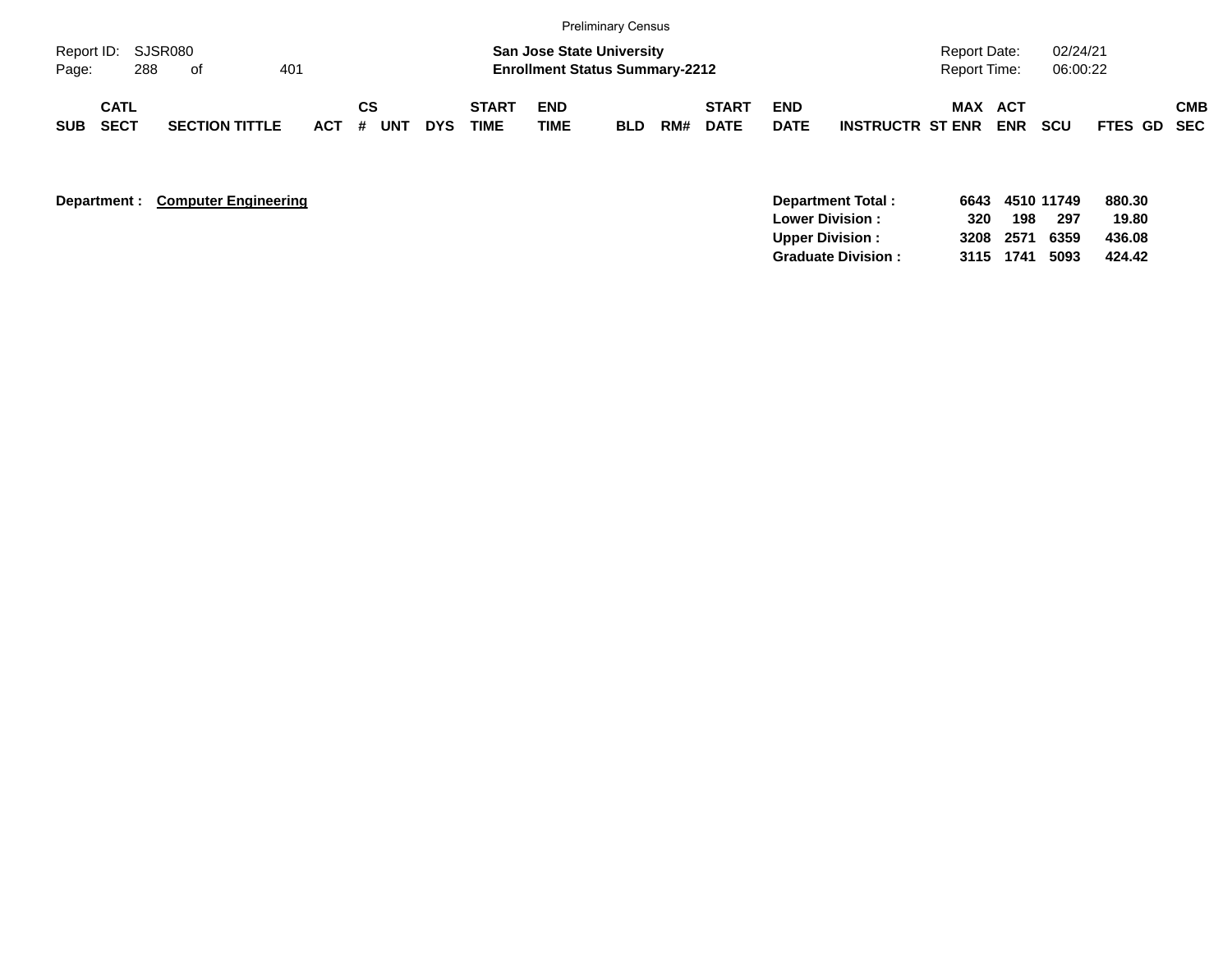|                           |                            |                                                                 |                          |                    |                      |                              |                             | <b>Preliminary Census</b>                                                 |                        |                            |                             |                               |                                                                          |                                     |                                        |                           |                                        |                          |                          |
|---------------------------|----------------------------|-----------------------------------------------------------------|--------------------------|--------------------|----------------------|------------------------------|-----------------------------|---------------------------------------------------------------------------|------------------------|----------------------------|-----------------------------|-------------------------------|--------------------------------------------------------------------------|-------------------------------------|----------------------------------------|---------------------------|----------------------------------------|--------------------------|--------------------------|
| Report ID:<br>Page:       | 289                        | <b>SJSR080</b><br>401<br>οf                                     |                          |                    |                      |                              |                             | <b>San Jose State University</b><br><b>Enrollment Status Summary-2212</b> |                        |                            |                             |                               |                                                                          | <b>Report Date:</b><br>Report Time: |                                        | 02/24/21<br>06:00:22      |                                        |                          |                          |
| <b>SUB</b>                | <b>CATL</b><br><b>SECT</b> | <b>SECTION TITTLE</b>                                           | ACT                      | $\mathsf{cs}$<br># | <b>UNT</b>           | <b>DYS</b>                   | <b>START</b><br><b>TIME</b> | <b>END</b><br><b>TIME</b>                                                 | <b>BLD</b>             | RM#                        | <b>START</b><br><b>DATE</b> | <b>END</b><br><b>DATE</b>     | <b>INSTRUCTR ST ENR</b>                                                  |                                     | MAX ACT<br><b>ENR</b>                  | <b>SCU</b>                | FTES GD                                |                          | <b>CMB</b><br><b>SEC</b> |
| College                   | Department :               | <b>Engineering, College of</b><br><b>Biomedical Engineering</b> |                          |                    |                      |                              |                             |                                                                           |                        |                            |                             |                               |                                                                          |                                     |                                        |                           |                                        |                          |                          |
| BME                       | 65 01                      | <b>BME Appl Statics</b>                                         | <b>LEC</b>               | 01                 | 2.0                  | TR                           |                             | 04:30 PM 05:20 PM                                                         | ON                     | LINE                       | 01/27/21                    | 05/17/21                      | A Bellofiore<br>Total:                                                   | A<br>80                             | 74<br>80<br>74                         | 148<br>148                | 10.27 12<br>10.27                      |                          |                          |
| <b>BME</b>                | 115 01                     | Fndtns Biomed Engr                                              | LEC                      | 04                 | 4.0                  | TR                           |                             | 03:00 PM 04:15 PM                                                         | <b>ON</b>              | LINE                       | 01/27/21                    | 05/17/21                      | P Jurney                                                                 | A                                   | 45<br>31                               | 93                        | 8.80 8                                 |                          |                          |
| <b>BME</b><br><b>BME</b>  | 115 02<br>115 03           | Fndtns Biomed Engr<br>Fndtns Biomed Engr                        | LAB<br>LAB               | 16                 | 0.0<br>0.0           | F                            |                             | 01:30 PM 04:30 PM                                                         |                        |                            | 01/27/21                    | 05/17/21                      | H Nguyen                                                                 | A<br>X                              | 15<br>7<br>$\mathbf 0$<br>$\mathbf 0$  | 7<br>0                    | 0.00<br>$0.00 \t 0$                    | -3                       |                          |
| <b>BME</b><br><b>BME</b>  | 115 04<br>115 05           | Fndtns Biomed Engr<br>Fndtns Biomed Engr                        | LAB<br>LAB               | 16<br>16           | 0.0<br>0.0           | F<br>$\mathsf{T}$            |                             | 09:00 AM 12:00 PM<br>09:00 AM 12:00 PM                                    |                        |                            | 01/27/21<br>01/27/21        | 05/17/21<br>05/17/21          | M Keceli<br>. Vijayanand<br>Total:                                       | A<br>$\overline{A}$                 | 15<br>11<br>15<br>13<br>90<br>62       | 11<br>13<br>124           | 0.00<br>0.00 2<br>8.80                 | -3                       |                          |
| BME                       | 117 01                     | <b>Biotransport Phen</b>                                        | <b>LEC</b>               | 02                 | 3.0                  | TR                           |                             | 01:30 PM 02:45 PM                                                         | ON                     | LINE                       | 01/27/21 05/17/21           |                               | A Bellofiore<br>Total:                                                   | A                                   | 62<br>80<br>80<br>62                   | 186<br>186                | 12.50 2<br>12.50                       |                          |                          |
| BME                       | 13301                      | Prog Appl Biomed Eng LAB                                        |                          |                    | 16 1.0 F             |                              |                             | 06:00 PM 08:45 PM                                                         | ON                     |                            | LINE 01/27/21               | 05/17/21                      | D Lopez<br>Total:                                                        | A                                   | 36<br>50<br>50<br>36                   | 36<br>36                  | $2.45 \quad 3$<br>2.45                 |                          |                          |
| BME                       | 165 01                     | Appl Eng Biomech                                                | <b>LEC</b>               | 01                 | 3.0                  | МW                           |                             | 03:00 PM 04:15 PM                                                         | ON                     |                            | LINE 01/27/21               | 05/17/21                      | M Leineweber A<br>Total:                                                 |                                     | 80<br>69<br>80<br>69                   | 207<br>207                | 14.30 10<br>14.30                      |                          |                          |
| BME                       | 174 01                     | <b>Biomed Regs</b>                                              | <b>LEC</b>               | 02                 | 3.0                  | MW                           |                             | 04:30 PM 05:45 PM                                                         | <b>ON</b>              | LINE                       | 01/27/21                    | 05/17/21                      | P Coronado A<br>Total:                                                   |                                     | 80<br>80<br>80<br>80                   | 240<br>240                | 16.00 0<br>16.00                       |                          |                          |
| BME<br><b>BIOL</b>        | 17701<br>17701             | Physiol for Engr<br>Physiol for Engr                            | <b>LEC</b><br><b>LEC</b> | 01<br>01           | 3.0<br>3.0           | МW<br>МW                     |                             | 03:00 PM 03:50 PM<br>03:00 PM 03:50 PM                                    | <b>ON</b><br><b>ON</b> | <b>LINE</b><br><b>LINE</b> | 01/27/21<br>01/27/21        | 05/17/21<br>05/17/21          | Y Wang<br>Y Wang                                                         | A<br>Α                              | 74<br>65<br>$\overline{c}$<br>0        | 130<br>4                  | 13.65 13 C<br>0.40                     | $0\,$ C                  |                          |
| <b>BME</b><br><b>BIOL</b> | 17702<br>17702             | Physiol for Engr<br>Physiol for Engr                            | LAB<br>LAB               | 16<br>16           | 0.0<br>0.0           | W<br>W                       |                             | 06:00 PM 08:45 PM<br>06:00 PM 08:45 PM                                    |                        |                            | 01/27/21<br>01/27/21        | 05/17/21<br>05/17/21          | F Rahhal<br>F Rahhal                                                     | A<br>A                              | 12<br>19<br>$\mathbf 0$<br>$\mathbf 0$ | 12<br>0                   | 0.00<br>0.00                           | 1 C<br>0 <sup>o</sup>    |                          |
| <b>BME</b><br>BIOL        | 17703<br>17703             | Physiol for Engr<br>Physiol for Engr                            | LAB<br>LAB               | 16<br>16           | 0.0<br>0.0           | R<br>R                       |                             | 01:30 PM 04:15 PM<br>01:30 PM 04:15 PM                                    |                        |                            | 01/27/21<br>01/27/21        | 05/17/21                      | S Pathare<br>05/17/21 S Pathare                                          | Α<br>Α                              | 19<br>19<br>0<br>$\Omega$              | 19<br>0                   | 0.00<br>0.00                           | $3\,C$<br>0 <sup>o</sup> |                          |
| BME                       | 17704<br>BIOL 177 04       | Physiol for Engr<br>Physiol for Engr                            | LAB<br>LAB               |                    | 16  0.0<br>16 0.0    | $\overline{\mathsf{R}}$<br>R |                             | 04:30 PM 07:15 PM<br>04:30 PM 07:15 PM                                    |                        |                            |                             |                               | 01/27/21 05/17/21 N Gulkaya<br>01/27/21 05/17/21 N Gulkaya               | A<br>Α                              | 19<br>16<br>0                          | 16<br>-1                  | $0.00 \t 6 C$<br>$0.00 \t 0 C$         |                          |                          |
|                           | BME 177 05<br>BIOL 177 05  | Physiol for Engr<br>Physiol for Engr                            | LAB<br>LAB               |                    | 16 0.0<br>16  0.0  T | $\top$                       |                             | 03:00 PM 05:45 PM<br>03:00 PM 05:45 PM                                    |                        |                            |                             |                               | 01/27/21 05/17/21 P Rajkumar<br>01/27/21 05/17/21 P Rajkumar A<br>Total: | 19<br>A                             | 18<br>0<br>150 134                     | 18<br>$\mathbf{1}$<br>201 | $0.00 \t3 C$<br>$0.00 \t 0 C$<br>14.05 |                          |                          |
|                           | BME 178 01                 | Biomedical Product R LEC 02 3.0 MW                              |                          |                    |                      |                              |                             | 01:30 PM 02:45 PM ON                                                      |                        |                            |                             | LINE 01/27/21 05/17/21 Y Wang | Total:                                                                   | 75<br>A                             | 71<br>75<br>71                         | 213<br>213                | 14.25 1<br>14.25                       |                          |                          |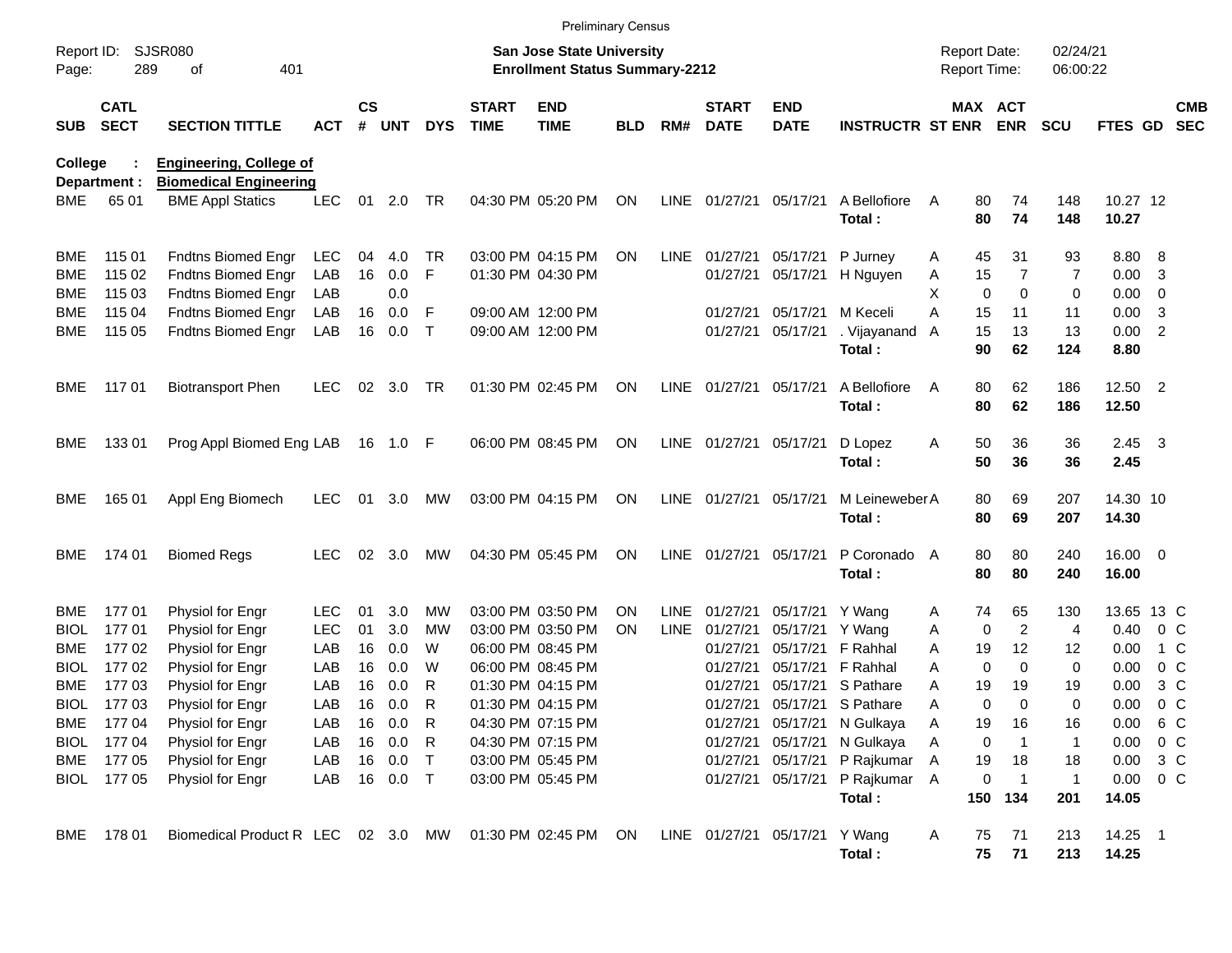|                     |                            |                                                        |                          |                |               |                          |                             | <b>Preliminary Census</b>                                                 |                        |             |                                |                                                  |                                          |        |                                            |                  |                         |                              |                                                    |            |
|---------------------|----------------------------|--------------------------------------------------------|--------------------------|----------------|---------------|--------------------------|-----------------------------|---------------------------------------------------------------------------|------------------------|-------------|--------------------------------|--------------------------------------------------|------------------------------------------|--------|--------------------------------------------|------------------|-------------------------|------------------------------|----------------------------------------------------|------------|
| Report ID:<br>Page: | 290                        | SJSR080<br>401<br>of                                   |                          |                |               |                          |                             | <b>San Jose State University</b><br><b>Enrollment Status Summary-2212</b> |                        |             |                                |                                                  |                                          |        | <b>Report Date:</b><br><b>Report Time:</b> |                  | 02/24/21<br>06:00:22    |                              |                                                    |            |
| <b>SUB</b>          | <b>CATL</b><br><b>SECT</b> | <b>SECTION TITTLE</b>                                  | <b>ACT</b>               | <b>CS</b><br># | <b>UNT</b>    | <b>DYS</b>               | <b>START</b><br><b>TIME</b> | <b>END</b><br><b>TIME</b>                                                 | <b>BLD</b>             | RM#         | <b>START</b><br><b>DATE</b>    | <b>END</b><br><b>DATE</b>                        | <b>INSTRUCTR ST ENR</b>                  |        | MAX ACT                                    | <b>ENR</b>       | SCU                     | FTES GD SEC                  |                                                    | <b>CMB</b> |
| BME<br><b>BME</b>   | 180 01<br>180 02           | <b>Individual Studies</b><br><b>Individual Studies</b> | <b>SUP</b><br><b>SUP</b> | 36             | 1.0<br>36 2.0 | <b>TBA</b><br><b>TBA</b> |                             |                                                                           | ON<br><b>ON</b>        | <b>LINE</b> | 01/27/21<br>LINE 01/27/21      | 05/17/21<br>05/17/21                             | G Selvaduray A<br>Total:                 | A      | 30<br>30<br>60                             | 9<br>0<br>9      | 9<br>$\mathbf 0$<br>9   | 0.68<br>0.00<br>0.68         | -5<br>$\overline{0}$                               |            |
| <b>BME</b>          | 18201                      | Prosthetics                                            | SEM                      | 05             | 3.0           | R                        |                             | 06:00 PM 08:45 PM                                                         | ON                     |             | LINE 01/27/21                  | 05/17/21                                         | H Rodriguez A<br>Total:                  |        | 80<br>80                                   | 90<br>90         | 270<br>270              | 19.25 25<br>19.25            |                                                    |            |
| BME<br><b>BME</b>   | 198B 01                    | Senior Project II<br>198B 02 Senior Project II         | <b>LEC</b><br>LAB        | 02<br>16       | 2.0<br>0.0    | -F<br>F                  |                             | 09:30 AM 10:20 AM<br>10:30 AM 01:30 PM                                    | <b>ON</b><br><b>ON</b> |             | LINE 01/27/21<br>LINE 01/27/21 | 05/17/21<br>05/17/21                             | F Erogbogbo A<br>F Erogbogbo A<br>Total: |        | 65<br>65<br>130                            | 65<br>65<br>130  | 65<br>65<br>130         | 8.67<br>0.00<br>8.67         | $\overline{\mathbf{0}}$<br>$\overline{\mathbf{0}}$ |            |
| <b>BME</b>          | 210 01                     | Mathematics in BME                                     | <b>LEC</b>               |                | 02 3.0        | <b>TW</b>                |                             | 06:00 PM 07:20 PM                                                         | <b>ON</b>              |             | LINE 01/27/21                  | 05/17/21                                         | E Bellegarda A<br>Total:                 |        | 70<br>70                                   | 33<br>33         | 99<br>99                | 8.20 32<br>8.20              |                                                    |            |
| <b>BME</b>          | 272 01                     | Med Dev Desg & PrncpSEM 04 3.0 M                       |                          |                |               |                          |                             | 06:00 PM 08:45 PM                                                         | ON                     |             | LINE 01/27/21                  | 05/17/21                                         | M Flora<br>Total:                        | A      | 80<br>80                                   | 43<br>43         | 129<br>129              | 10.00 28<br>10.00            |                                                    |            |
| BME                 | 291 01                     | Thesis Proj Prep                                       | LAB                      |                | 16 1.0 F      |                          |                             | 03:00 PM 06:00 PM                                                         | ON                     |             | LINE 01/27/21 05/17/21         |                                                  | A Aryaei<br>Total:                       | Α      | 30<br>30                                   | 15<br>15         | 15<br>15                | 1.25 15<br>1.25              |                                                    |            |
| BME                 | 298 01                     | <b>MS Project</b>                                      | <b>LEC</b>               | 02             | $2.0$ F       |                          |                             | 06:00 PM 07:40 PM                                                         | <b>ON</b>              |             | LINE 01/27/21                  | 05/17/21                                         | A Aryaei<br>Total:                       | A      | 20<br>20                                   | 17<br>17         | 34<br>34                | 2.83 17<br>2.83              |                                                    |            |
| BME<br>BME          | 299 01<br>299 02           | <b>MS Thesis</b><br><b>MS Thesis</b>                   | <b>LEC</b><br><b>LEC</b> | 02             | 3.0<br>3.0    | -F                       |                             | 06:00 PM 08:45 PM                                                         | ON                     |             | LINE 01/27/21                  | 05/17/21                                         | A Aryaei<br>Total:                       | Α<br>X | 20<br>0<br>20                              | 4<br>0<br>4      | 12<br>$\mathbf 0$<br>12 | 1.004<br>$0.00 \t 0$<br>1.00 |                                                    |            |
|                     | Department :               | <b>Biomedical Engineering</b>                          |                          |                |               |                          |                             |                                                                           |                        |             |                                | <b>Lower Division:</b><br><b>Upper Division:</b> | <b>Department Total:</b>                 |        | 1175<br>80<br>875                          | 929<br>74<br>743 | 2053<br>148<br>1616     | 144.50<br>10.27<br>110.95    |                                                    |            |

**Graduate Division : 220 112 289 23.28**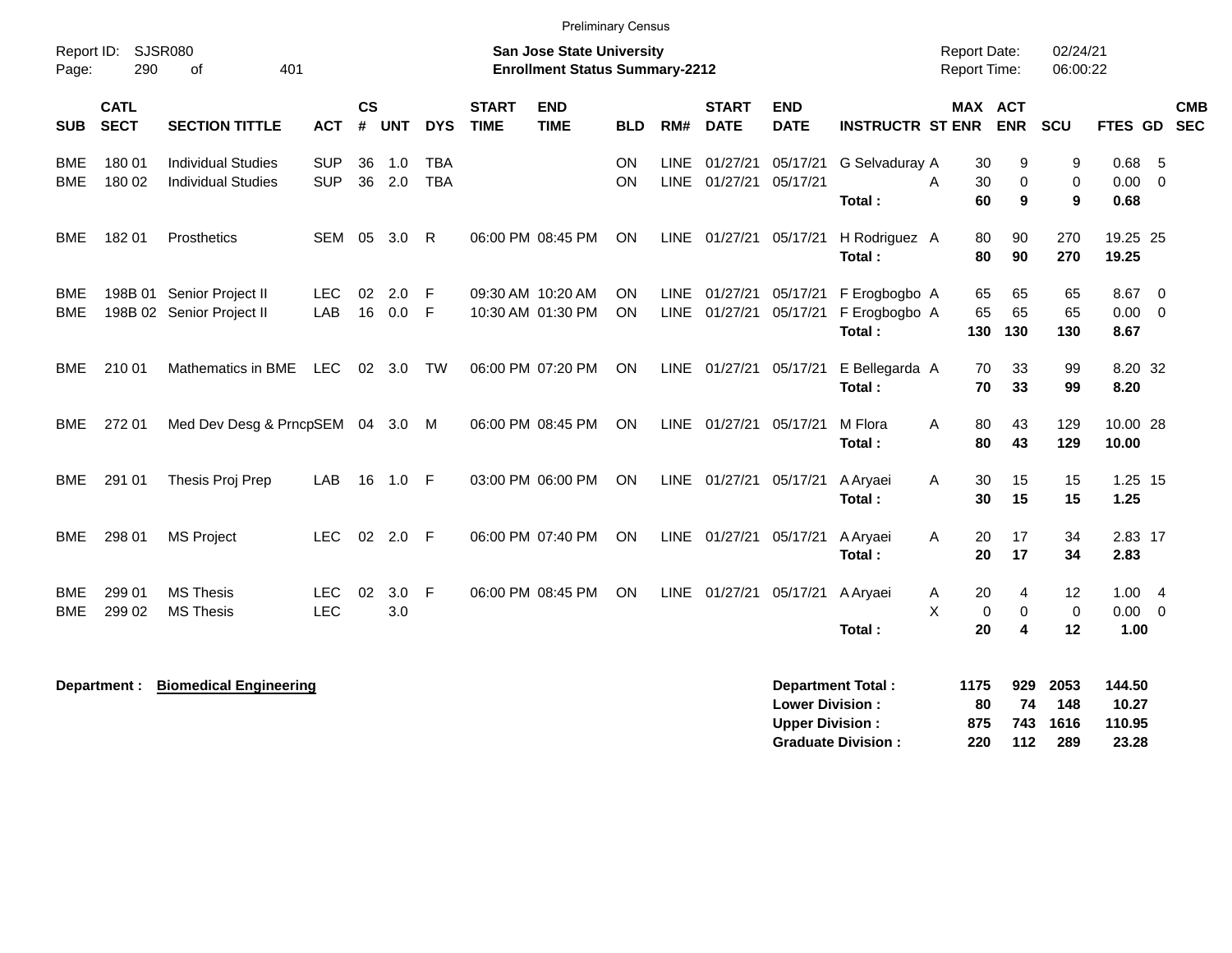|                     |                                                                                                                                                                                              |                                   |            |    |            |              |                   | <b>Preliminary Census</b> |            |             |                        |                          |                             |   |                                            |            |                      |                |                         |            |
|---------------------|----------------------------------------------------------------------------------------------------------------------------------------------------------------------------------------------|-----------------------------------|------------|----|------------|--------------|-------------------|---------------------------|------------|-------------|------------------------|--------------------------|-----------------------------|---|--------------------------------------------|------------|----------------------|----------------|-------------------------|------------|
| Report ID:<br>Page: | <b>SJSR080</b><br><b>San Jose State University</b><br>291<br><b>Enrollment Status Summary-2212</b><br>401<br>оf<br>$\mathsf{cs}$<br><b>START</b><br><b>END</b><br><b>START</b><br><b>END</b> |                                   |            |    |            |              |                   |                           |            |             |                        |                          |                             |   | <b>Report Date:</b><br><b>Report Time:</b> |            | 02/24/21<br>06:00:22 |                |                         |            |
| <b>SUB</b>          | <b>CATL</b><br><b>SECT</b>                                                                                                                                                                   | <b>SECTION TITTLE</b>             | <b>ACT</b> | #  | <b>UNT</b> | <b>DYS</b>   | <b>TIME</b>       | <b>TIME</b>               | <b>BLD</b> | RM#         | <b>DATE</b>            | <b>DATE</b>              | <b>INSTRUCTR ST ENR</b>     |   | MAX ACT                                    | <b>ENR</b> | <b>SCU</b>           | FTES GD SEC    |                         | <b>CMB</b> |
| College             |                                                                                                                                                                                              | <b>Engineering, College of</b>    |            |    |            |              |                   |                           |            |             |                        |                          |                             |   |                                            |            |                      |                |                         |            |
|                     | Department :                                                                                                                                                                                 | <b>Electrical Engineering</b>     |            |    |            |              |                   |                           |            |             |                        |                          |                             |   |                                            |            |                      |                |                         |            |
| EЕ                  | 30 01                                                                                                                                                                                        | Intr PRGM MC EE                   | <b>LEC</b> | 01 | 3.0        | MW           |                   | 12:00 PM 12:50 PM         | <b>ON</b>  | <b>LINE</b> | 01/27/21               | 05/17/21                 | C Tarng                     | A | 40                                         | 13         | 26                   | 2.60           | - 0                     |            |
| EE                  | 30 02                                                                                                                                                                                        | Intr PRGM MC EE                   | LAB        | 16 | 0.0        | $\mathsf{T}$ |                   | 06:00 PM 08:45 PM         |            |             | 01/27/21               | 05/17/21                 | <b>B</b> Harsh<br>Total:    | A | 40<br>80                                   | 13<br>26   | 13<br>39             | 0.00<br>2.60   | $\overline{\mathbf{0}}$ |            |
| EE                  | 97 01                                                                                                                                                                                        | Intro EE Lab                      | LAB        |    | 17 1.0     | Т            | 09:00 AM 11:45 AM |                           |            |             | 01/27/21               | 05/17/21                 | K Ghadiri                   | A | 20                                         | 12         | 12                   | 0.80           | - 0                     |            |
| EE                  | 9702                                                                                                                                                                                         | Intro EE Lab                      | <b>LAB</b> | 17 | 1.0        | R            | 09:00 AM 11:45 AM |                           |            |             | 01/27/21               | 05/17/21                 | K Ghadiri                   | A | 20                                         | 10         | 10                   | 0.67           | $\overline{0}$          |            |
| EE                  | 97 03                                                                                                                                                                                        | Intro EE Lab                      | <b>LAB</b> |    | 17, 1.0    | $\mathsf{T}$ |                   | 01:30 PM 04:15 PM         |            |             | 01/27/21               | 05/17/21                 | K Ghadiri                   | A | 20                                         | 17         | 17                   | 1.13           | - 0                     |            |
| EЕ                  | 97 04                                                                                                                                                                                        | Intro EE Lab                      | LAB        |    | 17, 1.0    | R            |                   | 01:30 PM 04:15 PM         |            |             | 01/27/21               | 05/17/21                 | K Ghadiri                   | A | 20                                         | 12         | 12                   | 0.80           | 0                       |            |
| EE                  | 97 05                                                                                                                                                                                        | Intro EE Lab                      | <b>LAB</b> | 17 | 1.0        | F            | 09:00 AM 11:45 AM |                           |            |             | 01/27/21               | 05/17/21                 | K Ghadiri                   | A | 20                                         | 16         | 16                   | 1.07           | $\overline{0}$          |            |
| <b>EE</b>           | 97 06                                                                                                                                                                                        | Intro EE Lab                      | LAB        |    | 17  1.0    | -F           |                   | 01:30 PM 04:15 PM         |            |             | 01/27/21               | 05/17/21                 | K Ghadiri                   | A | 20                                         | 20         | 20                   | 1.33           | $\overline{\mathbf{0}}$ |            |
|                     |                                                                                                                                                                                              |                                   |            |    |            |              |                   |                           |            |             |                        |                          | Total:                      |   | 120                                        | 87         | 87                   | 5.80           |                         |            |
| EE                  | 98 01                                                                                                                                                                                        | Intro Ckt Analysis                | <b>SEM</b> | 04 | 3.0        | MW           |                   | 09:00 AM 10:15 AM         | <b>ON</b>  | LINE        | 01/27/21               | 05/17/21                 | J Rejeb                     | A | 60                                         | 59         | 177                  | 11.85          | - 1                     |            |
| EE                  | 98 02                                                                                                                                                                                        | Intro Ckt Analysis                | <b>SEM</b> | 04 | 3.0        | <b>TR</b>    |                   | 09:00 AM 10:15 AM         | <b>ON</b>  | <b>LINE</b> | 01/27/21               | 05/17/21                 | J Rejeb                     | A | 60                                         | 55         | 165                  | 11.00          | $\overline{\mathbf{0}}$ |            |
| EE                  | 98 03                                                                                                                                                                                        | Intro Ckt Analysis                | <b>SEM</b> | 04 | 3.0        | <b>TR</b>    |                   | 01:30 PM 02:45 PM         | <b>ON</b>  | <b>LINE</b> | 01/27/21               | 05/17/21                 | <b>B</b> Mantha             | A | 60                                         | 64         | 192                  | 12.80          | $\overline{0}$          |            |
| EЕ                  | 98 04                                                                                                                                                                                        | Intro Ckt Analysis                | <b>SEM</b> | 04 | 3.0        | <b>TR</b>    |                   | 10:30 AM 11:45 AM         | ON         |             | LINE 01/27/21          | 05/17/21                 | S Hamedi-HagA               |   | 35                                         | 36         | 108                  | 7.20           | - 0                     |            |
|                     |                                                                                                                                                                                              |                                   |            |    |            |              |                   |                           |            |             |                        |                          | Total:                      |   | 215                                        | 214        | 642                  | 42.85          |                         |            |
| EE                  | 102 01                                                                                                                                                                                       | Prob/Stat in EE                   | <b>LEC</b> | 04 | 3.0        | МW           |                   | 09:00 AM 10:15 AM         | <b>ON</b>  |             | LINE 01/27/21          | 05/17/21                 | N Mir                       | Α | 80                                         | 57         | 171                  | $11.40 \t 0$   |                         |            |
|                     |                                                                                                                                                                                              |                                   |            |    |            |              |                   |                           |            |             |                        |                          | Total:                      |   | 80                                         | 57         | 171                  | 11.40          |                         |            |
| EE                  | 104 01                                                                                                                                                                                       | Appl Programming EE LEC 02 3.0 TR |            |    |            |              |                   | 06:00 PM 07:15 PM         |            |             | 01/27/21               | 05/17/21                 | C Pham                      | Α | 45                                         | 28         | 84                   | $5.60 \quad 0$ |                         |            |
|                     |                                                                                                                                                                                              |                                   |            |    |            |              |                   |                           |            |             |                        |                          | Total:                      |   | 45                                         | 28         | 84                   | 5.60           |                         |            |
| EE                  | 110 01                                                                                                                                                                                       | Circuits and Systems SEM 04 3.0   |            |    |            | МW           |                   | 03:00 PM 04:15 PM         | ON         | <b>LINE</b> | 01/27/21               | 05/17/21                 | D Parent                    | Α | 80                                         | 82         | 246                  | 16.45 1        |                         |            |
|                     |                                                                                                                                                                                              |                                   |            |    |            |              |                   |                           |            |             |                        |                          | Total:                      |   | 80                                         | 82         | 246                  | 16.45          |                         |            |
| EE.                 |                                                                                                                                                                                              | 110L 01 C and D Sys Lab           | LAB        |    | 16  1.0  F |              | 09:00 AM 11:45 AM |                           |            |             | 01/27/21               | 05/17/21                 | N Pudota                    | A | 20                                         | 19         | 19                   | $1.27 \t 0$    |                         |            |
| EE                  |                                                                                                                                                                                              | 110L 02 C and D Sys Lab           | LAB        |    | 16 1.0 F   |              | 09:00 AM 11:45 AM |                           |            |             |                        |                          | 01/27/21 05/17/21 Y Badshah | Α | 20                                         | 21         | 21                   | 1.40           | $\overline{\mathbf{0}}$ |            |
| EE                  |                                                                                                                                                                                              | 110L 03 C and D Sys Lab           | LAB        |    | 16 1.0 F   |              |                   | 01:30 PM 04:15 PM         |            |             |                        | 01/27/21 05/17/21 S Sahu |                             | Α | 20                                         | 19         | 19                   | $1.27 \t 0$    |                         |            |
| EE                  |                                                                                                                                                                                              | 110L 04 C and D Sys Lab           | LAB        |    | 1.0        |              |                   |                           |            |             |                        |                          |                             | X | 0                                          | 0          | 0                    | $0.00 \t 0$    |                         |            |
|                     |                                                                                                                                                                                              |                                   |            |    |            |              |                   |                           |            |             |                        |                          | Total:                      |   | 60                                         | 59         | 59                   | 3.93           |                         |            |
| EE                  | 112 01                                                                                                                                                                                       | Signal Processing                 | SEM 04 3.0 |    |            | MW           |                   | 04:30 PM 05:45 PM         | ON         |             | LINE 01/27/21 05/17/21 |                          | J Ponniah                   | A | 35                                         | 36         | 108                  | $7.25$ 1       |                         |            |
| EE                  | 112 02                                                                                                                                                                                       | Signal Processing                 | SEM 04 3.0 |    |            | MW           |                   | 04:30 PM 05:45 PM         | ON.        |             | LINE 01/27/21          |                          | 05/17/21 T Nguyen           | Α | 45                                         | 23         | 69                   | 4.60 0         |                         |            |
|                     |                                                                                                                                                                                              |                                   |            |    |            |              |                   |                           |            |             |                        |                          | Total:                      |   | 80                                         | 59         | 177                  | 11.85          |                         |            |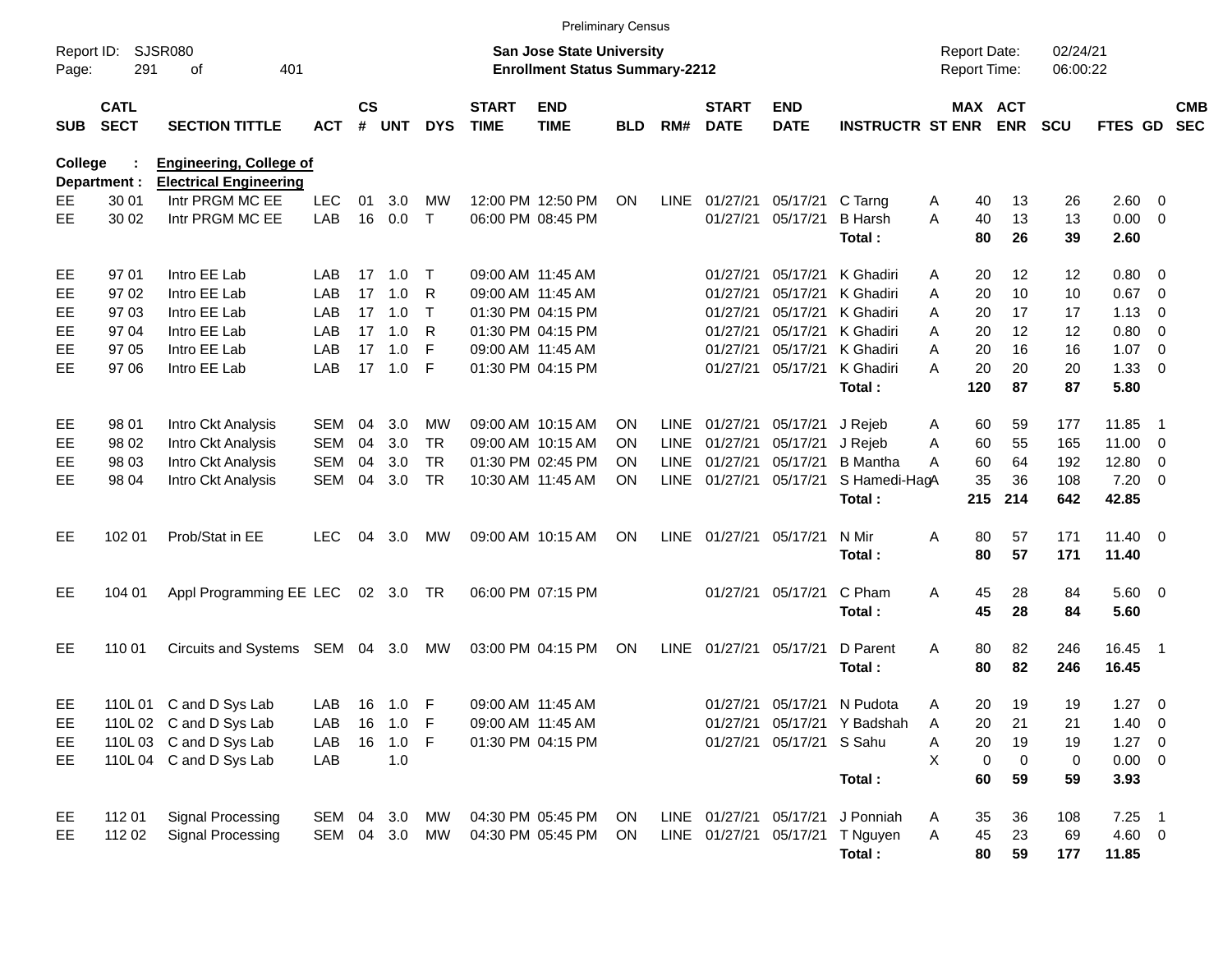|                     |                            |                                    |                   |                    |            |              |                             | <b>Preliminary Census</b>                                                 |            |             |                             |                           |                                       |        |           |                                            |                      |                      |                            |            |
|---------------------|----------------------------|------------------------------------|-------------------|--------------------|------------|--------------|-----------------------------|---------------------------------------------------------------------------|------------|-------------|-----------------------------|---------------------------|---------------------------------------|--------|-----------|--------------------------------------------|----------------------|----------------------|----------------------------|------------|
| Report ID:<br>Page: | 292                        | SJSR080<br>401<br>οf               |                   |                    |            |              |                             | <b>San Jose State University</b><br><b>Enrollment Status Summary-2212</b> |            |             |                             |                           |                                       |        |           | <b>Report Date:</b><br><b>Report Time:</b> | 02/24/21<br>06:00:22 |                      |                            |            |
| <b>SUB</b>          | <b>CATL</b><br><b>SECT</b> | <b>SECTION TITTLE</b>              | <b>ACT</b>        | $\mathsf{cs}$<br># | <b>UNT</b> | <b>DYS</b>   | <b>START</b><br><b>TIME</b> | <b>END</b><br><b>TIME</b>                                                 | <b>BLD</b> | RM#         | <b>START</b><br><b>DATE</b> | <b>END</b><br><b>DATE</b> | <b>INSTRUCTR ST ENR</b>               |        |           | MAX ACT<br><b>ENR</b>                      | <b>SCU</b>           | FTES GD SEC          |                            | <b>CMB</b> |
| EE                  | 118 01                     | Dig Lgc Crt Dsgn                   | <b>SEM</b>        | 04                 | 4.0        | <b>MW</b>    |                             | 10:30 AM 11:45 AM                                                         | <b>ON</b>  | <b>LINE</b> | 01/27/21                    | 05/17/21                  | T Caohuu                              | Α      | 65        | 56                                         | 168                  | 14.93                | - 0                        |            |
| EE                  | 118 02                     | Dig Lgc Crt Dsgn                   | LAB               | 16                 | 0.0        | $\top$       |                             | 01:30 PM 04:15 PM                                                         |            |             | 01/27/21                    | 05/17/21                  | T Caohuu                              | A      | 20        | 18                                         | 18                   | 0.00                 | $\overline{\phantom{0}}$   |            |
| EE                  | 118 03                     | Dig Lgc Crt Dsgn                   | LAB               | 16                 | 0.0        | $\mathsf{R}$ |                             | 01:30 PM 04:15 PM                                                         |            |             | 01/27/21                    | 05/17/21                  | <b>B</b> Patel                        | A      | 20        | 18                                         | 18                   | 0.00                 | $\overline{0}$             |            |
| EE                  | 118 04                     | Dig Lgc Crt Dsgn                   | LAB               | 16                 | 0.0        | W            |                             | 12:00 PM 02:45 PM                                                         |            |             | 01/27/21                    | 05/17/21                  | T Caohuu                              | A      | 20        | 20                                         | 20                   | $0.00 \t 0$          |                            |            |
|                     |                            |                                    |                   |                    |            |              |                             |                                                                           |            |             |                             |                           | Total:                                |        | 125       | 112                                        | 224                  | 14.93                |                            |            |
| EE                  | 120 01                     | Microp Sys Design                  | SEM               | 04                 | 4.0        | МW           |                             | 01:30 PM 02:45 PM                                                         | <b>ON</b>  | <b>LINE</b> | 01/27/21                    | 05/17/21                  | <b>B</b> Le                           | Α      | 35        | 37                                         | 111                  | 9.93                 | $\overline{\phantom{0}}$ 1 |            |
| EE                  | 120 02                     | Microp Sys Design                  | <b>SEM</b>        | 04                 | 4.0        | <b>MW</b>    |                             | 01:30 PM 02:45 PM                                                         | <b>ON</b>  | <b>LINE</b> | 01/27/21                    | 05/17/21                  | J Kim                                 | Α      | 45        | 38                                         | 114                  | 10.27                | $\overline{\phantom{0}}$   |            |
| EE                  | 120 03                     | Microp Sys Design                  | LAB               | 16                 | 0.0        | M            |                             | 10:30 AM 01:15 PM                                                         |            |             | 01/27/21                    | 05/17/21                  | D Nguyen                              | A      | 20        | 19                                         | 19                   | 0.00                 | $\overline{1}$             |            |
| EE                  | 120 04                     | Microp Sys Design                  | LAB               | 16                 | 0.0        | W            |                             | 10:30 AM 01:15 PM                                                         |            |             | 01/27/21                    | 05/17/21                  | D Nguyen                              | Α      | 20        | 22                                         | 22                   | 0.00                 | $\overline{\phantom{0}}$   |            |
| EE                  | 120 05                     | Microp Sys Design                  | LAB               | 16                 | 0.0        | R            |                             | 01:30 PM 04:15 PM                                                         |            |             | 01/27/21                    | 05/17/21                  | N Wagokh                              | Α      | 20        | 19                                         | 19                   | 0.00                 | $\overline{1}$             |            |
| EE                  | 120 06                     | Microp Sys Design                  | LAB               | 16                 | 0.0        | M            |                             | 03:00 PM 05:45 PM                                                         |            |             | 01/27/21                    | 05/17/21                  | N Wagokh                              | A      | 20        | 15                                         | 15                   | 0.00                 | $\overline{\phantom{0}}$ 1 |            |
|                     |                            |                                    |                   |                    |            |              |                             |                                                                           |            |             |                             |                           | Total:                                |        | 160       | 150                                        | 300                  | 20.20                |                            |            |
|                     |                            |                                    |                   | 04                 |            | <b>TR</b>    |                             | 09:00 AM 10:15 AM                                                         | <b>ON</b>  | <b>LINE</b> |                             |                           |                                       |        |           |                                            |                      | 21.67                | $\overline{\phantom{0}}$ 1 |            |
| EE<br>EE            | 122 01<br>122 02           | Electr Design I<br>Electr Design I | <b>SEM</b><br>LAB | 16                 | 4.0<br>0.0 | $\top$       |                             | 10:30 AM 01:15 PM                                                         |            |             | 01/27/21<br>01/27/21        | 05/17/21<br>05/17/21      | S Hamedi-HagA<br>Z Wu                 |        | 80<br>20  | 81<br>18                                   | 243<br>18            | 0.00                 | $\overline{\phantom{0}}$   |            |
| EE                  | 122 03                     | Electr Design I                    | LAB               | 16                 | 0.0        | $\top$       |                             | 01:30 PM 04:15 PM                                                         |            |             | 01/27/21                    | 05/17/21                  | N Darii                               | A<br>Α | 20        | 22                                         | 22                   | 0.00                 | $\overline{\mathbf{0}}$    |            |
| EE                  | 122 04                     | Electr Design I                    | LAB               | 16                 | 0.0        | W            |                             | 03:00 PM 05:45 PM                                                         |            |             | 01/27/21                    | 05/17/21                  | R Shah                                | A      | 20        | 21                                         | 21                   | 0.00                 | $\overline{\mathbf{0}}$    |            |
| EE                  | 122 05                     | Electr Design I                    | LAB               | 16                 | 0.0        | $\mathsf{R}$ |                             | 03:00 PM 05:45 PM                                                         |            |             | 01/27/21                    | 05/17/21                  | W Qian                                | A      | 20        | 20                                         | 20                   | 0.00                 | $\overline{\phantom{0}}$   |            |
|                     |                            |                                    |                   |                    |            |              |                             |                                                                           |            |             |                             |                           | Total:                                |        | 160       | 162                                        | 324                  | 21.67                |                            |            |
|                     |                            |                                    |                   |                    |            |              |                             |                                                                           |            |             |                             |                           |                                       |        |           |                                            |                      |                      |                            |            |
| EE                  | 124 01                     | Electr Design II                   | <b>SEM</b>        | 04                 | 4.0        | МW           |                             | 10:30 AM 11:45 AM                                                         | <b>ON</b>  | <b>LINE</b> | 01/27/21                    | 05/17/21                  | H Wong                                | A      | 60        | 57                                         | 171                  | 15.27 1              |                            |            |
| EE                  | 124 02                     | Electr Design II                   | LAB               | 16                 | 0.0        | $\top$       |                             | 10:30 AM 01:15 PM                                                         |            |             | 01/27/21                    | 05/17/21                  | A Fossito Te                          | A      | 20        | 20                                         | 20                   | 0.00                 | $\overline{1}$             |            |
| EE                  | 124 03                     | Electr Design II                   | LAB               | 16                 | 0.0        | $\mathsf{R}$ |                             | 10:30 AM 01:15 PM                                                         |            |             | 01/27/21                    | 05/17/21                  | A Moholkar                            | A      | 20        | 20                                         | 20                   | 0.00                 | $\overline{\mathbf{0}}$    |            |
| EE                  | 124 04                     | Electr Design II                   | LAB               | 16                 | 0.0        | $\top$       |                             | 01:30 PM 04:15 PM                                                         |            |             | 01/27/21                    | 05/17/21                  | S VenimadhavA<br>Total:               |        | 20<br>120 | 17<br>114                                  | 17<br>228            | $0.00 \t 0$<br>15.27 |                            |            |
|                     |                            |                                    |                   |                    |            |              |                             |                                                                           |            |             |                             |                           |                                       |        |           |                                            |                      |                      |                            |            |
| EE                  | 127 01                     | Elec Biomed Appl                   | <b>LEC</b>        | $02\,$             | 3.0        | - F          |                             | 06:30 PM 09:15 PM                                                         |            |             | 01/27/21                    | 05/17/21                  | N Nguyen                              | A      | 40        | 24                                         | 72                   | 5.004                |                            |            |
|                     |                            |                                    |                   |                    |            |              |                             |                                                                           |            |             |                             |                           | Total:                                |        | 40        | 24                                         | 72                   | 5.00                 |                            |            |
| EE                  | 128 01                     | <b>Phys Electronics</b>            | SEM 04 3.0 TR     |                    |            |              |                             |                                                                           |            |             |                             |                           |                                       | Α      | 80        | 63                                         | 189                  | $12.60$ 0            |                            |            |
|                     |                            |                                    |                   |                    |            |              |                             |                                                                           |            |             |                             |                           | Total:                                |        | 80        | 63                                         | 189                  | 12.60                |                            |            |
|                     |                            |                                    |                   |                    |            |              |                             |                                                                           |            |             |                             |                           |                                       |        |           |                                            |                      |                      |                            |            |
| EE                  | 130 01                     | Elec. Mach. Drv.                   | SEM 04 3.0 F      |                    |            |              |                             | 03:30 PM 06:15 PM ON                                                      |            |             | LINE 01/27/21 05/17/21      |                           | A Shahsiah A                          |        | 40        | 35                                         | 105                  | $7.00 \t 0$          |                            |            |
|                     |                            |                                    |                   |                    |            |              |                             |                                                                           |            |             |                             |                           | Total:                                |        | 40        | 35                                         | 105                  | 7.00                 |                            |            |
| EE                  | 132 02                     | Theo Auto Controls                 | SEM 04 3.0 TR     |                    |            |              |                             | 06:00 PM 07:15 PM ON                                                      |            |             |                             |                           | LINE 01/27/21 05/17/21 A Bhattachar A |        | 60        | 57                                         | 171                  | $11.40 \t 0$         |                            |            |
|                     |                            |                                    |                   |                    |            |              |                             |                                                                           |            |             |                             |                           | Total:                                |        | 60        | 57                                         | 171                  | 11.40                |                            |            |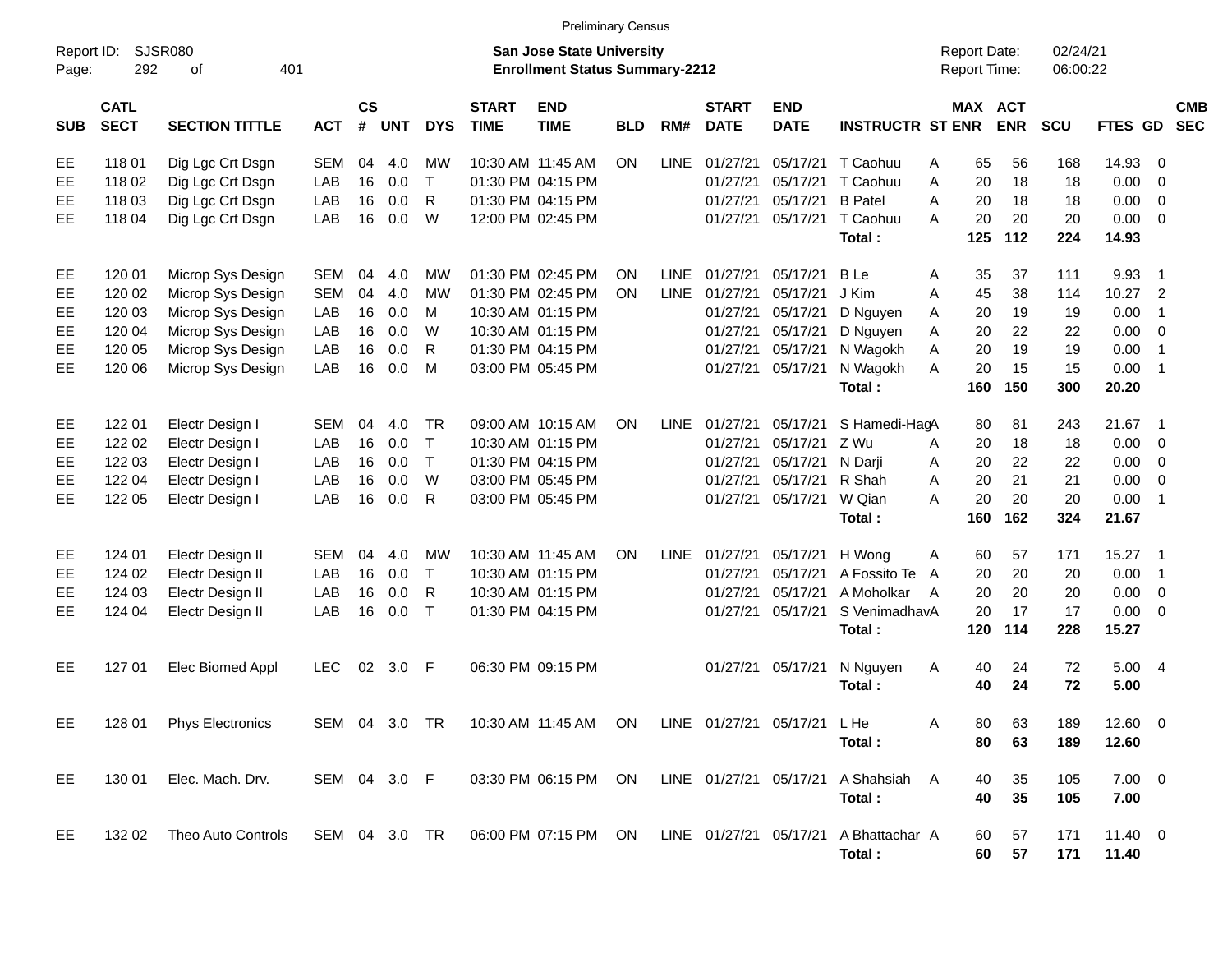|            |                                                                                                                     |                               |               |                |            |            |                             | <b>Preliminary Census</b> |            |      |                             |                                     |                          |                      |                              |                  |                        |                            |            |
|------------|---------------------------------------------------------------------------------------------------------------------|-------------------------------|---------------|----------------|------------|------------|-----------------------------|---------------------------|------------|------|-----------------------------|-------------------------------------|--------------------------|----------------------|------------------------------|------------------|------------------------|----------------------------|------------|
| Page:      | Report ID: SJSR080<br><b>San Jose State University</b><br>293<br>401<br><b>Enrollment Status Summary-2212</b><br>of |                               |               |                |            |            |                             |                           |            |      |                             | <b>Report Date:</b><br>Report Time: |                          | 02/24/21<br>06:00:22 |                              |                  |                        |                            |            |
| <b>SUB</b> | <b>CATL</b><br><b>SECT</b>                                                                                          | <b>SECTION TITTLE</b>         | <b>ACT</b>    | <b>CS</b><br># | <b>UNT</b> | <b>DYS</b> | <b>START</b><br><b>TIME</b> | <b>END</b><br><b>TIME</b> | <b>BLD</b> | RM#  | <b>START</b><br><b>DATE</b> | <b>END</b><br><b>DATE</b>           | <b>INSTRUCTR ST ENR</b>  |                      | <b>MAX ACT</b><br><b>ENR</b> | <b>SCU</b>       | FTES GD SEC            |                            | <b>CMB</b> |
| EЕ         | 136 01                                                                                                              | <b>Power Electronics</b>      | <b>LEC</b>    | 04             | 3.0        | MW         |                             | 03:00 PM 04:15 PM         |            |      | 01/27/21                    | 05/17/21                            | M Badawy<br>Total:       | 45<br>A<br>45        | 39<br>39                     | 117<br>117       | 7.80 0<br>7.80         |                            |            |
| EE         | 138 01                                                                                                              | Embd Cntrl Sys Des            | SEM 05 3.0    |                |            | MW         |                             | 01:30 PM 02:45 PM         |            |      |                             | 01/27/21 05/17/21                   | P Hsu<br>Total:          | 20<br>A<br>20        | 19<br>19                     | 57<br>57         | $3.80\ 0$<br>3.80      |                            |            |
| EE         | 140 01                                                                                                              | Prin E & M Fields             | <b>LEC</b>    | 04             | 3.0        | <b>TR</b>  |                             | 09:00 AM 10:15 AM         | ON         |      | LINE 01/27/21 05/17/21      |                                     | R Kwok<br>Total:         | A<br>80<br>80        | 81<br>81                     | 243<br>243       | $16.20 \t 0$<br>16.20  |                            |            |
| EE         | 161 01                                                                                                              | Digital Comm Sys              | <b>LEC</b>    |                | 02 3.0     | <b>TR</b>  |                             | 01:30 PM 02:45 PM         | ON         |      | LINE 01/27/21 05/17/21      |                                     | R Morelos-Za A<br>Total: | 35<br>35             | 34<br>34                     | 102<br>102       | $6.80\quad 0$<br>6.80  |                            |            |
| EE         | 17201                                                                                                               | Intr Microwave Eng            | LEC           | 04             | 3.0        | MW         |                             | 09:00 AM 10:15 AM         |            |      |                             | 01/27/21 05/17/21                   | R Kwok<br>Total:         | 35<br>A<br>35        | 22<br>22                     | 66<br>66         | 4.45<br>4.45           | $\overline{\phantom{0}}$ 1 |            |
| EE         | 174 01                                                                                                              | Int Alg PR Ebd Sys            | SEM 04 3.0    |                |            | MW         |                             | 06:00 PM 07:15 PM         |            |      |                             | 01/27/21 05/17/21                   | T Nguyen<br>Total:       | 35<br>Α<br>35        | 33<br>33                     | 99<br>99         | $6.60 \quad 0$<br>6.60 |                            |            |
| EE         | 178 01                                                                                                              | Dig Design w FPGAS SEM 04 3.0 |               |                |            | TR         |                             | 07:30 PM 08:45 PM         |            |      |                             | 01/27/21 05/17/21                   | C Pham<br>Total:         | A<br>35<br>35        | 13<br>13                     | 39<br>39         | 2.60<br>2.60           | $\overline{\phantom{0}}$   |            |
| EE         | 180 01                                                                                                              | <b>Indiv Studies</b>          | <b>SUP</b>    | 36             | 3.0        | <b>TBA</b> |                             |                           | ON         | LINE | 01/27/21 05/17/21           |                                     | T Le<br>Total:           | Α                    | 5<br>0<br>5<br>0             | 0<br>$\mathbf 0$ | 0.00<br>0.00           | $\overline{\phantom{0}}$   |            |
| EE         |                                                                                                                     | 198A 01 EE Sr Dsgn Proj I     | LAB           | 16             | 1.0        | F          |                             | 10:00 AM 12:45 PM         |            |      | 01/27/21                    | 05/17/21                            | T Caohuu                 | 15<br>A              | 15                           | 15               | 1.00                   | $\overline{0}$             |            |
| EE         |                                                                                                                     | 198A 02 EE Sr Dsgn Proj I     | LAB           | 16             | 1.0        | F          |                             | 10:00 AM 12:45 PM         |            |      | 01/27/21                    | 05/17/21                            | T Caohuu                 | 15<br>A              | $\overline{c}$               | $\overline{2}$   | 0.13                   | 0                          |            |
| EE         |                                                                                                                     | 198A 03 EE Sr Dsgn Proj I     | LAB           | 16             | 1.0        | F          |                             | 10:00 AM 12:45 PM         |            |      | 01/27/21                    | 05/17/21                            | S Hamedi-HagA            | 15                   | 15                           | 15               | 1.00                   | 0                          |            |
| EE         |                                                                                                                     | 198A 04 EE Sr Dsgn Proj I     | LAB           | 16             | 1.0        | F          |                             | 10:00 AM 12:45 PM         |            |      | 01/27/21                    | 05/17/21                            | S Hamedi-HagA            | 15                   | $\overline{7}$               | $\overline{7}$   | 0.47                   | $\mathbf 0$                |            |
| EE         |                                                                                                                     | 198A 05 EE Sr Dsgn Proj I     | LAB           | 16             | 1.0        | F          |                             | 10:00 AM 12:45 PM         |            |      | 01/27/21                    | 05/17/21                            | S Hamedi-HagA            | 15                   | 5                            | 5                | 0.33                   | $\mathbf 0$                |            |
|            |                                                                                                                     |                               |               |                |            |            |                             |                           |            |      |                             |                                     | Total:                   | 75                   | 44                           | 44               | 2.93                   |                            |            |
| EE         |                                                                                                                     | 198B 01 EE Sr Dsgn Proj II    | LAB           | 16             | 3.0        | S          |                             | 09:00 AM 06:00 PM         |            |      | 01/27/21                    | 05/17/21                            | M Badawy                 | 15<br>A              | 15                           | 45               | 3.00                   | $\overline{\mathbf{0}}$    |            |
| <b>EE</b>  |                                                                                                                     | 198B 02 EE Sr Dsgn Proj II    | LAB           | 16             | 3.0        | S          |                             | 09:00 AM 06:00 PM         |            |      | 01/27/21                    | 05/17/21                            | S Hamedi-HagA            | 15                   | 15                           | 45               | 3.00                   | $\overline{\phantom{0}}$   |            |
| EE         |                                                                                                                     | 198B 03 EE Sr Dsgn Proj II    | LAB           | 16             | 3.0        | S          |                             | 09:00 AM 06:00 PM         |            |      | 01/27/21                    | 05/17/21                            | D Parent                 | 15<br>A              | 15                           | 45               | 3.00                   | $\overline{\mathbf{0}}$    |            |
| EE         |                                                                                                                     | 198B 04 EE Sr Dsgn Proj II    | LAB           | 16             | 3.0        | S          |                             | 09:00 AM 06:00 PM         |            |      | 01/27/21                    | 05/17/21                            | D Parent                 | 15<br>Α              | 8                            | 24               | 1.60                   | $\overline{\mathbf{0}}$    |            |
| <b>EE</b>  |                                                                                                                     | 198B 05 EE Sr Dsgn Proj II    | LAB           | 16             | 3.0        | S.         |                             | 09:00 AM 06:00 PM         |            |      | 01/27/21                    | 05/17/21                            | J Ponniah                | 15<br>A              | 15                           | 45               | $3.00 \ 0$             |                            |            |
|            |                                                                                                                     |                               |               |                |            |            |                             |                           |            |      |                             |                                     | Total:                   | 75                   | 68                           | 204              | 13.60                  |                            |            |
| EE         | 210 01                                                                                                              | <b>Linear Systems</b>         | SEM 05 3.0 MW |                |            |            |                             | 06:00 PM 07:15 PM         |            |      |                             | 01/27/21 05/17/21 J Kim             |                          | 60<br>A              | 53                           | 159              | 13.25 53               |                            |            |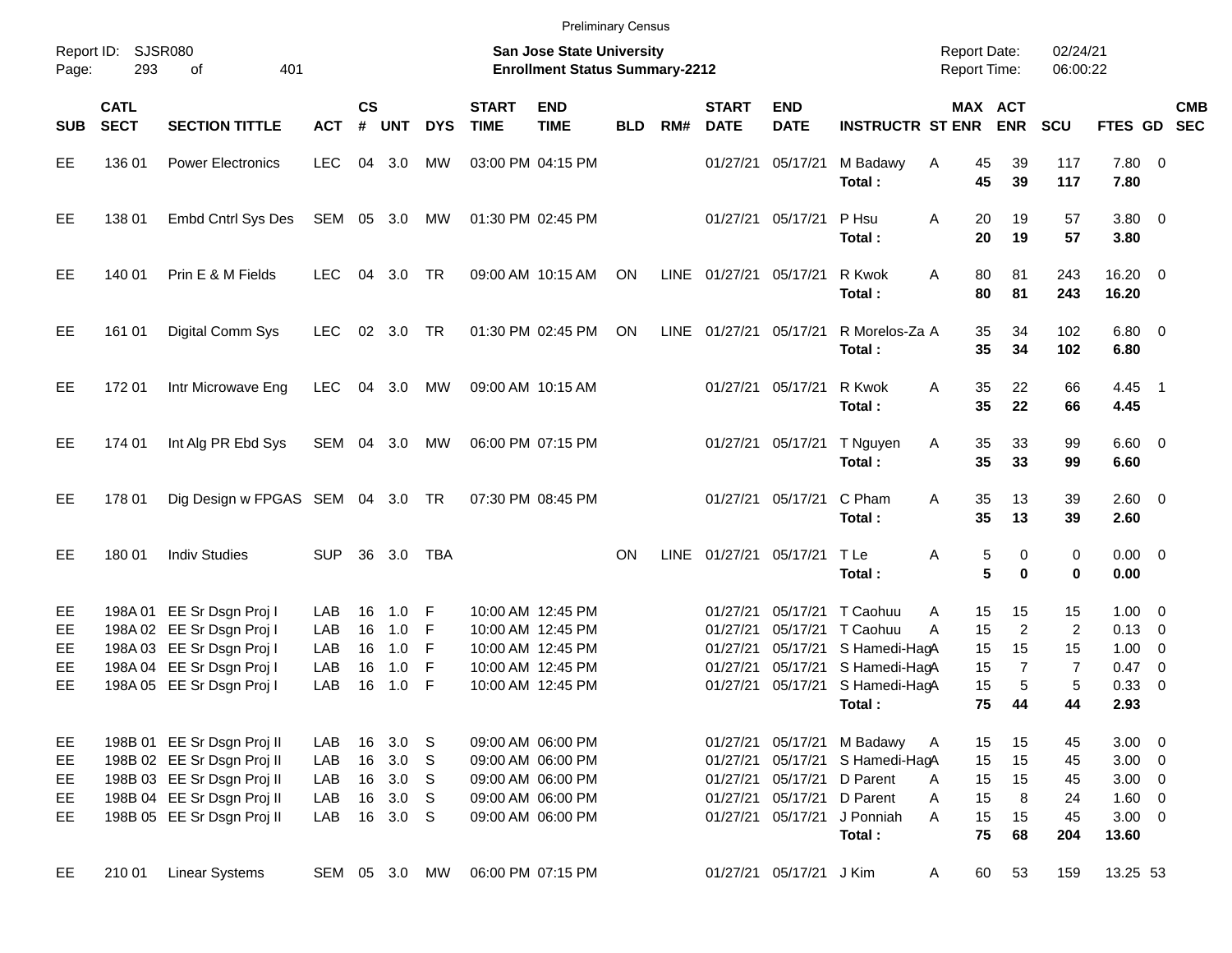|            |                            |                                    |              |                    |               |            |                             | <b>Preliminary Census</b>                                          |            |      |                             |                           |                            |                                            |               |                      |                         |            |
|------------|----------------------------|------------------------------------|--------------|--------------------|---------------|------------|-----------------------------|--------------------------------------------------------------------|------------|------|-----------------------------|---------------------------|----------------------------|--------------------------------------------|---------------|----------------------|-------------------------|------------|
| Page:      | Report ID: SJSR080<br>294  | 401<br>of                          |              |                    |               |            |                             | San Jose State University<br><b>Enrollment Status Summary-2212</b> |            |      |                             |                           |                            | <b>Report Date:</b><br><b>Report Time:</b> |               | 02/24/21<br>06:00:22 |                         |            |
| <b>SUB</b> | <b>CATL</b><br><b>SECT</b> | <b>SECTION TITTLE</b>              | <b>ACT</b>   | $\mathsf{cs}$<br># | <b>UNT</b>    | <b>DYS</b> | <b>START</b><br><b>TIME</b> | <b>END</b><br><b>TIME</b>                                          | <b>BLD</b> | RM#  | <b>START</b><br><b>DATE</b> | <b>END</b><br><b>DATE</b> | <b>INSTRUCTR ST ENR</b>    | MAX ACT                                    | <b>ENR</b>    | <b>SCU</b>           | FTES GD SEC             | <b>CMB</b> |
|            |                            |                                    |              |                    |               |            |                             |                                                                    |            |      |                             |                           | Total:                     | 60                                         | 53            | 159                  | 13.25                   |            |
| EE         | 220 01                     | RFIC Design I                      | <b>LEC</b>   |                    | 03 3.0        | MW         |                             | 07:30 PM 08:45 PM                                                  |            |      |                             | 01/27/21 05/17/21         | S Lee<br>Total:            | 35<br>Α<br>35                              | 24<br>24      | 72<br>72             | 6.00 24<br>6.00         |            |
| EE         | 221 01                     | Prin of Semi Dev I                 |              |                    | SEM 05 3.0 TR |            |                             | 06:00 PM 07:15 PM                                                  |            |      | 01/27/21                    | 05/17/21                  | <b>B</b> Mantha<br>Total:  | 55<br>Α<br>55                              | 44<br>44      | 132<br>132           | 11.00 44<br>11.00       |            |
| EE         | 224 01                     | Hi Speed CMOS Ckts SEM 05 3.0 MW   |              |                    |               |            |                             | 03:00 PM 04:15 PM                                                  |            |      |                             | 01/27/21 05/17/21         | H Wong<br>Total:           | 35<br>Α<br>35                              | 26<br>26      | 78<br>78             | 6.45 25<br>6.45         |            |
| EE         | 237 01                     | Ctrl of AC Machine                 |              |                    | SEM 05 3.0    | <b>TR</b>  |                             | 03:00 PM 04:15 PM                                                  |            |      |                             | 01/27/21 05/17/21         | P Hsu<br>Total:            | Α<br>35<br>35                              | 8<br>8        | 24<br>24             | 2.00 8<br>2.00          |            |
| EE         | 238 01                     | Adv. Pwr. Electrncs.               |              |                    | SEM 05 3.0 TR |            |                             | 07:30 PM 08:45 PM                                                  |            |      | 01/27/21                    | 05/17/21                  | M Badawy<br>Total:         | 35<br>Α<br>35                              | 18<br>18      | 54<br>54             | 4.45 17<br>4.45         |            |
| EE         | 250 01                     | Prob Ran Vari & St P SEM 05 3.0 TR |              |                    |               |            |                             | 04:30 PM 05:45 PM                                                  |            |      |                             | 01/27/21 05/17/21         | J Zhao<br>Total:           | 45<br>Α<br>45                              | 47<br>47      | 141<br>141           | 11.75 47<br>11.75       |            |
| EE         | 252 01                     | Adv. Comm Systems LEC              |              |                    | 02 3.0 TR     |            |                             | 06:00 PM 07:15 PM                                                  | ON         | LINE | 01/27/21                    | 05/17/21                  | R Morelos-Za A<br>Total:   | 35<br>35                                   | 9<br>9        | 27<br>27             | $2.25$ 9<br>2.25        |            |
| EE         | 253 01                     | Dig Signal Process                 | SEM 05 3.0   |                    |               | MW         |                             | 03:00 PM 04:15 PM                                                  |            |      | 01/27/21                    | 05/17/21                  | E Bellegarda A<br>Total:   | 35<br>35                                   | 15<br>15      | 45<br>45             | 3.75 15<br>3.75         |            |
| EE         | 257 01                     | Machine Learning                   | SEM 05       |                    | 3.0           | <b>TR</b>  |                             | 03:00 PM 04:15 PM                                                  | ON         | LINE | 01/27/21                    | 05/17/21                  | <b>B</b> Sirkeci<br>Total: | 45<br>Α<br>45                              | 50<br>50      | 150<br>150           | 12.50 50<br>12.50       |            |
| EE         | 259 01                     | Selct Top in Sig Prc               | SEM 05 3.0 F |                    |               |            |                             | 03:00 PM 05:45 PM                                                  | ON         |      | LINE 01/27/21               | 05/17/21                  | <b>B</b> Sirkeci<br>Total: | 35<br>Α<br>35                              | 14<br>14      | 42<br>42             | 3.50 14<br>3.50         |            |
| EE         | 260 01                     | <b>RFID Systems</b>                | <b>SEM</b>   |                    | 3.0           |            |                             |                                                                    |            |      |                             |                           | Total:                     | Χ<br>0<br>$\pmb{0}$                        | 0<br>$\bf{0}$ | 0<br>0               | $0.00 \t 0$<br>$0.00\,$ |            |
| EE         | 267 01                     | Comp Vision w/AI App SEM 05 3.0 TR |              |                    |               |            |                             | 04:30 PM 05:45 PM                                                  |            |      |                             | 01/27/21 05/17/21         | C Choo<br>Total:           | 45<br>Α<br>45                              | 16<br>16      | 48<br>48             | 4.00 16<br>4.00         |            |
| EE         | 271 01                     | Digital Sys Design                 |              |                    | SEM 05 3.0 MW |            |                             | 04:30 PM 05:45 PM                                                  |            |      |                             | 01/27/21 05/17/21 B Le    |                            | 45<br>A                                    | 43            | 129                  | 10.70 42                |            |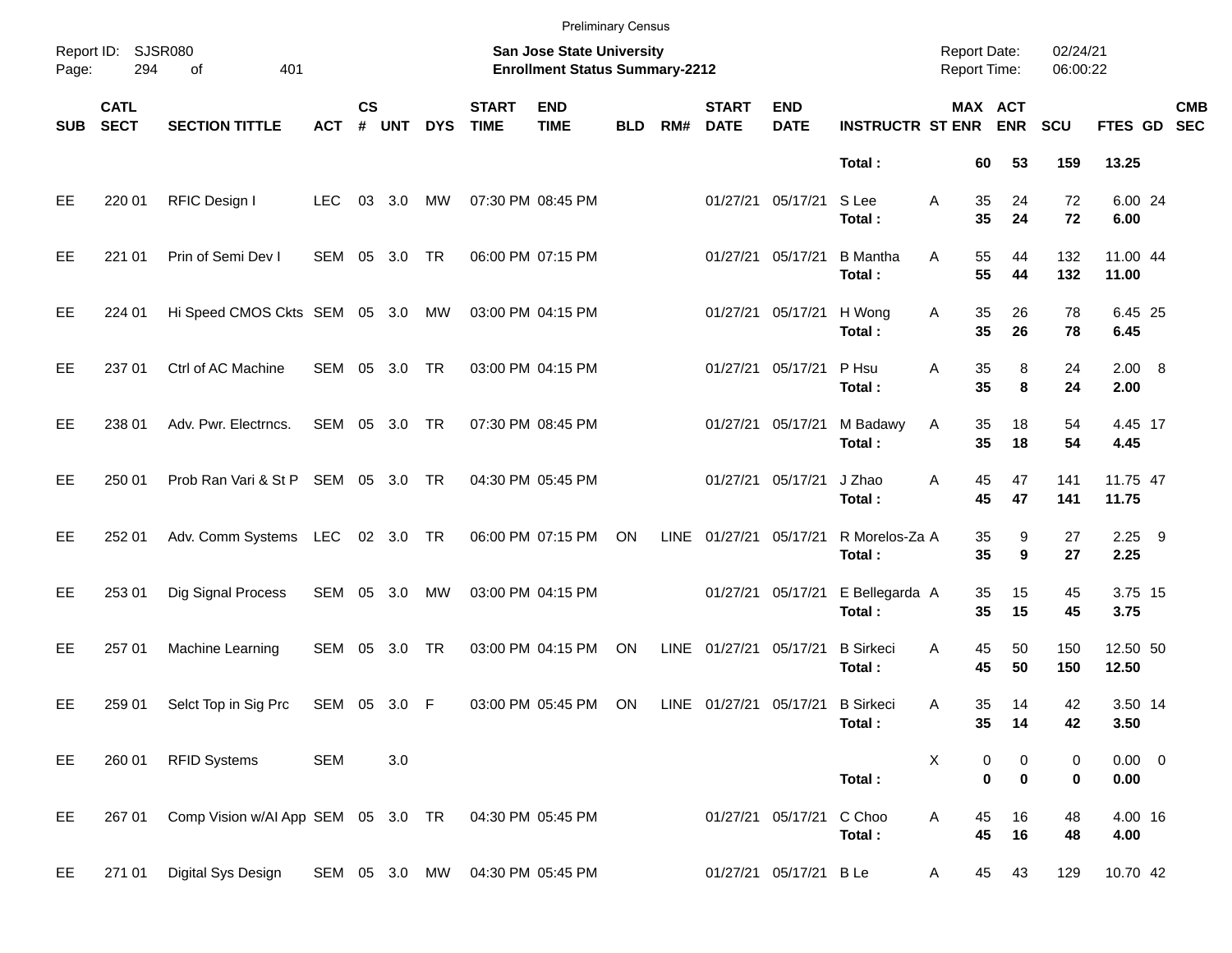|                |                            |                                                                                        |                   |                    |                                  |            |                             | <b>Preliminary Census</b>                                                 |            |             |                             |                                            |                                                           |                                            |                              |                      |                                       |                          |
|----------------|----------------------------|----------------------------------------------------------------------------------------|-------------------|--------------------|----------------------------------|------------|-----------------------------|---------------------------------------------------------------------------|------------|-------------|-----------------------------|--------------------------------------------|-----------------------------------------------------------|--------------------------------------------|------------------------------|----------------------|---------------------------------------|--------------------------|
| Page:          | Report ID: SJSR080<br>295  | 401<br>of                                                                              |                   |                    |                                  |            |                             | <b>San Jose State University</b><br><b>Enrollment Status Summary-2212</b> |            |             |                             |                                            |                                                           | <b>Report Date:</b><br><b>Report Time:</b> |                              | 02/24/21<br>06:00:22 |                                       |                          |
| <b>SUB</b>     | <b>CATL</b><br><b>SECT</b> | <b>SECTION TITTLE</b>                                                                  | <b>ACT</b>        | $\mathsf{cs}$<br># | <b>UNT</b>                       | <b>DYS</b> | <b>START</b><br><b>TIME</b> | <b>END</b><br><b>TIME</b>                                                 | <b>BLD</b> | RM#         | <b>START</b><br><b>DATE</b> | <b>END</b><br><b>DATE</b>                  | <b>INSTRUCTR ST ENR</b>                                   |                                            | <b>MAX ACT</b><br><b>ENR</b> | <b>SCU</b>           | <b>FTES GD</b>                        | <b>CMB</b><br><b>SEC</b> |
|                |                            |                                                                                        |                   |                    |                                  |            |                             |                                                                           |            |             |                             |                                            | Total:                                                    | 45                                         | 43                           | 129                  | 10.70                                 |                          |
| EE             | 273 01                     | Log Verif UVM                                                                          | SEM 05 3.0        |                    |                                  | МW         |                             | 07:30 PM 08:45 PM                                                         |            |             | 01/27/21                    | 05/17/21                                   | M Jones<br>Total:                                         | 45<br>Α<br>45                              | 24<br>24                     | 72<br>72             | 5.95 23<br>5.95                       |                          |
| EE             | 275 01                     | Adv Comp Architect                                                                     | SEM 05 3.0 TR     |                    |                                  |            |                             | 07:30 PM 08:45 PM                                                         |            |             | 01/27/21                    | 05/17/21                                   | C Choo<br>Total:                                          | 80<br>A<br>80                              | 41<br>41                     | 123<br>123           | 10.25 41<br>10.25                     |                          |
| EE             | 277A 01                    | Embedded SoC Des. SEM 05 3.0 TR                                                        |                   |                    |                                  |            |                             | 06:00 PM 07:15 PM                                                         |            |             | 01/27/21                    | 05/17/21                                   | I Delibalta<br>Total:                                     | 35<br>A<br>35                              | 14<br>14                     | 42<br>42             | 3.50 14<br>3.50                       |                          |
| EE             | 280 01                     | <b>Adv Netwk Security</b>                                                              | LEC               | 01                 | 3.0                              | МW         |                             | 03:00 PM 04:15 PM                                                         |            |             | 01/27/21                    | 05/17/21                                   | J Zhao<br>Total:                                          | 35<br>Α<br>35                              | 9<br>9                       | 27<br>27             | $2.25$ 9<br>2.25                      |                          |
| EE<br>EE       | 281 01<br>281 02           | Internetworking<br>Internetworking                                                     | <b>SEM</b><br>SEM | 04                 | 3.0<br>3.0                       | -F         |                             | 07:30 AM 10:15 AM                                                         | ON         |             | LINE 01/27/21               | 05/17/21                                   | J Rejeb<br>Total:                                         | Х<br>A<br>55<br>55                         | 0<br>$\mathbf 0$<br>9<br>9   | 0<br>27<br>27        | $0.00 \t 0$<br>2.25<br>2.25           | - 9                      |
| EE<br>EE       | 28301<br>283 02            | <b>Broadband Comm NtwKSEM</b><br>Broadband Comm NtwISEM 05                             |                   |                    | 3.0<br>3.0                       | MW         |                             | 07:30 PM 08:45 PM                                                         |            |             | 01/27/21                    | 05/17/21                                   | N Mir<br>Total:                                           | Х<br>A<br>80<br>80                         | $\mathbf 0$<br>0<br>13<br>13 | 0<br>39<br>39        | $0.00 \t 0$<br>3.15 11<br>3.15        |                          |
| EE             | 286 02                     | Mob/Wireless Net                                                                       | SEM               | 05                 | 3.0                              | <b>TR</b>  |                             | 04:30 PM 05:45 PM                                                         | ON         | <b>LINE</b> | 01/27/21                    | 05/17/21                                   | J Ponniah<br>Total:                                       | 45<br>A<br>45                              | 20<br>20                     | 60<br>60             | 5.00 20<br>5.00                       |                          |
| EE             | 287 02                     | ASIC CMOS Design                                                                       | SEM 05 3.0 TR     |                    |                                  |            |                             | 06:00 PM 07:15 PM                                                         |            |             | 01/27/21                    | 05/17/21                                   | M Jones<br>Total:                                         | 60<br>A<br>60                              | 21<br>21                     | 63<br>63             | 5.25 21<br>5.25                       |                          |
| EE             | 288 01                     | Data Conv for AMS                                                                      | <b>LEC</b>        | 02                 | 3.0                              | МW         |                             | 06:00 PM 07:15 PM                                                         |            |             | 01/27/21                    | 05/17/21                                   | S Lee<br>Total:                                           | 35<br>Α<br>35                              | 17<br>17                     | 51<br>51             | 4.25 17<br>4.25                       |                          |
| EE<br>EE       | 295 01<br>295 02           | <b>Technical Writing</b><br><b>Technical Writing</b>                                   | <b>LEC</b><br>LEC |                    | 03 3.0<br>03 3.0 TR              | TR         |                             | 04:30 PM 05:45 PM<br>07:30 PM 08:45 PM                                    |            |             | 01/27/21                    |                                            | 01/27/21 05/17/21 T Wrappe<br>05/17/21 T Wrappe<br>Total: | 55<br>A<br>40<br>A<br>95                   | 15<br>16<br>31               | 45<br>48<br>93       | 3.75 15<br>4.00 16<br>7.75            |                          |
| EE<br>EE<br>EE |                            | 297A 01 MSEE Proj Proposal<br>297A 02 MSEE Proj Proposal<br>297A 03 MSEE Proj Proposal | LAB<br>LAB<br>LAB |                    | 16 3.0 S<br>16 3.0 S<br>16 3.0 S |            |                             | 09:00 AM 06:00 PM<br>09:00 AM 06:00 PM<br>09:00 AM 06:00 PM               |            |             | 01/27/21                    | 05/17/21 C Choo<br>01/27/21 05/17/21 N Mir | 01/27/21 05/17/21 T Caohuu<br>Total:                      | 15<br>A<br>15<br>Α<br>A<br>15<br>45        | 12<br>11<br>10<br>33         | 36<br>33<br>30<br>99 | 3.00 12<br>2.75 11<br>2.50 10<br>8.25 |                          |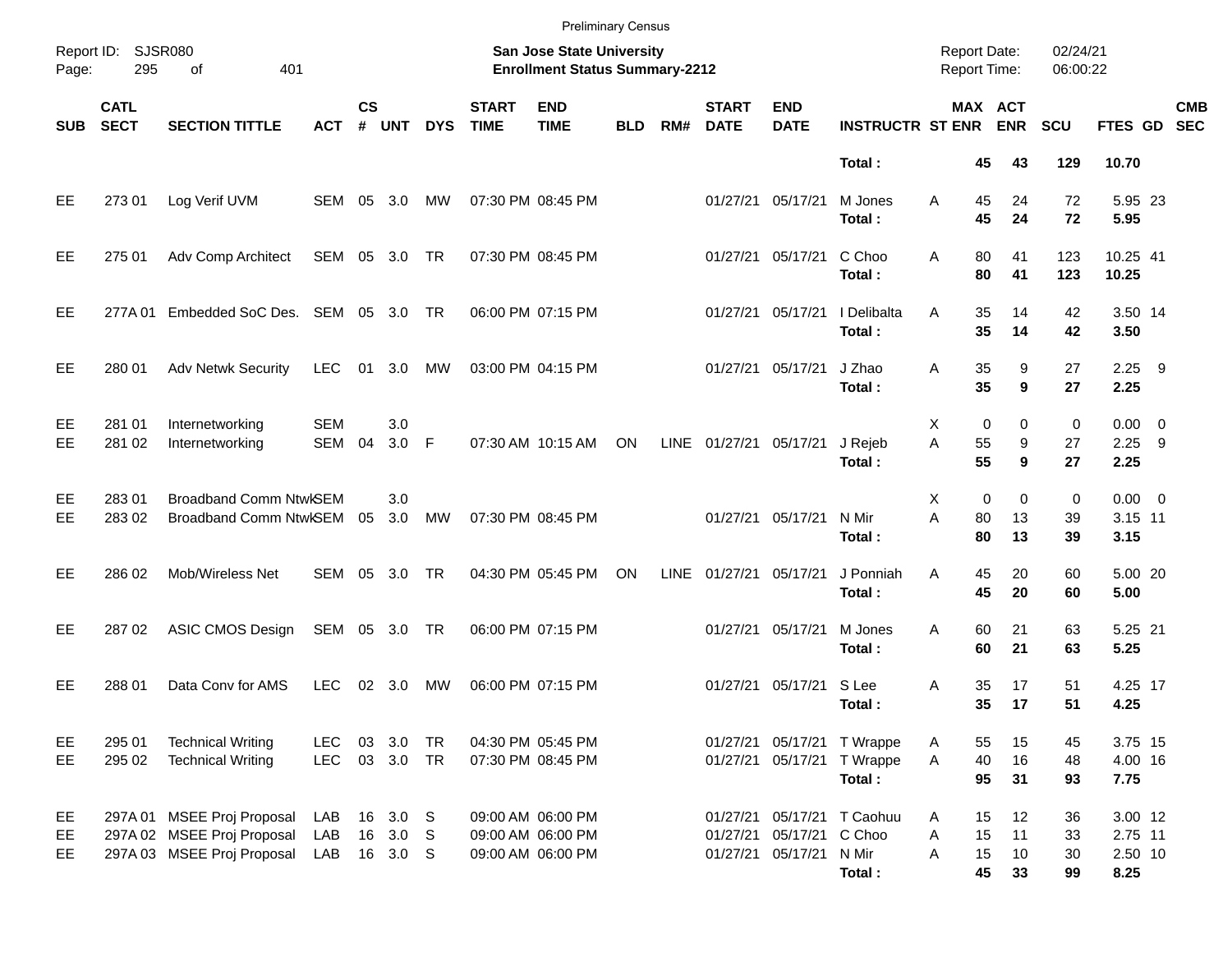|                                                                                                                                        |                            |                                                                                                                                              |                                        |                                  |                                        |                                        |                             | <b>Preliminary Census</b>                                                                                                  |                |                            |                                                                      |                                                                      |                                                                          |                                            |                                                                                  |                                           |                                                                         |                          |
|----------------------------------------------------------------------------------------------------------------------------------------|----------------------------|----------------------------------------------------------------------------------------------------------------------------------------------|----------------------------------------|----------------------------------|----------------------------------------|----------------------------------------|-----------------------------|----------------------------------------------------------------------------------------------------------------------------|----------------|----------------------------|----------------------------------------------------------------------|----------------------------------------------------------------------|--------------------------------------------------------------------------|--------------------------------------------|----------------------------------------------------------------------------------|-------------------------------------------|-------------------------------------------------------------------------|--------------------------|
| <b>SJSR080</b><br>Report ID:<br><b>San Jose State University</b><br>296<br>401<br><b>Enrollment Status Summary-2212</b><br>of<br>Page: |                            |                                                                                                                                              |                                        |                                  |                                        |                                        |                             |                                                                                                                            |                |                            |                                                                      |                                                                      |                                                                          | <b>Report Date:</b><br><b>Report Time:</b> | 02/24/21<br>06:00:22                                                             |                                           |                                                                         |                          |
| <b>SUB</b>                                                                                                                             | <b>CATL</b><br><b>SECT</b> | <b>SECTION TITTLE</b>                                                                                                                        | <b>ACT</b>                             | $\mathsf{cs}$<br>#               | <b>UNT</b>                             | <b>DYS</b>                             | <b>START</b><br><b>TIME</b> | <b>END</b><br><b>TIME</b>                                                                                                  | <b>BLD</b>     | RM#                        | <b>START</b><br><b>DATE</b>                                          | <b>END</b><br><b>DATE</b>                                            | <b>INSTRUCTR ST ENR</b>                                                  |                                            | <b>MAX ACT</b><br><b>ENR</b>                                                     | <b>SCU</b>                                | FTES GD                                                                 | <b>CMB</b><br><b>SEC</b> |
| EE<br>EE<br>EE<br>EE.<br>EE.<br>EE                                                                                                     |                            | 297B 01 MSEE Project<br>297B 02 MSEE Project<br>297B 03 MSEE Project<br>297B 04 MSEE Project<br>297B 05 MSEE Project<br>297B 06 MSEE Project | LAB<br>LAB<br>LAB<br>LAB<br>LAB<br>LAB | 16<br>16<br>16<br>16<br>16<br>16 | 3.0<br>3.0<br>3.0<br>3.0<br>3.0<br>3.0 | S<br>S<br>S<br>S<br>S<br>S             |                             | 09:00 AM 06:00 PM<br>09:00 AM 06:00 PM<br>09:00 AM 06:00 PM<br>09:00 AM 06:00 PM<br>09:00 AM 06:00 PM<br>09:00 AM 06:00 PM |                |                            | 01/27/21<br>01/27/21<br>01/27/21<br>01/27/21<br>01/27/21<br>01/27/21 | 05/17/21<br>05/17/21<br>05/17/21<br>05/17/21<br>05/17/21<br>05/17/21 | C Choo<br>L He<br>N Mir<br>J Rejeb<br><b>B</b> Sirkeci<br>L He<br>Total: | A<br>A<br>A<br>A<br>A<br>A                 | 15<br>16<br>15<br>15<br>15<br>13<br>15<br>15<br>15<br>15<br>15<br>15<br>89<br>90 | 48<br>45<br>39<br>45<br>45<br>45<br>267   | 4.00 16<br>3.75 15<br>3.25 13<br>3.75 15<br>3.75 15<br>3.75 15<br>22.25 |                          |
| EE                                                                                                                                     | 298 01                     | Spec Prob                                                                                                                                    | <b>SUP</b>                             | 25                               | 1.0                                    | <b>TBA</b>                             |                             |                                                                                                                            | ON             |                            | LINE 01/27/21                                                        | 05/17/21                                                             | T Le<br>Total:                                                           | Α                                          | 5<br>0<br>5<br>$\bf{0}$                                                          | 0<br>0                                    | 0.00<br>0.00                                                            | $\overline{0}$           |
| EE.<br>EE<br>EE                                                                                                                        | 298101<br>298102<br>298103 | <b>EE Internship Experi</b><br><b>EE Internship Experi</b><br>EE Internship Experi                                                           | <b>SUP</b><br><b>SUP</b><br><b>SUP</b> | 48<br>48<br>48                   | 1.0<br>2.0<br>3.0                      | <b>TBA</b><br><b>TBA</b><br><b>TBA</b> |                             |                                                                                                                            | ON<br>ON<br>ON | <b>LINE</b><br><b>LINE</b> | 01/27/21<br>01/27/21<br>LINE 01/27/21                                | 05/17/21<br>05/17/21<br>05/17/21                                     | T Le<br>T Le<br>TLe<br>Total:                                            | A<br>Α<br>A                                | 5<br>2<br>$\mathbf 0$<br>5<br>60<br>13<br>15<br>70                               | $\overline{2}$<br>$\mathbf 0$<br>39<br>41 | 0.15<br>$\overline{1}$<br>0.00<br>3.20 12<br>3.35                       | $\overline{0}$           |
| EE.                                                                                                                                    |                            | 299A 01 MSEE Thesis Proposal SUP                                                                                                             |                                        |                                  | 25 3.0                                 | TBA                                    |                             |                                                                                                                            |                |                            | 01/27/21                                                             | 05/17/21                                                             | T Le<br>Total:                                                           | A                                          | 5<br>0<br>5<br>$\bf{0}$                                                          | 0<br>0                                    | $0.00 \t 0$<br>0.00                                                     |                          |
| EE.                                                                                                                                    |                            | 299B 01 MSEE Thesis                                                                                                                          | <b>SUP</b>                             | 25                               | 3.0                                    | <b>TBA</b>                             |                             |                                                                                                                            |                |                            | 01/27/21                                                             | 05/17/21                                                             | T Le<br>Total:                                                           | A                                          | 5<br>6<br>5<br>6                                                                 | 18<br>18                                  | 1.506<br>1.50                                                           |                          |
|                                                                                                                                        | Department :               | <b>Electrical Engineering</b>                                                                                                                |                                        |                                  |                                        |                                        |                             |                                                                                                                            |                |                            |                                                                      |                                                                      | Department Total:                                                        | 3310                                       | 2391                                                                             | 6212                                      | 449.88                                                                  |                          |

| Department Total :        |      |                | 3310 2391 6212 | 449.88 |
|---------------------------|------|----------------|----------------|--------|
| <b>Lower Division :</b>   | 415  | 327            | - 768          | 51.25  |
| <b>Upper Division :</b>   |      | 1570 1355 3321 |                | 222.08 |
| <b>Graduate Division:</b> | 1325 |                | 709 2123       | 176.55 |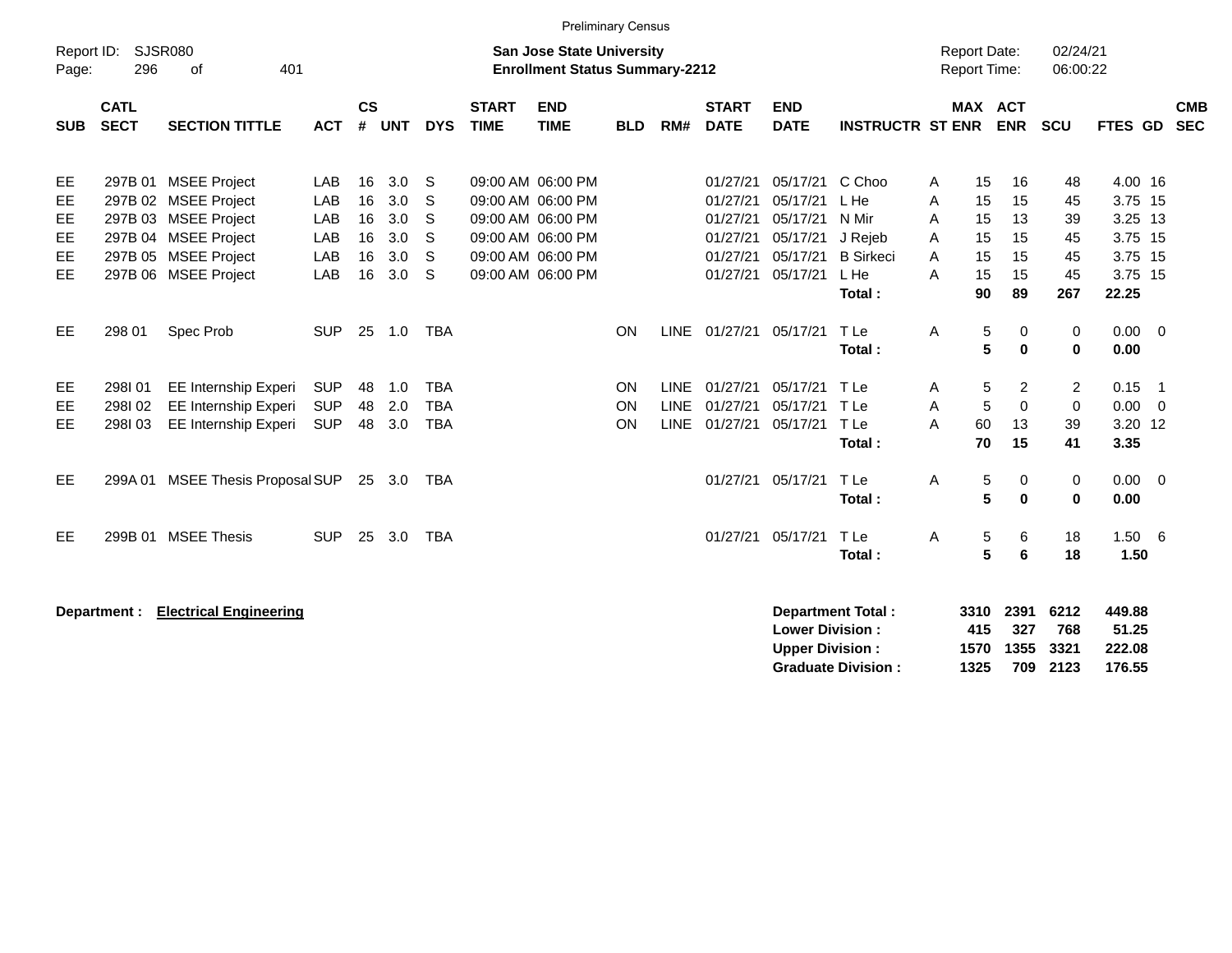|                     |                            |                                |            |               |        |             |                             | <b>Preliminary Census</b>                                                 |            |             |                             |                           |                                  |   |                                            |            |                      |              |                          |                          |
|---------------------|----------------------------|--------------------------------|------------|---------------|--------|-------------|-----------------------------|---------------------------------------------------------------------------|------------|-------------|-----------------------------|---------------------------|----------------------------------|---|--------------------------------------------|------------|----------------------|--------------|--------------------------|--------------------------|
| Report ID:<br>Page: | 297                        | SJSR080<br>οf<br>401           |            |               |        |             |                             | <b>San Jose State University</b><br><b>Enrollment Status Summary-2212</b> |            |             |                             |                           |                                  |   | <b>Report Date:</b><br><b>Report Time:</b> |            | 02/24/21<br>06:00:22 |              |                          |                          |
| <b>SUB</b>          | <b>CATL</b><br><b>SECT</b> | <b>SECTION TITTLE</b>          | <b>ACT</b> | $\mathsf{cs}$ | # UNT  | <b>DYS</b>  | <b>START</b><br><b>TIME</b> | <b>END</b><br><b>TIME</b>                                                 | <b>BLD</b> | RM#         | <b>START</b><br><b>DATE</b> | <b>END</b><br><b>DATE</b> | <b>INSTRUCTR ST ENR</b>          |   | MAX ACT                                    | <b>ENR</b> | <b>SCU</b>           | FTES GD      |                          | <b>CMB</b><br><b>SEC</b> |
| <b>College</b>      |                            | <b>Engineering, College of</b> |            |               |        |             |                             |                                                                           |            |             |                             |                           |                                  |   |                                            |            |                      |              |                          |                          |
| Department :        |                            | <b>General Engineering</b>     |            |               |        |             |                             |                                                                           |            |             |                             |                           |                                  |   |                                            |            |                      |              |                          |                          |
| ENGR 501            |                            | Science of High Tech           | LEC        |               | 02 3.0 | МW          |                             | 03:00 PM 04:15 PM                                                         | ON         |             | LINE 01/27/21               | 05/17/21                  | F Marbouti<br>Total:             | A | 30<br>30                                   | 17<br>17   | 51<br>51             | 3.40<br>3.40 | $\overline{\mathbf{0}}$  |                          |
| ENGR 1001           |                            | Intro to Engr                  | SEM        | 05            | 3.0    | <b>MW</b>   |                             | 12:00 PM 12:50 PM                                                         | ΟN         |             | LINE 01/27/21               | 05/17/21                  | J Warecki                        | A | 250                                        | 200        | 400                  | 40.00        | - 0                      |                          |
| ENGR 1002           |                            | Intro to Engr                  | SEM        | 05            | 3.0    | МW          |                             | 01:30 PM 02:20 PM                                                         | ΟN         | <b>LINE</b> | 01/27/21                    | 05/17/21                  | K Youssefi                       | A | 250                                        | 129        | 258                  | 25.80        | 0                        |                          |
| ENGR 1003           |                            | Intro to Engr                  | LAB        | 16            | 0.0    | R           |                             | 09:00 AM 11:45 AM                                                         |            |             | 01/27/21                    | 05/17/21                  | S Duorah                         | A | 22                                         | 24         | 24                   | 0.00         | 0                        |                          |
| ENGR 1004           |                            | Intro to Engr                  | LAB        | 16            | 0.0    | Т           |                             | 03:00 PM 05:45 PM                                                         |            |             | 01/27/21                    | 05/17/21                  | V Bhatia                         | A | 22                                         | 23         | 23                   | 0.00         | 0                        |                          |
| ENGR 1005           |                            | Intro to Engr                  | LAB        | 16            | 0.0    | R           |                             | 03:00 PM 05:45 PM                                                         |            |             | 01/27/21                    | 05/17/21                  | G Friedman                       | A | 22                                         | 25         | 25                   | 0.00         | 0                        |                          |
| ENGR 1006           |                            | Intro to Engr                  | LAB        | 16            | 0.0    | W           |                             | 09:00 AM 11:45 AM                                                         |            |             | 01/27/21                    | 05/17/21                  | S Duorah                         | A | 22                                         | 24         | 24                   | 0.00         | 0                        |                          |
| ENGR 1007           |                            | Intro to Engr                  | LAB        | 16            | 0.0    | W           |                             | 03:00 PM 05:45 PM                                                         |            |             | 01/27/21                    | 05/17/21                  | S Rafati                         | A | 22                                         | 24         | 24                   | 0.00         | -0                       |                          |
| ENGR 1008           |                            | Intro to Engr                  | LAB        | 16            | 0.0    | F           |                             | 09:00 AM 11:45 AM                                                         |            |             | 01/27/21                    | 05/17/21                  | J Huynh                          | A | 22                                         | 24         | 24                   | 0.00         | -0                       |                          |
| ENGR 10 09          |                            | Intro to Engr                  | LAB        | 16            | 0.0    | F           |                             | 12:30 PM 03:15 PM                                                         |            |             | 01/27/21                    | 05/17/21                  | K Youssefi                       | A | 22                                         | 23         | 23                   | 0.00         | 0                        |                          |
| ENGR 1010           |                            | Intro to Engr                  | LAB        | 16            | 0.0    | $\mathsf T$ |                             | 12:00 PM 02:45 PM                                                         |            |             | 01/27/21                    | 05/17/21                  | J Huynh                          | A | 22                                         | 24         | 24                   | 0.00         | 0                        |                          |
| <b>ENGR 1011</b>    |                            | Intro to Engr                  | LAB        | 16            | 0.0    | $\top$      |                             | 06:00 PM 08:45 PM                                                         |            |             | 01/27/21                    | 05/17/21                  | S Sepka                          | A | 22                                         | 24         | 24                   | 0.00         | -0                       |                          |
| <b>ENGR 1012</b>    |                            | Intro to Engr                  | LAB        | 16            | 0.0    | R           |                             | 12:00 PM 02:45 PM                                                         |            |             | 01/27/21                    | 05/17/21                  | S Ananthaiah A                   |   | 22                                         | 24         | 24                   | 0.00         | 0                        |                          |
| ENGR 1013           |                            | Intro to Engr                  | LAB        | 16            | 0.0    | W           |                             | 03:00 PM 05:45 PM                                                         |            |             | 01/27/21                    | 05/17/21                  | A Banafa                         | A | 22                                         | 24         | 24                   | 0.00         | -0                       |                          |
| ENGR 1014           |                            | Intro to Engr                  | LAB        | 16            | 0.0    | $\top$      |                             | 09:00 AM 11:45 AM                                                         |            |             | 01/27/21                    | 05/17/21 S Rafati         |                                  | A | 22                                         | 23         | 23                   | 0.00         | -0                       |                          |
| <b>ENGR 1015</b>    |                            | Intro to Engr                  | LAB        |               | 0.0    |             |                             |                                                                           |            |             |                             |                           |                                  | Х | 0                                          | 0          | 0                    | 0.00         | -0                       |                          |
| <b>ENGR 1016</b>    |                            | Intro to Engr                  | LAB        |               | 0.0    |             |                             |                                                                           |            |             |                             |                           |                                  | X | 0                                          | 0          | 0                    | 0.00         | -0                       |                          |
| ENGR 1017           |                            | Intro to Engr                  | LAB        | 16            | 0.0    | F           |                             | 09:00 AM 11:45 AM                                                         |            |             | 01/27/21                    | 05/17/21                  | J Valencia                       | Α | 22                                         | 22         | 22                   | 0.00         | 0                        |                          |
|                     | ENGR 1019                  | Intro to Engr                  | LAB        | 16            | 0.0    | W           |                             | 06:00 PM 08:45 PM                                                         |            |             | 01/27/21                    | 05/17/21                  | J Valencia                       | A | 22                                         | 21         | 21                   | 0.00         | - 0                      |                          |
|                     |                            |                                |            |               |        |             |                             |                                                                           |            |             |                             |                           | Total:                           |   | 808                                        | 658        | 987                  | 65.80        |                          |                          |
| <b>ENGR</b>         | 25 01                      | <b>Digital World</b>           | LEC        | 02            | 3.0    | TR.         |                             | 10:30 AM 11:45 AM                                                         | ON.        |             | LINE 01/27/21               | 05/17/21                  | <b>G</b> Courand                 | A | 30                                         | 8          | 24                   | 1.60         |                          | $0\,C$                   |
| <b>CS</b>           | 25 01                      | Digital World                  | <b>LEC</b> | 02            | 3.0    | TR          |                             | 10:30 AM 11:45 AM                                                         | <b>ON</b>  |             | LINE 01/27/21               | 05/17/21                  | <b>G</b> Courand                 | A | 0                                          | 23         | 69                   | 4.60         |                          | $0\,C$                   |
|                     |                            |                                |            |               |        |             |                             |                                                                           |            |             |                             |                           | Total:                           |   | 30                                         | 31         | 93                   | 6.20         |                          |                          |
|                     |                            | ENGR 100W 01 Engr Reports      | SEM 05     |               | 3.0    | <b>MW</b>   |                             | 07:30 AM 08:20 AM                                                         | ON         |             | LINE 01/27/21               | 05/17/21                  | B Hsia                           | A | 22                                         | 20         | 40                   | 4.00         | $\overline{\mathbf{0}}$  |                          |
|                     |                            | ENGR 100W 02 Engr Reports      | LAB        | 16            | 0.0    | <b>MW</b>   |                             | 08:20 AM 09:20 AM                                                         | <b>ON</b>  |             |                             | LINE 01/27/21 05/17/21    | <b>B</b> Hsia                    | A | 22                                         | 20         | 20                   | 0.00         | $\overline{\mathbf{0}}$  |                          |
|                     |                            | ENGR 100W 05 Engr Reports      | SEM        | 05            | 3.0    | MW          |                             | 09:30 AM 10:20 AM                                                         | <b>ON</b>  |             | LINE 01/27/21 05/17/21      |                           | <b>B</b> Hsia                    | A | 22                                         | 22         | 44                   | 4.40         | - 0                      |                          |
|                     |                            | ENGR 100W 06 Engr Reports      | LAB        |               | 16 0.0 | MW          |                             | 10:20 AM 11:20 AM                                                         | <b>ON</b>  |             | LINE 01/27/21 05/17/21      |                           | <b>B</b> Hsia                    | A | 22                                         | 22         | 22                   | 0.00         | $\overline{\mathbf{0}}$  |                          |
|                     |                            | ENGR 100W 07 Engr Reports      | SEM        | 05            | 3.0    | MW          |                             | 09:30 AM 10:20 AM                                                         | <b>ON</b>  |             |                             | LINE 01/27/21 05/17/21    | C Cordero                        | A | 22                                         | 22         | 44                   | 4.40         | $\overline{\phantom{0}}$ |                          |
|                     |                            | ENGR 100W 08 Engr Reports      | LAB        |               | 16 0.0 | MW          |                             | 10:20 AM 11:20 AM                                                         | <b>ON</b>  |             |                             | LINE 01/27/21 05/17/21    | C Cordero                        | Α | 22                                         | 22         | 22                   | 0.00         | $\overline{\mathbf{0}}$  |                          |
|                     |                            | ENGR 100W 09 Engr Reports      | SEM        | 05            | 3.0    | MW          |                             | 09:30 AM 10:20 AM                                                         | <b>ON</b>  |             |                             | LINE 01/27/21 05/17/21    | J Leih                           | A | 22                                         | 22         | 44                   | 4.40         | $\overline{\mathbf{0}}$  |                          |
|                     |                            | ENGR 100W 10 Engr Reports      | LAB        |               | 16 0.0 | MW          |                             | 10:20 AM 11:20 AM                                                         | <b>ON</b>  |             |                             | LINE 01/27/21 05/17/21    | J Leih                           | A | 22                                         | 22         | 22                   | 0.00         | $\overline{\mathbf{0}}$  |                          |
|                     |                            | ENGR 100W 11 Engr Reports      | SEM        |               | 05 3.0 | MW          |                             | 01:30 PM 02:20 PM                                                         | <b>ON</b>  |             |                             |                           | LINE 01/27/21 05/17/21 C Cordero | Α | 22                                         | 22         | 44                   | 4.40 0       |                          |                          |
|                     |                            | ENGR 100W 12 Engr Reports      | LAB        |               | 16 0.0 | МW          |                             | 02:20 PM 03:20 PM                                                         | ON         |             |                             |                           | LINE 01/27/21 05/17/21 C Cordero | A | 22                                         | 22         | 22                   | $0.00 \t 0$  |                          |                          |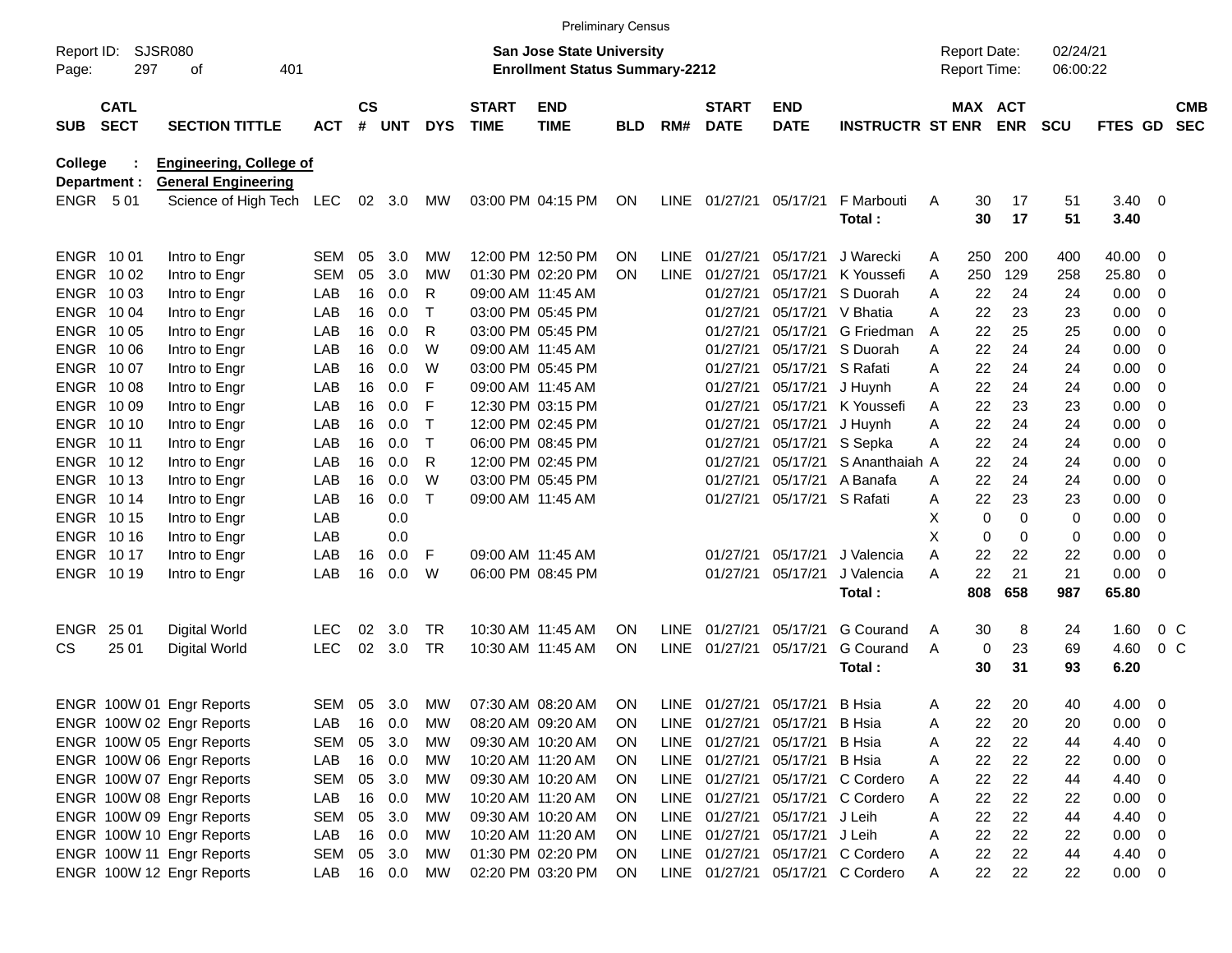|                     |                            |                           |            |                |              |              |                             | <b>Preliminary Census</b>                                                 |                        |             |                             |                               |                                     |                                            |                       |                      |             |                         |
|---------------------|----------------------------|---------------------------|------------|----------------|--------------|--------------|-----------------------------|---------------------------------------------------------------------------|------------------------|-------------|-----------------------------|-------------------------------|-------------------------------------|--------------------------------------------|-----------------------|----------------------|-------------|-------------------------|
| Report ID:<br>Page: | <b>SJSR080</b><br>298      | οf                        | 401        |                |              |              |                             | <b>San Jose State University</b><br><b>Enrollment Status Summary-2212</b> |                        |             |                             |                               |                                     | <b>Report Date:</b><br><b>Report Time:</b> |                       | 02/24/21<br>06:00:22 |             |                         |
| <b>SUB</b>          | <b>CATL</b><br><b>SECT</b> | <b>SECTION TITTLE</b>     | <b>ACT</b> | <b>CS</b><br># | <b>UNT</b>   | <b>DYS</b>   | <b>START</b><br><b>TIME</b> | <b>END</b><br><b>TIME</b>                                                 | <b>BLD</b>             | RM#         | <b>START</b><br><b>DATE</b> | <b>END</b><br><b>DATE</b>     | <b>INSTRUCTR ST ENR</b>             |                                            | MAX ACT<br><b>ENR</b> | <b>SCU</b>           | FTES GD SEC | <b>CMB</b>              |
|                     |                            | ENGR 100W 13 Engr Reports | <b>SEM</b> | 05             | 3.0          | МW           |                             | 01:30 PM 02:20 PM                                                         | ON                     | <b>LINE</b> | 01/27/21                    |                               | 05/17/21 V Sansome                  | $\overline{A}$                             | 22<br>21              | 42                   | 4.20        | - 0                     |
|                     |                            | ENGR 100W 14 Engr Reports | LAB        | 16             | 0.0          | МW           |                             | 02:20 PM 03:20 PM                                                         | ON                     | <b>LINE</b> | 01/27/21                    |                               | 05/17/21 V Sansome                  | A                                          | 22<br>21              | 21                   | 0.00        | 0                       |
|                     |                            | ENGR 100W 15 Engr Reports | <b>SEM</b> | 05             | 3.0          | МW           |                             | 01:30 PM 02:20 PM                                                         | ON                     | <b>LINE</b> | 01/27/21                    | 05/17/21 J Leih               |                                     | A                                          | 22<br>24              | 48                   | 4.80        | -0                      |
|                     |                            | ENGR 100W 16 Engr Reports | LAB        | 16             | 0.0          | МW           |                             | 02:20 PM 03:20 PM                                                         | ON                     | <b>LINE</b> | 01/27/21                    | 05/17/21 J Leih               |                                     | A                                          | 22<br>24              | 24                   | 0.00        | -0                      |
|                     |                            | ENGR 100W 17 Engr Reports | <b>SEM</b> | 05             | 3.0          | МW           |                             | 03:30 PM 04:20 PM                                                         | ON                     | LINE.       | 01/27/21                    |                               | 05/17/21 V Sansome                  | A                                          | 22<br>21              | 42                   | 4.20        | 0                       |
|                     |                            | ENGR 100W 18 Engr Reports | LAB        | 16             | 0.0          | МW           |                             | 04:20 PM 05:20 PM                                                         | ON                     | LINE.       | 01/27/21                    |                               | 05/17/21 V Sansome                  | A                                          | 22<br>21              | 21                   | 0.00        | 0                       |
|                     |                            | ENGR 100W 19 Engr Reports | <b>SEM</b> | 05             | 3.0          | МW           |                             | 03:30 PM 04:20 PM                                                         | ON                     | <b>LINE</b> | 01/27/21                    | 05/17/21 S Tran               |                                     | A                                          | 22<br>18              | 36                   | 3.60        | -0                      |
|                     |                            | ENGR 100W 20 Engr Reports | LAB        | 16             | 0.0          | МW           |                             | 04:20 PM 05:20 PM                                                         | ON                     | LINE        | 01/27/21                    | 05/17/21 S Tran               |                                     | A                                          | 22<br>18              | 18                   | 0.00        | 0                       |
|                     |                            | ENGR 100W 27 Engr Reports | <b>SEM</b> | 05             | 3.0          | TR           |                             | 08:00 AM 08:50 AM                                                         | ON                     | LINE.       | 01/27/21                    |                               | 05/17/21 C Peters                   | A                                          | 22<br>22              | 44                   | 4.40        | 0                       |
|                     |                            | ENGR 100W 28 Engr Reports | LAB        | 16             | 0.0          | TR           |                             | 08:50 AM 10:20 AM                                                         | ON                     | LINE.       | 01/27/21                    | 05/17/21 C Peters             |                                     | A                                          | 22<br>22              | 22                   | 0.00        | 0                       |
|                     |                            | ENGR 100W 29 Engr Reports | <b>SEM</b> | 05             | 3.0          | Т            |                             | 11:00 AM 12:50 PM                                                         | ΟN                     | LINE.       | 01/27/21                    |                               | 05/17/21 C Bankston                 | A                                          | 22<br>20              | 40                   | 4.00        | 0                       |
|                     |                            | ENGR 100W 30 Engr Reports | LAB        | 16             | 0.0          | R            |                             | 11:00 AM 01:50 PM                                                         | ON                     | LINE.       | 01/27/21                    |                               | 05/17/21 C Bankston                 | A                                          | 22<br>20              | 20                   | 0.00        | 0                       |
|                     |                            | ENGR 100W 31 Engr Reports | <b>SEM</b> | 05             | 3.0          | R            |                             | 11:00 AM 12:50 PM                                                         | ON                     | LINE        | 01/27/21                    | 05/17/21 L Zou                |                                     | A                                          | 22<br>23              | 46                   | 4.60        | 0                       |
|                     |                            | ENGR 100W 32 Engr Reports | LAB        | 16             | 0.0          | $\mathsf{T}$ |                             | 11:00 AM 01:50 PM                                                         | ON                     | LINE        | 01/27/21                    | 05/17/21 L Zou                |                                     | A                                          | 22<br>23              | 23                   | 0.00        | 0                       |
|                     |                            | ENGR 100W 33 Engr Reports | <b>SEM</b> | 05             | 3.0          | $\mathsf{T}$ |                             | 02:00 PM 03:50 PM                                                         | 0N                     |             | LINE 01/27/21               | 05/17/21                      | <b>B Murphy-WesA</b>                |                                            | 22<br>25              | 50                   | 5.00        | 0                       |
|                     |                            | ENGR 100W 34 Engr Reports | LAB        | 16             | 0.0          | R            |                             | 02:00 PM 04:50 PM                                                         | ON                     |             | LINE 01/27/21               | 05/17/21                      | <b>B Murphy-WesA</b>                |                                            | 25<br>22              | 25                   | 0.00        | 0                       |
|                     |                            | ENGR 100W 35 Engr Reports | <b>SEM</b> | 05             | 3.0          | R            |                             | 02:00 PM 03:50 PM                                                         | ON                     | LINE        | 01/27/21                    | 05/17/21                      | C Bankston A                        |                                            | 22<br>23              | 46                   | 4.60        | 0                       |
|                     |                            | ENGR 100W 36 Engr Reports | LAB        | 16             | 0.0          | Т            |                             | 02:00 PM 04:50 PM                                                         | ON                     | LINE        | 01/27/21                    | 05/17/21                      | C Bankston A                        |                                            | 22<br>23              | 23                   | 0.00        | 0                       |
|                     |                            | ENGR 100W 37 Engr Reports | <b>SEM</b> | 05             | 3.0          | TR           |                             | 05:00 PM 05:50 PM                                                         | ON                     | <b>LINE</b> | 01/27/21                    | 05/17/21                      | <b>B Murphy-WesA</b>                |                                            | 25<br>22              | 50                   | 5.00        | 0                       |
|                     |                            | ENGR 100W 38 Engr Reports | LAB        | 16             | 0.0          | TR           |                             | 05:50 PM 07:20 PM                                                         | 0N                     | <b>LINE</b> | 01/27/21                    | 05/17/21                      | <b>B Murphy-WesA</b>                |                                            | 22<br>25              | 25                   | 0.00        | 0                       |
|                     |                            | ENGR 100W 39 Engr Reports | <b>SEM</b> | 05             | 3.0          | TR           |                             | 06:00 PM 06:50 PM                                                         | ON                     | LINE.       | 01/27/21                    | 05/17/21                      | S Evans-WemA                        |                                            | 22<br>24              | 48                   | 4.80        | 0                       |
|                     |                            | ENGR 100W 40 Engr Reports | LAB        | 16             | 0.0          | TR           |                             | 06:50 PM 08:20 PM                                                         | ΟN                     | LINE.       | 01/27/21                    | 05/17/21                      | S Evans-WemA                        |                                            | 22<br>24              | 24                   | 0.00        | 0                       |
|                     |                            | ENGR 100W 41 Engr Reports | <b>SEM</b> | 05             | 3.0          | F            |                             | 09:30 AM 11:20 AM                                                         | ON                     | <b>LINE</b> | 01/27/21                    | 05/17/21                      | J Leih                              | A                                          | 22<br>21              | 42                   | 4.20        | 0                       |
|                     |                            | ENGR 100W 42 Engr Reports | LAB        | 16             | 0.0          | F            |                             | 01:00 PM 02:50 PM                                                         | ON                     | <b>LINE</b> | 01/27/21                    | 05/17/21                      |                                     | A                                          | 22<br>21              | 21                   | 0.00        | 0                       |
|                     |                            | ENGR 100W 43 Engr Reports | <b>SEM</b> | 05             | 3.0          | F            |                             | 09:30 AM 11:20 AM                                                         | ON                     | <b>LINE</b> | 01/27/21                    | 05/17/21                      | A Petrosyan                         | A                                          | 22<br>25              | 50                   | 5.00        | 0                       |
|                     |                            | ENGR 100W 44 Engr Reports | LAB        | 16             | 0.0          | F            |                             | 01:00 PM 02:50 PM                                                         | ON                     | <b>LINE</b> | 01/27/21                    | 05/17/21                      |                                     | A                                          | 22<br>25              | 25                   | 0.00        | 0                       |
|                     |                            | ENGR 100W 45 Engr Reports | <b>SEM</b> | 05             | 3.0          | TR           |                             | 03:00 PM 03:50 PM                                                         | ON                     | <b>LINE</b> | 01/27/21                    | 05/17/21                      | H Eisips                            | Α                                          | 22<br>25              | 50                   | 5.00        | 0                       |
|                     |                            | ENGR 100W 46 Engr Reports | LAB        | 16             | 0.0          | TR           |                             | 03:50 PM 05:20 PM                                                         | ON                     |             | LINE 01/27/21               | 05/17/21 H Eisips             |                                     | A                                          | 22<br>25              | 25                   | 0.00        | 0                       |
|                     |                            | ENGR 100W 47 Engr Reports | <b>SEM</b> | 05             | 3.0          | F            |                             | 09:30 AM 11:20 AM                                                         | 0N                     | <b>LINE</b> | 01/27/21                    | 05/17/21                      | <b>B Murphy-WesA</b>                |                                            | 22<br>24              | 48                   | 4.80        | -0                      |
|                     |                            | ENGR 100W 48 Engr Reports | LAB        | 16             | 0.0          | F            |                             | 01:00 PM 02:50 PM                                                         | ON                     |             | LINE 01/27/21 05/17/21      |                               |                                     | A                                          | 22<br>24              | 24                   | 0.00        | 0                       |
|                     |                            | ENGR 100W 53 Engr Reports | SEM        | 05             | 3.0          | MW           |                             | 06:00 PM 06:50 PM                                                         | <b>ON</b>              |             |                             |                               | LINE 01/27/21 05/17/21 V Sansome A  |                                            | 22<br>22              | 44                   | 4.40        | $\overline{\mathbf{0}}$ |
|                     |                            | ENGR 100W 54 Engr Reports | LAB        | 16             | 0.0          | МW           |                             | 06:50 PM 08:20 PM                                                         | <b>ON</b>              |             |                             |                               | LINE 01/27/21 05/17/21 V Sansome A  |                                            | 22<br>22              | 22                   | 0.00        | $\overline{\mathbf{0}}$ |
|                     |                            | ENGR 100W 55 Engr Reports | SEM        |                | 05 3.0       | МW           |                             | 06:00 PM 06:50 PM                                                         | <b>ON</b>              |             |                             |                               | LINE 01/27/21 05/17/21 S Evans-WemA |                                            | 22<br>24              | 48                   | 4.80 0      |                         |
|                     |                            | ENGR 100W 56 Engr Reports | LAB        |                | 16 0.0       | МW           |                             | 06:50 PM 08:20 PM                                                         | <b>ON</b>              |             |                             |                               | LINE 01/27/21 05/17/21 S Evans-WemA |                                            | 22<br>24              | 24                   | $0.00 \t 0$ |                         |
|                     |                            | ENGR 100W 57 Engr Reports |            | 05             | 3.0          | МW           |                             | 06:00 PM 06:50 PM                                                         |                        |             |                             | LINE 01/27/21 05/17/21 S Tran |                                     |                                            | 22<br>21              |                      | $4.20 \ 0$  |                         |
|                     |                            | ENGR 100W 58 Engr Reports | SEM<br>LAB |                | 16 0.0       | МW           |                             | 06:50 PM 08:20 PM                                                         | <b>ON</b><br><b>ON</b> |             |                             | LINE 01/27/21 05/17/21 S Tran |                                     | A                                          | 22<br>21              | 42<br>21             | $0.00 \t 0$ |                         |
|                     |                            | ENGR 100W 59 Engr Reports |            |                | 05 3.0       | $\top$       |                             |                                                                           |                        |             |                             | LINE 01/27/21 05/17/21 L Zou  |                                     | A                                          |                       |                      | $4.60$ 0    |                         |
|                     |                            |                           | SEM        |                | 16 0.0       |              |                             | 02:00 PM 04:50 PM<br>02:00 PM 03:50 PM                                    | <b>ON</b>              |             |                             | LINE 01/27/21 05/17/21 L Zou  |                                     | 24<br>Α                                    | 23<br>23              | 46                   | $0.00 \t 0$ |                         |
|                     |                            | ENGR 100W 60 Engr Reports | LAB        |                |              | R            |                             |                                                                           | ON.                    |             |                             |                               |                                     | Α                                          | 24                    | 23                   |             |                         |
|                     |                            | ENGR 100W 63 Engr Reports |            |                | SEM 05 3.0 F |              |                             | 09:30 AM 11:20 AM                                                         | ON                     |             |                             |                               | LINE 01/27/21 05/17/21 TWrappe      | A                                          | 22<br>22              | 44                   | 4.40 0      |                         |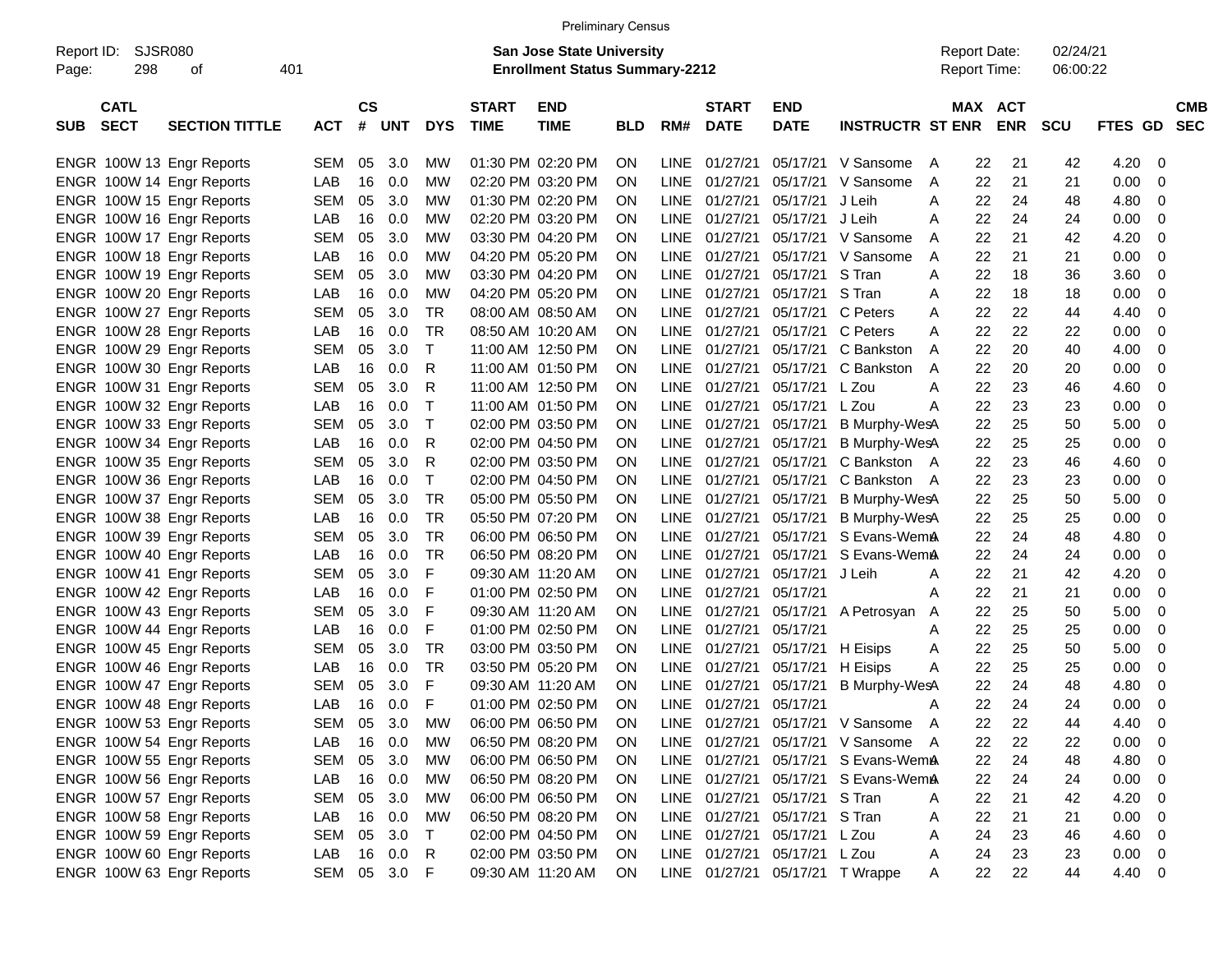| Page:      | 299                                       | <b>Preliminary Census</b><br>Report ID: SJSR080<br><b>San Jose State University</b><br>401<br><b>Enrollment Status Summary-2212</b><br>of |                                        |                    |                   |                   |                             |                           |            |                            |                             |                               |                         |             |                     | <b>Report Date:</b><br><b>Report Time:</b> | 02/24/21<br>06:00:22 |                                        |     |            |
|------------|-------------------------------------------|-------------------------------------------------------------------------------------------------------------------------------------------|----------------------------------------|--------------------|-------------------|-------------------|-----------------------------|---------------------------|------------|----------------------------|-----------------------------|-------------------------------|-------------------------|-------------|---------------------|--------------------------------------------|----------------------|----------------------------------------|-----|------------|
| <b>SUB</b> | <b>CATL</b><br><b>SECT</b>                | <b>SECTION TITTLE</b>                                                                                                                     | <b>ACT</b>                             | $\mathsf{cs}$<br># | <b>UNT</b>        | <b>DYS</b>        | <b>START</b><br><b>TIME</b> | <b>END</b><br><b>TIME</b> | <b>BLD</b> | RM#                        | <b>START</b><br><b>DATE</b> | <b>END</b><br><b>DATE</b>     | <b>INSTRUCTR ST ENR</b> |             | MAX ACT             | <b>ENR</b>                                 | <b>SCU</b>           | FTES GD SEC                            |     | <b>CMB</b> |
|            |                                           | ENGR 100W 64 Engr Reports                                                                                                                 | LAB                                    |                    | 16  0.0  F        |                   |                             | 01:00 PM 02:50 PM         | ON         | LINE                       | 01/27/21                    | 05/17/21                      | Total:                  | A           | 22                  | 22<br>1104 1122                            | 22<br>1683           | $0.00 \t 0$<br>112.20                  |     |            |
|            | ENGR 120 01                               | Prog for Soc Sci                                                                                                                          | <b>LEC</b>                             | 02                 | 3.0               | TR                |                             | 12:00 PM 01:15 PM         | ON         | LINE                       | 01/27/21                    | 05/17/21                      | V Carr<br>Total:        | A           | 40<br>40            | 40<br>40                                   | 120<br>120           | 8.30 6<br>8.30                         |     |            |
|            | ENGR 121 01<br>ENGR 121 02<br>ENGR 121 03 | Algo. for Soc Sci<br>Algo. for Soc Sci<br>Algo. for Soc Sci                                                                               | <b>LEC</b><br><b>LEC</b><br><b>LEC</b> | 02<br>02           | 3.0<br>3.0<br>3.0 | MW                |                             | 04:30 PM 05:45 PM         | ON         | <b>LINE</b>                | 01/27/21                    | 01/27/21 05/17/21<br>05/17/21 | F Marbouti              | X<br>X<br>A | 0<br>$\Omega$<br>30 | 0<br>$\Omega$<br>12                        | 0<br>0<br>36         | $0.00 \t 0$<br>$0.00 \t 0$<br>$2.50$ 2 |     |            |
|            |                                           |                                                                                                                                           |                                        |                    |                   |                   |                             |                           |            |                            |                             |                               | Total:                  |             | 30                  | 12                                         | 36                   | 2.50                                   |     |            |
|            | ENGR 122 01                               | R for Soc Sci                                                                                                                             | LEC.                                   | 02                 | 3.0               | TR.               |                             | 03:00 PM 04:15 PM         | ON         | LINE                       | 01/27/21                    | 05/17/21                      | M Jones<br>Total:       | A           | 30<br>30            | 13<br>13                                   | 39<br>39             | $2.60 \t 0$<br>2.60                    |     |            |
|            | ENGR 180 01                               | <b>Indiv Studies</b>                                                                                                                      | <b>SUP</b>                             |                    | 1.0               |                   |                             |                           |            |                            |                             |                               |                         | X.          | 0                   | 0                                          | 0                    | $0.00 \t 0$                            |     |            |
|            | ENGR 180 02<br>ENGR 180 03                | <b>Indiv Studies</b><br><b>Indiv Studies</b>                                                                                              | <b>SUP</b><br><b>SUP</b>               | 36<br>36           | 2.0<br>3.0        | TBA<br><b>TBA</b> |                             |                           | ΟN<br>ON   | <b>LINE</b><br><b>LINE</b> | 01/27/21<br>01/27/21        | 05/17/21<br>05/17/21          | P Hsu<br>P Hsu          | A<br>A      | 15<br>15            | $\Omega$<br>$\Omega$                       | 0<br>0               | $0.00 \t 0$<br>$0.00 \t 0$             |     |            |
|            | ENGR 180 04                               | <b>Indiv Studies</b>                                                                                                                      | <b>SUP</b>                             | 36                 | 1.0               | <b>TBA</b>        |                             |                           | ON         | <b>LINE</b>                | 01/27/21                    | 05/17/21                      |                         | A           | 20                  | $\Omega$                                   | 0                    | $0.00 \t 0$                            |     |            |
|            |                                           |                                                                                                                                           |                                        |                    |                   |                   |                             |                           |            |                            |                             |                               | Total:                  |             | 50                  | $\bf{0}$                                   | 0                    | 0.00                                   |     |            |
|            |                                           | ENGR 195A 01 Glob/Soc Iss Engr                                                                                                            | <b>LEC</b>                             | 01                 | 1.0 F             |                   |                             | 01:30 PM 02:45 PM         | ΟN         | <b>LINE</b>                | 01/27/21                    | 05/17/21                      | L Zou<br>Total:         | A           | 125<br>125          | 100<br>100                                 | 100<br>100           | $6.67$ 0<br>6.67                       |     |            |
|            |                                           | ENGR 195B 01 Glob/Soc Iss Engr                                                                                                            | <b>LEC</b>                             | 01                 | 1.0               | - F               |                             | 10:30 AM 11:45 AM         | ON         | LINE                       | 01/27/21                    | 05/17/21                      | <b>G</b> Courand        | A           | 175                 | 170                                        | 170                  | $11.33 \t 0$                           |     |            |
|            |                                           | ENGR 195B 02 Glob/Soc Iss Engr                                                                                                            | <b>LEC</b>                             | 01                 | 1.0               | -F                |                             | 12:00 PM 01:15 PM         | ΟN         | <b>LINE</b>                | 01/27/21                    | 05/17/21                      | K Yrigoyen              | A           | 175                 | 83                                         | 83                   | 5.53                                   | - 0 |            |
|            |                                           | ENGR 195B 03 Glob/Soc Iss Engr                                                                                                            | <b>LEC</b>                             | 01                 | 1.0               | - F               |                             | 01:30 PM 02:45 PM         | ON         | LINE                       | 01/27/21                    | 05/17/21                      | K Yrigoyen<br>Total:    | A           | 175<br>525          | 157<br>410                                 | 157<br>410           | 10.47 0<br>27.33                       |     |            |
|            | ENGR 195E 01                              | Inter. Computing Pro                                                                                                                      | LEC                                    |                    | 02 3.0 F          |                   |                             | 10:00 AM 12:45 PM         | ON         | LINE                       | 01/27/21                    | 05/17/21                      | M Jones<br>Total:       | A           | 30<br>30            | 21<br>21                                   | 63<br>63             | $4.20 \ 0$<br>4.20                     |     |            |
|            |                                           | ENGR 200W 03 Engr Grad Reports                                                                                                            | <b>LEC</b>                             |                    | 3.0               |                   |                             |                           |            |                            |                             |                               | Total:                  | Χ           | 0<br>0              | 0<br>0                                     | 0<br>0               | $0.00 \t 0$<br>0.00                    |     |            |
|            | ENGR 202 01                               | <b>Systems Engr</b>                                                                                                                       | LEC 01 3.0 T                           |                    |                   |                   |                             | 04:00 PM 06:45 PM ON      |            |                            | LINE 01/27/21 05/17/21      |                               | M Hambaba A<br>Total:   |             | 30<br>30            | 7<br>$\overline{7}$                        | 21<br>21             | $1.75$ 7<br>1.75                       |     |            |
|            |                                           | ENGR 295A 01 Master Project I                                                                                                             | LEC 02 3.0 R                           |                    |                   |                   |                             | 05:00 PM 07:50 PM ON      |            |                            | LINE 01/27/21 05/17/21      |                               | M Hambaba A<br>Total:   |             | 30<br>30            | $\overline{2}$<br>$\mathbf{2}$             | 6<br>6               | $0.50$ 2<br>0.50                       |     |            |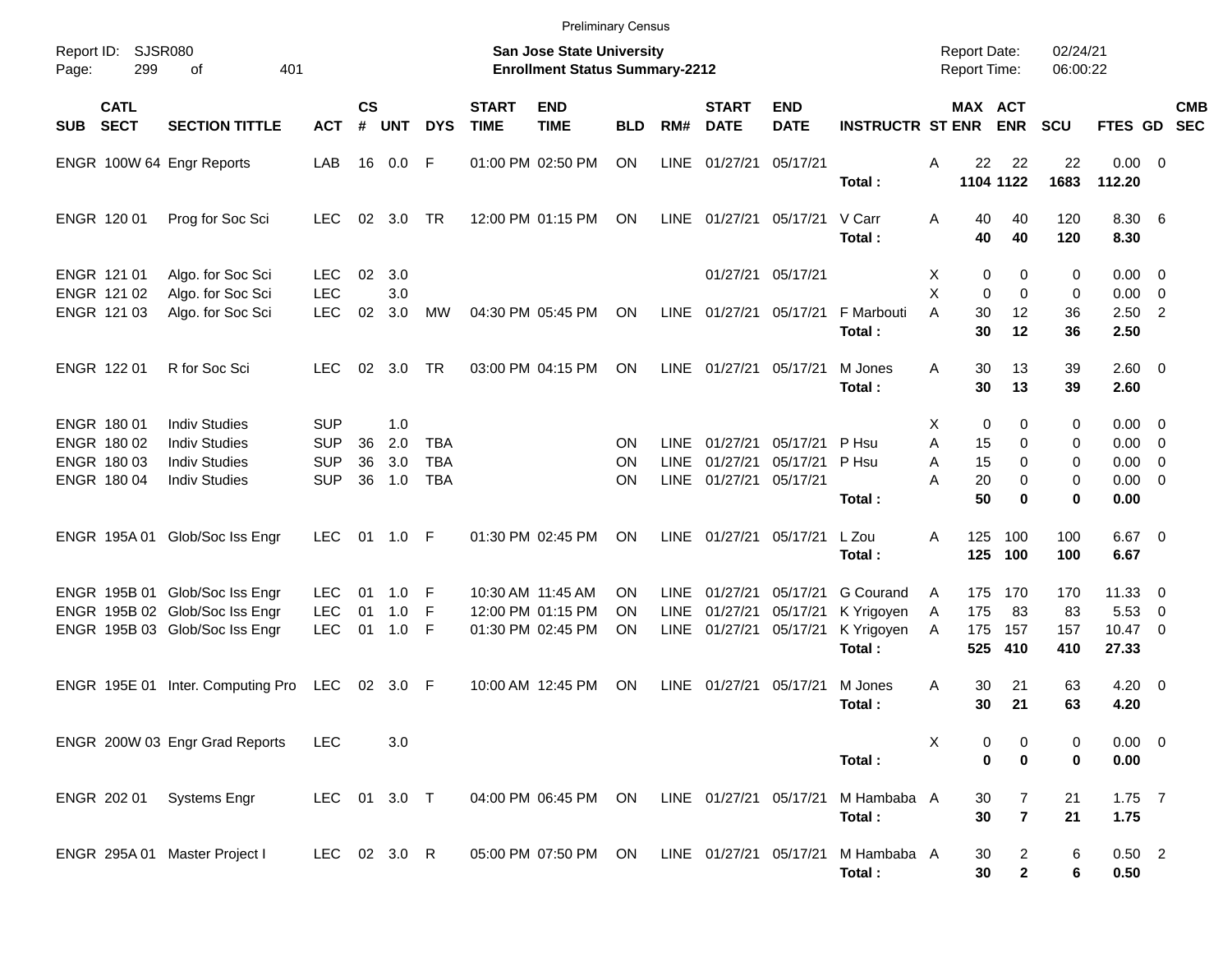|                     | <b>Preliminary Census</b>  |                                                                                                   |            |                |            |            |                             |                           |            |             |                             |                           |                         |         |          |            |                      |                  |                         |                          |
|---------------------|----------------------------|---------------------------------------------------------------------------------------------------|------------|----------------|------------|------------|-----------------------------|---------------------------|------------|-------------|-----------------------------|---------------------------|-------------------------|---------|----------|------------|----------------------|------------------|-------------------------|--------------------------|
| Report ID:<br>Page: | 300                        | SJSR080<br><b>San Jose State University</b><br><b>Enrollment Status Summary-2212</b><br>401<br>оf |            |                |            |            |                             |                           |            |             |                             |                           |                         |         |          |            | 02/24/21<br>06:00:22 |                  |                         |                          |
| <b>SUB</b>          | <b>CATL</b><br><b>SECT</b> | <b>SECTION TITTLE</b>                                                                             | <b>ACT</b> | <b>CS</b><br># | <b>UNT</b> | <b>DYS</b> | <b>START</b><br><b>TIME</b> | <b>END</b><br><b>TIME</b> | <b>BLD</b> | RM#         | <b>START</b><br><b>DATE</b> | <b>END</b><br><b>DATE</b> | <b>INSTRUCTR ST ENR</b> | MAX ACT |          | <b>ENR</b> | <b>SCU</b>           | FTES GD          |                         | <b>CMB</b><br><b>SEC</b> |
|                     | ENGR 295B 01               | Master Project II                                                                                 | LEC.       | 01             | 3.0        | -F         | 01:00 PM 03:45 PM           |                           | <b>ON</b>  | LINE        | 01/27/21                    | 05/17/21                  | M Hambaba A<br>Total:   |         | 30<br>30 | 10<br>10   | 30<br>30             | 2.50 10<br>2.50  |                         |                          |
|                     | ENGR 297D 01               | Topics Emerge Tech                                                                                | LEC.       | 02             | 3.0        | M          |                             | 04:00 PM 06:45 PM         | ON         | <b>LINE</b> | 01/27/21                    | 05/17/21                  | M Hambaba A<br>Total:   |         | 30<br>30 | 9<br>9     | 27<br>27             | $2.25$ 9<br>2.25 |                         |                          |
|                     | ENGR 298101                | MSE Internship Exper SUP                                                                          |            | 48             | 1.0        | TBA        |                             |                           | ON         | <b>LINE</b> | 01/27/21                    | 05/17/21                  |                         | A       | 30       | 0          | 0                    | $0.00 \t 0$      |                         |                          |
|                     | ENGR 298102                | MSE Internship Exper SUP                                                                          |            | 48             | 2.0        | <b>TBA</b> |                             |                           | ON         | <b>LINE</b> | 01/27/21                    | 05/17/21                  |                         | A       | 30       | 0          | 0                    | 0.00             | - 0                     |                          |
|                     | ENGR 298103                | MSE Internship Exper SUP                                                                          |            | 48             | 3.0        | <b>TBA</b> |                             |                           | ON         | <b>LINE</b> | 01/27/21                    | 05/17/21                  |                         | A       | 30       | 0          | 0                    | 0.00             | $\overline{\mathbf{0}}$ |                          |
|                     |                            |                                                                                                   |            |                |            |            |                             |                           |            |             |                             |                           | Total:                  |         | 90       | 0          | 0                    | 0.00             |                         |                          |
|                     | <b>ENGR 299 01</b>         | <b>Masters Thesis</b>                                                                             | <b>SUP</b> | 25             | 1.0        | <b>TBA</b> |                             |                           | ON         | <b>LINE</b> | 01/27/21                    | 05/17/21                  |                         | A       | 30       | 0          | 0                    | $0.00 \t 0$      |                         |                          |
|                     | ENGR 299 02                | <b>Masters Thesis</b>                                                                             | <b>SUP</b> | 25             | 2.0        | <b>TBA</b> |                             |                           | ON         | <b>LINE</b> | 01/27/21                    | 05/17/21                  |                         | A       | 25       | 0          | 0                    | 0.00             | - 0                     |                          |
|                     | ENGR 299 03                | <b>Masters Thesis</b>                                                                             | <b>SUP</b> | 25             | 3.0        | <b>TBA</b> |                             |                           | <b>ON</b>  | <b>LINE</b> | 01/27/21                    | 05/17/21                  |                         | A       | 25       | 0          | 0                    | 0.00             | - 0                     |                          |
|                     | ENGR 299 04                | <b>Masters Thesis</b>                                                                             | <b>SUP</b> | 25             | 4.0        | <b>TBA</b> |                             |                           | <b>ON</b>  | <b>LINE</b> | 01/27/21                    | 05/17/21                  |                         | A       | 25       | 0          | 0                    | 0.00             | - 0                     |                          |
|                     | <b>ENGR 299 05</b>         | <b>Masters Thesis</b>                                                                             | <b>SUP</b> | 25             | 5.0        | <b>TBA</b> |                             |                           | <b>ON</b>  | <b>LINE</b> | 01/27/21                    | 05/17/21                  |                         | A       | 25       | $\Omega$   | 0                    | 0.00             | $\overline{0}$          |                          |
|                     |                            |                                                                                                   |            |                |            |            |                             |                           |            |             |                             |                           | Total:                  |         | 130      | 0          | 0                    | 0.00             |                         |                          |

**Department : General Engineering** 

| Department Total:         |     | 3142 2452 3666 |          | 246.20 |
|---------------------------|-----|----------------|----------|--------|
| <b>Lower Division:</b>    | 868 |                | 706 1131 | 75.40  |
| <b>Upper Division:</b>    |     | 1934 1718 2451 |          | 163.80 |
| <b>Graduate Division:</b> | 340 | 28             | 84       | 7.00   |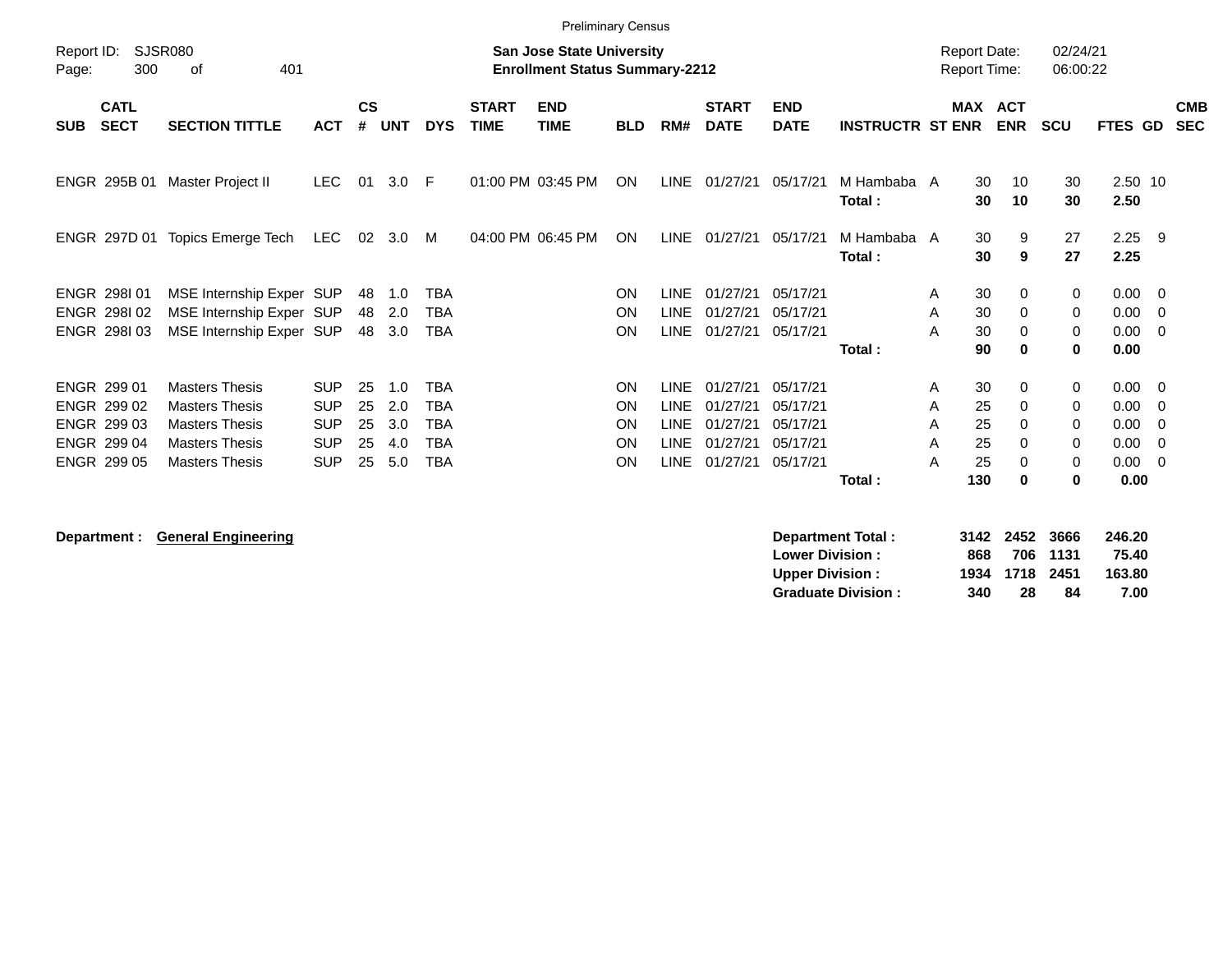|                     |                            |                                             |              |                    |            |            |                             | <b>Preliminary Census</b>                                                 |            |             |                             |                           |                             |   |          |                                     |                      |                |                          |
|---------------------|----------------------------|---------------------------------------------|--------------|--------------------|------------|------------|-----------------------------|---------------------------------------------------------------------------|------------|-------------|-----------------------------|---------------------------|-----------------------------|---|----------|-------------------------------------|----------------------|----------------|--------------------------|
| Report ID:<br>Page: | 301                        | <b>SJSR080</b><br>401<br>οf                 |              |                    |            |            |                             | <b>San Jose State University</b><br><b>Enrollment Status Summary-2212</b> |            |             |                             |                           |                             |   |          | <b>Report Date:</b><br>Report Time: | 02/24/21<br>06:00:22 |                |                          |
| <b>SUB</b>          | <b>CATL</b><br><b>SECT</b> | <b>SECTION TITTLE</b>                       | <b>ACT</b>   | $\mathsf{cs}$<br># | <b>UNT</b> | <b>DYS</b> | <b>START</b><br><b>TIME</b> | <b>END</b><br><b>TIME</b>                                                 | <b>BLD</b> | RM#         | <b>START</b><br><b>DATE</b> | <b>END</b><br><b>DATE</b> | <b>INSTRUCTR ST ENR ENR</b> |   |          | <b>MAX ACT</b>                      | <b>SCU</b>           | FTES GD        | <b>CMB</b><br><b>SEC</b> |
| College             |                            | <b>Engineering, College of</b>              |              |                    |            |            |                             |                                                                           |            |             |                             |                           |                             |   |          |                                     |                      |                |                          |
|                     | Department :               | <b>Industrial &amp; Systems Engineering</b> |              |                    |            |            |                             |                                                                           |            |             |                             |                           |                             |   |          |                                     |                      |                |                          |
| <b>ISE</b>          | 103 01                     | Life Cycle Engr                             | LEC.         |                    | 02 3.0     | <b>TR</b>  |                             | 04:30 PM 05:45 PM                                                         | ON         |             | LINE 01/27/21 05/17/21      |                           | J Flahaux<br>Total:         | A | 60<br>60 | 19<br>19                            | 57<br>57             | 3.80 0<br>3.80 |                          |
| <b>ISE</b>          | 105 01                     | Intr Syst Engr                              | SEM 04       |                    | 3.0        | TR         |                             | 12:00 PM 01:15 PM                                                         | ON         |             | LINE 01/27/21 05/17/21      |                           | R Srinivasan A              |   | 60       | 41                                  | 123                  | $8.20 \ 0$     |                          |
|                     |                            |                                             |              |                    |            |            |                             |                                                                           |            |             |                             |                           | Total:                      |   | 60       | 41                                  | 123                  | 8.20           |                          |
| <b>ISE</b>          | 115 01                     | Lean Intgr Mfg                              | SEM          | 04                 | 3.0        | м          |                             | 06:00 PM 07:45 PM                                                         | ON         | LINE        | 01/27/21                    | 05/17/21                  | T Pham                      | A | 50       | 40                                  | 80                   | $8.00 \t 0$    |                          |
| <b>ISE</b>          | 115 02                     | Lean Intgr Mfg                              | LAB          | 16                 | 0.0        | T          |                             | 06:00 PM 09:00 PM                                                         | ON         | <b>LINE</b> | 01/27/21                    | 05/17/21                  | T Pham                      | A | 25       | 19                                  | 19                   | $0.00 \t 0$    |                          |
| <b>ISE</b>          | 115 03                     | Lean Intgr Mfg                              | LAB          | 16                 | 0.0        | W          |                             | 06:00 PM 09:00 PM                                                         | <b>ON</b>  | LINE        | 01/27/21                    | 05/17/21                  | T Pham                      | A | 25       | 21                                  | 21                   | $0.00 \t 0$    |                          |
|                     |                            |                                             |              |                    |            |            |                             |                                                                           |            |             |                             |                           | Total:                      |   | 100      | 80                                  | 120                  | 8.00           |                          |
| <b>ISE</b>          | 120 01                     | Methods Design                              | <b>LEC</b>   | 01                 | 3.0        | TR.        |                             | 03:00 PM 03:50 PM                                                         | ON         | <b>LINE</b> | 01/27/21                    | 05/17/21                  | D Nathan-RobA               |   | 70       | 36                                  | 72                   | $7.20 \t 0$    |                          |
| <b>ISE</b>          | 120 02                     | Methods Design                              | LAB          | 16                 | 0.0        | T          |                             | 04:00 PM 07:00 PM                                                         | ON         | <b>LINE</b> | 01/27/21                    | 05/17/21                  | D Nathan-RobA               |   | 35       | 23                                  | 23                   | $0.00 \t 0$    |                          |
| <b>ISE</b>          | 120 03                     | Methods Design                              | LAB          | 16                 | 0.0        | R          |                             | 04:00 PM 07:00 PM                                                         | <b>ON</b>  | LINE        | 01/27/21                    | 05/17/21                  | D Nathan-RobA               |   | 35       | 13                                  | 13                   | $0.00 \t 0$    |                          |
|                     |                            |                                             |              |                    |            |            |                             |                                                                           |            |             |                             |                           | Total:                      |   | 140      | 72                                  | 108                  | 7.20           |                          |
| <b>ISE</b>          | 130 01                     | <b>Engr Statistics</b>                      | <b>LEC</b>   | 04                 | 3.0        | TR.        |                             | 09:00 AM 10:15 AM                                                         | <b>ON</b>  |             | LINE 01/27/21 05/17/21      |                           | N Patel                     | A | 150      | 132                                 | 396                  | 27.90 30       |                          |
|                     |                            |                                             |              |                    |            |            |                             |                                                                           |            |             |                             |                           | Total:                      |   | 150      | 132                                 | 396                  | 27.90          |                          |
| <b>ISE</b>          | 131 01                     | <b>Statistical Proc Con</b>                 | SEM          | 04                 | 3.0        | МW         |                             | 03:00 PM 04:15 PM                                                         | <b>ON</b>  | <b>LINE</b> | 01/27/21                    | 05/17/21                  | Y Wei                       | Α | 60       | 41                                  | 123                  | $8.20 \ 0$     |                          |
|                     |                            |                                             |              |                    |            |            |                             |                                                                           |            |             |                             |                           | Total:                      |   | 60       | 41                                  | 123                  | 8.20           |                          |
| <b>ISE</b>          | 140 01                     | Oper Plan & Control                         | SEM          | 04                 | 3.0        | МW         |                             | 04:30 PM 05:45 PM                                                         | ON         | <b>LINE</b> | 01/27/21                    | 05/17/21                  | A Kumar                     | A | 90       | 42                                  | 126                  | 10.10 34       |                          |
|                     |                            |                                             |              |                    |            |            |                             |                                                                           |            |             |                             |                           | Total:                      |   | 90       | 42                                  | 126                  | 10.10          |                          |
| <b>ISE</b>          | 155 01                     | Supply Chain Engr                           | SEM 04       |                    | 3.0        | TR         |                             | 10:30 AM 11:45 AM                                                         | ON         | LINE        | 01/27/21                    | 05/17/21                  | H Liu                       | Α | 60       | 55                                  | 165                  | $11.00 \t 0$   |                          |
|                     |                            |                                             |              |                    |            |            |                             |                                                                           |            |             |                             |                           | Total:                      |   | 60       | 55                                  | 165                  | 11.00          |                          |
| <b>ISE</b>          | 160 01                     | <b>Healthcare Del Sys</b>                   | LEC 02 3.0 T |                    |            |            |                             | 06:00 PM 08:45 PM ON                                                      |            |             |                             | LINE 01/27/21 05/17/21    | A James                     | Α | 20       | 5                                   | 15                   | $1.00 \t 0$    |                          |
|                     |                            |                                             |              |                    |            |            |                             |                                                                           |            |             |                             |                           | Total:                      |   | 20       | 5                                   | 15                   | 1.00           |                          |
| <b>ISE</b>          | 164 01                     | Comp & Hum Interact SEM 04 3.0 T            |              |                    |            |            |                             | 06:00 PM 08:45 PM                                                         | ON         |             | LINE 01/27/21 05/17/21      |                           | A Moallem                   | Α | 90       | 88                                  | 264                  | 17.60 0        |                          |
|                     |                            |                                             |              |                    |            |            |                             |                                                                           |            |             |                             |                           | Total:                      |   | 90       | 88                                  | 264                  | 17.60          |                          |
| <b>ISE</b>          | 167 01                     | <b>Sys Simulation</b>                       | SEM 04 3.0 M |                    |            |            |                             | 09:00 AM 10:45 AM                                                         | ON         |             | LINE 01/27/21 05/17/21      |                           | K Mabrouk                   | A | 50       | 23                                  | 46                   | 4.80 4         |                          |
| <b>ISE</b>          | 16702                      | <b>Sys Simulation</b>                       | LAB          |                    | 16  0.0  M |            |                             | 11:00 AM 02:00 PM                                                         | ON         |             | LINE 01/27/21 05/17/21      |                           | K Mabrouk A                 |   | 50       | 23                                  | 23                   | 0.004          |                          |
|                     |                            |                                             |              |                    |            |            |                             |                                                                           |            |             |                             |                           | Total :                     |   | 100      | 46                                  | 69                   | 4.80           |                          |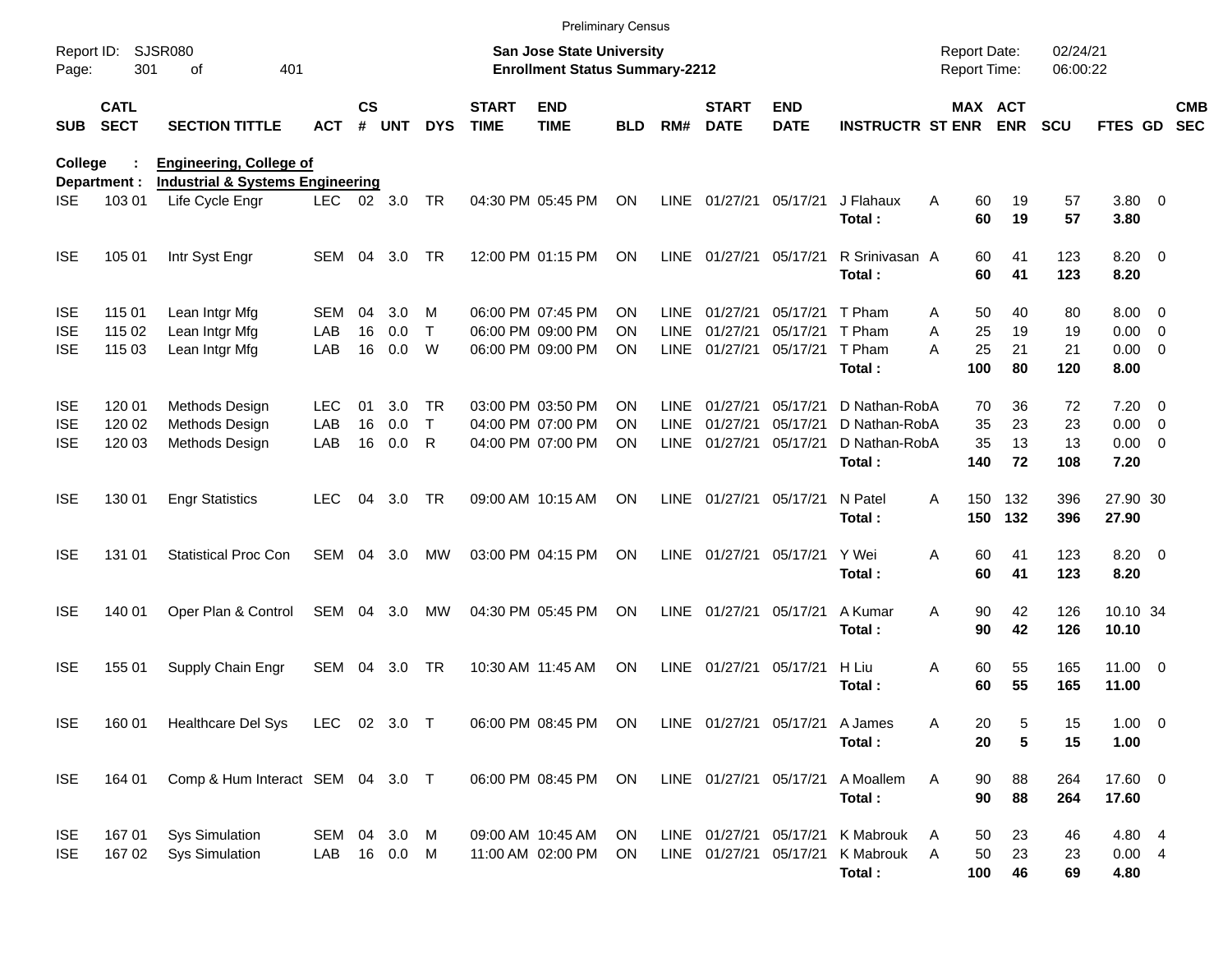|                                        |                                    |                                                                            |                                        |                    |                      |                                        |                             | <b>Preliminary Census</b>                                                 |                |             |                                  |                                |                                                                                                          |                                            |                                               |                            |                                                |                          |
|----------------------------------------|------------------------------------|----------------------------------------------------------------------------|----------------------------------------|--------------------|----------------------|----------------------------------------|-----------------------------|---------------------------------------------------------------------------|----------------|-------------|----------------------------------|--------------------------------|----------------------------------------------------------------------------------------------------------|--------------------------------------------|-----------------------------------------------|----------------------------|------------------------------------------------|--------------------------|
| Page:                                  | Report ID: SJSR080<br>302          | 401<br>of                                                                  |                                        |                    |                      |                                        |                             | <b>San Jose State University</b><br><b>Enrollment Status Summary-2212</b> |                |             |                                  |                                |                                                                                                          | <b>Report Date:</b><br><b>Report Time:</b> |                                               | 02/24/21<br>06:00:22       |                                                |                          |
| <b>SUB</b>                             | <b>CATL</b><br><b>SECT</b>         | <b>SECTION TITTLE</b>                                                      | <b>ACT</b>                             | $\mathsf{cs}$<br># | <b>UNT</b>           | <b>DYS</b>                             | <b>START</b><br><b>TIME</b> | <b>END</b><br><b>TIME</b>                                                 | <b>BLD</b>     | RM#         | <b>START</b><br><b>DATE</b>      | <b>END</b><br><b>DATE</b>      | <b>INSTRUCTR ST ENR</b>                                                                                  |                                            | MAX ACT<br><b>ENR</b>                         | <b>SCU</b>                 | <b>FTES GD</b>                                 | <b>CMB</b><br><b>SEC</b> |
| <b>ISE</b>                             | 170 01                             | <b>Operation Research</b>                                                  | SEM 04 3.0 TR                          |                    |                      |                                        |                             | 01:30 PM 02:45 PM                                                         | ON             | LINE        | 01/27/21                         | 05/17/21                       | S Erdogan<br>Total:                                                                                      | Α<br>60<br>60                              | 47<br>47                                      | 141<br>141                 | $9.45$ 1<br>9.45                               |                          |
| <b>ISE</b><br><b>ISE</b><br><b>ISE</b> | 180 01<br>180 02<br>180 03         | <b>Individ Studies</b><br><b>Individ Studies</b><br><b>Individ Studies</b> | <b>SUP</b><br><b>SUP</b><br><b>SUP</b> | 36<br>36<br>36     | 1.0<br>2.0<br>3.0    | <b>TBA</b><br><b>TBA</b><br><b>TBA</b> |                             |                                                                           |                |             | 01/27/21<br>01/27/21<br>01/27/21 | 05/17/21<br>05/17/21           | 05/17/21 L Freund<br>L Freund<br>Total:                                                                  | 25<br>Α<br>25<br>Α<br>25<br>A<br>75        | 1<br>0<br>$\mathbf 0$<br>$\blacktriangleleft$ | 1<br>0<br>0<br>$\mathbf 1$ | $0.07$ 0<br>$0.00 \t 0$<br>$0.00 \t 0$<br>0.07 |                          |
| <b>ISE</b>                             | 194 01                             | <b>Analytics Workshop</b>                                                  | LAB                                    |                    | 16  1.0  W           |                                        |                             | 10:30 AM 01:15 PM                                                         | ON             |             | LINE 01/27/21                    | 05/17/21                       | S Gupta<br>Total:                                                                                        | 50<br>Α<br>50                              | 39<br>39                                      | 39<br>39                   | $2.60 \t 0$<br>2.60                            |                          |
| <b>ISE</b>                             |                                    | 195A 01 Sr ISE Design I                                                    | LAB                                    |                    | 16  1.0  F           |                                        |                             | 09:30 AM 12:30 PM                                                         | ON             |             | LINE 01/27/21                    | 05/17/21                       | <b>B</b> Saeed<br>Total:                                                                                 | 50<br>A<br>50                              | 16<br>16                                      | 16<br>16                   | $1.07 \t 0$<br>1.07                            |                          |
| <b>ISE</b>                             |                                    | 195B 01 Sr ISE Design II                                                   | LAB                                    |                    | 16 3.0 F             |                                        |                             | 01:00 PM 03:45 PM                                                         | ON             |             | LINE 01/27/21                    | 05/17/21                       | <b>B</b> Saeed<br>Total:                                                                                 | 50<br>A<br>50                              | 41<br>41                                      | 123<br>123                 | $8.20 \ 0$<br>8.20                             |                          |
| <b>ISE</b>                             | 200 01                             | Fincl Mthds Engr                                                           | SEM 05 3.0 R                           |                    |                      |                                        |                             | 06:00 PM 08:45 PM                                                         | ON             |             | LINE 01/27/21                    | 05/17/21                       | D Nathan-RobA<br>Total:                                                                                  | 80<br>80                                   | 74<br>74                                      | 222<br>222                 | 18.50 74<br>18.50                              |                          |
| <b>ISE</b>                             | 202 01                             | Des Ana Engr Exp                                                           | SEM 05 3.0 R                           |                    |                      |                                        |                             | 03:00 PM 05:45 PM                                                         | ON             |             | LINE 01/27/21                    | 05/17/21                       | S Amin<br>Total:                                                                                         | 70<br>A<br>70                              | 16<br>16                                      | 48<br>48                   | 4.00 16<br>4.00                                |                          |
| <b>ISE</b>                             | 211 01                             | Exptl Des for HF                                                           | <b>LEC</b>                             | 05                 | 3.0                  | W                                      |                             | 06:00 PM 08:45 PM                                                         | ON             | <b>LINE</b> | 01/27/21                         | 05/17/21                       | S Amin<br>Total:                                                                                         | 50<br>A<br>50                              | 33<br>33                                      | 99<br>99                   | 8.25 33<br>8.25                                |                          |
| <b>ISE</b>                             | 213 01                             | Princip of Engr Mgmt LEC                                                   |                                        |                    | 02 3.0 M             |                                        |                             | 06:00 PM 08:45 PM                                                         | ON             | LINE        | 01/27/21                         | 05/17/21                       | A Kumar<br>Total:                                                                                        | A<br>70<br>70                              | 64<br>64                                      | 192<br>192                 | 16.00 64<br>16.00                              |                          |
| <b>ISE</b>                             | 215 01                             | <b>Usability Testing</b>                                                   | SEM 04 3.0 R                           |                    |                      |                                        |                             | 03:00 PM 05:45 PM ON                                                      |                |             |                                  | LINE 01/27/21 05/17/21 A Andre | Total:                                                                                                   | Α<br>50<br>50                              | 31<br>31                                      | 93<br>93                   | 7.75 31<br>7.75                                |                          |
| <b>ISE</b>                             | 218 01                             | Int. Design I                                                              | LEC 02 3.0 M                           |                    |                      |                                        |                             | 06:00 PM 08:45 PM ON                                                      |                |             | LINE 01/27/21 05/17/21           |                                | D Rosenberg A<br>Total:                                                                                  | 30<br>30                                   | 30<br>30                                      | 90<br>90                   | 7.50 30<br>7.50                                |                          |
| ISE                                    | 21901<br>CMPE 219 01<br>PSYC 21901 | <b>HCI</b> Security<br><b>HCI</b> Security<br><b>HCI</b> Security          | SEM 04 3.0 R<br>SEM<br>SEM             |                    | 04 3.0 R<br>04 3.0 R |                                        |                             | 06:00 PM 08:45 PM<br>06:00 PM 08:45 PM<br>06:00 PM 08:45 PM               | ON<br>ON<br>ON |             |                                  |                                | LINE 01/27/21 05/17/21 A Moallem<br>LINE 01/27/21 05/17/21 A Moallem<br>LINE 01/27/21 05/17/21 A Moallem | 50<br>Α<br>Α<br>Α                          | 3<br>$\pmb{0}$<br>16<br>0<br>0                | 9<br>48<br>$\mathbf 0$     | 0.75 3 C<br>4.00 16 C<br>$0.00 \t 0 C$         |                          |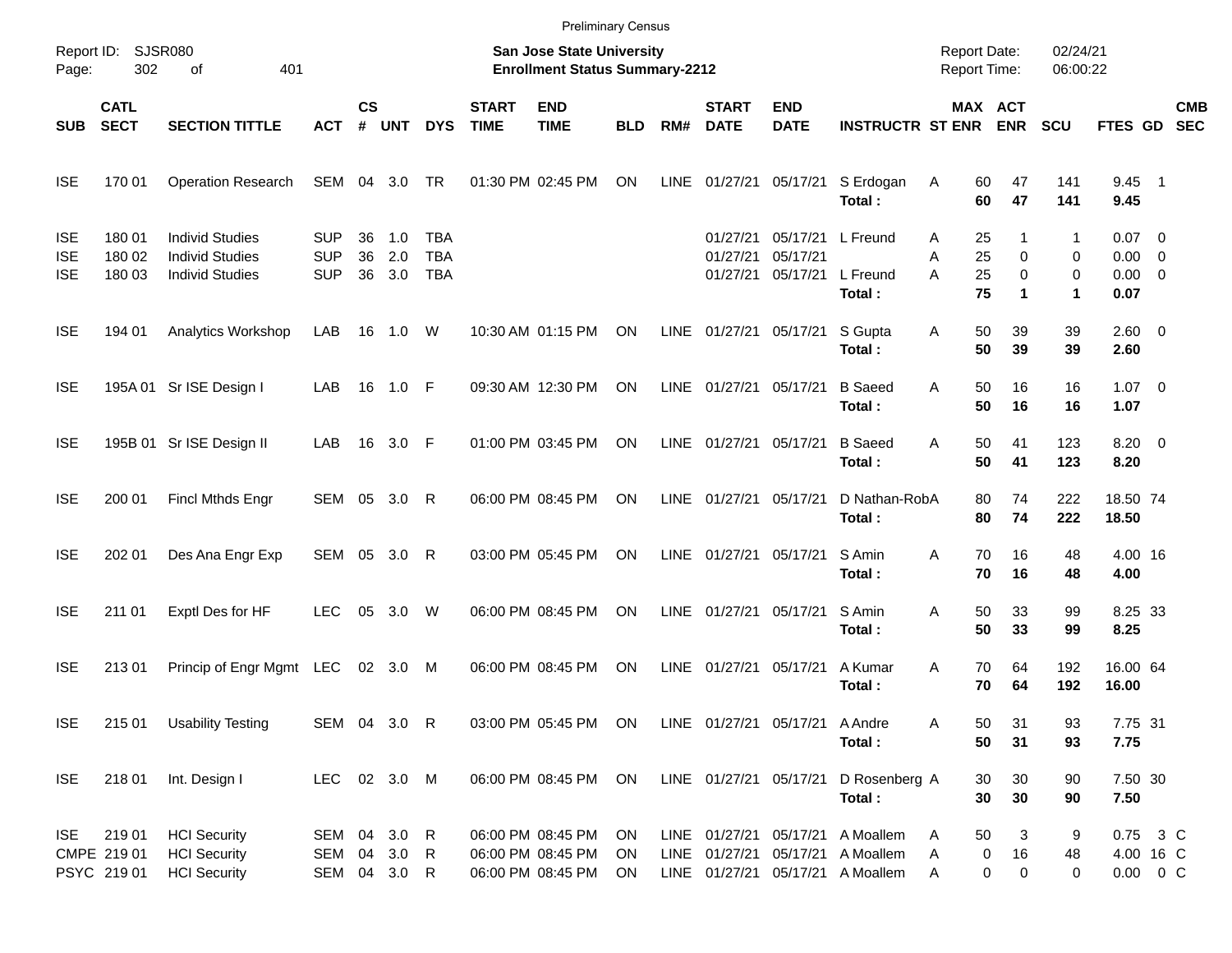|                     |                            |                                   |            |                    |            |              |                                                                    |                           | <b>Preliminary Census</b> |      |                             |                           |                                     |                 |                                |            |                     |                          |
|---------------------|----------------------------|-----------------------------------|------------|--------------------|------------|--------------|--------------------------------------------------------------------|---------------------------|---------------------------|------|-----------------------------|---------------------------|-------------------------------------|-----------------|--------------------------------|------------|---------------------|--------------------------|
| Report ID:<br>Page: | <b>SJSR080</b><br>303      |                                   |            |                    |            |              | San Jose State University<br><b>Enrollment Status Summary-2212</b> |                           |                           |      |                             |                           | <b>Report Date:</b><br>Report Time: |                 | 02/24/21<br>06:00:22           |            |                     |                          |
| <b>SUB</b>          | <b>CATL</b><br><b>SECT</b> | <b>SECTION TITTLE</b>             | <b>ACT</b> | $\mathsf{cs}$<br># | <b>UNT</b> | <b>DYS</b>   | <b>START</b><br><b>TIME</b>                                        | <b>END</b><br><b>TIME</b> | <b>BLD</b>                | RM#  | <b>START</b><br><b>DATE</b> | <b>END</b><br><b>DATE</b> | <b>INSTRUCTR ST ENR</b>             |                 | MAX ACT<br><b>ENR</b>          | <b>SCU</b> | FTES GD             | <b>CMB</b><br><b>SEC</b> |
|                     |                            |                                   |            |                    |            |              |                                                                    |                           |                           |      |                             |                           | Total:                              |                 | 50<br>19                       | 57         | 4.75                |                          |
| <b>ISE</b>          | 223 01                     | Dec Model Sus Dev                 | <b>LEC</b> |                    | 3.0        |              |                                                                    |                           |                           |      |                             |                           | Total:                              | Χ               | 0<br>0<br>$\bf{0}$<br>$\bf{0}$ | 0<br>0     | $0.00 \t 0$<br>0.00 |                          |
|                     |                            |                                   |            |                    |            |              |                                                                    |                           |                           |      |                             |                           |                                     |                 |                                |            |                     |                          |
| <b>ISE</b>          | 233 01                     | Op Data Analysis                  | <b>LEC</b> | 01                 | 3.0 F      |              |                                                                    | 09:00 AM 12:00 PM         | ON                        | LINE | 01/27/21 05/17/21           |                           | Y Wei<br>Total:                     | Α               | 50<br>23<br>50<br>23           | 69<br>69   | 5.75 23<br>5.75     |                          |
| <b>ISE</b>          | 240 01                     | Analytics Sys Engr                | SEM        | 05                 | 3.0        | W            |                                                                    | 03:00 PM 05:45 PM         | ON                        | LINE | 01/27/21 05/17/21           |                           | S Erdogan<br>Total:                 | Α               | 60<br>28<br>60<br>28           | 84<br>84   | 7.00 28<br>7.00     |                          |
| <b>ISE</b>          | 242 01                     | Adv Scv Sys Engrg & SEM           |            |                    | 3.0        |              |                                                                    |                           |                           |      |                             |                           | Total:                              | X               | 0<br>0<br>$\bf{0}$<br>$\bf{0}$ | 0<br>0     | $0.00 \t 0$<br>0.00 |                          |
| <b>ISE</b>          | 244 01                     | Al Tools Systm Eng                | <b>LEC</b> |                    | 3.0        |              |                                                                    |                           |                           |      |                             |                           | Total:                              | X               | 0<br>0<br>$\bf{0}$<br>$\bf{0}$ | 0<br>0     | $0.00 \t 0$<br>0.00 |                          |
| <b>ISE</b>          | 247 01                     | Logistics Supl Chn                | SEM 04     |                    | 3.0        | W            |                                                                    | 03:00 PM 05:45 PM         | ON                        | LINE | 01/27/21 05/17/21           |                           | H Liu<br>Total:                     | Α               | 50<br>5<br>50<br>5             | 15<br>15   | $1.25$ 5<br>1.25    |                          |
| <b>ISE</b>          | 250 01                     | Leading 6Sigma Impro SEM 04 3.0 T |            |                    |            |              |                                                                    | 06:00 PM 08:45 PM         | ON                        | LINE | 01/27/21 05/17/21           |                           | H Tsao<br>Total:                    | Α<br>150<br>150 | 77<br>77                       | 231<br>231 | 18.60 64<br>18.60   |                          |
| <b>ISE</b>          | 260 01                     | Healthcare Del Sys                | <b>LEC</b> | 02                 | 3.0        | $\top$       |                                                                    | 06:00 PM 08:45 PM         | ON                        | LINE | 01/27/21 05/17/21           |                           | A James<br>Total:                   | Α               | 27<br>40<br>40<br>27           | 81<br>81   | 6.75 27<br>6.75     |                          |
| <b>ISE</b>          | 265 01                     | Adv Sys Simul                     | <b>SEM</b> |                    | 3.0        |              |                                                                    |                           |                           |      |                             |                           |                                     | X               | $\mathbf 0$<br>0               | 0          | $0.00 \t 0$         |                          |
| <b>ISE</b>          | 265 02                     | Adv Sys Simul                     | <b>SEM</b> | 05                 | 3.0        | $\top$       |                                                                    | 11:00 AM 01:45 PM         |                           |      | 01/27/21                    | 05/17/21                  | K Mabrouk                           | A               | 16<br>15                       | 45         | 3.75 15             |                          |
| <b>ISE</b>          | 265 03                     | Adv Sys Simul                     | <b>SEM</b> | 05                 | 3.0        | $\mathsf{T}$ |                                                                    | 02:00 PM 04:45 PM         |                           |      | 01/27/21                    | 05/17/21                  | K Mabrouk<br>Total:                 | A               | 16<br>12<br>32<br>27           | 36<br>81   | 3.00 12<br>6.75     |                          |
| <b>ISE</b>          | 297 01                     | Sp Topics IE                      | <b>SEM</b> |                    | 1.0        |              |                                                                    |                           |                           |      |                             |                           |                                     | X               | 0<br>0                         | 0          | $0.00 \t 0$         |                          |
| <b>ISE</b>          | 297 02                     | Sp Topics IE                      | <b>SEM</b> |                    | 2.0        |              |                                                                    |                           |                           |      |                             |                           |                                     | X               | $\pmb{0}$<br>0                 | 0          | $0.00 \t 0$         |                          |
| <b>ISE</b>          | 297 03                     | Sp Topics IE                      | <b>SEM</b> |                    | 3.0        |              |                                                                    |                           |                           |      |                             |                           |                                     | X               | $\pmb{0}$<br>0                 | 0          | $0.00 \t 0$         |                          |
|                     |                            |                                   |            |                    |            |              |                                                                    |                           |                           |      |                             |                           | Total:                              |                 | $\bf{0}$<br>0                  | 0          | 0.00                |                          |
| <b>ISE</b>          | 298 01                     | Spec Prob                         | <b>SUP</b> |                    | 25 1.0     | <b>TBA</b>   |                                                                    |                           |                           |      |                             |                           | 01/27/21 05/17/21 S Erdogan         | A               | 50<br>27                       | 27         | 2.25 27             |                          |
| <b>ISE</b>          | 298 02                     | Spec Prob                         | <b>SUP</b> |                    | 25 2.0     | <b>TBA</b>   |                                                                    |                           |                           |      |                             | 01/27/21 05/17/21 H Liu   |                                     | Α               | 50<br>20                       | 40         | 3.33 20             |                          |
| <b>ISE</b>          | 298 03                     | Spec Prob                         | <b>SUP</b> |                    | 25 3.0 TBA |              |                                                                    |                           |                           |      |                             | 01/27/21 05/17/21 H Tsao  |                                     | Α               | 50<br>51                       | 153        | 12.75 51            |                          |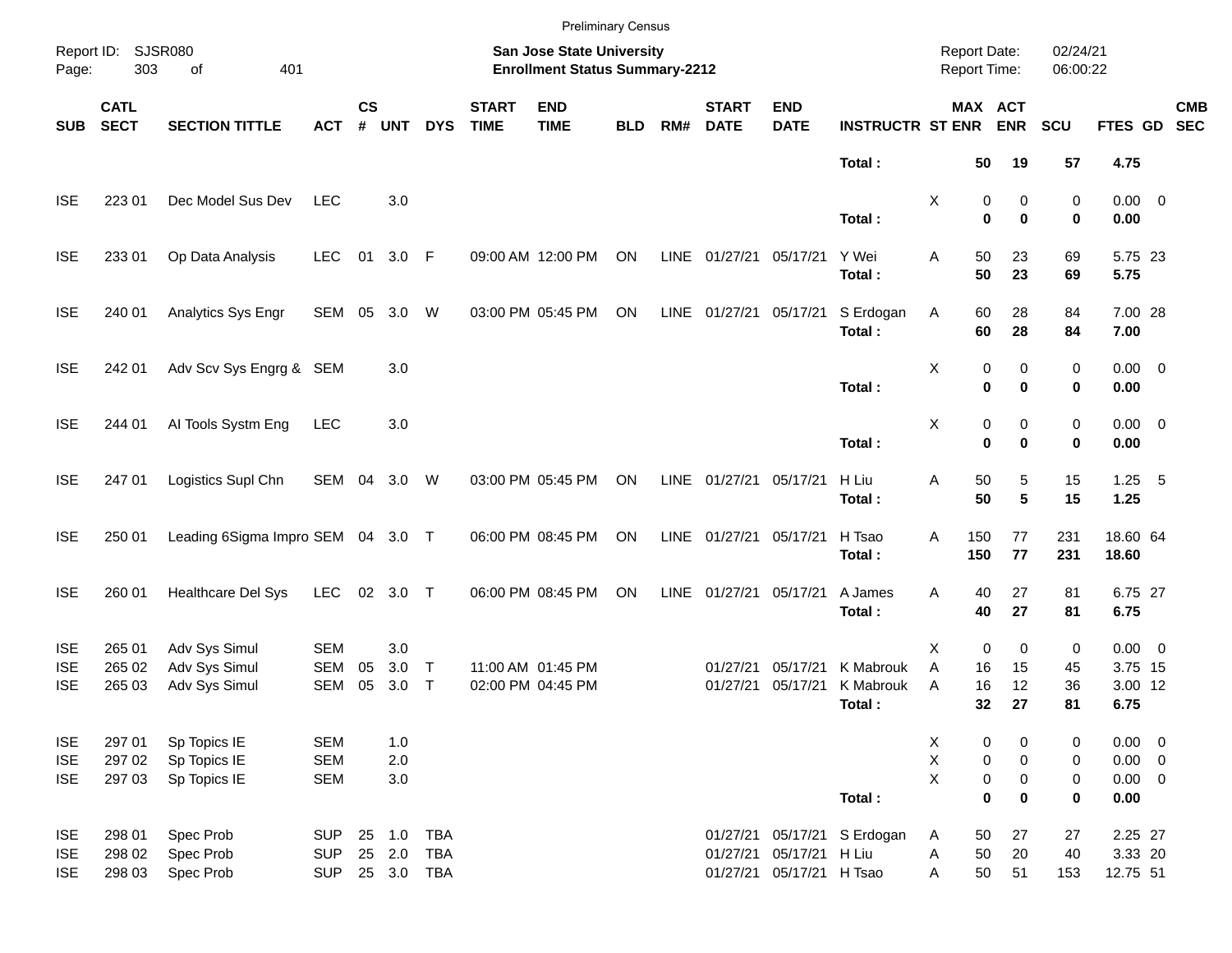|                          | <b>Preliminary Census</b><br><b>Report Date:</b> |                                                                                                          |                          |                |            |            |                             |                    |            |     |                             |                                                  |                          |            |                   |                          |                             |                          |                       |                          |
|--------------------------|--------------------------------------------------|----------------------------------------------------------------------------------------------------------|--------------------------|----------------|------------|------------|-----------------------------|--------------------|------------|-----|-----------------------------|--------------------------------------------------|--------------------------|------------|-------------------|--------------------------|-----------------------------|--------------------------|-----------------------|--------------------------|
| Report ID:<br>Page:      |                                                  | SJSR080<br><b>San Jose State University</b><br>304<br>οf<br>401<br><b>Enrollment Status Summary-2212</b> |                          |                |            |            |                             |                    |            |     |                             |                                                  |                          |            |                   |                          | 02/24/21<br>06:00:22        |                          |                       |                          |
| <b>SUB</b>               | <b>CATL</b><br><b>SECT</b>                       | <b>SECTION TITTLE</b>                                                                                    | <b>ACT</b>               | <b>CS</b><br># | <b>UNT</b> | <b>DYS</b> | <b>START</b><br><b>TIME</b> | <b>END</b><br>TIME | <b>BLD</b> | RM# | <b>START</b><br><b>DATE</b> | <b>END</b><br><b>DATE</b>                        | <b>INSTRUCTR ST ENR</b>  | <b>MAX</b> |                   | <b>ACT</b><br><b>ENR</b> | <b>SCU</b>                  | <b>FTES</b>              | GD.                   | <b>CMB</b><br><b>SEC</b> |
| <b>ISE</b>               | 298 04                                           | Spec Prob                                                                                                | <b>SUP</b>               | 25             | 4.0        | TBA        |                             |                    |            |     | 01/27/21                    | 05/17/21                                         | D Rosenberg A<br>Total:  |            | 50<br>200         | 6<br>104                 | 24<br>244                   | 2.00<br>20.33            | - 6                   |                          |
| <b>ISE</b><br><b>ISE</b> | 299 01<br>299 02                                 | <b>Masters Thesis</b><br><b>Masters Thesis</b>                                                           | <b>SUP</b><br><b>SUP</b> | 25<br>25       | 1.0<br>2.0 | TBA<br>TBA |                             |                    |            |     | 01/27/21<br>01/27/21        | 05/17/21<br>05/17/21                             |                          | A<br>A     | 25<br>25          | 0<br>$\Omega$            | 0<br>0                      | 0.00<br>0.00             | - 0<br>- 0            |                          |
| <b>ISE</b><br><b>ISE</b> | 299 03<br>299 04                                 | <b>Masters Thesis</b><br><b>Masters Thesis</b>                                                           | <b>SUP</b><br><b>SUP</b> | 25<br>25       | 3.0<br>4.0 | TBA<br>TBA |                             |                    |            |     | 01/27/21<br>01/27/21        | 05/17/21<br>05/17/21                             |                          | A<br>A     | 25<br>25          | $\Omega$<br>0            | $\Omega$<br>0               | 0.00<br>0.00             | - 0<br>$\overline{0}$ |                          |
|                          |                                                  |                                                                                                          |                          |                |            |            |                             |                    |            |     |                             |                                                  | Total:                   |            | 100               | 0                        | 0                           | 0.00                     |                       |                          |
|                          | Department :                                     | <b>Industrial &amp; Systems Engineering</b>                                                              |                          |                |            |            |                             |                    |            |     |                             | <b>Lower Division:</b><br><b>Upper Division:</b> | <b>Department Total:</b> |            | 2297<br>0<br>1295 | 1323<br>$\bf{0}$<br>839  | 3492<br>$\mathbf 0$<br>2108 | 262.37<br>0.00<br>147.68 |                       |                          |

**Graduate Division : 1002 484 1384 114.68**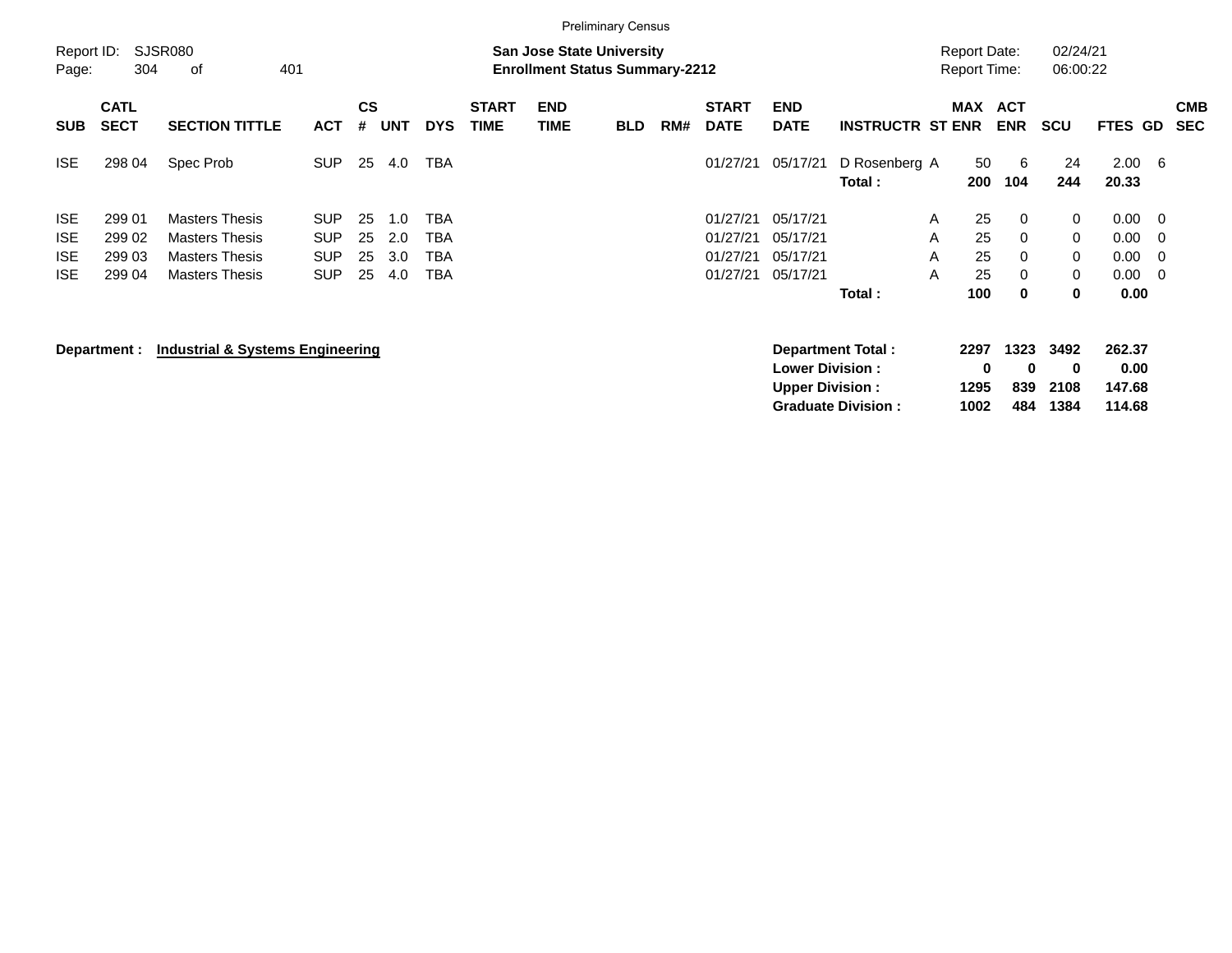|                     |                            |                                        |            |               |            |                              |                             | <b>Preliminary Census</b>                                                 |            |      |                             |                           |                         |                                            |                |                                |                      |              |                                  |                          |
|---------------------|----------------------------|----------------------------------------|------------|---------------|------------|------------------------------|-----------------------------|---------------------------------------------------------------------------|------------|------|-----------------------------|---------------------------|-------------------------|--------------------------------------------|----------------|--------------------------------|----------------------|--------------|----------------------------------|--------------------------|
| Report ID:<br>Page: | 305                        | <b>SJSR080</b><br>401<br>οf            |            |               |            |                              |                             | <b>San Jose State University</b><br><b>Enrollment Status Summary-2212</b> |            |      |                             |                           |                         | <b>Report Date:</b><br><b>Report Time:</b> |                |                                | 02/24/21<br>06:00:22 |              |                                  |                          |
| <b>SUB</b>          | <b>CATL</b><br><b>SECT</b> | <b>SECTION TITTLE</b>                  | <b>ACT</b> | $\mathsf{cs}$ | # UNT      | <b>DYS</b>                   | <b>START</b><br><b>TIME</b> | <b>END</b><br><b>TIME</b>                                                 | <b>BLD</b> | RM#  | <b>START</b><br><b>DATE</b> | <b>END</b><br><b>DATE</b> | <b>INSTRUCTR ST ENR</b> |                                            | MAX ACT        | <b>ENR</b>                     | <b>SCU</b>           | FTES GD      |                                  | <b>CMB</b><br><b>SEC</b> |
| College             |                            | <b>Engineering, College of</b>         |            |               |            |                              |                             |                                                                           |            |      |                             |                           |                         |                                            |                |                                |                      |              |                                  |                          |
|                     | Department :<br>TECH 20A01 | <b>Technology</b><br>Comp Aid Graphics | <b>LEC</b> |               | 2.0        |                              |                             |                                                                           |            |      |                             |                           |                         | X                                          | 0              | 0                              | 0                    | 0.00         | - 0                              |                          |
| TECH                | 20A 11                     | Comp Aid Graphics                      | LAB        |               | 0.0        |                              |                             |                                                                           |            |      |                             |                           |                         | X                                          | 0              | $\pmb{0}$                      | 0                    | 0.00         | - 0                              |                          |
|                     |                            |                                        |            |               |            |                              |                             |                                                                           |            |      |                             |                           | Total:                  |                                            | 0              | 0                              | 0                    | 0.00         |                                  |                          |
| TECH                | 25 01                      | Intro Materials Tech                   | <b>LEC</b> | 02            | 3.0        | W                            |                             | 09:00 AM 10:45 AM                                                         | ON.        |      | LINE 01/27/21               | 05/17/21                  | D Yan                   | A                                          | 30             | 29                             | 58                   | 5.80         | - 0                              |                          |
| <b>TECH</b>         | 25 11                      | Intro Materials Tech                   | LAB        | 16            | 0.0        | R                            |                             | 01:30 PM 04:15 PM                                                         | ΟN         | LINE | 01/27/21                    | 05/17/21                  | D Yan                   | Α                                          | 15             | 15                             | 15                   | 0.00         | - 0                              |                          |
|                     | TECH 25 12                 | Intro Materials Tech                   | LAB        | 16            | 0.0        | R                            |                             | 04:30 PM 07:15 PM                                                         | <b>ON</b>  |      | LINE 01/27/21               | 05/17/21                  | D Yan                   | Α                                          | 15             | 14                             | 14                   | 0.00         | - 0                              |                          |
|                     |                            |                                        |            |               |            |                              |                             |                                                                           |            |      |                             |                           | Total:                  |                                            | 60             | 58                             | 87                   | 5.80         |                                  |                          |
| TECH                | 30 01                      | Intro Python Prog                      | <b>LEC</b> | 02            | 3.0        | TR                           |                             | 10:30 AM 11:45 AM                                                         | ON.        |      | LINE 01/27/21               | 05/17/21                  | A Saeidi Ash A          |                                            | 30             | 30                             | 90                   | 6.00         | - 0                              |                          |
| TECH                | 30 02                      | Intro Python Prog                      | LEC        | 02            | 3.0        | <b>TR</b>                    |                             | 09:00 AM 10:15 AM                                                         | <b>ON</b>  |      | LINE 01/27/21               | 05/17/21                  | A Maraghehmo            |                                            | 30             | 31                             | 93                   | 6.20         | - 0                              |                          |
|                     |                            |                                        |            |               |            |                              |                             |                                                                           |            |      |                             |                           | Total:                  |                                            | 60             | 61                             | 183                  | 12.20        |                                  |                          |
| TECH 31 01          |                            | Qual Assur & Control                   | LEC        | 01            | 3.0        | TR                           |                             | 09:00 AM 10:15 AM                                                         | ON         |      | LINE 01/27/21               | 05/17/21                  | F Davoudi Ka A          |                                            | 40             | 22                             | 66                   | 4.40         | $\overline{\phantom{0}}$         |                          |
|                     |                            |                                        |            |               |            |                              |                             |                                                                           |            |      |                             |                           | Total:                  |                                            | 40             | 22                             | 66                   | 4.40         |                                  |                          |
| <b>TECH</b>         | 41 11                      | Mach Shop Safety                       | LAB        | 16            | 1.0        | R                            |                             | 09:00 AM 11:45 AM                                                         |            |      | 01/27/21                    | 05/17/21                  | C March                 | A                                          | 15             | 4                              | 4                    | 0.27         | 0 <sup>o</sup>                   |                          |
| ME                  | 41 11                      | <b>Mach Shop Safety</b>                | LAB        | 16            | 1.0        | R                            |                             | 09:00 AM 11:45 AM                                                         |            |      | 01/27/21                    | 05/17/21                  | C March                 | Α                                          | 0              | 8                              | 8                    | 0.53         | 0 <sup>o</sup>                   |                          |
| <b>TECH</b>         | 41 12                      | Mach Shop Safety                       | LAB        | 16            | 1.0        | R                            |                             | 01:30 PM 04:15 PM                                                         |            |      | 01/27/21                    | 05/17/21                  | C March                 | Α                                          | 15             | 6                              | 6                    | 0.40         | 0 <sup>o</sup>                   |                          |
| ME                  | 41 12                      | Mach Shop Safety                       | LAB        | 16            | 1.0        | R                            |                             | 01:30 PM 04:15 PM                                                         |            |      | 01/27/21                    | 05/17/21                  | C March                 | Α                                          | 0              | 8                              | 8                    | 0.53         | 0 <sup>o</sup>                   |                          |
| <b>TECH</b>         | 41 13                      | Mach Shop Safety                       | LAB        | 16            | 1.0        | R                            |                             | 06:00 PM 08:45 PM                                                         |            |      | 01/27/21                    | 05/17/21                  | C March                 | Α                                          | 15             | $\mathbf{1}$                   | $\mathbf{1}$         | 0.07         | 0 <sup>o</sup>                   |                          |
| ME                  | 41 13                      | Mach Shop Safety                       | LAB        | 16            | 1.0        | R                            |                             | 06:00 PM 08:45 PM                                                         |            |      | 01/27/21                    | 05/17/21                  | C March                 | Α                                          | 0              | 15                             | 15                   | 1.00         | 0 <sup>o</sup>                   |                          |
| <b>TECH</b>         | 41 14                      | Mach Shop Safety                       | LAB        | 16            | 1.0        | Т                            |                             | 09:00 AM 11:45 AM                                                         |            |      | 01/27/21                    | 05/17/21                  | C March                 | Α                                          | 15             | $\overline{1}$                 | 1                    | 0.07         | 0 <sup>o</sup>                   |                          |
| ME                  | 41 14                      | Mach Shop Safety                       | LAB        | 16            | 1.0        | $\mathsf{T}$                 |                             | 09:00 AM 11:45 AM                                                         |            |      | 01/27/21                    | 05/17/21                  | C March                 | Α                                          | 0              | 11                             | 11                   | 0.73         | 0 <sup>o</sup>                   |                          |
| <b>TECH</b>         | 41 15                      | Mach Shop Safety                       | LAB        | 16            | 1.0        | $\mathsf{T}$<br>$\mathsf{T}$ |                             | 01:30 PM 04:15 PM                                                         |            |      | 01/27/21                    | 05/17/21                  | C March                 | Α                                          | 15             | 4                              | 4                    | 0.27         | 0 <sup>o</sup>                   |                          |
| ME<br><b>TECH</b>   | 41 15<br>41 16             | Mach Shop Safety<br>Mach Shop Safety   | LAB<br>LAB | 16<br>16      | 1.0<br>1.0 | M                            |                             | 01:30 PM 04:15 PM<br>09:00 AM 11:45 AM                                    |            |      | 01/27/21<br>01/27/21        | 05/17/21                  | C March<br>M Appio      | Α                                          | 0              | $\overline{7}$<br>$\mathbf{1}$ | 7<br>$\mathbf{1}$    | 0.47<br>0.07 | 0 <sup>o</sup><br>0 <sup>o</sup> |                          |
| ME                  | 41 16                      | Mach Shop Safety                       | LAB        | 16            | 1.0        | M                            |                             | 09:00 AM 11:45 AM                                                         |            |      | 01/27/21                    | 05/17/21<br>05/17/21      | M Appio                 | Α<br>Α                                     | 15<br>0        | 14                             | 14                   | 0.93         | 0 <sup>o</sup>                   |                          |
|                     | TECH 41 17                 | Mach Shop Safety                       | LAB        | 16            | 1.0        | M                            |                             | 12:00 PM 02:45 PM                                                         |            |      | 01/27/21                    | 05/17/21                  | M Appio                 | Α                                          |                | 5                              | 5                    | 0.33         | $0\,$ C                          |                          |
| ME                  | 41 17                      | Mach Shop Safety                       | LAB        | 16            | 1.0        | M                            |                             | 12:00 PM 02:45 PM                                                         |            |      | 01/27/21                    | 05/17/21                  | M Appio                 | Α                                          | 15<br>0        | 12                             | 12                   | 0.80         | 0 <sup>o</sup>                   |                          |
| TECH 41 18          |                            | Mach Shop Safety                       | LAB        | 16            | 1.0        | W                            |                             | 09:00 AM 11:45 AM                                                         |            |      | 01/27/21                    | 05/17/21                  | M Appio                 | A                                          | 15             | $\overline{1}$                 | $\mathbf{1}$         | 0.07         | $0\,$ C                          |                          |
| ME                  | 41 18                      | Mach Shop Safety                       | LAB        | 16            | 1.0        | W                            |                             | 09:00 AM 11:45 AM                                                         |            |      | 01/27/21                    | 05/17/21                  | M Appio                 | Α                                          | 0              | 13                             | 13                   | 0.87         | $0\,C$                           |                          |
|                     | TECH 41 19                 | Mach Shop Safety                       | LAB        |               | 1.0        |                              |                             |                                                                           |            |      |                             |                           |                         | Χ                                          | 0              | 0                              | 0                    | 0.00         | - 0                              |                          |
| ME                  | 41 19                      | Mach Shop Safety                       | LAB        |               | 1.0        |                              |                             |                                                                           |            |      |                             |                           |                         | X                                          | 0              | $\mathbf 0$                    | 0                    | 0.00         | $\overline{\phantom{0}}$         |                          |
|                     |                            |                                        |            |               |            |                              |                             |                                                                           |            |      |                             |                           | Total:                  |                                            | 120            | 111                            | 111                  | 7.40         |                                  |                          |
| TECH 45 01          |                            | Sus Facilities Pln                     | LEC        |               | $3.0\,$    |                              |                             |                                                                           |            |      |                             |                           |                         | X                                          | $\overline{0}$ | $\boldsymbol{0}$               | $\mathbf 0$          | $0.00 \t 0$  |                                  |                          |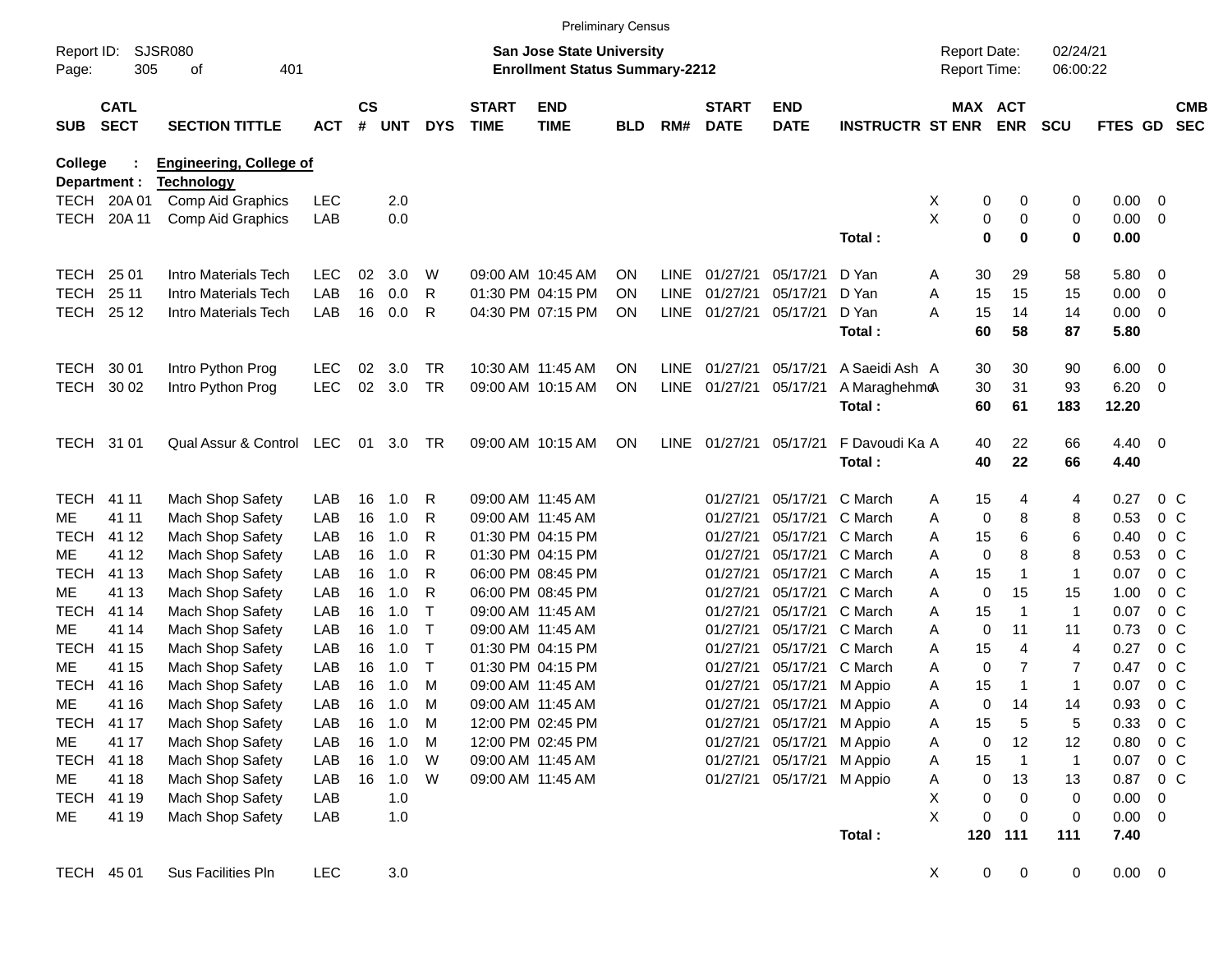|                                           |                                        |                                                                   |                                 |                |                         |                          |                             |                                                                           | <b>Preliminary Census</b> |                                    |                                  |                                                                |                                                 |                                                 |                         |                      |                                      |                                                              |                          |
|-------------------------------------------|----------------------------------------|-------------------------------------------------------------------|---------------------------------|----------------|-------------------------|--------------------------|-----------------------------|---------------------------------------------------------------------------|---------------------------|------------------------------------|----------------------------------|----------------------------------------------------------------|-------------------------------------------------|-------------------------------------------------|-------------------------|----------------------|--------------------------------------|--------------------------------------------------------------|--------------------------|
| Report ID:<br>Page:                       | 306                                    | <b>SJSR080</b><br>401<br>оf                                       |                                 |                |                         |                          |                             | <b>San Jose State University</b><br><b>Enrollment Status Summary-2212</b> |                           |                                    |                                  |                                                                |                                                 | <b>Report Date:</b><br>Report Time:             |                         | 02/24/21<br>06:00:22 |                                      |                                                              |                          |
| <b>SUB</b>                                | <b>CATL</b><br><b>SECT</b>             | <b>SECTION TITTLE</b>                                             | <b>ACT</b>                      | <b>CS</b><br># | <b>UNT</b>              | <b>DYS</b>               | <b>START</b><br><b>TIME</b> | <b>END</b><br><b>TIME</b>                                                 | <b>BLD</b>                | RM#                                | <b>START</b><br><b>DATE</b>      | <b>END</b><br><b>DATE</b>                                      | <b>INSTRUCTR ST ENR</b>                         |                                                 | MAX ACT<br><b>ENR</b>   | SCU                  | FTES GD                              |                                                              | <b>CMB</b><br><b>SEC</b> |
| <b>TECH</b>                               | 45 02                                  | <b>Sus Facilities Pln</b>                                         | <b>LEC</b>                      | 02             | 3.0                     | TR                       |                             | 07:30 PM 08:45 PM                                                         | ON                        | <b>LINE</b>                        | 01/27/21                         | 05/17/21                                                       | M Tehrani<br>Total:                             | 30<br>A<br>30                                   | 29<br>29                | 87<br>87             | 5.80 0<br>5.80                       |                                                              |                          |
| <b>TECH</b><br><b>TECH</b>                | 46 01<br>46 11                         | Mach Oper & Mgmt<br>Mach Oper & Mgmt                              | <b>LEC</b><br>LAB               | 02<br>16       | 3.0 <sub>2</sub><br>0.0 | S<br>S                   |                             | 09:00 AM 10:45 AM<br>11:00 AM 01:45 PM                                    |                           |                                    | 01/27/21<br>01/27/21             | 05/17/21<br>05/17/21                                           | M Appio<br>M Appio<br>Total:                    | 15<br>A<br>15<br>A<br>30                        | 9<br>9<br>18            | 18<br>9<br>27        | 1.80<br>0.00<br>1.80                 | $\overline{\mathbf{0}}$<br>$\overline{0}$                    |                          |
| <b>TECH</b><br><b>TECH</b>                | 60 01<br>60 02                         | Intro Electronics<br>Intro Electronics                            | LEC.<br><b>LEC</b>              | 02             | 3.0<br>3.0              | <b>MW</b>                |                             | 12:00 PM 12:50 PM                                                         | ON                        | <b>LINE</b>                        | 01/27/21                         | 05/17/21                                                       | F Mahzabeen A                                   | 50<br>X<br>0                                    | 44<br>$\mathbf 0$       | 88<br>0              | $8.80\ 0$<br>0.00                    | $\overline{\mathbf{0}}$                                      |                          |
| <b>TECH</b><br><b>TECH</b><br><b>TECH</b> | 60 11<br>60 12<br>60 13                | Intro Electronics<br>Intro Electronics<br>Intro Electronics       | LAB<br>LAB<br>LAB               | 16<br>16       | 0.0<br>0.0<br>0.0       | F<br>F                   |                             | 09:00 AM 11:45 AM<br>03:00 PM 05:45 PM                                    | ON<br>ON                  | <b>LINE</b><br>LINE                | 01/27/21<br>01/27/21             | 05/17/21<br>05/17/21                                           | F Mahzabeen A<br>F Mahzabeen A                  | 25<br>X<br>$\mathbf 0$<br>25                    | 28<br>$\mathbf 0$<br>16 | 28<br>0<br>16        | 0.00<br>0.00<br>0.00                 | 0<br>$\overline{0}$<br>$\overline{0}$                        |                          |
| <b>TECH</b>                               | 60 14                                  | Intro Electronics                                                 | LAB                             |                | 0.0                     |                          |                             |                                                                           |                           |                                    |                                  |                                                                | Total:                                          | X<br>0<br>100                                   | $\mathbf 0$<br>88       | 0<br>132             | 0.00<br>8.80                         | $\overline{0}$                                               |                          |
| <b>TECH</b><br><b>TECH</b><br><b>TECH</b> | 6301<br>63 11<br>63 12                 | Analog Digital Circ<br>Analog Digital Circ<br>Analog Digital Circ | <b>LEC</b><br>LAB<br>LAB        | 02<br>16<br>16 | 3.0<br>0.0<br>0.0       | <b>TR</b><br>$\top$<br>R |                             | 12:00 PM 12:50 PM<br>01:30 PM 04:15 PM<br>03:00 PM 05:45 PM               | ON<br>ON<br>ΟN            | <b>LINE</b><br><b>LINE</b><br>LINE | 01/27/21<br>01/27/21<br>01/27/21 | 05/17/21<br>05/17/21<br>05/17/21                               | M Mortezaie<br>T Brown Jr.<br>T Brown Jr.       | 50<br>A<br>25<br>A<br>25<br>A                   | 44<br>23<br>21          | 88<br>23<br>21       | 8.80<br>0.00<br>0.00                 | $\overline{\phantom{0}}$<br>$\overline{0}$<br>$\overline{0}$ |                          |
| <b>TECH</b>                               | 6501                                   | Intro to Networks                                                 | LEC.                            | 01             | 3.0                     | <b>MW</b>                |                             | 09:00 AM 09:50 AM                                                         | ON                        | LINE                               | 01/27/21                         | 05/17/21                                                       | Total:<br>R Grotegut                            | 100<br>60<br>A                                  | 88<br>39                | 132<br>78            | 8.80<br>7.80 0                       |                                                              |                          |
| <b>TECH</b><br><b>TECH</b><br><b>TECH</b> | 65 02<br>65 11<br>65 12                | Intro to Networks<br>Intro to Networks<br>Intro to Networks       | <b>LEC</b><br>LAB<br>LAB        | 15             | 3.0<br>0.0<br>0.0       | M                        |                             | 01:30 PM 04:15 PM                                                         | ON                        | <b>LINE</b>                        | 01/27/21                         | 05/17/21                                                       | P Ostovari                                      | X<br>$\mathbf 0$<br>30<br>A<br>X<br>$\mathbf 0$ | 0<br>24<br>$\mathbf 0$  | 0<br>24<br>0         | 0.00<br>0.00<br>0.00                 | $\overline{\mathbf{0}}$<br>$\overline{0}$<br>$\overline{0}$  |                          |
| <b>TECH</b>                               | 65 13                                  | Intro to Networks                                                 | LAB                             | 15             | 0.0                     | M                        |                             | 04:30 PM 07:15 PM                                                         | ON                        | <b>LINE</b>                        | 01/27/21                         | 05/17/21                                                       | R Grotegut<br>Total:                            | 30<br>A<br>120                                  | 15<br>78                | 15<br>117            | 0.00<br>7.80                         | $\overline{0}$                                               |                          |
| <b>TECH</b><br><b>TECH</b><br><b>TECH</b> | 66 01<br>66 02<br>66 11                | Network Admin<br>Network Admin<br>Network Admin                   | <b>LEC</b><br><b>LEC</b><br>LAB | 02             | 3.0<br>3.0<br>0.0       | <b>TR</b>                |                             | 10:30 AM 11:20 AM                                                         | ON                        | <b>LINE</b>                        | 01/27/21                         | 05/17/21                                                       | W Abdeljabba A                                  | X<br>0<br>30<br>Х<br>0                          | 0<br>31<br>$\Omega$     | 0<br>62<br>$\Omega$  | 0.00<br>6.20<br>0.00                 | $\overline{\phantom{0}}$<br>0<br>- 0                         |                          |
|                                           | TECH 66 12                             | Network Admin                                                     | LAB                             |                | 16  0.0  F              |                          |                             | 09:00 AM 11:45 AM ON                                                      |                           |                                    |                                  |                                                                | LINE 01/27/21 05/17/21 W Abdeljabba A<br>Total: | 30<br>60                                        | 31<br>62                | 31<br>93             | $0.00 \t 0$<br>6.20                  |                                                              |                          |
|                                           | TECH 67 01<br>TECH 67 02               | Intro to IoT<br>Intro to IoT                                      | <b>LEC</b><br><b>LEC</b>        |                | 02 3.0<br>3.0           | MW                       |                             | 01:30 PM 02:20 PM ON                                                      |                           |                                    |                                  | LINE 01/27/21 05/17/21 M Zand                                  |                                                 | 30<br>A<br>$\mathbf 0$<br>Х                     | 29<br>$\mathbf 0$       | 58<br>0              | 5.80 0<br>$0.00 \t 0$                |                                                              |                          |
|                                           | TECH 67 03<br>TECH 67 11<br>TECH 67 12 | Intro to IoT<br>Intro to IoT<br>Intro to IoT                      | <b>LEC</b><br>LAB<br>LAB        | 16             | 02 3.0<br>0.0<br>0.0    | <b>MW</b><br>F           |                             | 03:00 PM 03:50 PM<br>12:00 PM 02:45 PM                                    | ON<br>ON.                 |                                    |                                  | LINE 01/27/21 05/17/21 M Zand<br>LINE 01/27/21 05/17/21 M Zand |                                                 | 30<br>Α<br>30<br>A<br>0<br>Х                    | 13<br>29<br>$\mathbf 0$ | 26<br>29<br>0        | 2.60 0<br>$0.00 \t 0$<br>$0.00 \t 0$ |                                                              |                          |
|                                           | TECH 67 13                             | Intro to IoT                                                      | LAB                             |                | 16  0.0  W              |                          |                             | 04:30 PM 07:15 PM ON                                                      |                           |                                    |                                  | LINE 01/27/21 05/17/21 M Zand                                  |                                                 | 30<br>A                                         | 13                      | 13                   | $0.00 \t 0$                          |                                                              |                          |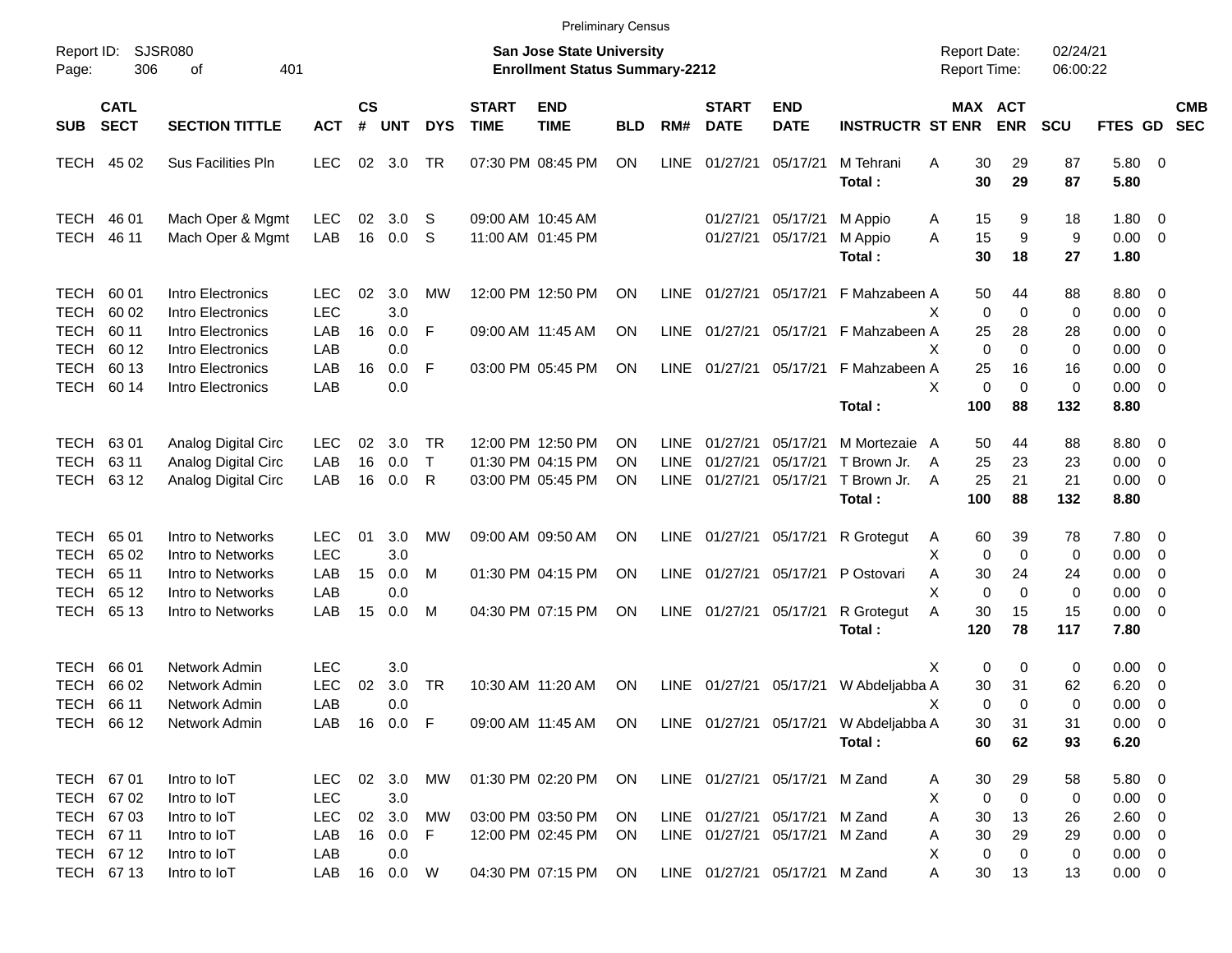|                     |                            |                                    |            |                    |            |            |                             | <b>Preliminary Census</b>                                          |            |             |                             |                                 |                                        |                                            |               |                      |                        |                          |
|---------------------|----------------------------|------------------------------------|------------|--------------------|------------|------------|-----------------------------|--------------------------------------------------------------------|------------|-------------|-----------------------------|---------------------------------|----------------------------------------|--------------------------------------------|---------------|----------------------|------------------------|--------------------------|
| Report ID:<br>Page: | <b>SJSR080</b><br>307      | 401<br>of                          |            |                    |            |            |                             | San Jose State University<br><b>Enrollment Status Summary-2212</b> |            |             |                             |                                 |                                        | <b>Report Date:</b><br><b>Report Time:</b> |               | 02/24/21<br>06:00:22 |                        |                          |
| <b>SUB</b>          | <b>CATL</b><br><b>SECT</b> | <b>SECTION TITTLE</b>              | <b>ACT</b> | $\mathsf{cs}$<br># | <b>UNT</b> | <b>DYS</b> | <b>START</b><br><b>TIME</b> | <b>END</b><br><b>TIME</b>                                          | <b>BLD</b> | RM#         | <b>START</b><br><b>DATE</b> | <b>END</b><br><b>DATE</b>       | <b>INSTRUCTR ST ENR</b>                | MAX ACT                                    | <b>ENR</b>    | <b>SCU</b>           | FTES GD                | <b>CMB</b><br><b>SEC</b> |
|                     |                            |                                    |            |                    |            |            |                             |                                                                    |            |             |                             |                                 | Total:                                 | 120                                        | 84            | 126                  | 8.40                   |                          |
| TECH                | 68 01                      | <b>IoT</b> Systems                 | LEC        | 02                 | 3.0        | TR.        |                             | 01:30 PM 02:20 PM                                                  | OΝ         | LINE        | 01/27/21                    | 05/17/21                        | W Abdeljabba A                         | 30                                         | 29            | 58                   | 5.80 0                 |                          |
| <b>TECH</b>         | 68 02                      | <b>IoT Systems</b>                 | <b>LEC</b> | 02                 | 3.0        | <b>TR</b>  |                             | 12:00 PM 12:50 PM                                                  | ON         | <b>LINE</b> | 01/27/21                    | 05/17/21                        | W Abdeljabba A                         | 30                                         | 16            | 32                   | $3.20 \ 0$             |                          |
| TECH                | 68 11                      | <b>IoT</b> Systems                 | LAB        | 16                 | 0.0        | F          |                             | 03:00 PM 05:45 PM                                                  | ΟN         | LINE        | 01/27/21                    | 05/17/21                        | W Abdeljabba A                         | 30                                         | 29            | 29                   | $0.00 \t 0$            |                          |
| TECH                | 68 12                      | <b>IoT</b> Systems                 | LAB        | 16                 | 0.0        | $\top$     |                             | 03:00 PM 05:45 PM                                                  | <b>ON</b>  |             | LINE 01/27/21               | 05/17/21                        | W Abdeljabba A                         | 30                                         | 16            | 16                   | $0.00 \t 0$            |                          |
|                     |                            |                                    |            |                    |            |            |                             |                                                                    |            |             |                             |                                 | Total:                                 | 120                                        | 90            | 135                  | 9.00                   |                          |
|                     | TECH 115 01                | <b>Automation &amp; Cntrl</b>      | LEC.       | 02                 | 3.0        | M          |                             | 06:00 PM 07:45 PM                                                  | ΟN         | LINE        | 01/27/21                    | 05/17/21                        | R Werkman A                            | 30                                         | 18            | 36                   | $3.60 \ 0$             |                          |
|                     | TECH 115 11                | <b>Automation &amp; Cntrl</b>      | LAB        | 16                 | 0.0        | $\top$     |                             | 07:30 AM 10:15 AM                                                  | ON         | LINE        | 01/27/21                    | 05/17/21                        | R Werkman A                            | 30                                         | 18            | 18                   | $0.00 \t 0$            |                          |
|                     |                            |                                    |            |                    |            |            |                             |                                                                    |            |             |                             |                                 | Total:                                 | 60                                         | 36            | 54                   | 3.60                   |                          |
|                     | TECH 136 01                | Software Qual Mgmt                 | <b>LEC</b> | 01                 | 3.0        | $\top$     |                             | 06:00 PM 07:45 PM                                                  | ΟN         | LINE        | 01/27/21                    | 05/17/21                        | <b>B</b> Venkatrama A                  | 30                                         | 24            | 48                   | $4.80\ 0$              |                          |
|                     | TECH 136 11                | Software Qual Mgmt                 | LAB        |                    | 15 0.0 R   |            |                             | 06:00 PM 08:45 PM                                                  | ON         | <b>LINE</b> | 01/27/21                    | 05/17/21                        | <b>B</b> Venkatrama A                  | 30                                         | 24            | 24                   | $0.00 \t 0$            |                          |
|                     |                            |                                    |            |                    |            |            |                             |                                                                    |            |             |                             |                                 | Total:                                 | 60                                         | 48            | 72                   | 4.80                   |                          |
|                     | TECH 143 01                | Poly & Comp Fab Tech ACT 13 3.0 TR |            |                    |            |            |                             | 12:00 PM 01:15 PM                                                  | ON         |             | LINE 01/27/21               | 05/17/21                        | Y Schneider A<br>Total:                | 30<br>30                                   | 22<br>22      | 66<br>66             | $4.40 \quad 0$<br>4.40 |                          |
|                     | TECH 145 01                | Lean Manufacturing                 | <b>LEC</b> |                    | 03 3.0 TR  |            |                             | 07:30 PM 08:45 PM                                                  | ON         |             | LINE 01/27/21               | 05/17/21                        | K Suleman<br>A<br>Total:               | 45<br>45                                   | 51<br>51      | 153<br>153           | $10.20 \t 0$<br>10.20  |                          |
|                     | TECH 146 01                | 3D Printing & App                  | <b>LEC</b> | 04                 | 3.0        | M          |                             | 06:00 PM 08:45 PM                                                  | <b>ON</b>  |             | LINE 01/27/21               | 05/17/21                        | T Langston<br>A<br>Total:              | 30<br>30                                   | 15<br>15      | 45<br>45             | $3.05$ 1<br>3.05       |                          |
|                     |                            |                                    |            |                    |            |            |                             |                                                                    |            |             |                             |                                 |                                        |                                            |               |                      |                        |                          |
|                     | TECH 149 01                | <b>CIM Systems</b>                 | LEC.       | 02                 | 3.0        | м          |                             | 01:30 PM 03:15 PM                                                  | ON         | LINE        | 01/27/21                    | 05/17/21                        | R Javadi                               | 30<br>Α                                    | 18            | 36                   | $3.60 \ 0$             |                          |
|                     | TECH 149 11                | <b>CIM Systems</b>                 | LAB        | 16                 | 0.0        | W          |                             | 04:30 PM 07:15 PM                                                  | ON         | LINE        | 01/27/21                    | 05/17/21                        | R Javadi<br>Total:                     | A<br>30<br>60                              | 18<br>36      | 18<br>54             | $0.00 \t 0$<br>3.60    |                          |
|                     |                            |                                    |            |                    |            |            |                             |                                                                    |            |             |                             |                                 |                                        |                                            |               |                      |                        |                          |
|                     | TECH 165 01                | Wireless Comm Tech LEC             |            |                    | 02 3.0 TR  |            |                             | 10:30 AM 11:20 AM                                                  | ON         |             | LINE 01/27/21               |                                 | 05/17/21 O Rashel                      | 40<br>Α                                    | 40            | 80                   | $8.00 \t 0$            |                          |
|                     | TECH 165 11                | Wireless Comm Tech LAB 16 0.0 T    |            |                    |            |            |                             | 01:30 PM 04:15 PM ON                                               |            |             |                             |                                 | LINE 01/27/21 05/17/21 O Rashel<br>Α   | 40                                         | 40            | 40                   | $0.00 \t 0$            |                          |
|                     |                            |                                    |            |                    |            |            |                             |                                                                    |            |             |                             |                                 | Total:                                 | 80                                         | 80            | 120                  | 8.00                   |                          |
|                     | TECH 170 01                | Conn Products Apps                 | <b>LEC</b> |                    | 02 3.0 TR  |            |                             | 09:00 AM 09:50 AM                                                  | <b>ON</b>  |             |                             |                                 | LINE 01/27/21 05/17/21 P Ostovari      | 30<br>Α                                    | 28            | 56                   | 5.60 0                 |                          |
|                     | TECH 170 02                | Conn Products Apps                 | <b>LEC</b> |                    | 02 3.0 MW  |            |                             | 06:00 PM 06:50 PM                                                  | ON         |             |                             | LINE 01/27/21 05/17/21 D Frezzo |                                        | 30<br>Α                                    | 29            | 58                   | 5.80 0                 |                          |
|                     | TECH 170 11                | Conn Products Apps                 | LAB        |                    | 0.0        |            |                             |                                                                    |            |             |                             |                                 |                                        | $\mathbf 0$<br>X                           | 0             | 0                    | $0.00 \t 0$            |                          |
|                     | TECH 170 12                | Conn Products Apps                 | LAB        |                    | 16 0.0     | R          |                             | 03:00 PM 05:45 PM                                                  | ON         |             |                             |                                 | LINE 01/27/21 05/17/21 P Ostovari<br>Α | 30                                         | 28            | 28                   | $0.00 \t 0$            |                          |
|                     | TECH 170 13                | Conn Products Apps                 | LAB        |                    | 16  0.0  F |            |                             | 02:00 PM 04:45 PM                                                  | ON         |             |                             | LINE 01/27/21 05/17/21          | D Frezzo<br>Total:                     | 30<br>Α                                    | 29<br>120 114 | 29<br>171            | $0.00 \t 0$<br>11.40   |                          |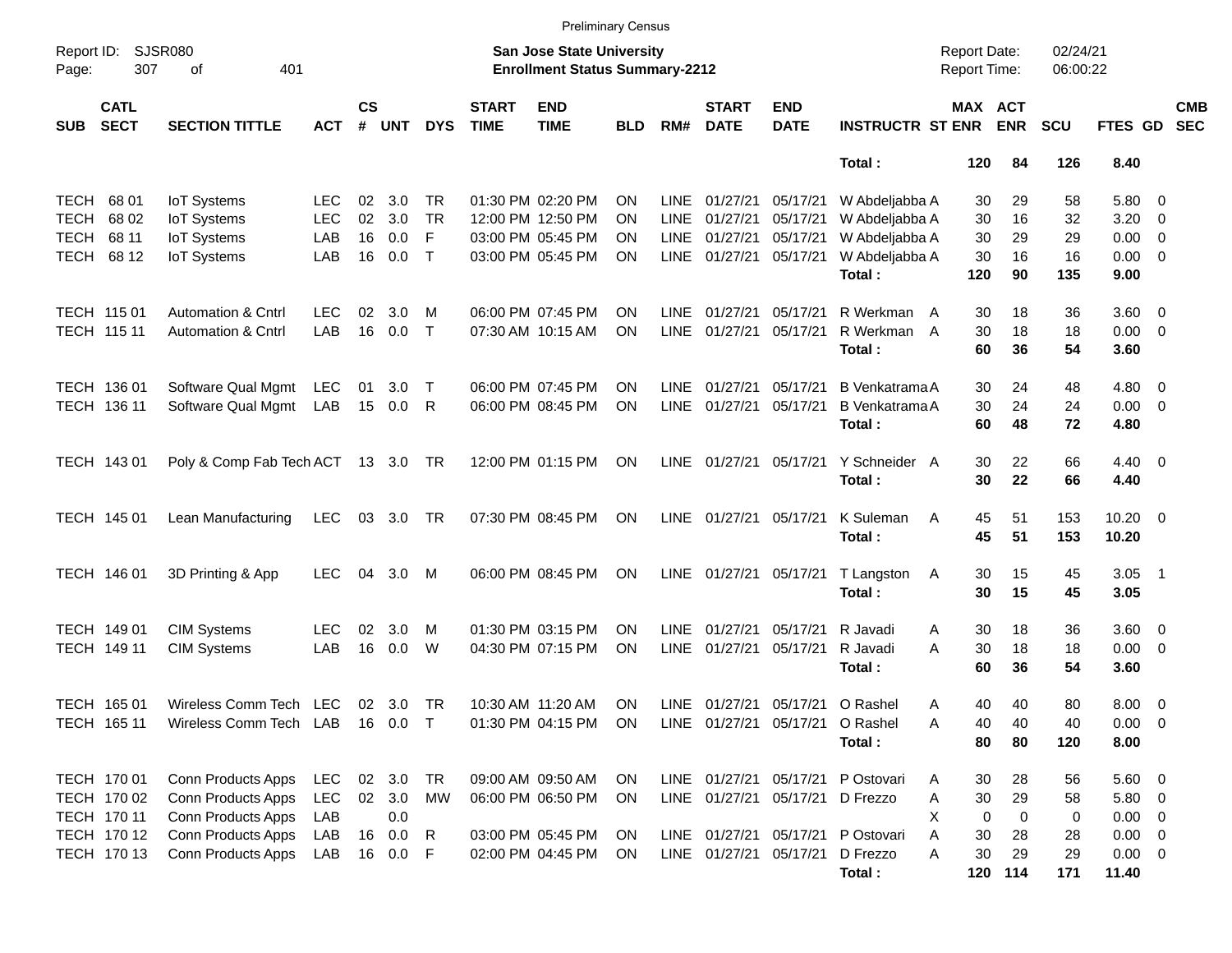|                     |                                                          |                                                                                                    |                                        |                      |                          |                                     |                             | <b>Preliminary Census</b>                                                 |                                           |                                    |                                                   |                                              |                                                                       |                                            |                             |                             |                                               |                                                      |                          |
|---------------------|----------------------------------------------------------|----------------------------------------------------------------------------------------------------|----------------------------------------|----------------------|--------------------------|-------------------------------------|-----------------------------|---------------------------------------------------------------------------|-------------------------------------------|------------------------------------|---------------------------------------------------|----------------------------------------------|-----------------------------------------------------------------------|--------------------------------------------|-----------------------------|-----------------------------|-----------------------------------------------|------------------------------------------------------|--------------------------|
| Report ID:<br>Page: | <b>SJSR080</b><br>308                                    | 401<br>οf                                                                                          |                                        |                      |                          |                                     |                             | <b>San Jose State University</b><br><b>Enrollment Status Summary-2212</b> |                                           |                                    |                                                   |                                              |                                                                       | <b>Report Date:</b><br><b>Report Time:</b> |                             | 02/24/21<br>06:00:22        |                                               |                                                      |                          |
| <b>SUB</b>          | <b>CATL</b><br><b>SECT</b>                               | <b>SECTION TITTLE</b>                                                                              | <b>ACT</b>                             | <b>CS</b><br>#       | <b>UNT</b>               | <b>DYS</b>                          | <b>START</b><br><b>TIME</b> | <b>END</b><br><b>TIME</b>                                                 | BLD                                       | RM#                                | <b>START</b><br><b>DATE</b>                       | <b>END</b><br><b>DATE</b>                    | <b>INSTRUCTR ST ENR</b>                                               | MAX ACT                                    | <b>ENR</b>                  | <b>SCU</b>                  | <b>FTES GD</b>                                |                                                      | <b>CMB</b><br><b>SEC</b> |
|                     | TECH 171 01<br>TECH 171 02<br>TECH 171 11<br>TECH 171 12 | Netwk Sec & Prev<br>Netwk Sec & Prev<br>Netwk Sec & Prev<br>Netwk Sec & Prev                       | <b>LEC</b><br><b>LEC</b><br>LAB<br>LAB | 02<br>02<br>16<br>16 | 3.0<br>3.0<br>0.0<br>0.0 | MW<br>S<br><b>TBA</b><br><b>TBA</b> |                             | 06:00 PM 07:15 PM<br>08:00 AM 10:45 AM                                    | <b>ON</b><br><b>ON</b><br><b>ON</b><br>ON | <b>LINE</b><br><b>LINE</b><br>LINE | 01/27/21<br>01/27/21<br>01/27/21<br>LINE 01/27/21 | 05/17/21<br>05/17/21<br>05/17/21<br>05/17/21 | B Venkatrama A<br><b>B</b> Venkatrama A<br>M Zand<br>M Zand<br>Total: | 30<br>30<br>30<br>A<br>30<br>A<br>120      | 30<br>31<br>30<br>31<br>122 | 60<br>62<br>90<br>93<br>305 | 6.00<br>6.20<br>0.00<br>0.00<br>12.20         | $\overline{0}$<br>0<br>$\mathbf 0$<br>$\overline{0}$ |                          |
|                     | TECH 173 01<br>TECH 173 02                               | <b>Cloud Computing</b><br><b>Cloud Computing</b>                                                   | LEC.<br><b>LEC</b>                     | 02<br>02             | 3.0<br>3.0               | MW<br><b>TR</b>                     |                             | 12:00 PM 01:15 PM<br>12:00 PM 01:15 PM                                    | ON<br><b>ON</b>                           | LINE                               | LINE 01/27/21<br>01/27/21                         | 05/17/21<br>05/17/21                         | R Grotegut<br>R Grotegut<br>Total:                                    | 30<br>A<br>30<br>A<br>60                   | 40<br>39<br>79              | 120<br>117<br>237           | 8.00<br>7.80<br>15.80                         | $\overline{0}$<br>$\overline{0}$                     |                          |
|                     | TECH 174 01                                              | <b>Blockchain Tech</b>                                                                             | <b>LEC</b>                             | 02                   | 3.0                      | MW                                  |                             | 07:30 PM 08:45 PM                                                         | ON                                        |                                    | LINE 01/27/21 05/17/21                            |                                              | N Nabizadeh A<br>Total:                                               | 40<br>40                                   | 11<br>11                    | 33<br>33                    | 2.20<br>2.20                                  | - 0                                                  |                          |
|                     | TECH 175 01                                              | Industrial IoT                                                                                     | <b>LEC</b>                             |                      | 02 3.0                   | МW                                  |                             | 09:00 AM 10:15 AM                                                         | ON                                        |                                    | LINE 01/27/21 05/17/21                            |                                              | A Banafa<br>Total:                                                    | A<br>40<br>40                              | 12<br>12                    | 36<br>36                    | 2.40<br>2.40                                  | - 0                                                  |                          |
|                     | TECH 176 01                                              | <b>Machine Learning</b>                                                                            | <b>LEC</b>                             | 02                   | 3.0                      | МW                                  |                             | 04:30 PM 05:45 PM                                                         | ON                                        |                                    | LINE 01/27/21 05/17/21                            |                                              | A Maraghehmo<br>Total:                                                | 40<br>40                                   | 14<br>14                    | 42<br>42                    | 2.85<br>2.85                                  | $\overline{\phantom{0}}$                             |                          |
|                     | TECH 179 01<br>TECH 179 02                               | <b>Cyber Security</b><br><b>Cyber Security</b>                                                     | <b>LEC</b><br><b>LEC</b>               | 02<br>02             | 3.0<br>3.0               | МW<br>S                             |                             | 07:30 PM 08:45 PM<br>11:00 AM 01:45 PM                                    | <b>ON</b><br><b>ON</b>                    | <b>LINE</b><br>LINE                | 01/27/21<br>01/27/21                              | 05/17/21<br>05/17/21                         | <b>B</b> Venkatrama A<br>B Venkatrama A<br>Total:                     | 60<br>30<br>90                             | 42<br>29<br>71              | 126<br>87<br>213            | 8.40<br>5.80<br>14.20                         | $\overline{0}$<br>0                                  |                          |
|                     | <b>TECH 180A01</b>                                       | Indiv St El Comtec                                                                                 | <b>SUP</b>                             | 36                   | 3.0                      | TBA                                 |                             |                                                                           | <b>ON</b>                                 | LINE                               | 01/27/21 05/17/21                                 |                                              | J Mokri<br>Total:                                                     | 20<br>A<br>20                              | 0<br>0                      | 0<br>$\mathbf 0$            | 0.00<br>0.00                                  | $\overline{\mathbf{0}}$                              |                          |
| <b>TECH</b>         |                                                          | TECH 180B 01 Indiv St Manufactg<br>180B 02 Indiv St Manufactg                                      | <b>SUP</b><br><b>SUP</b>               | 36<br>36             | 1.0<br>3.0               | <b>TBA</b><br><b>TBA</b>            |                             |                                                                           | <b>ON</b><br><b>ON</b>                    | <b>LINE</b><br><b>LINE</b>         | 01/27/21<br>01/27/21                              | 05/17/21<br>05/17/21                         | D Muntz<br>F Barez<br>Total:                                          | 20<br>A<br>20<br>Α<br>40                   | 0<br>-1<br>$\mathbf 1$      | 0<br>3<br>3                 | 0.00<br>0.20<br>0.20                          | 0<br>$\mathbf 0$                                     |                          |
|                     |                                                          | TECH 180J 01 Indiv St Tech Issu                                                                    | SUP.                                   |                      | 36 1.0                   | TBA                                 |                             |                                                                           | ΟN                                        |                                    | LINE 01/27/21 05/17/21                            |                                              | A Rossetti<br>Total:                                                  | A<br>10<br>10                              | 0<br>0                      | 0<br>$\mathbf 0$            | 0.00<br>0.00                                  | $\overline{\phantom{0}}$                             |                          |
|                     |                                                          | TECH 190B 01 Senior Project II<br>TECH 190B 02 Senior Project II<br>TECH 190B 03 Senior Project II | SEM<br>SEM<br>SEM                      | 05<br>05             | 3.0<br>3.0<br>05 3.0     | W<br>W<br>W                         |                             | 01:30 PM 04:15 PM<br>01:30 PM 04:15 PM<br>01:30 PM 04:15 PM               | ON<br>ON<br>ON                            |                                    | LINE 01/27/21<br>LINE 01/27/21<br>LINE 01/27/21   | 05/17/21<br>05/17/21<br>05/17/21             | P Ostovari<br>D Yan<br>A Zargar<br>Total:                             | 30<br>A<br>30<br>Α<br>30<br>A<br>90        | 32<br>30<br>32<br>94        | 96<br>90<br>96<br>282       | 6.40<br>$6.00 \t 0$<br>$6.40\quad 0$<br>18.80 | $\overline{\mathbf{0}}$                              |                          |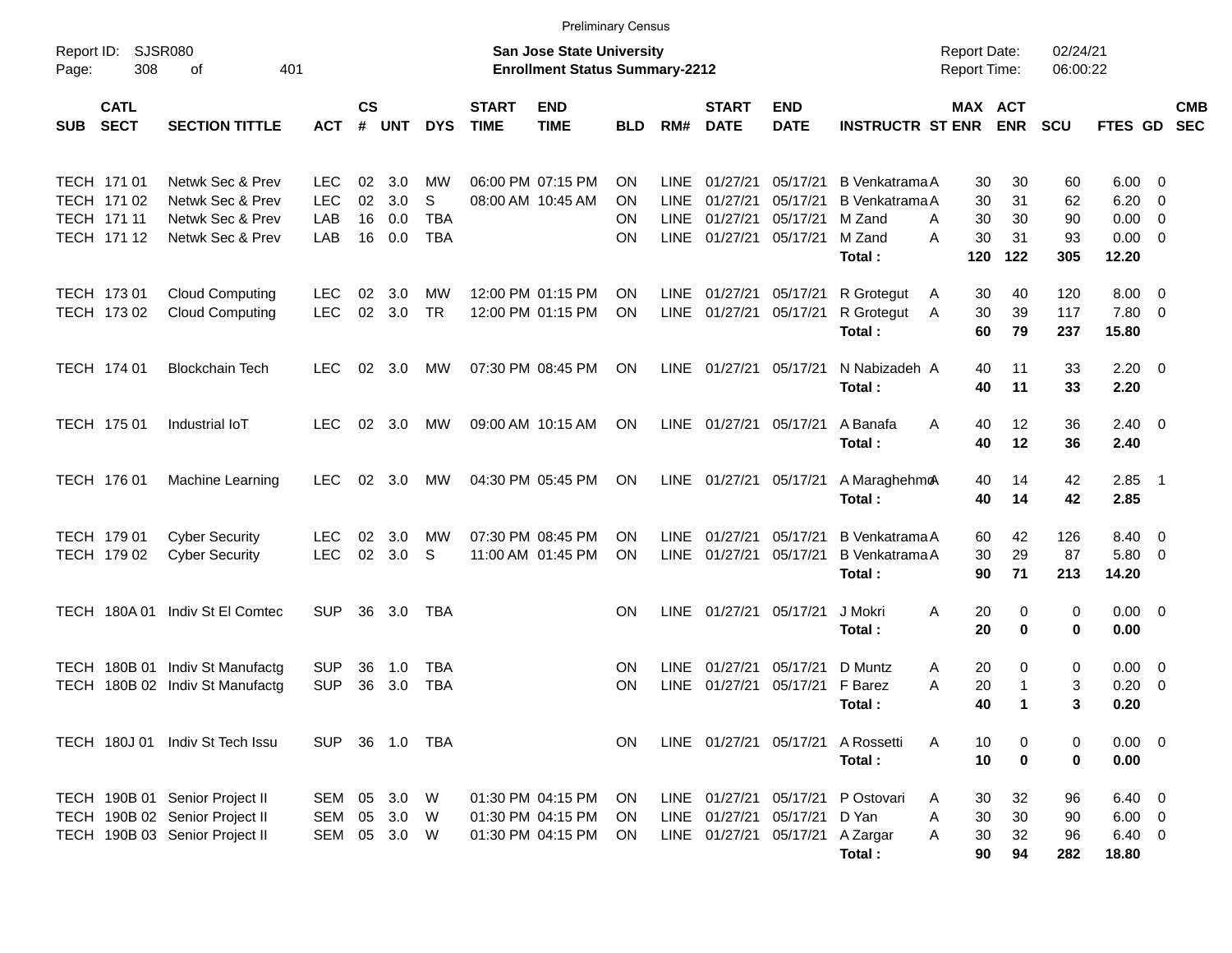|                                    |                                                  |                          |                             |            |                          |                             |                                                                           | <b>Preliminary Census</b> |                            |                             |                           |                          |                                            |                            |                      |                                |                                  |            |
|------------------------------------|--------------------------------------------------|--------------------------|-----------------------------|------------|--------------------------|-----------------------------|---------------------------------------------------------------------------|---------------------------|----------------------------|-----------------------------|---------------------------|--------------------------|--------------------------------------------|----------------------------|----------------------|--------------------------------|----------------------------------|------------|
| Report ID: SJSR080<br>309<br>Page: | 401<br>οf                                        |                          |                             |            |                          |                             | <b>San Jose State University</b><br><b>Enrollment Status Summary-2212</b> |                           |                            |                             |                           |                          | <b>Report Date:</b><br><b>Report Time:</b> |                            | 02/24/21<br>06:00:22 |                                |                                  |            |
| <b>CATL</b><br><b>SECT</b><br>SUB  | <b>SECTION TITTLE</b>                            | <b>ACT</b>               | $\mathsf{cs}$<br>$\pmb{\#}$ | <b>UNT</b> | <b>DYS</b>               | <b>START</b><br><b>TIME</b> | <b>END</b><br><b>TIME</b>                                                 | <b>BLD</b>                | RM#                        | <b>START</b><br><b>DATE</b> | <b>END</b><br><b>DATE</b> | <b>INSTRUCTR ST ENR</b>  | MAX ACT                                    | <b>ENR</b>                 | <b>SCU</b>           | FTES GD SEC                    |                                  | <b>CMB</b> |
| TECH 195 01                        | Cooperative Intern                               | <b>SUP</b>               | 36                          | 3.0        | TBA                      |                             |                                                                           | <b>ON</b>                 | <b>LINE</b>                | 01/27/21                    | 05/17/21                  | F Barez<br>Total:        | 36<br>Α<br>36                              | $\blacktriangleleft$       | 3<br>3               | $0.20 \ 0$<br>0.20             |                                  |            |
| TECH 198 80<br>CMPE 198 80         | Technology & Civil<br>Technology & Civil         | <b>LEC</b><br><b>LEC</b> | 02<br>02                    | 3.0<br>3.0 | TBA<br><b>TBA</b>        |                             |                                                                           | ΟN<br>ΟN                  | <b>LINE</b><br><b>LINE</b> | 01/27/21<br>01/27/21        | 05/17/21<br>05/17/21      | P Backer<br>P Backer     | 40<br>A<br>$\mathbf 0$<br>Α                | 36<br>3                    | 108<br>9             | 7.20<br>0.60                   | 0 <sup>o</sup><br>0 <sup>o</sup> |            |
| 198 80<br>ME.<br>ENGR 198 80       | Technology & Civil<br>Technology & Civil         | <b>LEC</b><br><b>LEC</b> | 02<br>$02\,$                | 3.0<br>3.0 | <b>TBA</b><br><b>TBA</b> |                             |                                                                           | ΟN<br>ΟN                  | <b>LINE</b><br><b>LINE</b> | 01/27/21<br>01/27/21        | 05/17/21<br>05/17/21      | P Backer<br>P Backer     | $\mathbf 0$<br>Α<br>$\mathbf 0$<br>Α       | $\mathbf 1$<br>$\mathbf 1$ | 3<br>3               | 0.20<br>0.20                   | 0 <sup>o</sup><br>0 <sup>o</sup> |            |
| TECH 198 81<br>CMPE 198 81         | Technology & Civil<br>Technology & Civil         | <b>LEC</b><br><b>LEC</b> | $02\,$<br>02                | 3.0<br>3.0 | <b>TBA</b><br><b>TBA</b> |                             |                                                                           | ΟN<br>ΟN                  | <b>LINE</b><br><b>LINE</b> | 01/27/21<br>01/27/21        | 05/17/21<br>05/17/21      | L Zou<br>L Zou           | 40<br>Α<br>$\mathbf 0$<br>A                | 36<br>$\overline{c}$       | 108<br>6             | 7.20<br>0.40                   | 0 <sup>o</sup><br>0 <sup>o</sup> |            |
| 19881<br>ME.<br>ENGR 198 81        | Technology & Civil<br>Technology & Civil         | <b>LEC</b><br><b>LEC</b> | 02<br>$02\,$                | 3.0<br>3.0 | <b>TBA</b><br><b>TBA</b> |                             |                                                                           | ΟN<br>ON                  | <b>LINE</b><br>LINE        | 01/27/21<br>01/27/21        | 05/17/21<br>05/17/21      | L Zou<br>L Zou<br>Total: | $\mathbf 0$<br>Α<br>$\mathbf 0$<br>Α<br>80 | 1<br>3<br>83               | 3<br>9<br>249        | 0.20<br>0.60<br>16.60          | 0 <sup>o</sup><br>$0\,C$         |            |
|                                    | TECH 199A 01 SpecialTopics CNSM SEM 05 3.0       |                          |                             |            | R                        |                             | 03:00 PM 05:45 PM                                                         | ON                        | LINE                       | 01/27/21 05/17/21           |                           | V lonescu<br>Total:      | Α<br>40<br>40                              | 14<br>14                   | 42<br>42             | $2.80 \t 0$<br>2.80            |                                  |            |
| TECH 231 01                        | Syst Rel & Maint                                 | SEM 05                   |                             | 3.0        | МW                       |                             | 06:00 PM 07:15 PM                                                         | ON                        |                            |                             | LINE 01/27/21 05/17/21    | Y Lee<br>Total:          | Α<br>25<br>25                              | 6<br>6                     | 18<br>18             | 1.506<br>1.50                  |                                  |            |
| TECH 232 01                        | Adv Stat Proc Cont                               | SEM 05                   |                             | 3.0        | МW                       |                             | 07:30 PM 08:45 PM                                                         | ON                        |                            | LINE 01/27/21 05/17/21      |                           | K Suleman<br>Total:      | A<br>25<br>25                              | 12<br>12                   | 36<br>36             | 3.00 12<br>3.00                |                                  |            |
| TECH 233 01                        | Des & Anal of Exp                                | SEM 05                   |                             | 3.0        | <b>TR</b>                |                             | 04:30 PM 05:45 PM                                                         | ON                        | LINE                       | 01/27/21 05/17/21           |                           | F Davoudi Ka A<br>Total: | 25<br>25                                   | 10<br>10                   | 30<br>30             | 2.50 10<br>2.50                |                                  |            |
| TECH 235 01                        | Meas Syst & Analys                               | SEM 05 3.0 TR            |                             |            |                          |                             | 06:00 PM 07:15 PM                                                         | ON                        | LINE                       | 01/27/21 05/17/21           |                           | Y Lee<br>Total:          | Α<br>25<br>25                              | 17<br>17                   | 51<br>51             | 4.25 17<br>4.25                |                                  |            |
| TECH 239 01                        | Des Assur Prod Dev                               | <b>SEM</b>               |                             | 3.0        |                          |                             |                                                                           |                           |                            |                             |                           | Total:                   | X<br>0<br>$\mathbf 0$                      | 0<br>$\bf{0}$              | 0<br>0               | $0.00 \t 0$<br>0.00            |                                  |            |
| TECH 290 01                        | <b>Grad Prob</b>                                 | <b>SUP</b>               |                             | 3.0        |                          |                             |                                                                           |                           |                            |                             |                           | Total:                   | X<br>0<br>$\mathbf 0$                      | 0<br>$\mathbf 0$           | 0<br>0               | $0.00 \t 0$<br>0.00            |                                  |            |
| TECH 298 01<br>TECH 298 02         | <b>Grad Spec Study</b><br><b>Grad Spec Study</b> | <b>SUP</b><br><b>SUP</b> | 25                          | $3.0\,$    | 3.0 TBA                  |                             |                                                                           | ON                        |                            | LINE 01/27/21 05/17/21      |                           | F Barez<br>Total:        | X<br>0<br>A<br>25<br>25                    | 0<br>12<br>12              | 0<br>36<br>36        | $0.00 \t 0$<br>3.00 12<br>3.00 |                                  |            |
| TECH 299 01                        | <b>Masters Thesis</b>                            | <b>SUP</b>               |                             | $3.0\,$    |                          |                             |                                                                           |                           |                            |                             |                           |                          | $\mathbf 0$<br>X                           | 0                          | $\mathbf 0$          | $0.00 \t 0$                    |                                  |            |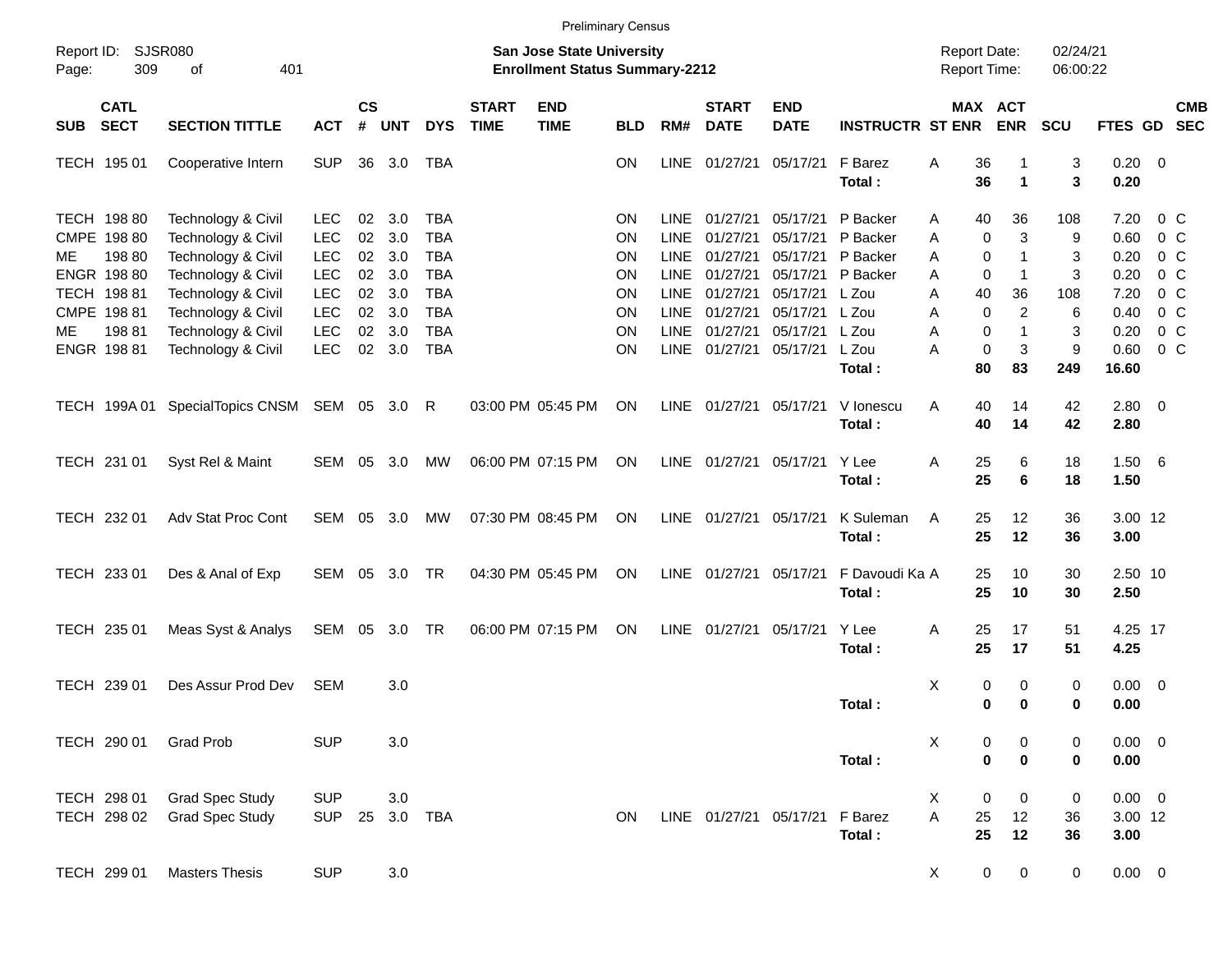|                     |                            |                       |     |            |                |            |            |                             |                           | <b>Preliminary Census</b>                                                 |     |                             |                           |                           |                                            |                            |                      |                |                          |
|---------------------|----------------------------|-----------------------|-----|------------|----------------|------------|------------|-----------------------------|---------------------------|---------------------------------------------------------------------------|-----|-----------------------------|---------------------------|---------------------------|--------------------------------------------|----------------------------|----------------------|----------------|--------------------------|
| Report ID:<br>Page: |                            | SJSR080<br>310<br>0f  | 401 |            |                |            |            |                             |                           | <b>San Jose State University</b><br><b>Enrollment Status Summary-2212</b> |     |                             |                           |                           | <b>Report Date:</b><br><b>Report Time:</b> |                            | 02/24/21<br>06:00:22 |                |                          |
| <b>SUB</b>          | <b>CATL</b><br><b>SECT</b> | <b>SECTION TITTLE</b> |     | <b>ACT</b> | <b>CS</b><br># | <b>UNT</b> | <b>DYS</b> | <b>START</b><br><b>TIME</b> | <b>END</b><br><b>TIME</b> | <b>BLD</b>                                                                | RM# | <b>START</b><br><b>DATE</b> | <b>END</b><br><b>DATE</b> | <b>INSTRUCTR ST ENR</b>   | MAX                                        | <b>ACT</b><br><b>ENR</b>   | <b>SCU</b>           | <b>FTES GD</b> | <b>CMB</b><br><b>SEC</b> |
|                     |                            |                       |     |            |                |            |            |                             |                           |                                                                           |     |                             |                           | Total:                    |                                            | $\mathbf 0$<br>$\mathbf 0$ | 0                    | 0.00           |                          |
|                     | Department :               | <b>Technology</b>     |     |            |                |            |            |                             |                           |                                                                           |     |                             |                           | <b>Department Total:</b>  | 2276                                       | 1750                       | 3647                 | 237.95         |                          |
|                     |                            |                       |     |            |                |            |            |                             |                           |                                                                           |     |                             |                           | <b>Lower Division:</b>    | 960                                        | 789                        | 1296                 | 86.40          |                          |
|                     |                            |                       |     |            |                |            |            |                             |                           |                                                                           |     |                             |                           | <b>Upper Division:</b>    | 1191                                       | 904                        | 2180                 | 137.30         |                          |
|                     |                            |                       |     |            |                |            |            |                             |                           |                                                                           |     |                             |                           | <b>Graduate Division:</b> | 125                                        | 57                         | 171                  | 14.25          |                          |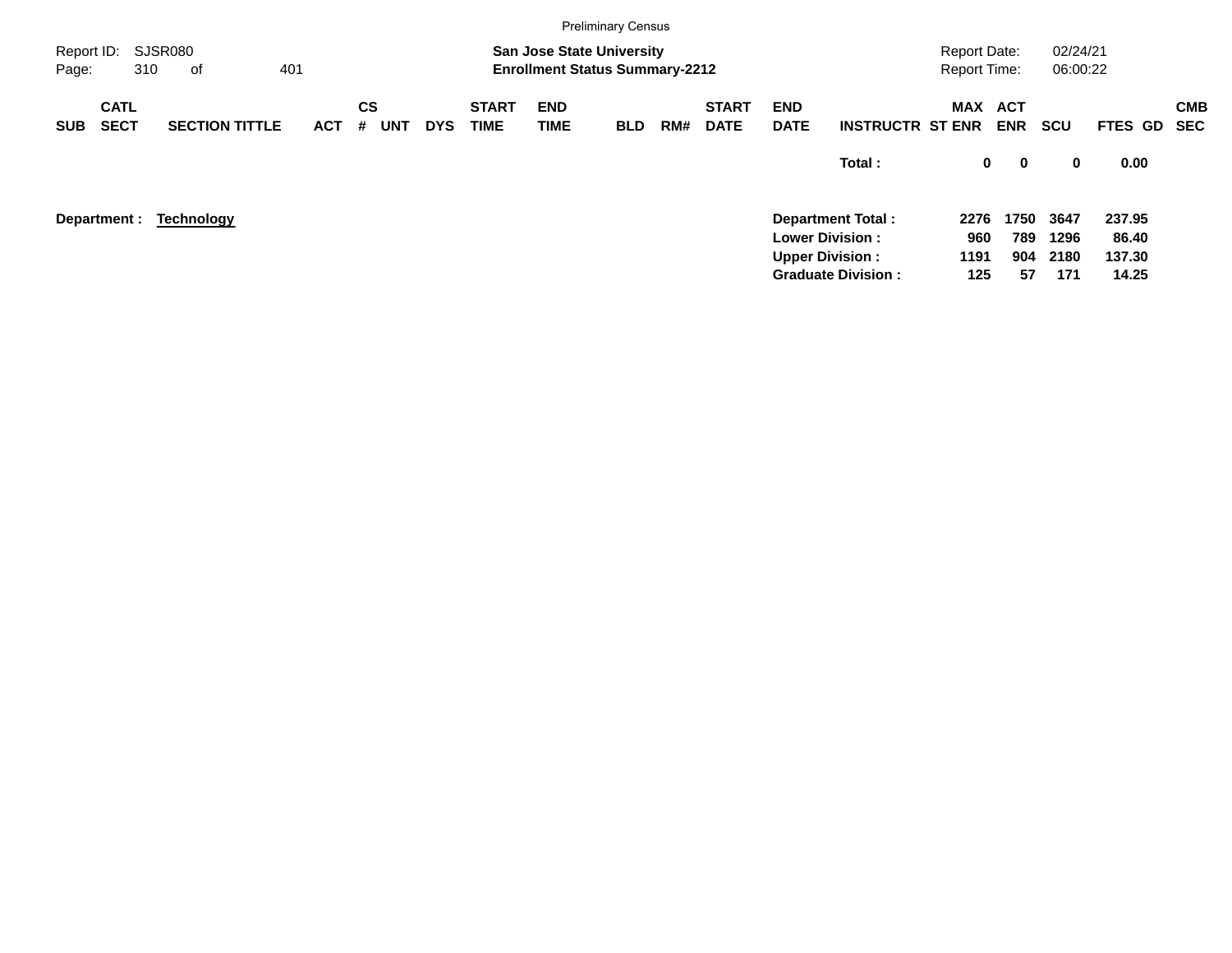|                     |                            |                                                                |               |                    |            |            |                             |                                                                    | <b>Preliminary Census</b> |             |                             |                                 |                         |                                     |                            |                      |                       |                |                          |
|---------------------|----------------------------|----------------------------------------------------------------|---------------|--------------------|------------|------------|-----------------------------|--------------------------------------------------------------------|---------------------------|-------------|-----------------------------|---------------------------------|-------------------------|-------------------------------------|----------------------------|----------------------|-----------------------|----------------|--------------------------|
| Report ID:<br>Page: | 311                        | <b>SJSR080</b><br>401<br>οf                                    |               |                    |            |            |                             | San Jose State University<br><b>Enrollment Status Summary-2212</b> |                           |             |                             |                                 |                         | <b>Report Date:</b><br>Report Time: |                            | 02/24/21<br>06:00:22 |                       |                |                          |
| <b>SUB</b>          | <b>CATL</b><br><b>SECT</b> | <b>SECTION TITTLE</b>                                          | <b>ACT</b>    | $\mathsf{cs}$<br># | <b>UNT</b> | <b>DYS</b> | <b>START</b><br><b>TIME</b> | <b>END</b><br><b>TIME</b>                                          | BLD                       | RM#         | <b>START</b><br><b>DATE</b> | <b>END</b><br><b>DATE</b>       | <b>INSTRUCTR ST ENR</b> |                                     | MAX ACT<br><b>ENR</b>      | <b>SCU</b>           | <b>FTES GD</b>        |                | <b>CMB</b><br><b>SEC</b> |
| College             | Department :               | <b>Engineering, College of</b><br><b>Materials Engineering</b> |               |                    |            |            |                             |                                                                    |                           |             |                             |                                 |                         |                                     |                            |                      |                       |                |                          |
|                     | MATE 25 01                 | Intro to Materials                                             | <b>LEC</b>    | 01                 | 3.0        | MW         |                             | 04:30 PM 05:45 PM                                                  | ON                        | <b>LINE</b> | 01/27/21                    | 05/17/21                        | M Ove                   | A                                   | 55<br>23                   | 69                   | $4.60$ 0              |                |                          |
| MATE                | 25 02                      | Intro to Materials                                             | <b>LEC</b>    | 01                 | 3.0        | <b>MW</b>  |                             | 09:00 AM 10:15 AM                                                  | ON                        | <b>LINE</b> | 01/27/21                    | 05/17/21                        | T Pan                   | A                                   | 55<br>49                   | 147                  | 9.80                  | - 0            |                          |
|                     | MATE 25 03                 | Intro to Materials                                             | <b>LEC</b>    | 01                 | 3.0        | <b>TR</b>  |                             | 04:30 PM 05:45 PM                                                  | <b>ON</b>                 | LINE        | 01/27/21                    | 05/17/21                        | E Ishida                | A                                   | 50<br>47                   | 141                  | 9.55                  | -3             |                          |
|                     |                            |                                                                |               |                    |            |            |                             |                                                                    |                           |             |                             |                                 | Total:                  | 160                                 | 119                        | 357                  | 23.95                 |                |                          |
|                     | MATE 115 01                | Struc/Prop Solids                                              | <b>LEC</b>    | 02                 | 3.0        | MW         |                             | 04:30 PM 05:45 PM                                                  | <b>ON</b>                 | LINE        | 01/27/21                    | 05/17/21                        | O Keles<br>Total:       | Α                                   | 18<br>40<br>40<br>18       | 54<br>54             | $3.90\quad 6$<br>3.90 |                |                          |
|                     | MATE 131 01                | AM & 3D Printing                                               | <b>LEC</b>    | 01                 | 3.0        | $\top$     |                             | 06:00 PM 08:45 PM                                                  | <b>ON</b>                 | LINE        | 01/27/21                    | 05/17/21                        | O Keles                 | Α                                   | 40<br>14                   | 42                   | 2.80 0                |                |                          |
|                     |                            |                                                                |               |                    |            |            |                             |                                                                    |                           |             |                             |                                 | Total:                  |                                     | 40<br>14                   | 42                   | 2.80                  |                |                          |
| MATE                | 135 01                     | Intro Composite Matl                                           | SEM           | 05                 | 3.0        | TR.        |                             | 01:30 PM 02:45 PM                                                  | ON                        | <b>LINE</b> | 01/27/21                    | 05/17/21                        | T Pan                   | A                                   | 60<br>8                    | 24                   | 1.65                  |                | 1 C                      |
| ME                  | 135 01                     | Intro Composite Matl                                           | <b>SEM</b>    | 05                 | 3.0        | <b>TR</b>  |                             | 01:30 PM 02:45 PM                                                  | ON                        | LINE        | 01/27/21                    | 05/17/21                        | T Pan                   | A                                   | $\mathbf 0$<br>11          | 33                   | 2.40                  | 4 C            |                          |
| AE                  | 135 01                     | Intro Composite Matl                                           | SEM           | 05                 | 3.0        | <b>TR</b>  |                             | 01:30 PM 02:45 PM                                                  | ΟN                        | LINE        | 01/27/21                    | 05/17/21                        | T Pan                   | A                                   | $\mathbf 0$<br>$\mathbf 0$ | $\mathbf 0$          | 0.00                  | 0 <sup>o</sup> |                          |
|                     |                            |                                                                |               |                    |            |            |                             |                                                                    |                           |             |                             |                                 | Total:                  |                                     | 60<br>19                   | 57                   | 4.05                  |                |                          |
|                     | MATE 141 01                | <b>Strctr Analys Matls</b>                                     | <b>SEM</b>    | 05                 | 3.0        | MW         |                             | 04:30 PM 05:45 PM                                                  | <b>ON</b>                 |             | LINE 01/27/21               | 05/17/21                        | C England               | Α                                   | 30<br>15                   | 45                   | $3.00 \ 0$            |                |                          |
|                     |                            |                                                                |               |                    |            |            |                             |                                                                    |                           |             |                             |                                 | Total:                  |                                     | 15<br>30                   | 45                   | 3.00                  |                |                          |
|                     | MATE 143 01                | Prin Scng Micrscpy                                             | LAB           | 16                 | 1.0        | м          |                             | 01:30 PM 04:15 PM                                                  | ON                        | <b>LINE</b> | 01/27/21                    | 05/17/21                        | C Peters                | A                                   | 15<br>$\mathbf 0$          | 0                    | $0.00 \t 0$           |                |                          |
|                     | MATE 143 02                | Prin Scng Micrscpy                                             | LAB           | 16                 | 1.0        | $\top$     |                             | 10:30 AM 01:15 PM                                                  | <b>ON</b>                 | LINE        | 01/27/21                    | 05/17/21                        | C Peters                | A                                   | 15<br>12                   | 12                   | $0.83$ 2              |                |                          |
|                     |                            |                                                                |               |                    |            |            |                             |                                                                    |                           |             |                             |                                 | Total:                  |                                     | 30<br>12                   | 12                   | 0.83                  |                |                          |
|                     | MATE 144 01                | <b>XRD Lab</b>                                                 | LAB           | 16                 | 1.0        | W          |                             | 06:00 PM 08:45 PM                                                  | <b>ON</b>                 | LINE        | 01/27/21                    | 05/17/21                        | C Peters                | A                                   | 15<br>14                   | 14                   | $0.95$ 1              |                |                          |
|                     |                            |                                                                |               |                    |            |            |                             |                                                                    |                           |             |                             |                                 | Total:                  |                                     | 15<br>14                   | 14                   | 0.95                  |                |                          |
|                     | MATE 145 01                | Princ Scnng Probes                                             | LAB           | 16                 | 1.0        | M          |                             | 09:00 AM 11:45 AM                                                  | <b>ON</b>                 | <b>LINE</b> | 01/27/21                    | 05/17/21                        | D Nowak                 | A                                   | 15<br>7                    | $\overline{7}$       | 0.48                  | - 1            |                          |
|                     |                            |                                                                |               |                    |            |            |                             |                                                                    |                           |             |                             |                                 | Total:                  |                                     | 15<br>$\overline{7}$       | $\overline{7}$       | 0.48                  |                |                          |
|                     | MATE 151 01                | Solid State Thermo                                             | LEC 04 3.0 MW |                    |            |            |                             | 10:30 AM 11:45 AM ON                                               |                           |             | LINE 01/27/21 05/17/21      |                                 | D Oh                    | Α                                   | 30<br>19                   | 57                   | $3.85$ 1              |                |                          |
|                     |                            |                                                                |               |                    |            |            |                             |                                                                    |                           |             |                             |                                 | Total:                  |                                     | 30<br>19                   | 57                   | 3.85                  |                |                          |
|                     | MATE 152 01                | Solid State Kin                                                | SEM 04 3.0 TR |                    |            |            |                             | 09:00 AM 10:15 AM                                                  | ON                        |             | LINE 01/27/21 05/17/21      |                                 | S Agarwal               | A                                   | 40<br>24                   | 72                   | 5.20 8                |                |                          |
|                     |                            |                                                                |               |                    |            |            |                             |                                                                    |                           |             |                             |                                 | Total:                  |                                     | 40<br>24                   | 72                   | 5.20                  |                |                          |
|                     | MATE 153 01                | <b>EO&amp;M Props Solids</b>                                   | <b>LEC</b>    |                    | 02 3.0     | TR         |                             | 04:30 PM 05:20 PM                                                  | ON                        |             |                             | LINE 01/27/21 05/17/21 M Oye    |                         | A                                   | 60<br>40                   | 80                   | $8.00 \t 0$           |                |                          |
|                     | MATE 153 02                | <b>EO&amp;M Props Solids</b>                                   | LAB           |                    | 16  0.0  T |            |                             | 09:00 AM 11:45 AM                                                  | ON                        |             |                             | LINE 01/27/21 05/17/21 E Ishida |                         | Α                                   | 12 <sub>2</sub><br>12      | 12                   | $0.00 \t 0$           |                |                          |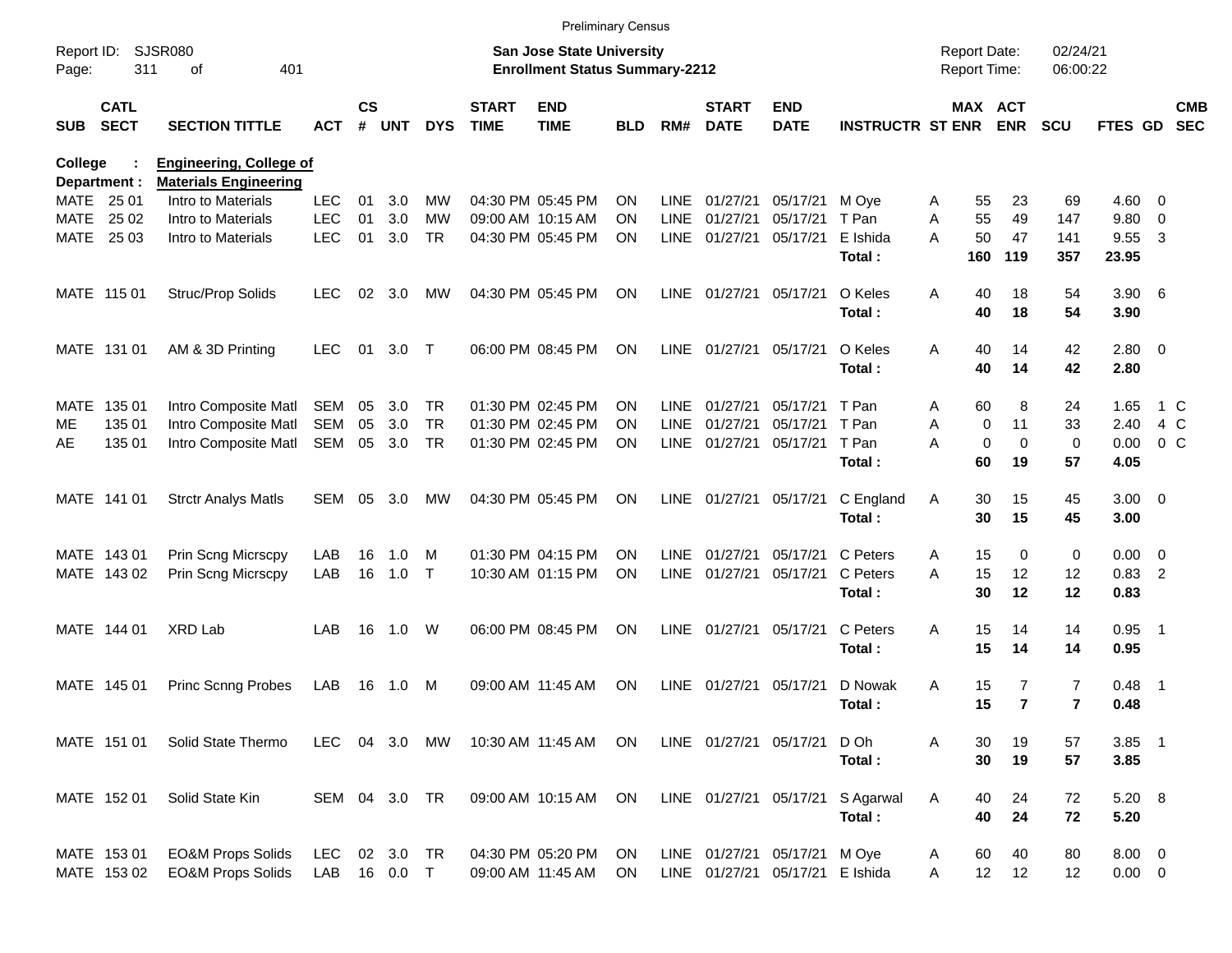|                     |                            |                              |              |                    |            |            |                             | <b>Preliminary Census</b>                                                 |            |             |                             |                              |                         |                                            |                       |                      |                |                         |                          |
|---------------------|----------------------------|------------------------------|--------------|--------------------|------------|------------|-----------------------------|---------------------------------------------------------------------------|------------|-------------|-----------------------------|------------------------------|-------------------------|--------------------------------------------|-----------------------|----------------------|----------------|-------------------------|--------------------------|
| Report ID:<br>Page: | 312                        | SJSR080<br>οf<br>401         |              |                    |            |            |                             | <b>San Jose State University</b><br><b>Enrollment Status Summary-2212</b> |            |             |                             |                              |                         | <b>Report Date:</b><br><b>Report Time:</b> |                       | 02/24/21<br>06:00:22 |                |                         |                          |
| <b>SUB</b>          | <b>CATL</b><br><b>SECT</b> | <b>SECTION TITTLE</b>        | <b>ACT</b>   | $\mathsf{cs}$<br># | <b>UNT</b> | <b>DYS</b> | <b>START</b><br><b>TIME</b> | <b>END</b><br><b>TIME</b>                                                 | <b>BLD</b> | RM#         | <b>START</b><br><b>DATE</b> | <b>END</b><br><b>DATE</b>    | <b>INSTRUCTR ST ENR</b> |                                            | MAX ACT<br><b>ENR</b> | SCU                  | <b>FTES GD</b> |                         | <b>CMB</b><br><b>SEC</b> |
|                     | MATE 153 03                | <b>EO&amp;M Props Solids</b> | LAB          | 16                 | 0.0        | т          |                             | 01:30 PM 04:15 PM                                                         | <b>ON</b>  | <b>LINE</b> | 01/27/21                    | 05/17/21                     | S Duorah                | 12<br>Α                                    | 12                    | 12                   | 0.00           | - 0                     |                          |
|                     | MATE 153 04                | <b>EO&amp;M Props Solids</b> | LAB          | 16                 | 0.0        | T          |                             | 06:00 PM 08:45 PM                                                         | <b>ON</b>  | LINE.       | 01/27/21                    | 05/17/21                     | A Termeh You A          | 12                                         | 12                    | 12                   | 0.00           | $\mathbf{0}$            |                          |
|                     | MATE 153 05                | <b>EO&amp;M Props Solids</b> | LAB          | 16                 | 0.0        | R          |                             | 09:00 AM 11:45 AM                                                         | <b>ON</b>  | <b>LINE</b> | 01/27/21                    | 05/17/21                     | C Pereira               | 12<br>A                                    | 12                    | 12                   | 0.00           | 0                       |                          |
|                     | MATE 153 06                | <b>EO&amp;M Props Solids</b> | LAB          | 16                 | 0.0        | W          |                             | 09:00 AM 11:45 AM                                                         | <b>ON</b>  | LINE        | 01/27/21                    | 05/17/21                     | <b>B</b> Serrano        | 12<br>A                                    | 12                    | 12                   | 0.00           | 0                       |                          |
|                     | MATE 153 07                | <b>EO&amp;M Props Solids</b> | LAB          | 16                 | 0.0        | F          |                             | 01:30 PM 04:15 PM                                                         | <b>ON</b>  | LINE        | 01/27/21                    | 05/17/21                     |                         | 15<br>A                                    | $\Omega$              | 0                    | 0.00           | $\overline{0}$          |                          |
|                     | MATE 153 08                | <b>EO&amp;M Props Solids</b> | <b>LEC</b>   | 02                 | 3.0        | <b>MW</b>  |                             | 12:00 PM 12:50 PM                                                         | ON         |             | LINE 01/27/21               | 05/17/21 T Pan               |                         | 40<br>A                                    | 32                    | 64                   | 6.40           | 0                       |                          |
|                     | MATE 153 09                | <b>EO&amp;M Props Solids</b> | LAB          |                    | 0.0        |            |                             |                                                                           |            |             |                             |                              |                         | X<br>0                                     | $\Omega$              | $\mathbf 0$          | 0.00           | $\mathbf{0}$            |                          |
|                     | MATE 153 10                | <b>EO&amp;M Props Solids</b> | LAB          | 16                 | 0.0        | R          |                             | 09:00 AM 11:45 AM                                                         | <b>ON</b>  |             | LINE 01/27/21               | 05/17/21                     | C England<br>Total:     | A<br>12<br>187                             | 12<br>144             | 12<br>216            | 0.00<br>14.40  | - 0                     |                          |
|                     | MATE 154 01                | Metals and Alloys            | <b>SEM</b>   | 04                 | 3.0        | м          |                             | 02:00 PM 03:50 PM                                                         | <b>ON</b>  |             | LINE 01/27/21               | 05/17/21                     | D Chafey                | 30<br>A                                    | 21                    | 42                   | 4.30           | $\overline{2}$          |                          |
|                     | MATE 154 02                | Metals and Alloys            | LAB          | 16                 | 0.0        | W          |                             | 01:30 PM 04:15 PM                                                         |            |             | 01/27/21                    | 05/17/21                     | D Chafey                | 15<br>Α                                    | 21                    | 21                   | 0.00           | $\overline{2}$          |                          |
|                     | MATE 154 03                | Metals and Alloys            | LAB          | 16                 | 0.0        | м          |                             | 06:00 PM 08:45 PM                                                         |            |             | 01/27/21                    | 05/17/21                     |                         | 15<br>A                                    | $\mathbf 0$           | 0                    | 0.00           | - 0                     |                          |
|                     |                            |                              |              |                    |            |            |                             |                                                                           |            |             |                             |                              | Total:                  | 60                                         | 42                    | 63                   | 4.30           |                         |                          |
|                     | MATE 155 01                | Matls Select Desgn           | <b>SEM</b>   | 05                 | 3.0        | MW         |                             | 12:00 PM 01:15 PM                                                         | ON         |             | LINE 01/27/21               | 05/17/21                     | Y Fu                    | 30<br>Α                                    | 15                    | 45                   | $3.00 \ 0$     |                         |                          |
|                     |                            |                              |              |                    |            |            |                             |                                                                           |            |             |                             |                              | Total:                  | 30                                         | 15                    | 45                   | 3.00           |                         |                          |
|                     | MATE 180 01                | <b>Ind Studies</b>           | <b>SUP</b>   | 36                 | 1.0        | TBA        |                             |                                                                           | <b>ON</b>  | LINE        | 01/27/21                    | 05/17/21                     | W Chung                 | 10<br>A                                    | 0                     | 0                    | 0.00           | $\overline{\mathbf{0}}$ |                          |
|                     | MATE 180 02                | <b>Ind Studies</b>           | <b>SUP</b>   | 36                 | 2.0        | <b>TBA</b> |                             |                                                                           | <b>ON</b>  |             | LINE 01/27/21               | 05/17/21                     | W Chung                 | A<br>10                                    | 0                     | 0                    | 0.00           | $\overline{\mathbf{0}}$ |                          |
|                     |                            |                              |              |                    |            |            |                             |                                                                           |            |             |                             |                              | Total:                  | 20                                         | 0                     | $\mathbf 0$          | 0.00           |                         |                          |
|                     |                            | MATE 198B 01 Sr Design Proj  | <b>LEC</b>   | 04                 | 2.0        | F          |                             | 09:00 AM 09:50 AM                                                         | <b>ON</b>  |             | LINE 01/27/21               | 05/17/21                     | W Chung                 | 30<br>A                                    | 16                    | 16                   | $2.13 \quad 0$ |                         |                          |
|                     |                            | MATE 198B 02 Sr Design Proj  | LAB          | 16                 | 0.0        | F          |                             | 10:00 AM 12:45 PM                                                         |            |             | 01/27/21                    | 05/17/21                     | W Chung                 | A<br>30                                    | 16                    | 16                   | 0.00           | $\overline{\mathbf{0}}$ |                          |
|                     |                            |                              |              |                    |            |            |                             |                                                                           |            |             |                             |                              | Total:                  | 60                                         | 32                    | 32                   | 2.13           |                         |                          |
|                     | MATE 215 01                | Solid State Matls            | SEM 05       |                    | 3.0        | M          |                             | 06:00 PM 08:45 PM                                                         | <b>ON</b>  |             | LINE 01/27/21               | 05/17/21                     | S KC                    | Α<br>40                                    | 17                    | 51                   | 4.25 17        |                         |                          |
|                     |                            |                              |              |                    |            |            |                             |                                                                           |            |             |                             |                              | Total:                  | 40                                         | 17                    | 51                   | 4.25           |                         |                          |
|                     | MATE 251 01                | Adv Sld St Thermo            | SEM 05 3.0   |                    |            | W          |                             | 06:00 PM 08:45 PM                                                         | ON         |             | LINE 01/27/21               | 05/17/21                     | D Oh                    | Α<br>40                                    | 12                    | 36                   | 3.00 12        |                         |                          |
|                     |                            |                              |              |                    |            |            |                             |                                                                           |            |             |                             |                              | Total :                 | 40                                         | $-12$                 | 36                   | 3.00           |                         |                          |
|                     | MATE 265 01                | Nanomaterials                | LEC 01 3.0 R |                    |            |            |                             | 06:00 PM 08:45 PM ON                                                      |            |             | LINE 01/27/21 05/17/21      |                              | M Oye                   | A<br>25                                    | 11                    | 33                   | 2.70 10        |                         |                          |
|                     |                            |                              |              |                    |            |            |                             |                                                                           |            |             |                             |                              | Total:                  | 25                                         | 11                    | 33                   | 2.70           |                         |                          |
|                     | MATE 270 01                | Meth Thin Flim Dep           | SEM          |                    | 3.0        |            |                             |                                                                           |            |             |                             |                              |                         | X<br>0                                     | 0                     | 0                    | $0.00 \t 0$    |                         |                          |
|                     |                            |                              |              |                    |            |            |                             |                                                                           |            |             |                             |                              | Total:                  | 0                                          | $\mathbf 0$           | 0                    | 0.00           |                         |                          |
|                     | MATE 280 01                | Graduate Research            | SUP 25 3.0 F |                    |            |            |                             | 03:00 PM 05:45 PM ON                                                      |            |             |                             | LINE 01/27/21 05/17/21 K Kao |                         | 10<br>A                                    | 3                     | 9                    | $0.75$ 3       |                         |                          |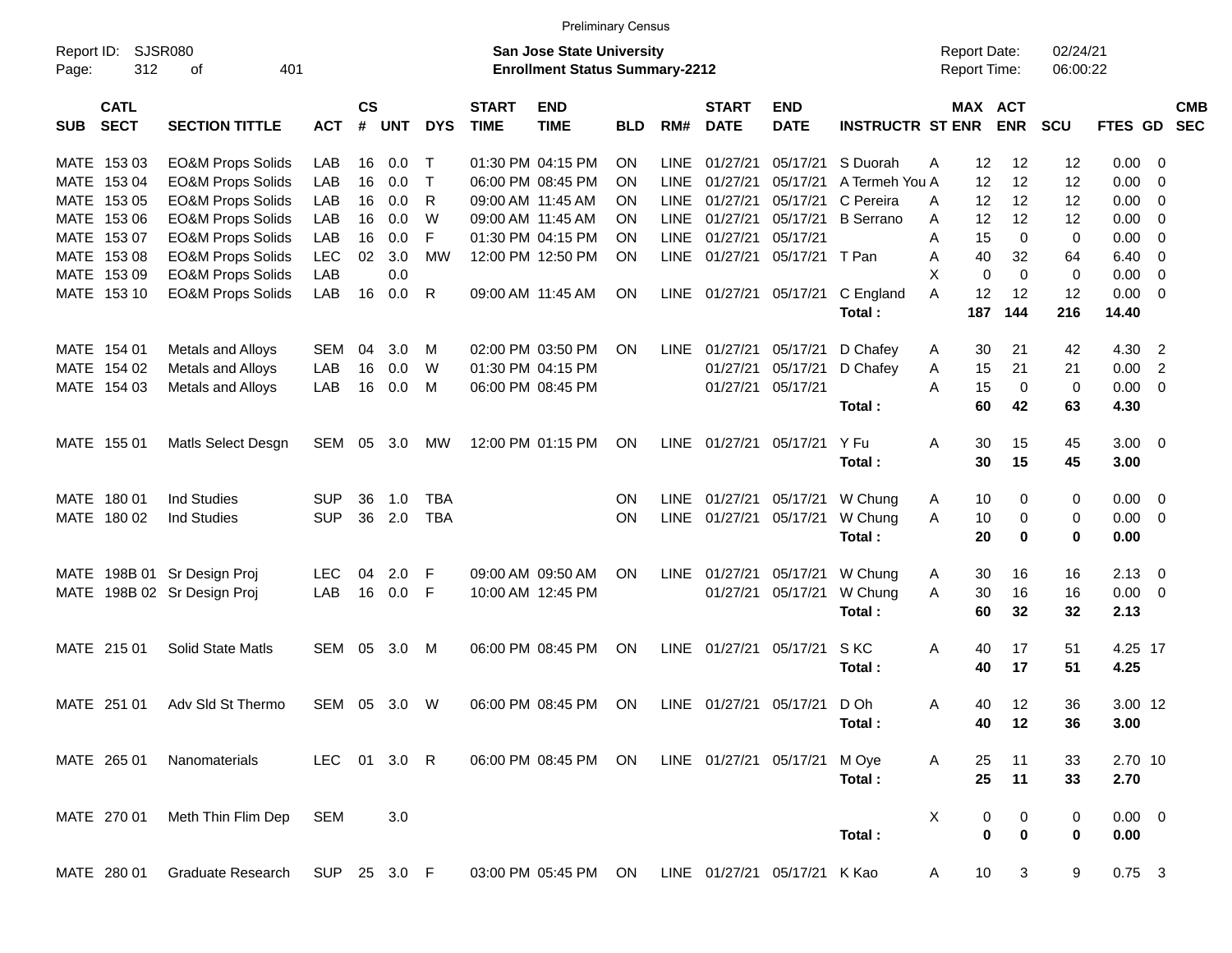|                                                                                                                                 |                            |                               |            |                    |            |            |                             | <b>Preliminary Census</b> |            |             |                             |                                            |                         |     |                       |                      |                      |                |                         |                          |
|---------------------------------------------------------------------------------------------------------------------------------|----------------------------|-------------------------------|------------|--------------------|------------|------------|-----------------------------|---------------------------|------------|-------------|-----------------------------|--------------------------------------------|-------------------------|-----|-----------------------|----------------------|----------------------|----------------|-------------------------|--------------------------|
| SJSR080<br>Report ID:<br><b>San Jose State University</b><br>313<br>401<br><b>Enrollment Status Summary-2212</b><br>Page:<br>οf |                            |                               |            |                    |            |            |                             |                           |            |             |                             | <b>Report Date:</b><br><b>Report Time:</b> |                         |     | 02/24/21<br>06:00:22  |                      |                      |                |                         |                          |
| <b>SUB</b>                                                                                                                      | <b>CATL</b><br><b>SECT</b> | <b>SECTION TITTLE</b>         | ACT        | $\mathsf{cs}$<br># | <b>UNT</b> | <b>DYS</b> | <b>START</b><br><b>TIME</b> | <b>END</b><br><b>TIME</b> | <b>BLD</b> | RM#         | <b>START</b><br><b>DATE</b> | <b>END</b><br><b>DATE</b>                  | <b>INSTRUCTR ST ENR</b> |     | MAX ACT<br><b>ENR</b> |                      | <b>SCU</b>           | FTES GD        |                         | <b>CMB</b><br><b>SEC</b> |
|                                                                                                                                 |                            |                               |            |                    |            |            |                             |                           |            |             |                             |                                            | Total:                  |     | 10                    | 3                    | 9                    | 0.75           |                         |                          |
| MATE                                                                                                                            | 280101                     | Graduate Research I           | <b>SUP</b> | 25                 | 1.0        | F          |                             | 03:00 PM 05:45 PM         | <b>ON</b>  |             | LINE 01/27/21               | 05/17/21                                   | K Kao                   | A   | 10                    | 0                    | 0                    | 0.00           | - 0                     |                          |
| MATE                                                                                                                            | 280102                     | Graduate Research I           | <b>SUP</b> | 25                 | 2.0        | F          |                             | 03:00 PM 05:45 PM         |            |             | 01/27/21                    | 05/17/21                                   | K Kao                   | A   | 10                    | 0                    | 0                    | 0.00           | $\overline{0}$          |                          |
| MATE                                                                                                                            | 280103                     | Graduate Research I           | <b>SUP</b> | 25                 | 3.0        | F          |                             | 03:00 PM 05:45 PM         |            |             | 01/27/21                    | 05/17/21                                   | K Kao                   | A   | 10                    | 0                    | 0                    | 0.00           | $\overline{0}$          |                          |
| MATE                                                                                                                            | 280I04                     | Graduate Research I           | <b>SUP</b> | 25                 | 2.0        | <b>TBA</b> |                             |                           | ON         |             | LINE 01/27/21               | 05/17/21                                   | K Kao                   | A   | 10                    | 0                    | 0                    | 0.00           | $\overline{0}$          |                          |
|                                                                                                                                 |                            |                               |            |                    |            |            |                             |                           |            |             |                             |                                            | Total:                  |     | 40                    | $\mathbf 0$          | 0                    | 0.00           |                         |                          |
| <b>MATE</b>                                                                                                                     | 281 01                     | Thesis Prep Sem               | LAB        | 16                 | 1.0        | F          |                             | 03:00 PM 05:45 PM         | <b>ON</b>  |             | LINE 01/27/21               | 05/17/21                                   | C England               | A   | 45                    | 5                    | 5                    | 0.42           |                         | 5 C                      |
| <b>CHE</b>                                                                                                                      | 281 01                     | Thesis Prep Sem               | LAB        | 16                 | 1.0        | F          |                             | 03:00 PM 05:45 PM         | <b>ON</b>  |             | LINE 01/27/21               | 05/17/21                                   | C England               | A   | 0                     | 11                   | 11                   | 0.92 11 C      |                         |                          |
|                                                                                                                                 |                            |                               |            |                    |            |            |                             |                           |            |             |                             |                                            | Total:                  |     | 45                    | 16                   | 16                   | 1.33           |                         |                          |
| MATE                                                                                                                            | 298 01                     | <b>MS Res Project</b>         | <b>SUP</b> | 25                 | 1.0        | F          |                             | 03:00 PM 05:45 PM         | <b>ON</b>  | LINE        | 01/27/21                    | 05/17/21                                   | X Sinha                 | A   | 20                    | 0                    | 0                    | 0.00           | - 0                     |                          |
| MATE                                                                                                                            | 298 02                     | <b>MS Res Project</b>         | <b>SUP</b> | 25                 | 2.0        | F          |                             | 03:00 PM 05:45 PM         | <b>ON</b>  | <b>LINE</b> | 01/27/21                    | 05/17/21                                   | X Sinha                 | A   | 20                    | $\overline{c}$       | $\overline{4}$       | 0.33           | $\overline{2}$          |                          |
| MATE                                                                                                                            | 298 03                     | <b>MS Res Project</b>         | <b>SUP</b> | 25                 | 1.0        | <b>TBA</b> |                             |                           | <b>ON</b>  | LINE        | 01/27/21                    | 05/17/21                                   | X Sinha                 | A   | 40                    | $\mathbf{1}$         | $\mathbf 1$          | 0.08           | $\overline{1}$          |                          |
| MATE                                                                                                                            | 298 04                     | <b>MS Res Project</b>         | <b>SUP</b> | 25                 | 2.0        | <b>TBA</b> |                             |                           | ON         |             | LINE 01/27/21               | 05/17/21                                   | X Sinha                 | Α   | 40                    | $\overline{c}$       | $\overline{4}$       | 0.33           | $\overline{2}$          |                          |
|                                                                                                                                 |                            |                               |            |                    |            |            |                             |                           |            |             |                             |                                            | Total:                  | 120 |                       | 5                    | 9                    | 0.75           |                         |                          |
| <b>MATE</b>                                                                                                                     | 298101                     | <b>MS Project Intern</b>      | SUP        | 25                 | 1.0        | F          |                             | 03:00 PM 05:45 PM         | <b>ON</b>  | <b>LINE</b> | 01/27/21                    | 05/17/21                                   | X Sinha                 | A   | 20                    | 0                    | 0                    | 0.00           | - 0                     |                          |
| <b>MATE</b>                                                                                                                     | 298I02                     | <b>MS Project Intern</b>      | <b>SUP</b> | 25                 | 2.0        | F          |                             | 03:00 PM 05:45 PM         | <b>ON</b>  | <b>LINE</b> | 01/27/21                    | 05/17/21                                   | X Sinha                 | A   | 20                    | 0                    | 0                    | 0.00           | $\overline{0}$          |                          |
| MATE                                                                                                                            | 298103                     | <b>MS Project Intern</b>      | <b>SUP</b> | 25                 | 1.0        | <b>TBA</b> |                             |                           | <b>ON</b>  | LINE        | 01/27/21                    | 05/17/21                                   | X Sinha                 | A   | 40                    | $\mathbf{1}$         | $\mathbf{1}$         | 0.08           | $\overline{\mathbf{1}}$ |                          |
| MATE                                                                                                                            | 298I04                     | <b>MS Project Intern</b>      | <b>SUP</b> | 25                 | 2.0        | <b>TBA</b> |                             |                           | ON         | LINE        | 01/27/21                    | 05/17/21                                   | X Sinha                 | A   | 40                    | 0                    | 0                    | 0.00           | 0                       |                          |
|                                                                                                                                 |                            |                               |            |                    |            |            |                             |                           |            |             |                             |                                            | Total:                  | 120 |                       | $\blacktriangleleft$ | $\blacktriangleleft$ | 0.08           |                         |                          |
| <b>MATE</b>                                                                                                                     | 299 01                     | <b>Master's Thesis</b>        | <b>SUP</b> | 25                 | 1.0        | F          |                             | 03:00 PM 05:45 PM         | <b>ON</b>  | <b>LINE</b> | 01/27/21                    | 05/17/21                                   | X Sinha                 | A   | 20                    | 0                    | 0                    | 0.00           | - 0                     |                          |
| <b>MATE</b>                                                                                                                     | 299 02                     | <b>Master's Thesis</b>        | <b>SUP</b> | 25                 | 3.0        | F          |                             | 03:00 PM 05:45 PM         | <b>ON</b>  | <b>LINE</b> | 01/27/21                    | 05/17/21                                   | X Sinha                 | A   | 20                    | $\mathbf 1$          | 3                    | 0.25           | $\overline{1}$          |                          |
| <b>MATE</b>                                                                                                                     | 299 03                     | <b>Master's Thesis</b>        | <b>SUP</b> | 25                 | 1.0        | <b>TBA</b> |                             |                           | <b>ON</b>  | LINE        | 01/27/21                    | 05/17/21                                   | X Sinha                 | A   | 20                    | 0                    | 0                    | 0.00           | $\overline{0}$          |                          |
| MATE                                                                                                                            | 299 04                     | <b>Master's Thesis</b>        | <b>SUP</b> | 25                 | 3.0        | <b>TBA</b> |                             |                           | <b>ON</b>  | <b>LINE</b> | 01/27/21                    | 05/17/21                                   | X Sinha                 | Α   | 20                    | 0                    | 0                    | 0.00           | $\overline{\mathbf{0}}$ |                          |
|                                                                                                                                 |                            |                               |            |                    |            |            |                             |                           |            |             |                             |                                            | Total:                  |     | 80                    | -1                   | 3                    | 0.25           |                         |                          |
|                                                                                                                                 | MATE 299I 01               | MS Thesis Intern              | <b>SUP</b> |                    | 25 1.0 F   |            |                             | 03:00 PM 05:45 PM         | - ON       |             |                             | LINE 01/27/21 05/17/21 X Sinha             |                         | Α   | 20                    |                      | 0                    | $0.00 \t 0$    |                         |                          |
|                                                                                                                                 | MATE 299I 02               | <b>MS Thesis Intern</b>       | SUP        |                    | 25 3.0     | F.         |                             | 03:00 PM 05:45 PM         | ON.        |             |                             | LINE 01/27/21 05/17/21 X Sinha             |                         | Α   | 20                    | 0                    | 0                    | $0.00 \t 0$    |                         |                          |
|                                                                                                                                 | MATE 299I 03               | <b>MS Thesis Intern</b>       | SUP        |                    | 25 1.0     | TBA        |                             |                           | ON.        |             |                             | LINE 01/27/21 05/17/21 X Sinha             |                         | A   | 20                    | 0                    | 0                    | $0.00 \t 0$    |                         |                          |
|                                                                                                                                 |                            | MATE 299I 04 MS Thesis Intern | <b>SUP</b> |                    | 25 3.0 TBA |            |                             |                           | <b>ON</b>  |             |                             | LINE 01/27/21 05/17/21 X Sinha             |                         | A   | 20                    | 0                    | 0                    | $0.00 \quad 0$ |                         |                          |
|                                                                                                                                 |                            |                               |            |                    |            |            |                             |                           |            |             |                             |                                            | Total:                  |     | 80                    | 0                    | 0                    | 0.00           |                         |                          |
|                                                                                                                                 |                            |                               |            |                    |            |            |                             |                           |            |             |                             |                                            |                         |     |                       |                      |                      |                |                         |                          |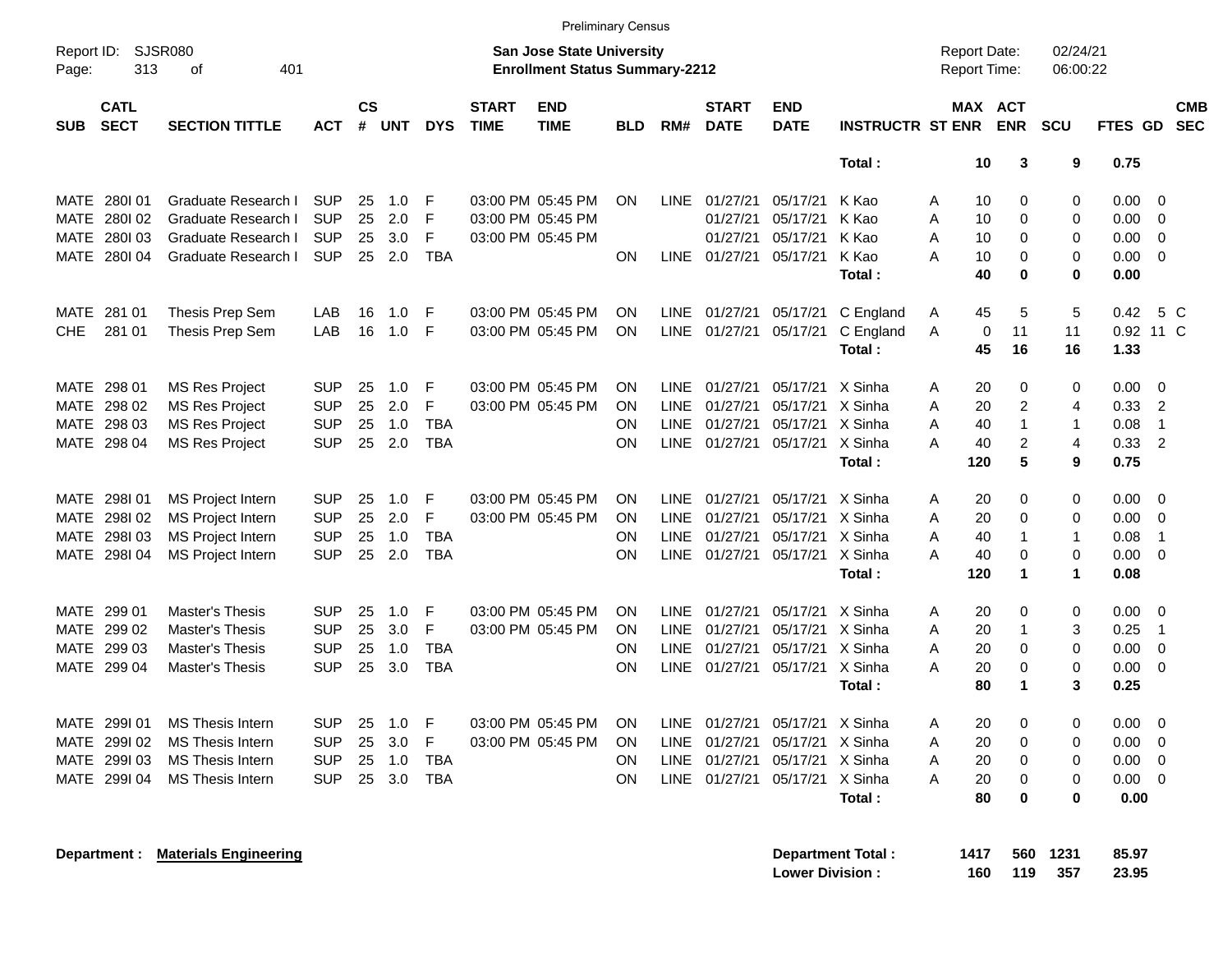|                     |             |                       |         |            |            |              |                                                                           | <b>Preliminary Census</b> |     |              |             |                           |                                            |            |                      |             |            |
|---------------------|-------------|-----------------------|---------|------------|------------|--------------|---------------------------------------------------------------------------|---------------------------|-----|--------------|-------------|---------------------------|--------------------------------------------|------------|----------------------|-------------|------------|
| Report ID:<br>Page: | 314         | SJSR080<br>of         | 401     |            |            |              | <b>San Jose State University</b><br><b>Enrollment Status Summary-2212</b> |                           |     |              |             |                           | <b>Report Date:</b><br><b>Report Time:</b> |            | 02/24/21<br>06:00:22 |             |            |
|                     |             |                       |         |            |            |              |                                                                           |                           |     |              |             |                           |                                            |            |                      |             |            |
|                     | <b>CATL</b> |                       |         | СS         |            | <b>START</b> | <b>END</b>                                                                |                           |     | <b>START</b> | <b>END</b>  |                           | <b>MAX ACT</b>                             |            |                      |             | <b>CMB</b> |
| <b>SUB</b>          | <b>SECT</b> | <b>SECTION TITTLE</b> | $ACT$ # | <b>UNT</b> | <b>DYS</b> | <b>TIME</b>  | <b>TIME</b>                                                               | <b>BLD</b>                | RM# | <b>DATE</b>  | <b>DATE</b> | <b>INSTRUCTR ST ENR</b>   |                                            | <b>ENR</b> | scu                  | FTES GD SEC |            |
|                     |             |                       |         |            |            |              |                                                                           |                           |     |              |             | <b>Upper Division:</b>    | 657                                        | 375        | 716                  | 48.90       |            |
|                     |             |                       |         |            |            |              |                                                                           |                           |     |              |             | <b>Graduate Division:</b> | 600                                        | 66         | 158                  | 13.12       |            |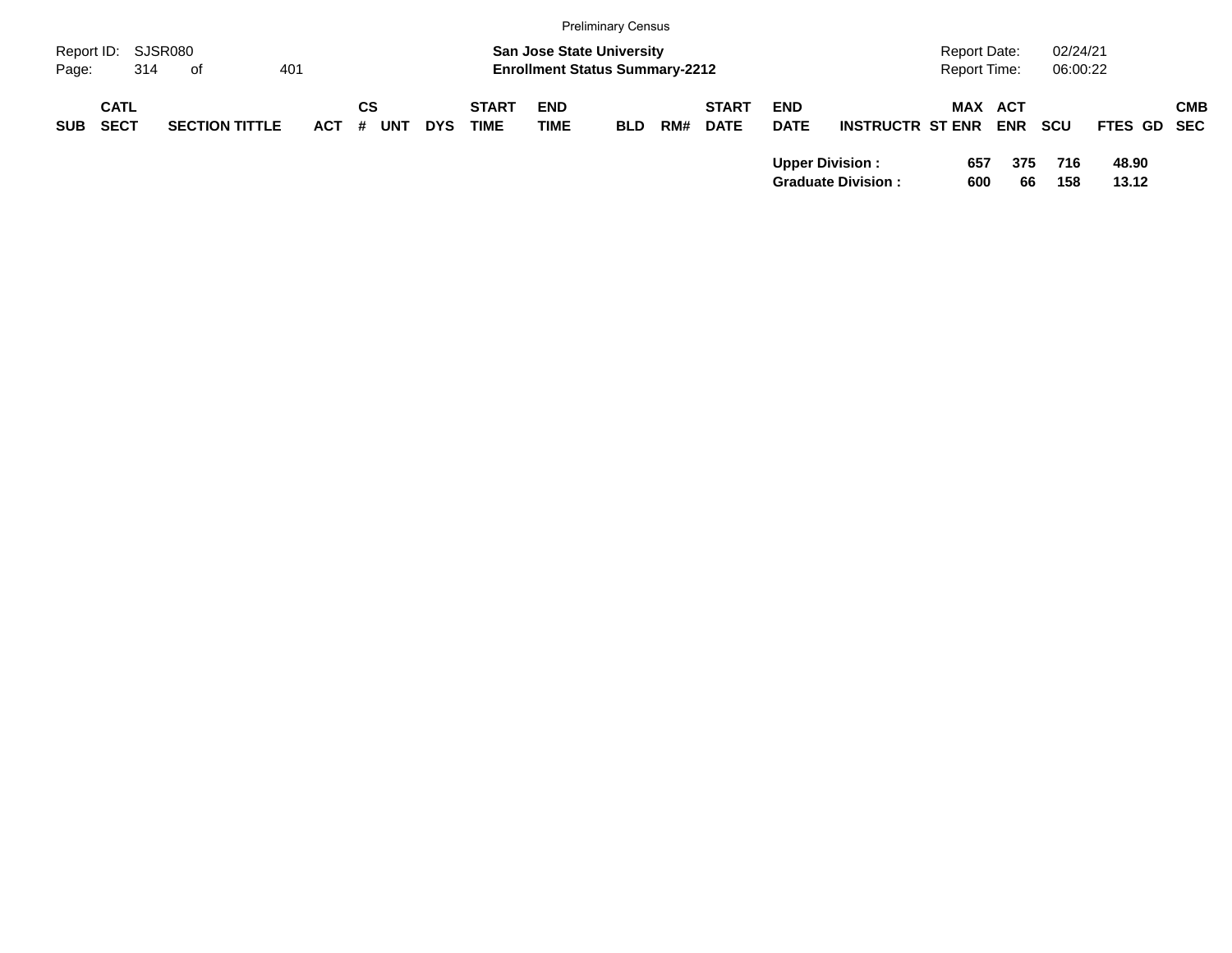|                     |                            |                                |              |                    |            |              |                             | <b>Preliminary Census</b>                                                 |            |             |                             |                           |                         |   |                                            |                  |                      |         |                |                          |
|---------------------|----------------------------|--------------------------------|--------------|--------------------|------------|--------------|-----------------------------|---------------------------------------------------------------------------|------------|-------------|-----------------------------|---------------------------|-------------------------|---|--------------------------------------------|------------------|----------------------|---------|----------------|--------------------------|
| Report ID:<br>Page: | 315                        | <b>SJSR080</b><br>401<br>οf    |              |                    |            |              |                             | <b>San Jose State University</b><br><b>Enrollment Status Summary-2212</b> |            |             |                             |                           |                         |   | <b>Report Date:</b><br><b>Report Time:</b> |                  | 02/24/21<br>06:00:22 |         |                |                          |
| <b>SUB</b>          | <b>CATL</b><br><b>SECT</b> | <b>SECTION TITTLE</b>          | ACT          | $\mathsf{cs}$<br># | <b>UNT</b> | <b>DYS</b>   | <b>START</b><br><b>TIME</b> | <b>END</b><br><b>TIME</b>                                                 | <b>BLD</b> | RM#         | <b>START</b><br><b>DATE</b> | <b>END</b><br><b>DATE</b> | <b>INSTRUCTR ST ENR</b> |   | MAX ACT                                    | <b>ENR</b>       | <b>SCU</b>           | FTES GD |                | <b>CMB</b><br><b>SEC</b> |
| <b>College</b>      |                            | <b>Engineering, College of</b> |              |                    |            |              |                             |                                                                           |            |             |                             |                           |                         |   |                                            |                  |                      |         |                |                          |
|                     | Department :               | <b>Mechanical Engineering</b>  |              |                    |            |              |                             |                                                                           |            |             |                             |                           |                         |   |                                            |                  |                      |         |                |                          |
| ME                  | 20 01                      | Design & Graphics              | SEM          | 05                 | 2.0        | W            |                             | 09:00 AM 09:50 AM                                                         | <b>ON</b>  | LINE        | 01/27/21                    | 05/17/21                  | V Cherickal             | A | 100                                        | 101              | 101                  | 13.47   | - 0            |                          |
| <b>ME</b>           | 20 02                      | Design & Graphics              | LAB          | 16                 | 0.0        | м            |                             | 09:00 AM 11:45 AM                                                         | <b>ON</b>  | <b>LINE</b> | 01/27/21                    | 05/17/21                  | K Behzad                | A | 25                                         | 27               | 27                   | 0.00    | $\mathbf 0$    |                          |
| <b>ME</b>           | 20 03                      | Design & Graphics              | LAB          | 16                 | 0.0        | Τ            |                             | 09:00 AM 11:45 AM                                                         | <b>ON</b>  | <b>LINE</b> | 01/27/21                    | 05/17/21                  | S Chitati               | A | 25                                         | 24               | 24                   | 0.00    | $\mathbf 0$    |                          |
| <b>ME</b>           | 20 04                      | Design & Graphics              | LAB          | 16                 | 0.0        | R            |                             | 09:00 AM 11:45 AM                                                         | <b>ON</b>  | <b>LINE</b> | 01/27/21                    | 05/17/21                  | R Khasgiwala A          |   | 25                                         | 25               | 25                   | 0.00    | $\overline{0}$ |                          |
| <b>ME</b>           | 20 05                      | Design & Graphics              | LAB          | 16                 | 0.0        | R            |                             | 01:30 PM 04:15 PM                                                         | <b>ON</b>  |             | LINE 01/27/21               | 05/17/21                  | S Chitati               | A | 25                                         | 25               | 25                   | 0.00    | $\overline{0}$ |                          |
|                     |                            |                                |              |                    |            |              |                             |                                                                           |            |             |                             |                           | Total:                  |   | 200                                        | 202              | 202                  | 13.47   |                |                          |
| ME                  | 30 01                      | <b>Comp Applications</b>       | <b>SEM</b>   | 05                 | 2.0        | F            |                             | 09:00 AM 09:50 AM                                                         | <b>ON</b>  |             | LINE 01/27/21               | 05/17/21                  | S Ahsan                 | A | 108                                        | 109              | 109                  | 14.53   | - 0            |                          |
| ME                  | 30 02                      | <b>Comp Applications</b>       | LAB          | 16                 | 0.0        | F            |                             | 10:00 AM 12:45 PM                                                         | <b>ON</b>  | <b>LINE</b> | 01/27/21                    | 05/17/21                  | S Ahsan                 | A | 27                                         | 27               | 27                   | 0.00    | $\mathbf 0$    |                          |
| ME                  | 30 04                      | <b>Comp Applications</b>       | LAB          | 16                 | 0.0        | $\mathsf{T}$ |                             | 01:30 PM 04:15 PM                                                         | <b>ON</b>  | <b>LINE</b> | 01/27/21                    | 05/17/21                  | R Shu                   | A | 27                                         | 28               | 28                   | 0.00    | $\mathbf 0$    |                          |
| MЕ                  | 30 05                      | <b>Comp Applications</b>       | LAB          | 16                 | 0.0        | M            |                             | 09:00 AM 11:45 AM                                                         | <b>ON</b>  | <b>LINE</b> | 01/27/21                    | 05/17/21                  | P Sagar                 | Α | 27                                         | 28               | 28                   | 0.00    | $\mathbf 0$    |                          |
| <b>ME</b>           | 30 06                      | <b>Comp Applications</b>       | LAB          | 16                 | 0.0        | F            |                             | 01:30 PM 04:15 PM                                                         | <b>ON</b>  |             | LINE 01/27/21               | 05/17/21                  | S Ahsan                 | A | 27                                         | 26               | 26                   | 0.00    | $\overline{0}$ |                          |
|                     |                            |                                |              |                    |            |              |                             |                                                                           |            |             |                             |                           | Total:                  |   | 216                                        | 218              | 218                  | 14.53   |                |                          |
| ME                  | 100 01                     | <b>ME Career Dev</b>           | <b>LEC</b>   | 04                 | 1.0        | M            |                             | 03:00 PM 03:50 PM                                                         | <b>ON</b>  |             | LINE 01/27/21               | 05/17/21                  | D Caires                | A | 35                                         | 31               | 31                   | 2.10    | $\overline{2}$ |                          |
|                     |                            |                                |              |                    |            |              |                             |                                                                           |            |             |                             |                           | Total:                  |   | 35                                         | 31               | 31                   | 2.10    |                |                          |
| ME                  | 101 01                     | Dynamics                       | <b>SEM</b>   | 04                 | 3.0        | <b>TR</b>    |                             | 01:30 PM 02:45 PM                                                         | <b>ON</b>  |             | LINE 01/27/21               | 05/17/21                  | R Agarwal               | A | 30                                         | 23               | 69                   | 4.60    | 0              |                          |
| ME                  | 101 02                     | Dynamics                       | <b>SEM</b>   | 04                 | 3.0        | <b>TR</b>    |                             | 10:30 AM 11:45 AM                                                         | ON.        | <b>LINE</b> | 01/27/21                    | 05/17/21                  | R Agarwal               | Α | 30                                         | 30               | 90                   | 6.00    | $\overline{0}$ |                          |
| МE                  | 101 03                     | Dynamics                       | <b>SEM</b>   | 04                 | 3.0        | <b>MW</b>    |                             | 10:30 AM 11:45 AM                                                         | <b>ON</b>  | <b>LINE</b> | 01/27/21                    | 05/17/21                  | A Boylan-Ash A          |   | 30                                         | 38               | 114                  | 7.60    | 0              |                          |
| МE                  | 101 04                     | Dynamics                       | <b>SEM</b>   | 04                 | 3.0        | <b>TR</b>    |                             | 12:00 PM 01:15 PM                                                         | <b>ON</b>  |             | LINE 01/27/21               | 05/17/21                  | R Tsou                  | A | 30                                         | 30               | 90                   | 6.00    | - 0            |                          |
|                     |                            |                                |              |                    |            |              |                             |                                                                           |            |             |                             |                           | Total:                  |   | 120                                        | 121              | 363                  | 24.20   |                |                          |
| ME                  | 106 01                     | Fund Mechatro Engr             | SEM          | 04                 | 3.0        | $\top$       |                             | 10:30 AM 11:45 AM                                                         | <b>ON</b>  | LINE        | 01/27/21                    | 05/17/21                  | <b>B</b> Furman         | A | 130                                        | 123              | 246                  | 24.75   |                | 3 C                      |
| EE                  | 106 01                     | Fund Mechatro Engr             | SEM          | 04                 | 3.0        | $\mathsf{T}$ |                             | 10:30 AM 11:45 AM                                                         | <b>ON</b>  | <b>LINE</b> | 01/27/21                    | 05/17/21                  | <b>B</b> Furman         | A | 0                                          | 6                | 12                   | 1.20    | 0 <sup>C</sup> |                          |
| MЕ                  | 106 02                     | Fund Mechatro Engr             | LAB          | 16                 | 0.0        | M            |                             | 01:30 PM 04:15 PM                                                         | ON         | LINE        | 01/27/21                    | 05/17/21                  | T Bejaoui               | Α | 20                                         | 19               | 19                   | 0.00    | 0 <sup>C</sup> |                          |
| EE                  | 106 02                     | Fund Mechatro Engr             | LAB          | 16                 | 0.0        | M            |                             | 01:30 PM 04:15 PM                                                         | ON         | <b>LINE</b> | 01/27/21                    | 05/17/21                  | T Bejaoui               | Α | 0                                          | $\overline{1}$   | 1                    | 0.00    | 0 <sup>C</sup> |                          |
| <b>ME</b>           | 106 03                     | Fund Mechatro Engr             | LAB          | 16                 | 0.0        | $\mathsf T$  |                             | 01:30 PM 04:15 PM                                                         | <b>ON</b>  |             | LINE 01/27/21               | 05/17/21                  |                         | A | 20                                         | 15               | 15                   | 0.00    | 1 C            |                          |
| EE                  | 106 03                     | Fund Mechatro Engr             | LAB          | 16                 | 0.0        | Τ            |                             | 01:30 PM 04:15 PM                                                         | ON         |             | LINE 01/27/21               | 05/17/21                  |                         | Α | 0                                          | 4                | 4                    | 0.00    | $0\,C$         |                          |
| ME                  | 106 04                     | Fund Mechatro Engr             | LAB          | 16                 | 0.0        | W            |                             | 06:00 PM 08:45 PM                                                         | <b>ON</b>  |             | LINE 01/27/21               | 05/17/21                  |                         | Α | 20                                         | 19               | 19                   | 0.00    | $1\,C$         |                          |
| EE                  | 106 04                     | Fund Mechatro Engr             | LAB          |                    | 16 0.0     | W            |                             | 06:00 PM 08:45 PM                                                         | <b>ON</b>  |             | LINE 01/27/21               | 05/17/21                  |                         | A | 0                                          | $\overline{1}$   | 1                    | 0.00    |                | $0\,C$                   |
| ME                  | 106 05                     | Fund Mechatro Engr             | LAB          |                    | 16 0.0     | R            |                             | 03:00 PM 05:45 PM                                                         | <b>ON</b>  |             | LINE 01/27/21               | 05/17/21                  | J Esquivel P A          |   | 20                                         | 20               | 20                   | 0.00    |                | $0\,C$                   |
| EE                  | 106 05                     | Fund Mechatro Engr             | LAB          |                    | 16 0.0     | R            |                             | 03:00 PM 05:45 PM                                                         | <b>ON</b>  |             | LINE 01/27/21               | 05/17/21                  | J Esquivel P A          |   | 0                                          | 0                | 0                    | 0.00    |                | $0\,C$                   |
| ME                  | 106 06                     | Fund Mechatro Engr             | LAB          |                    | 16 0.0     | R            |                             | 06:00 PM 08:45 PM                                                         | <b>ON</b>  |             | LINE 01/27/21               | 05/17/21                  |                         | A | 20                                         | 18               | 18                   | 0.00    |                | $0\,C$                   |
| EE                  | 106 06                     | Fund Mechatro Engr             | LAB          |                    | 16 0.0     | R            |                             | 06:00 PM 08:45 PM                                                         | <b>ON</b>  |             | LINE 01/27/21               | 05/17/21                  |                         | A | 0                                          | 0                | 0                    | 0.00    |                | $0\,C$                   |
| ME                  | 106 07                     | Fund Mechatro Engr             | LAB          |                    | 16 0.0     | F            |                             | 09:00 AM 11:45 AM                                                         | <b>ON</b>  |             | LINE 01/27/21               | 05/17/21                  |                         | A | 20                                         | 20               | 20                   | 0.00    |                | $1\,C$                   |
| EE                  | 106 07                     | Fund Mechatro Engr             | LAB 16 0.0 F |                    |            |              |                             | 09:00 AM 11:45 AM                                                         | ON         |             | LINE 01/27/21 05/17/21      |                           |                         | A | $\mathbf 0$                                | $\boldsymbol{0}$ | 0                    | 0.00    | 0 C            |                          |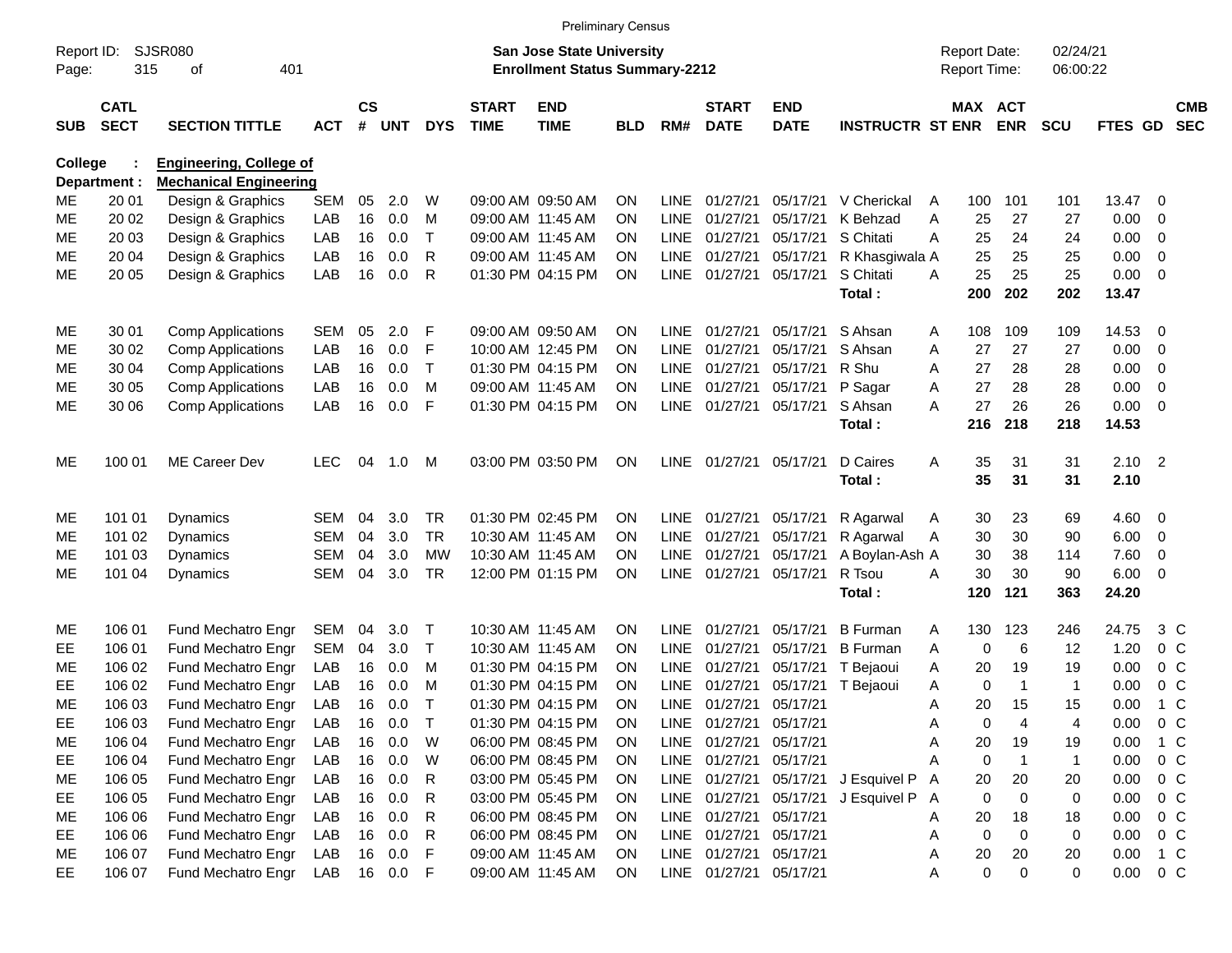|                     |                            |                           |            |                    |                  |              |                             | <b>Preliminary Census</b>                                                 |            |             |                             |                                  |                                  |                                            |             |                      |                  |                            |                          |
|---------------------|----------------------------|---------------------------|------------|--------------------|------------------|--------------|-----------------------------|---------------------------------------------------------------------------|------------|-------------|-----------------------------|----------------------------------|----------------------------------|--------------------------------------------|-------------|----------------------|------------------|----------------------------|--------------------------|
| Report ID:<br>Page: | 316                        | SJSR080<br>401<br>οf      |            |                    |                  |              |                             | <b>San Jose State University</b><br><b>Enrollment Status Summary-2212</b> |            |             |                             |                                  |                                  | <b>Report Date:</b><br><b>Report Time:</b> |             | 02/24/21<br>06:00:22 |                  |                            |                          |
| <b>SUB</b>          | <b>CATL</b><br><b>SECT</b> | <b>SECTION TITTLE</b>     | <b>ACT</b> | $\mathsf{cs}$<br># | <b>UNT</b>       | <b>DYS</b>   | <b>START</b><br><b>TIME</b> | <b>END</b><br><b>TIME</b>                                                 | <b>BLD</b> | RM#         | <b>START</b><br><b>DATE</b> | <b>END</b><br><b>DATE</b>        | <b>INSTRUCTR ST ENR</b>          | MAX ACT                                    | <b>ENR</b>  | <b>SCU</b>           | FTES GD          |                            | <b>CMB</b><br><b>SEC</b> |
| ME                  | 106 08                     | Fund Mechatro Engr        | LAB        | 16                 | 0.0              | F            |                             | 01:30 PM 04:15 PM                                                         | <b>ON</b>  | <b>LINE</b> | 01/27/21                    | 05/17/21                         |                                  | 20<br>Α                                    | 12          | 12                   | 0.00             | $0\,$ C                    |                          |
| EE                  | 106 08                     | Fund Mechatro Engr        | LAB        | 16                 | 0.0              | F            |                             | 01:30 PM 04:15 PM                                                         | <b>ON</b>  | LINE        | 01/27/21                    | 05/17/21                         |                                  | A<br>0                                     | $\mathbf 0$ | $\mathbf 0$          | 0.00             | $0\,C$                     |                          |
|                     |                            |                           |            |                    |                  |              |                             |                                                                           |            |             |                             |                                  | Total:                           | 270                                        | 258         | 387                  | 25.95            |                            |                          |
| ME                  | 111 01                     | <b>Fluid Mech</b>         | SEM        | 04                 | 3.0 <sub>2</sub> | $\top$       |                             | 05:00 PM 06:30 PM                                                         | <b>ON</b>  | LINE        | 01/27/21                    | 05/17/21                         | C Han                            | 40<br>Α                                    | 40          | 120                  | $8.00 \t 0$      |                            |                          |
| ME                  | 111 02                     | <b>Fluid Mech</b>         | <b>SEM</b> | 04                 | 3.0              | $\mathsf{T}$ |                             | 07:30 PM 09:00 PM                                                         | ON         | <b>LINE</b> | 01/27/21                    | 05/17/21                         | C Han                            | Α<br>40                                    | 39          | 117                  | 7.90             | $\overline{\phantom{0}}^2$ |                          |
| ME                  | 111 03                     | <b>Fluid Mech</b>         | SEM        | 04                 | 3.0              | <b>TR</b>    |                             | 04:30 PM 05:45 PM                                                         | ΟN         | <b>LINE</b> | 01/27/21                    | 05/17/21                         | P Kutler                         | 40<br>Α                                    | 43          | 129                  | 8.60             | $\overline{\mathbf{0}}$    |                          |
| ME                  | 111 04                     | <b>Fluid Mech</b>         | SEM        | 04                 | 3.0              | <b>MW</b>    |                             | 06:00 PM 07:15 PM                                                         | OΝ         | <b>LINE</b> | 01/27/21                    | 05/17/21                         | H Kabbani<br>Total:              | A<br>40<br>160                             | 41<br>163   | 123<br>489           | 8.20 0<br>32.70  |                            |                          |
| ME                  | 11301                      | Thermodynamics            | SEM        | 04                 | 4.0              | МW           |                             | 12:00 PM 01:40 PM                                                         | <b>ON</b>  | <b>LINE</b> | 01/27/21                    | 05/17/21                         | A Tohidi<br>Total:               | 75<br>Α<br>75                              | 62<br>62    | 248<br>248           | 16.60 1<br>16.60 |                            |                          |
| ME                  | 114 01                     | <b>Heat Transfer</b>      | SEM        | 04                 | 3.0              | TR           |                             | 01:30 PM 02:45 PM                                                         | ON         | LINE        | 01/27/21                    | 05/17/21                         | F Kazemifar                      | 75<br>A                                    | 81          | 243                  | $16.20 \t 0$     |                            |                          |
| ME                  | 114 02                     | <b>Heat Transfer</b>      | SEM        | 04                 | 3.0              | <b>TR</b>    |                             | 09:00 AM 10:15 AM                                                         | OΝ         | <b>LINE</b> | 01/27/21                    | 05/17/21                         | S Zaidi                          | 40<br>A                                    | 45          | 135                  | 9.00 0           |                            |                          |
|                     |                            |                           |            |                    |                  |              |                             |                                                                           |            |             |                             |                                  | Total:                           | 115                                        | 126         | 378                  | 25.20            |                            |                          |
| ME                  | 115 01                     | Thermal Eng Lab           | LAB        | 16                 | 1.0              | $\top$       |                             | 10:30 AM 01:15 PM                                                         | <b>ON</b>  | LINE        | 01/27/21                    | 05/17/21 S Zaidi                 |                                  | 16<br>Α                                    | 16          | 16                   | $1.07 \t 0$      |                            |                          |
| ME                  | 115 02                     | Thermal Eng Lab           | LAB        | 16                 | 1.0              | W            |                             | 10:30 AM 01:15 PM                                                         | <b>ON</b>  | <b>LINE</b> | 01/27/21                    | 05/17/21 S Zaidi                 |                                  | 16<br>Α                                    | 16          | 16                   | 1.07             | $\overline{\phantom{0}}$   |                          |
| ME                  | 115 03                     | Thermal Eng Lab           | LAB        |                    | 1.0              |              |                             |                                                                           |            |             |                             |                                  |                                  | X<br>0                                     | 0           | 0                    | 0.00             | $\overline{\mathbf{0}}$    |                          |
| ME                  | 115 04                     | Thermal Eng Lab           | LAB        | 16                 | 1.0              | M            |                             | 09:00 AM 11:45 AM                                                         | <b>ON</b>  | <b>LINE</b> | 01/27/21                    | 05/17/21                         | I Tyukhov                        | A<br>16                                    | 15          | 15                   | 1.00             | $\overline{\phantom{0}}$   |                          |
| ME                  | 115 05                     | Thermal Eng Lab           | LAB        | 16                 | 1.0              | M            |                             | 01:30 PM 04:15 PM                                                         | ON         | <b>LINE</b> | 01/27/21                    | 05/17/21                         | I Tyukhov                        | Α<br>16                                    | 15          | 15                   | 1.00             | $\overline{\mathbf{0}}$    |                          |
| ME                  | 115 06                     | Thermal Eng Lab           | LAB        | 16                 | 1.0              | M            |                             | 04:30 PM 07:15 PM                                                         | ON         | <b>LINE</b> | 01/27/21                    | 05/17/21                         | I Tyukhov                        | A<br>16                                    | 16          | 16                   | 1.07             | $\overline{\phantom{0}}$   |                          |
| ME                  | 115 07                     | Thermal Eng Lab           | LAB        | 16                 | 1.0              | $\mathsf{T}$ |                             | 04:30 PM 07:15 PM                                                         | ΟN         | <b>LINE</b> | 01/27/21                    | 05/17/21                         | F Kazemifar                      | 16<br>A                                    | 17          | 17                   | 1.13             | $\overline{\phantom{0}}$   |                          |
| ME                  | 115 08                     | Thermal Eng Lab           | LAB        | 16                 | 1.0              | R            |                             | 10:30 AM 01:15 PM                                                         | ΟN         | LINE        | 01/27/21                    | 05/17/21                         | S Zaidi                          | A<br>16                                    | 15          | 15                   | $1.00 \t 0$      |                            |                          |
|                     |                            |                           |            |                    |                  |              |                             |                                                                           |            |             |                             |                                  | Total:                           | 112                                        | 110         | 110                  | 7.33             |                            |                          |
| ME                  | 120 01                     | <b>Experimental Meths</b> | SEM        | 04                 | 2.0              | M            |                             | 09:00 AM 09:50 AM                                                         | ON.        | <b>LINE</b> | 01/27/21                    | 05/17/21                         | A Mysore                         | 63<br>A                                    | 62          | 62                   | 8.27 0           |                            |                          |
| ME                  | 120 02                     | <b>Experimental Meths</b> | LAB        | 16                 | 0.0              | M            |                             | 10:30 AM 01:15 PM                                                         | <b>ENG</b> | 133         | 01/27/21                    | 05/17/21                         | A Mysore                         | 9<br>A                                     | 9           | 9                    | 0.00             | $\overline{\phantom{0}}$   |                          |
| ME                  | 120 03                     | <b>Experimental Meths</b> | LAB        | 16                 | 0.0              | M            |                             | 01:30 PM 04:15 PM                                                         | <b>ENG</b> | 133         | 01/27/21                    | 05/17/21                         | A Mysore                         | 9<br>A                                     | 8           | 8                    | 0.00             | $\overline{\mathbf{0}}$    |                          |
| ME                  | 120 04                     | <b>Experimental Meths</b> | LAB        | 16                 | 0.0              | M            |                             | 06:00 PM 08:45 PM                                                         | <b>ENG</b> | 133         | 01/27/21                    | 05/17/21                         | A Mysore                         | 9<br>A                                     | 9           | 9                    | 0.00             | $\overline{\mathbf{0}}$    |                          |
| ME                  | 120 05                     | <b>Experimental Meths</b> | LAB        | 16                 | 0.0              | $\top$       |                             | 10:30 AM 01:15 PM                                                         | <b>ENG</b> | 133         | 01/27/21                    | 05/17/21                         | A Mysore                         | 9<br>Α                                     | 9           | 9                    | $0.00 \t 0$      |                            |                          |
| ME                  | 120 06                     | <b>Experimental Meths</b> | LAB        | 16                 | 0.0              | $\top$       |                             | 01:30 PM 04:15 PM                                                         | ENG 133    |             | 01/27/21                    | 05/17/21                         | A Mysore                         | 9<br>Α                                     | 9           | 9                    | $0.00 \t 0$      |                            |                          |
| ME                  | 120 07                     | <b>Experimental Meths</b> | LAB        | 16                 | 0.0              | F            |                             | 01:30 PM 04:15 PM                                                         | <b>ENG</b> | 133         | 01/27/21                    | 05/17/21                         | A Mysore                         | 9<br>Α                                     | 9           | 9                    | $0.00 \t 0$      |                            |                          |
| ME                  | 120 08                     | <b>Experimental Meths</b> | LAB        |                    | 16 0.0           | <b>W</b>     |                             | 09:00 AM 11:45 AM                                                         | ENG 133    |             | 01/27/21                    | 05/17/21                         | A Mysore                         | 9<br>A                                     | 9           | 9                    | $0.00 \t 0$      |                            |                          |
|                     |                            |                           |            |                    |                  |              |                             |                                                                           |            |             |                             |                                  | Total:                           | 126                                        | 124         | 124                  | 8.27             |                            |                          |
| ME                  | 130 01                     | Appl Engr Analysis        | <b>LEC</b> | 04                 | 3.0              | TR           |                             | 09:00 AM 10:15 AM                                                         | ON         |             |                             | LINE 01/27/21 05/17/21 A Tabrizi |                                  | 40<br>A                                    | 39          | 117                  | $7.80\ 0$        |                            |                          |
| ME                  | 130 02                     | <b>Appl Engr Analysis</b> | <b>LEC</b> |                    | 04 3.0           | MW           |                             | 06:00 PM 07:15 PM                                                         | ON         |             |                             |                                  | LINE 01/27/21 05/17/21 Y Shabany | 40<br>Α                                    | 40          | 120                  | 8.00 0           |                            |                          |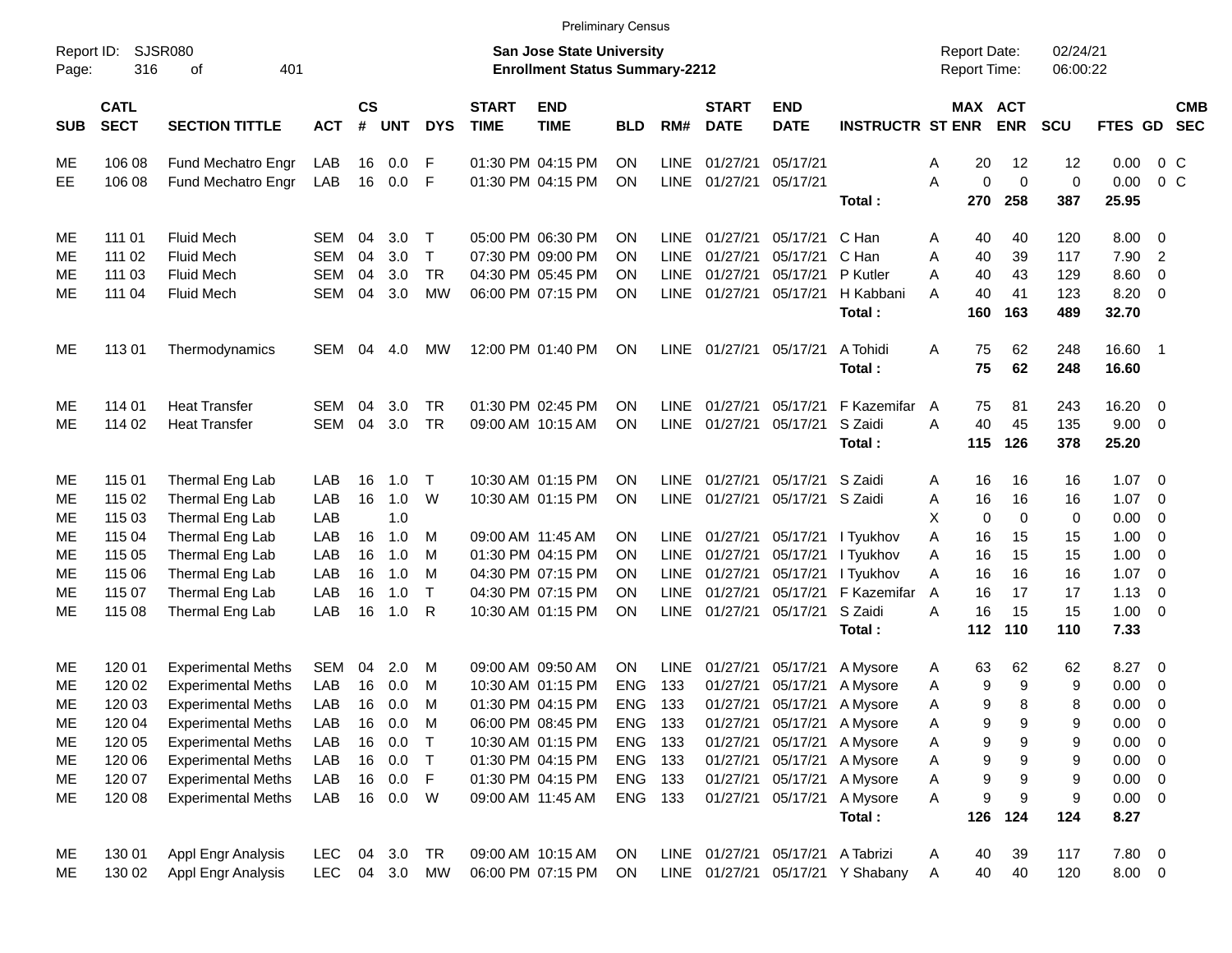|                     |                            |                                                                      |                                 |                |                   |                                       |                             | <b>Preliminary Census</b>                                                 |            |                            |                                  |                                  |                                                          |                                            |                        |                          |                                        |                                                      |            |
|---------------------|----------------------------|----------------------------------------------------------------------|---------------------------------|----------------|-------------------|---------------------------------------|-----------------------------|---------------------------------------------------------------------------|------------|----------------------------|----------------------------------|----------------------------------|----------------------------------------------------------|--------------------------------------------|------------------------|--------------------------|----------------------------------------|------------------------------------------------------|------------|
| Report ID:<br>Page: | 317                        | SJSR080<br>401<br>οf                                                 |                                 |                |                   |                                       |                             | <b>San Jose State University</b><br><b>Enrollment Status Summary-2212</b> |            |                            |                                  |                                  |                                                          | <b>Report Date:</b><br><b>Report Time:</b> |                        | 02/24/21<br>06:00:22     |                                        |                                                      |            |
| <b>SUB</b>          | <b>CATL</b><br><b>SECT</b> | <b>SECTION TITTLE</b>                                                | <b>ACT</b>                      | <b>CS</b><br># | <b>UNT</b>        | <b>DYS</b>                            | <b>START</b><br><b>TIME</b> | <b>END</b><br><b>TIME</b>                                                 | <b>BLD</b> | RM#                        | <b>START</b><br><b>DATE</b>      | <b>END</b><br><b>DATE</b>        | <b>INSTRUCTR ST ENR</b>                                  |                                            | MAX ACT<br><b>ENR</b>  | <b>SCU</b>               | FTES GD SEC                            |                                                      | <b>CMB</b> |
| ME                  | 130 03                     | Appl Engr Analysis                                                   | <b>LEC</b>                      | 04             | 3.0               | TR                                    |                             | 07:30 AM 08:45 AM                                                         | ON         | LINE                       | 01/27/21                         | 05/17/21                         | Y Shabany<br>Total:                                      | Α<br>40<br>120                             | 37<br>116              | 111<br>348               | $7.40 \quad 0$<br>23.20                |                                                      |            |
| ME                  | 136 01                     | Des For Manufactur                                                   | SEM                             | 04             | 3.0               | TR                                    |                             | 07:30 PM 08:45 PM                                                         | ON         |                            | LINE 01/27/21                    | 05/17/21                         | E Cydzik<br>Total:                                       | 40<br>A<br>40                              | 35<br>35               | 105<br>105               | 7.35 7<br>7.35                         |                                                      |            |
| ME<br>ME            | 14701<br>14702             | Dyn Sys Vibs Cntrl<br>Dyn Sys Vibs Cntrl                             | SEM<br><b>SEM</b>               | 04             | 3.0<br>3.0        | TR                                    |                             | 09:00 AM 10:15 AM                                                         | ON         | <b>LINE</b>                | 01/27/21                         | 05/17/21                         | F Amirkulova A                                           | 40<br>$\mathbf 0$<br>Х                     | 25<br>$\mathbf 0$      | 75<br>0                  | 5.05<br>0.00                           | $\overline{\phantom{1}}$<br>$\overline{\phantom{0}}$ |            |
| ME                  | 14703                      | Dyn Sys Vibs Cntrl                                                   | SEM                             | 04             | 3.0               | TR                                    |                             | 12:00 PM 01:15 PM                                                         | ON         | LINE                       | 01/27/21                         | 05/17/21                         | L Lu<br>Total:                                           | Α<br>40<br>80                              | 46<br>71               | 138<br>213               | $9.20 \ 0$<br>14.25                    |                                                      |            |
| ME<br>ME<br>ME      | 154 01<br>154 02<br>154 03 | Mech Engr Design<br>Mech Engr Design<br>Mech Engr Design             | SEM<br><b>SEM</b><br>SEM        | 04<br>04<br>04 | 4.0<br>4.0<br>4.0 | <b>TBA</b><br><b>MW</b><br><b>TBA</b> |                             | 03:00 PM 04:40 PM                                                         |            |                            | 01/27/21<br>01/27/21<br>01/27/21 | 05/17/21<br>05/17/21<br>05/17/21 | A Ghazanfari A<br>K Youssefi<br>A Ghazanfari A<br>Total: | 40<br>45<br>A<br>40<br>125                 | 38<br>45<br>27<br>110  | 152<br>180<br>108<br>440 | 10.27<br>12.13<br>$7.20 \t 0$<br>29.60 | $\overline{\phantom{0}}^2$<br>2                      |            |
| ME                  | 160 01                     | <b>Finite Ele Methods</b>                                            | SEM                             | 04             | 3.0               | TR                                    |                             | 06:00 PM 07:15 PM                                                         | ΟN         | LINE                       | 01/27/21                         | 05/17/21                         | E Chan<br>Total:                                         | 35<br>Α<br>35                              | 32<br>32               | 96<br>96                 | $6.40 \quad 0$<br>6.40                 |                                                      |            |
| ME<br>ME            | 165 01<br>165 02           | Com Aid Des in ME<br>Com Aid Des in ME                               | SEM<br>SEM                      | 04<br>04       | 3.0<br>3.0        | м<br>$\mathsf{T}$                     |                             | 01:30 PM 04:15 PM<br>01:30 PM 04:15 PM                                    | ΟN<br>ON   | <b>LINE</b><br><b>LINE</b> | 01/27/21<br>01/27/21             | 05/17/21<br>05/17/21             | S Bowley<br>S Bowley<br>Total:                           | 35<br>A<br>35<br>A<br>70                   | 26<br>20<br>46         | 78<br>60<br>138          | 5.20<br>$4.00 \ 0$<br>9.20             | $\overline{\phantom{0}}$                             |            |
| ME                  | 16701                      | Intro Eng Biomecha                                                   | SEM                             | 04             | 3.0               | MW                                    |                             | 06:00 PM 07:15 PM                                                         | ON         | LINE                       | 01/27/21                         | 05/17/21                         | W Du<br>Total:                                           | 35<br>Α<br>35                              | 23<br>23               | 69<br>69                 | 4.80 4<br>4.80                         |                                                      |            |
| ME<br>ME<br>ME      | 180 01<br>180 02<br>180 03 | <b>Indiv Studies</b><br><b>Indiv Studies</b><br><b>Indiv Studies</b> | SUP<br><b>SUP</b><br><b>SUP</b> | 36<br>36       | 1.0<br>3.0<br>1.0 | <b>TBA</b><br><b>TBA</b>              |                             |                                                                           | ΟN         | LINE                       | 01/27/21<br>01/27/21             | 05/17/21<br>05/17/21             | N Okamoto<br>N Okamoto                                   | 15<br>A<br>Χ<br>$\mathbf 0$<br>60<br>Α     | 3<br>$\mathbf 0$<br>61 | 3<br>0<br>61             | $0.20 \ 0$<br>0.00<br>4.10             | $\overline{\mathbf{0}}$<br>$\overline{2}$            |            |
| ME                  | 180 04                     | <b>Indiv Studies</b>                                                 | <b>SUP</b>                      |                | 3.0               |                                       |                             |                                                                           |            |                            |                                  |                                  | Total:                                                   | X<br>0                                     | $\Omega$<br>75<br>64   | 0<br>64                  | 0.00<br>4.30                           | $\overline{0}$                                       |            |
| ME                  |                            | 183 01 HVAC Sys Design                                               | SEM 04 3.0 TR                   |                |                   |                                       |                             | 06:00 PM 07:15 PM ON                                                      |            |                            |                                  | LINE 01/27/21 05/17/21           | S Ishaya<br>Total:                                       | Α<br>35<br>35                              | 23<br>23               | 69<br>69                 | 4.65 1<br>4.65                         |                                                      |            |
| ME                  | 185 01                     | HEV&EV Fundamental LEC 04 3.0 MW                                     |                                 |                |                   |                                       |                             | 06:00 PM 07:15 PM ON                                                      |            |                            | LINE 01/27/21 05/17/21           |                                  | F Barez<br>Total:                                        | 35<br>Α<br>35                              | 35<br>35               | 105<br>105               | 7.204<br>7.20                          |                                                      |            |
| ME                  | 18701                      | Auto Control Dsgn                                                    |                                 |                |                   |                                       |                             | SEM 04 3.0 MW 07:30 PM 08:45 PM ON                                        |            |                            |                                  |                                  | LINE 01/27/21 05/17/21 N Hemati                          | 40<br>A                                    | 30                     | 90                       | $6.05$ 1                               |                                                      |            |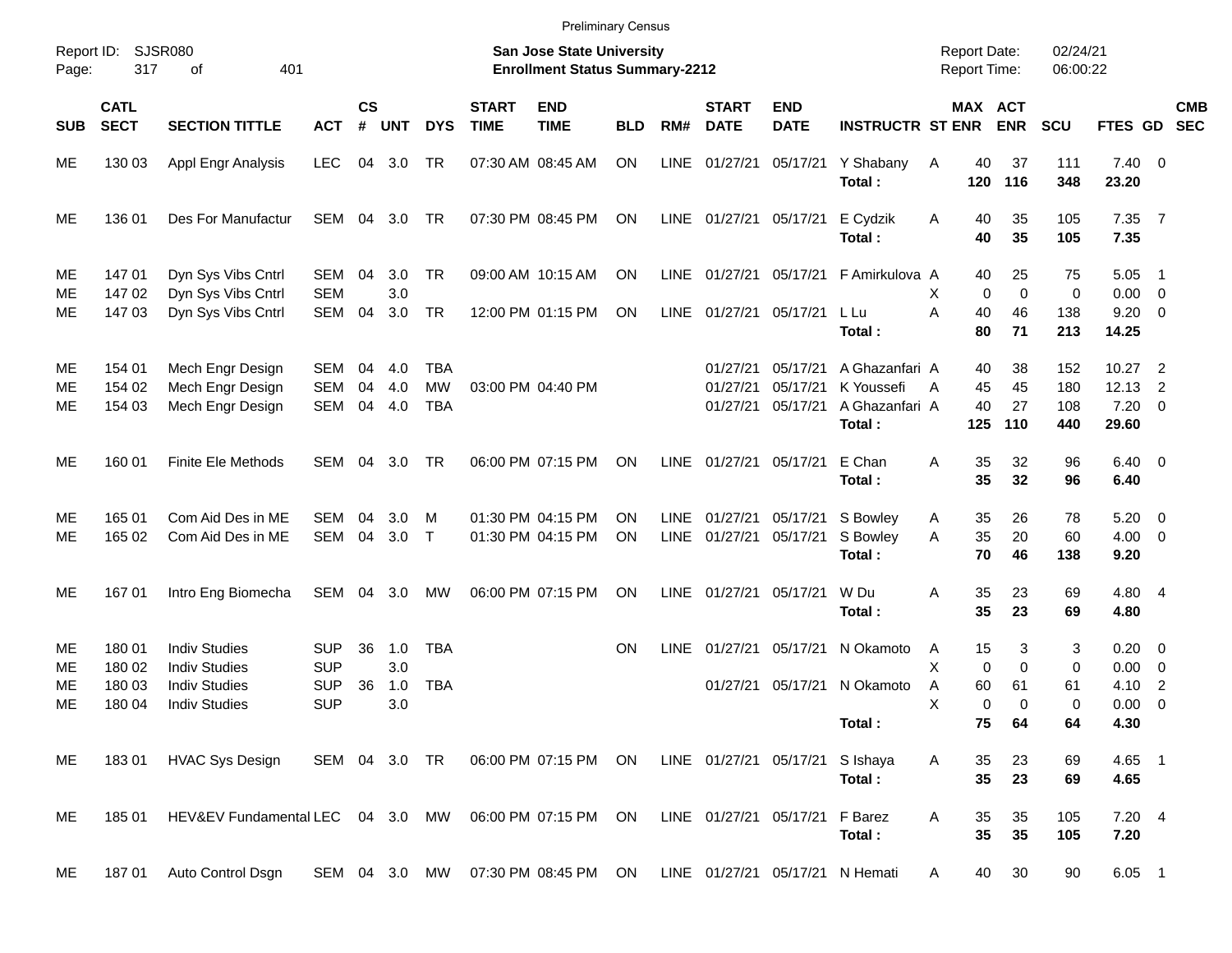|                                  |                            |                                                                                                                                                                                  |                                                                    |                                  |                                        |                            |                             |                                                                                                                            | <b>Preliminary Census</b> |      |                                                          |                                                                                       |                                                                 |                                                                |                                  |                                  |                                                                       |                                                      |                          |
|----------------------------------|----------------------------|----------------------------------------------------------------------------------------------------------------------------------------------------------------------------------|--------------------------------------------------------------------|----------------------------------|----------------------------------------|----------------------------|-----------------------------|----------------------------------------------------------------------------------------------------------------------------|---------------------------|------|----------------------------------------------------------|---------------------------------------------------------------------------------------|-----------------------------------------------------------------|----------------------------------------------------------------|----------------------------------|----------------------------------|-----------------------------------------------------------------------|------------------------------------------------------|--------------------------|
| Page:                            | Report ID: SJSR080<br>318  | 401<br>of                                                                                                                                                                        |                                                                    |                                  |                                        |                            |                             | <b>San Jose State University</b><br><b>Enrollment Status Summary-2212</b>                                                  |                           |      |                                                          |                                                                                       |                                                                 | <b>Report Date:</b><br>Report Time:                            |                                  | 02/24/21<br>06:00:22             |                                                                       |                                                      |                          |
| <b>SUB</b>                       | <b>CATL</b><br><b>SECT</b> | <b>SECTION TITTLE</b>                                                                                                                                                            | <b>ACT</b>                                                         | $\mathsf{cs}$<br>#               | <b>UNT</b>                             | <b>DYS</b>                 | <b>START</b><br><b>TIME</b> | <b>END</b><br><b>TIME</b>                                                                                                  | <b>BLD</b>                | RM#  | <b>START</b><br><b>DATE</b>                              | <b>END</b><br><b>DATE</b>                                                             | <b>INSTRUCTR ST ENR</b>                                         | MAX ACT                                                        | <b>ENR</b>                       | <b>SCU</b>                       | FTES GD                                                               |                                                      | <b>CMB</b><br><b>SEC</b> |
|                                  |                            |                                                                                                                                                                                  |                                                                    |                                  |                                        |                            |                             |                                                                                                                            |                           |      |                                                          |                                                                                       | Total:                                                          | 40                                                             | 30                               | 90                               | 6.05                                                                  |                                                      |                          |
| ME                               | 18901                      | Des Manuf Microsys                                                                                                                                                               | SEM                                                                |                                  | 3.0                                    |                            |                             |                                                                                                                            |                           |      |                                                          |                                                                                       | Total:                                                          | X<br>0<br>$\bf{0}$                                             | 0<br>$\bf{0}$                    | 0<br>0                           | $0.00 \t 0$<br>0.00                                                   |                                                      |                          |
| ME<br>ME<br>ME<br>ME<br>ME<br>ME |                            | 195B 01 Sr Dsgn Project II<br>195B 02 Sr Dsgn Project II<br>195B 04 Sr Dsgn Project II<br>195B 05 Sr Dsgn Project II<br>195B 06 Sr Dsgn Project II<br>195B 07 Sr Dsgn Project II | SEM<br><b>SEM</b><br><b>SEM</b><br><b>SEM</b><br><b>SEM</b><br>SEM | 05<br>05<br>05<br>05<br>05<br>05 | 3.0<br>3.0<br>3.0<br>3.0<br>3.0<br>3.0 | W<br>W<br>W<br>W<br>W<br>W |                             | 01:30 PM 04:15 PM<br>01:30 PM 04:15 PM<br>01:30 PM 04:15 PM<br>01:30 PM 04:15 PM<br>01:30 PM 04:15 PM<br>01:30 PM 04:15 PM |                           |      | 01/27/21<br>01/27/21<br>01/27/21<br>01/27/21<br>01/27/21 | 05/17/21<br>05/17/21<br>05/17/21<br>05/17/21<br>05/17/21<br>01/27/21 05/17/21 S Zaidi | R Agarwal<br>R Yee<br><b>B</b> Furman<br>V Cherickal<br>J Mokri | 30<br>Α<br>A<br>30<br>A<br>30<br>A<br>30<br>30<br>A<br>A<br>30 | 28<br>24<br>28<br>27<br>31<br>25 | 84<br>72<br>84<br>81<br>93<br>75 | $5.60 \quad 0$<br>$4.80$ 0<br>$5.60$ 0<br>5.40<br>6.20<br>$5.00 \t 0$ | $\overline{\phantom{0}}$<br>$\overline{\phantom{0}}$ |                          |
| ME                               | 201 01                     | <b>Project Planning</b>                                                                                                                                                          | <b>LEC</b>                                                         | 02                               | 3.0                                    | МW                         |                             | 04:30 PM 05:45 PM                                                                                                          | ON                        |      |                                                          | LINE 01/27/21 05/17/21                                                                | Total:<br>S Lee<br>Total:                                       | 180<br>A<br>30<br>30                                           | 163<br>18<br>18                  | 489<br>54<br>54                  | 32.60<br>4.50 18<br>4.50                                              |                                                      |                          |
| ME                               | 230 01                     | Ad Mech Eng Analys SEM 05 3.0                                                                                                                                                    |                                                                    |                                  |                                        | МW                         |                             | 07:30 PM 08:45 PM                                                                                                          | ON                        |      |                                                          |                                                                                       | LINE 01/27/21 05/17/21 Y Shabany<br>Total:                      | 35<br>A<br>35                                                  | 26<br>26                         | 78<br>78                         | 6.45 25<br>6.45                                                       |                                                      |                          |
| ME                               | 240 01                     | Rigid Body Dynamic                                                                                                                                                               | SEM 05 3.0 TR                                                      |                                  |                                        |                            |                             | 04:30 PM 05:45 PM                                                                                                          | ON                        |      | LINE 01/27/21 05/17/21                                   |                                                                                       | F Amirkulova A<br>Total:                                        | 35<br>35                                                       | 12<br>12                         | 36<br>36                         | 2.90 10<br>2.90                                                       |                                                      |                          |
| ME                               | 250 01                     | Precision Mach Des                                                                                                                                                               | SEM 05 3.0                                                         |                                  |                                        | - TR                       |                             | 06:00 PM 07:15 PM                                                                                                          |                           |      |                                                          | 01/27/21 05/17/21                                                                     | M Pharand<br>Total:                                             | A<br>40<br>40                                                  | 28<br>28                         | 84<br>84                         | 7.00 28<br>7.00                                                       |                                                      |                          |
| ME                               | 256 01                     | Product Dsgn Devel                                                                                                                                                               | LEC                                                                |                                  | 04 3.0                                 | MW                         |                             | 06:00 PM 07:15 PM                                                                                                          | ON                        | LINE | 01/27/21 05/17/21                                        |                                                                                       | V Cherickal<br>Total:                                           | 40<br>A<br>40                                                  | 41<br>41                         | 123<br>123                       | 10.25 41<br>10.25                                                     |                                                      |                          |
| ME                               | 265 01                     | Computer Aid ME Des SEM 05 3.0                                                                                                                                                   |                                                                    |                                  |                                        | MW                         |                             | 07:30 PM 08:45 PM                                                                                                          |                           |      |                                                          | 01/27/21 05/17/21                                                                     | K Youssefi<br>Total:                                            | Α<br>35<br>35                                                  | 36<br>36                         | 108<br>108                       | 9.00 36<br>9.00                                                       |                                                      |                          |
| ME                               | 271 01                     | Comp Fluid Dyn ME LEC 02 3.0 TR                                                                                                                                                  |                                                                    |                                  |                                        |                            |                             | 07:30 PM 08:45 PM                                                                                                          |                           |      |                                                          |                                                                                       | 01/27/21 05/17/21 E Thurlow<br>Total:                           | 35<br>Α<br>35                                                  | 10<br>10                         | 30<br>30                         | $2.40\ 8$<br>2.40                                                     |                                                      |                          |
| ME                               | 273 01                     | Finite El Meth Eng                                                                                                                                                               | SEM 04 3.0 TR                                                      |                                  |                                        |                            |                             | 07:30 PM 08:45 PM                                                                                                          |                           |      |                                                          | 01/27/21 05/17/21                                                                     | E Chan<br>Total:                                                | Α<br>35<br>35                                                  | 38<br>38                         | 114<br>114                       | 9.50 38<br>9.50                                                       |                                                      |                          |
| ME                               | 281 01                     | Adv Cntrl Syst Des                                                                                                                                                               | SEM 05 3.0 TR                                                      |                                  |                                        |                            |                             | 06:00 PM 07:15 PM ON                                                                                                       |                           |      |                                                          | LINE 01/27/21 05/17/21                                                                | S Bashash<br>Total:                                             | 35<br>A<br>35                                                  | 25<br>25                         | 75<br>75                         | 6.15 23<br>6.15                                                       |                                                      |                          |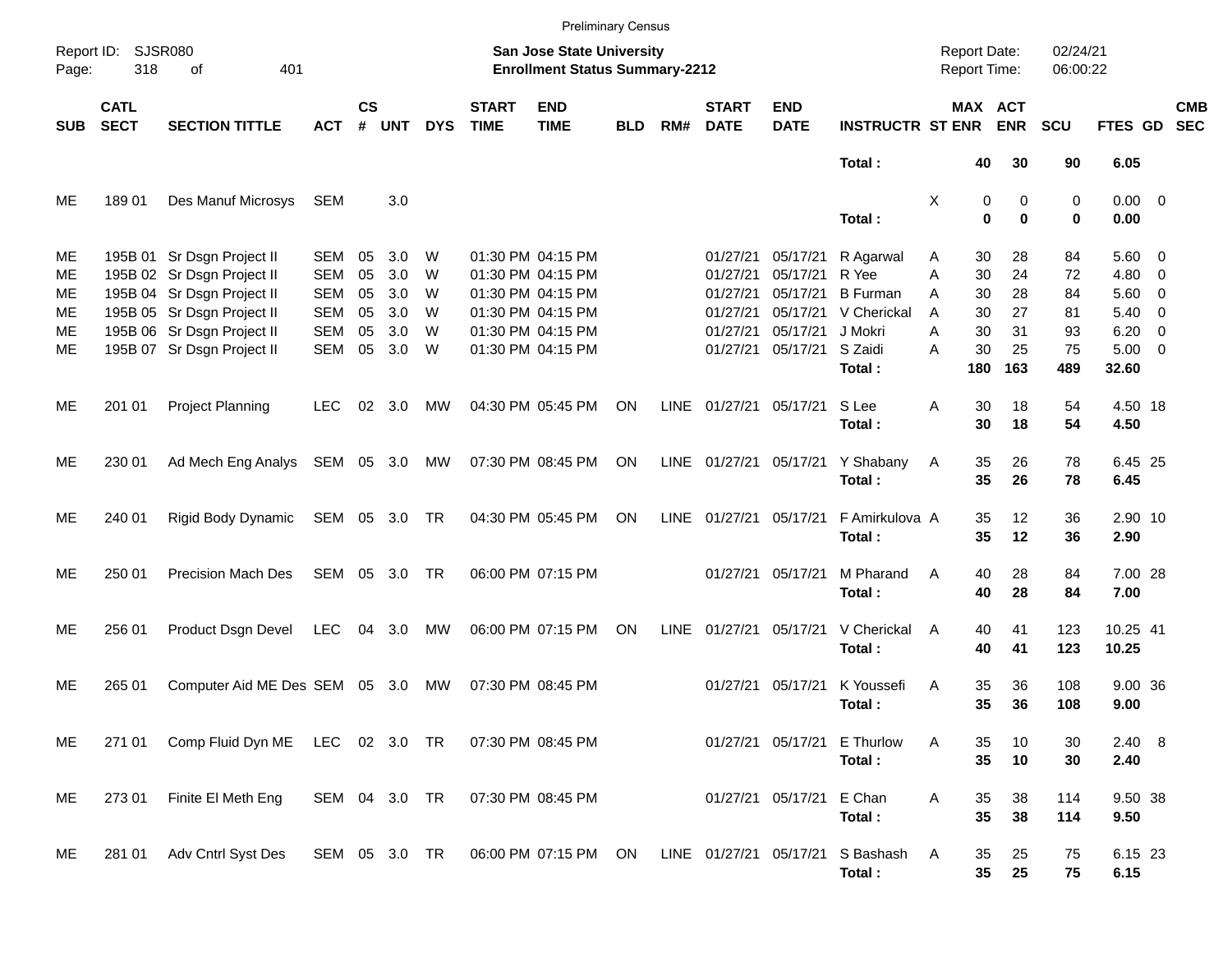|                     |                            |                       |            |           |        |                |                             |                                                                           | <b>Preliminary Census</b> |             |                          |                        |                                    |                                            |             |                       |                      |                   |                          |                          |
|---------------------|----------------------------|-----------------------|------------|-----------|--------|----------------|-----------------------------|---------------------------------------------------------------------------|---------------------------|-------------|--------------------------|------------------------|------------------------------------|--------------------------------------------|-------------|-----------------------|----------------------|-------------------|--------------------------|--------------------------|
| Report ID:<br>Page: | 319                        | SJSR080<br>of<br>401  |            |           |        |                |                             | <b>San Jose State University</b><br><b>Enrollment Status Summary-2212</b> |                           |             |                          |                        |                                    | <b>Report Date:</b><br><b>Report Time:</b> |             |                       | 02/24/21<br>06:00:22 |                   |                          |                          |
| <b>SUB</b>          | <b>CATL</b><br><b>SECT</b> | <b>SECTION TITTLE</b> | <b>ACT</b> | <b>CS</b> | # UNT  | <b>DYS</b>     | <b>START</b><br><b>TIME</b> | <b>END</b><br><b>TIME</b>                                                 | <b>BLD</b>                |             | <b>START</b><br>RM# DATE | END<br><b>DATE</b>     | <b>INSTRUCTR ST ENR</b>            |                                            |             | MAX ACT<br><b>ENR</b> | <b>SCU</b>           | FTES GD           |                          | <b>CMB</b><br><b>SEC</b> |
| ME                  | 285 01                     | Mechatronic Sys En    | SEM        | 05        | 3.0    | TR             |                             | 05:00 PM 05:50 PM                                                         | <b>ON</b>                 |             | LINE 01/27/21            | 05/17/21               | S Bashash                          | A                                          | 32          | 29                    | 58                   | 7.20 28           |                          |                          |
| ME                  | 285 02                     | Mechatronic Sys En    | LAB        | 16        | 0.0    | F              |                             | 04:30 PM 07:15 PM                                                         | <b>ON</b>                 |             | LINE 01/27/21            | 05/17/21               | V Tran                             | A                                          | 20          | 16                    | 16                   | $0.00$ 15         |                          |                          |
| ME                  | 285 03                     | Mechatronic Sys En    | LAB        | 16        | 0.0    | F              |                             | 04:30 PM 07:15 PM                                                         | ON                        |             | LINE 01/27/21            | 05/17/21               | L Wongpiya<br>Total:               | A                                          | 12<br>64    | 13<br>58              | 13<br>87             | $0.00$ 13<br>7.20 |                          |                          |
| ME                  |                            | 295A 01 ME Project I  | <b>SUP</b> | 25        | 3.0    | <b>TBA</b>     |                             |                                                                           | ON.                       |             | LINE 01/27/21 05/17/21   |                        |                                    | Α                                          | 10          | 9                     | 27                   | 2.25              | -9                       |                          |
| ME                  |                            | 295A 02 ME Project I  | <b>SUP</b> |           | 3.0    |                |                             |                                                                           |                           |             |                          |                        |                                    | х                                          | 0           | $\mathbf 0$           | 0                    | 0.00              | - 0                      |                          |
| ME                  |                            | 295A 03 ME Project I  | <b>SUP</b> |           | 3.0    |                |                             |                                                                           |                           |             |                          |                        |                                    | X                                          | 0           | 0                     | 0                    | 0.00              | 0                        |                          |
| ME                  |                            | 295A 04 ME Project I  | <b>SUP</b> | 25        | 3.0    | TBA            |                             |                                                                           |                           |             | 01/27/21                 | 05/17/21               | S Bashash                          | A                                          | 10          | 2                     | 6                    | 0.50              | $\overline{2}$           |                          |
| ME                  |                            | 295A 05 ME Project I  | <b>SUP</b> | 25        | 3.0    | <b>TBA</b>     |                             |                                                                           | OΝ                        | <b>LINE</b> | 01/27/21                 | 05/17/21               | W Du                               | A                                          | 10          | 1                     | 3                    | 0.25              | $\overline{1}$           |                          |
| ME                  |                            | 295A 06 ME Project I  | <b>SUP</b> | 25        | 3.0    | <b>TBA</b>     |                             |                                                                           |                           |             | 01/27/21                 | 05/17/21               | <b>B</b> Furman                    | A                                          | 10          | 1                     | 3                    | 0.25              | $\overline{1}$           |                          |
| ME                  |                            | 295A 07 ME Project I  | <b>SUP</b> | 25        | 3.0    | <b>TBA</b>     |                             |                                                                           |                           |             | 01/27/21                 | 05/17/21               | C Han                              | A                                          | 10          | 1                     | 3                    | 0.25              | $\overline{1}$           |                          |
| ME                  |                            | 295A 08 ME Project I  | <b>SUP</b> | 25        | 3.0    | <b>TBA</b>     |                             |                                                                           | ON                        |             | LINE 01/27/21            | 05/17/21               | F Kazemifar                        | A                                          | 10          | 1                     | 3                    | 0.25              | $\overline{1}$           |                          |
| ME                  |                            | 295A 09 ME Project I  | <b>SUP</b> |           | 3.0    |                |                             |                                                                           |                           |             |                          |                        |                                    | Χ                                          | 0           | 0                     | 0                    | 0.00              | 0                        |                          |
| ME                  |                            | 295A 10 ME Project I  | <b>SUP</b> |           | 3.0    |                |                             |                                                                           |                           |             |                          |                        |                                    | Χ                                          | 0           | $\Omega$              | 0                    | 0.00              | 0                        |                          |
| ME                  |                            | 295A 11 ME Project I  | <b>SUP</b> |           | 3.0    |                |                             |                                                                           |                           |             |                          |                        |                                    | X                                          | 0           | 0                     | 0                    | 0.00              | 0                        |                          |
| ME                  |                            | 295A 12 ME Project I  | <b>SUP</b> | 25        | 3.0    | TBA            |                             |                                                                           | <b>ON</b>                 | LINE        | 01/27/21                 |                        | 05/17/21 V Cherickal               | Α                                          | 10          | 6                     | 18                   | 1.50              | 6                        |                          |
| ME                  |                            | 295A 13 ME Project I  | <b>SUP</b> |           | 3.0    |                |                             |                                                                           |                           |             |                          |                        |                                    | Χ                                          | $\mathbf 0$ | $\Omega$              | 0                    | 0.00              | 0                        |                          |
| ME                  |                            | 295A 14 ME Project I  | <b>SUP</b> | 25        | 3.0    | <b>TBA</b>     |                             |                                                                           |                           |             | 01/27/21                 | 05/17/21               | R Yee                              | Α                                          | 10          | 3                     | 9                    | 0.75              | -3                       |                          |
| ME                  |                            | 295A 15 ME Project I  | <b>SUP</b> | 25        | 3.0    | <b>TBA</b>     |                             |                                                                           |                           |             | 01/27/21                 | 05/17/21               | F Amirkulova A                     |                                            | 10          | $\mathbf{1}$          | 3                    | 0.25              | $\overline{1}$           |                          |
|                     |                            |                       |            |           |        |                |                             |                                                                           |                           |             |                          |                        | Total:                             |                                            | 90          | 25                    | 75                   | 6.25              |                          |                          |
| ME                  |                            | 295B 01 ME Project II | <b>SUP</b> | 25        | 3.0    | <b>TBA</b>     |                             |                                                                           | ON.                       |             | LINE 01/27/21 05/17/21   |                        | R Agarwal                          | A                                          | 10          | 7                     | 21                   | 1.75              | $\overline{7}$           |                          |
| ME                  |                            | 295B 02 ME Project II | <b>SUP</b> |           | 3.0    |                |                             |                                                                           |                           |             |                          |                        |                                    | X                                          | 0           | $\mathbf 0$           | 0                    | 0.00              | 0                        |                          |
| ME                  |                            | 295B 03 ME Project II | <b>SUP</b> |           | 3.0    |                |                             |                                                                           |                           |             |                          |                        |                                    | X                                          | 0           | 0                     | 0                    | 0.00              | 0                        |                          |
| ME                  |                            | 295B 04 ME Project II | <b>SUP</b> | 25        | 3.0    | TBA            |                             |                                                                           |                           |             | 01/27/21                 | 05/17/21               | S Bashash                          | A                                          | 10          | 6                     | 18                   | 1.50              | 6                        |                          |
| ME                  |                            | 295B 05 ME Project II | <b>SUP</b> | 25        | 3.0    | <b>TBA</b>     |                             |                                                                           | <b>ON</b>                 | LINE        | 01/27/21                 | 05/17/21               | W Du                               | A                                          | 10          | $\overline{2}$        | 6                    | 0.50              | $\overline{2}$           |                          |
| ME                  |                            | 295B 06 ME Project II | <b>SUP</b> | 25        | 3.0    | <b>TBA</b>     |                             |                                                                           |                           |             | 01/27/21                 | 05/17/21               | <b>B</b> Furman                    | Α                                          | 10          | 3                     | 9                    | 0.75              | 3                        |                          |
| ME                  |                            | 295B 07 ME Project II | <b>SUP</b> |           | 3.0    |                |                             |                                                                           |                           |             |                          |                        |                                    | Χ                                          | 0           | $\Omega$              | $\mathbf 0$          | 0.00              | $\mathbf 0$              |                          |
| MЕ                  |                            | 295B 08 ME Project II | <b>SUP</b> |           | 3.0    |                |                             |                                                                           |                           |             |                          |                        |                                    | X                                          | 0           | 0                     | 0                    | 0.00              | $\overline{\mathbf{0}}$  |                          |
| ME                  |                            | 295B 09 ME Project II | <b>SUP</b> |           | 3.0    |                |                             |                                                                           |                           |             |                          |                        |                                    | X                                          | 0           | 0                     | 0                    | 0.00              | $\overline{\phantom{0}}$ |                          |
| ME                  |                            | 295B 10 ME Project II | <b>SUP</b> |           | 25 3.0 | TBA            |                             |                                                                           |                           |             |                          |                        | 01/27/21 05/17/21 N Okamoto        | Α                                          | 10          | $\overline{2}$        | 6                    | $0.50$ 2          |                          |                          |
| ME                  |                            | 295B 11 ME Project II | <b>SUP</b> |           | 25 3.0 | TBA            |                             |                                                                           |                           |             |                          |                        | 01/27/21 05/17/21 V Cherickal      | Α                                          | 10          | $\overline{a}$        | 6                    | $0.50$ 2          |                          |                          |
| ME                  |                            | 295B 12 ME Project II | <b>SUP</b> |           | 25 3.0 | TBA            |                             |                                                                           | ON.                       |             |                          | LINE 01/27/21 05/17/21 | R Yee                              | A                                          | 10          | $\mathbf 1$           | 3                    | 0.25              | $\overline{\phantom{1}}$ |                          |
| ME                  |                            | 295B 13 ME Project II | <b>SUP</b> |           | 25 3.0 | TBA            |                             |                                                                           |                           |             |                          | 01/27/21 05/17/21      | F Amirkulova A                     |                                            | 10          | 3                     | 9                    | $0.75$ 3          |                          |                          |
|                     |                            |                       |            |           |        |                |                             |                                                                           |                           |             |                          |                        | Total:                             |                                            | 80          | 26                    | 78                   | 6.50              |                          |                          |
| ME                  | 298 01                     | Special Project ME    |            |           |        | SUP 25 1.0 TBA |                             |                                                                           | ON.                       |             |                          |                        | LINE 01/27/21 05/17/21 N Okamoto A |                                            | 10          | 4                     | 4                    | 0.334             |                          |                          |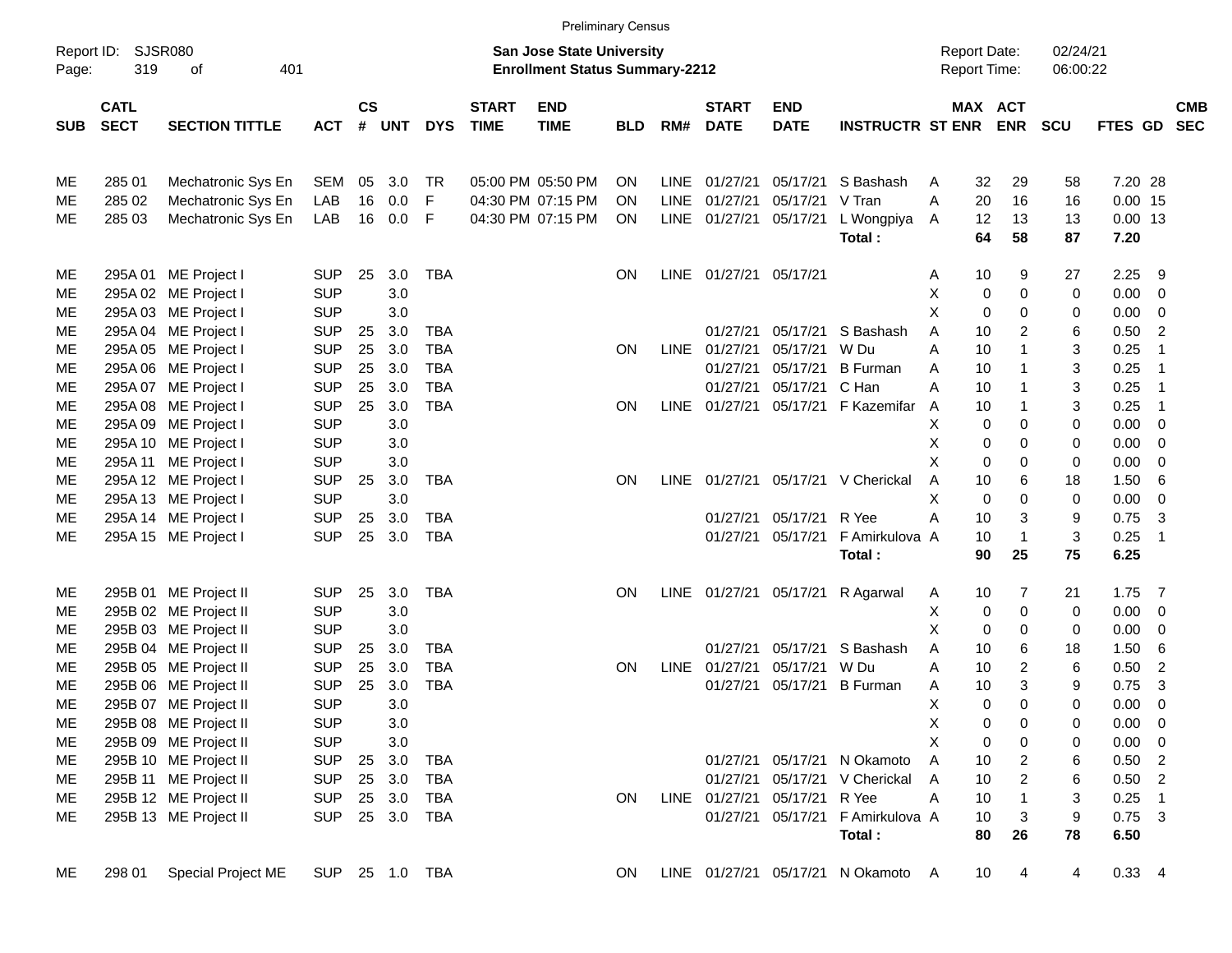|                     |                            |                               |            |                |            |            |                             |                                                                           | <b>Preliminary Census</b> |     |                             |                                                  |                                                       |          |                                            |                            |                            |                                    |                          |                          |
|---------------------|----------------------------|-------------------------------|------------|----------------|------------|------------|-----------------------------|---------------------------------------------------------------------------|---------------------------|-----|-----------------------------|--------------------------------------------------|-------------------------------------------------------|----------|--------------------------------------------|----------------------------|----------------------------|------------------------------------|--------------------------|--------------------------|
| Report ID:<br>Page: | 320                        | SJSR080<br>401<br>оf          |            |                |            |            |                             | <b>San Jose State University</b><br><b>Enrollment Status Summary-2212</b> |                           |     |                             |                                                  |                                                       |          | <b>Report Date:</b><br><b>Report Time:</b> |                            | 02/24/21<br>06:00:22       |                                    |                          |                          |
| <b>SUB</b>          | <b>CATL</b><br><b>SECT</b> | <b>SECTION TITTLE</b>         | <b>ACT</b> | <b>CS</b><br># | <b>UNT</b> | <b>DYS</b> | <b>START</b><br><b>TIME</b> | <b>END</b><br><b>TIME</b>                                                 | <b>BLD</b>                | RM# | <b>START</b><br><b>DATE</b> | <b>END</b><br><b>DATE</b>                        | <b>INSTRUCTR ST ENR</b>                               |          | MAX                                        | <b>ACT</b><br><b>ENR</b>   | <b>SCU</b>                 | <b>FTES GD</b>                     |                          | <b>CMB</b><br><b>SEC</b> |
| ME                  | 298 02                     | Special Project ME            | <b>SUP</b> |                | 3.0        |            |                             |                                                                           |                           |     |                             |                                                  | Total:                                                | $\times$ | $\mathbf 0$<br>10                          | $\overline{0}$<br>4        | 0<br>4                     | $0.00\,$<br>0.33                   | $\overline{\phantom{0}}$ |                          |
| ME.                 | 299 01                     | Master's Thesis               | <b>SUP</b> | 25             | 3.0        | TBA        |                             |                                                                           |                           |     | 01/27/21                    | 05/17/21                                         | S Lee<br>Total:                                       | A        | 10<br>10                                   | $\overline{4}$<br>4        | 12<br>12                   | 1.00<br>1.00                       | $\overline{4}$           |                          |
|                     | Department :               | <b>Mechanical Engineering</b> |            |                |            |            |                             |                                                                           |                           |     |                             | <b>Lower Division:</b><br><b>Upper Division:</b> | <b>Department Total:</b><br><b>Graduate Division:</b> |          | 2873<br>416<br>1883<br>574                 | 2514<br>420<br>1743<br>351 | 5734<br>420<br>4356<br>958 | 399.38<br>28.00<br>291.95<br>79.43 |                          |                          |